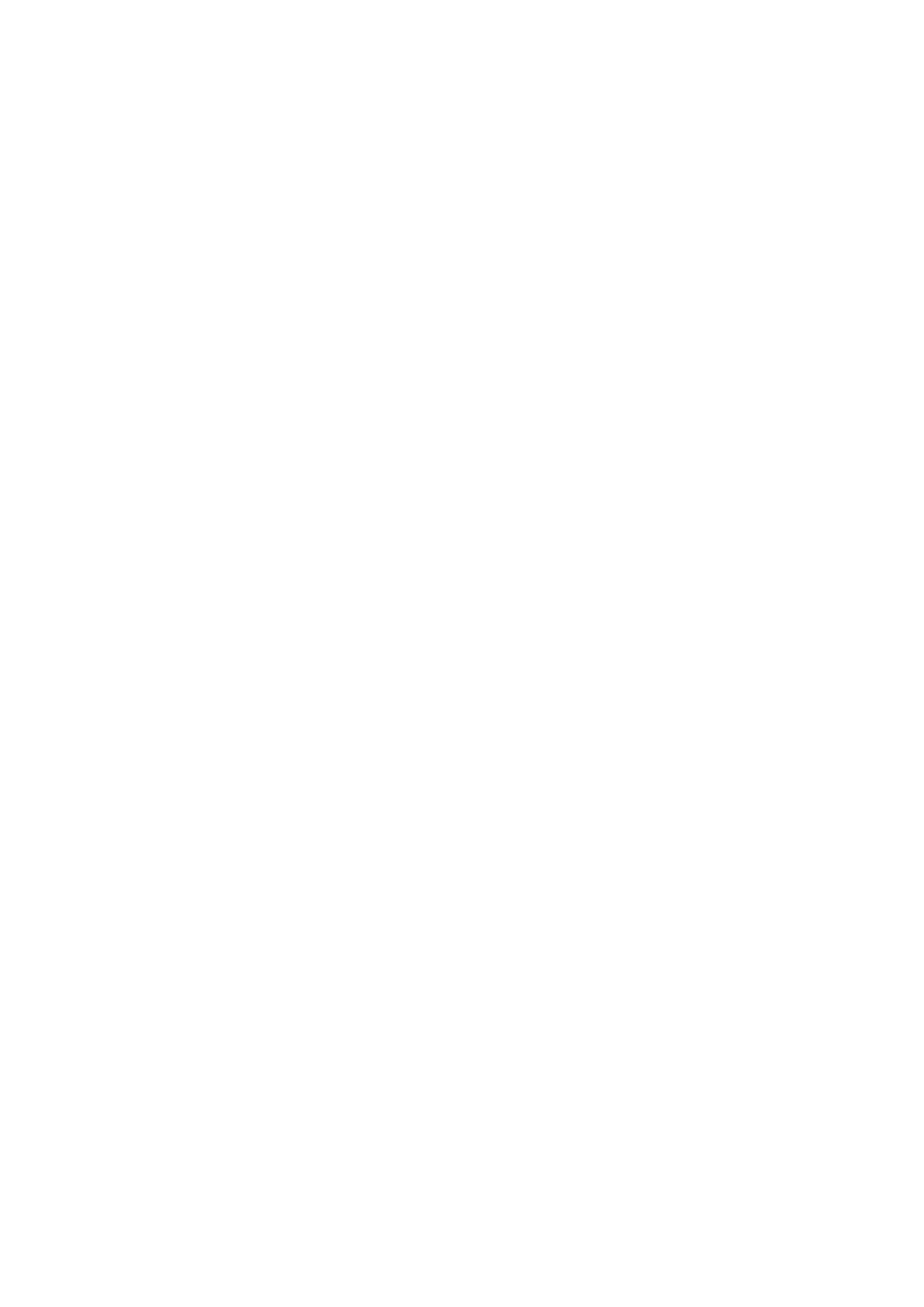# **National Action Plan**

to Combat Human Trafficking and Slavery 2015–19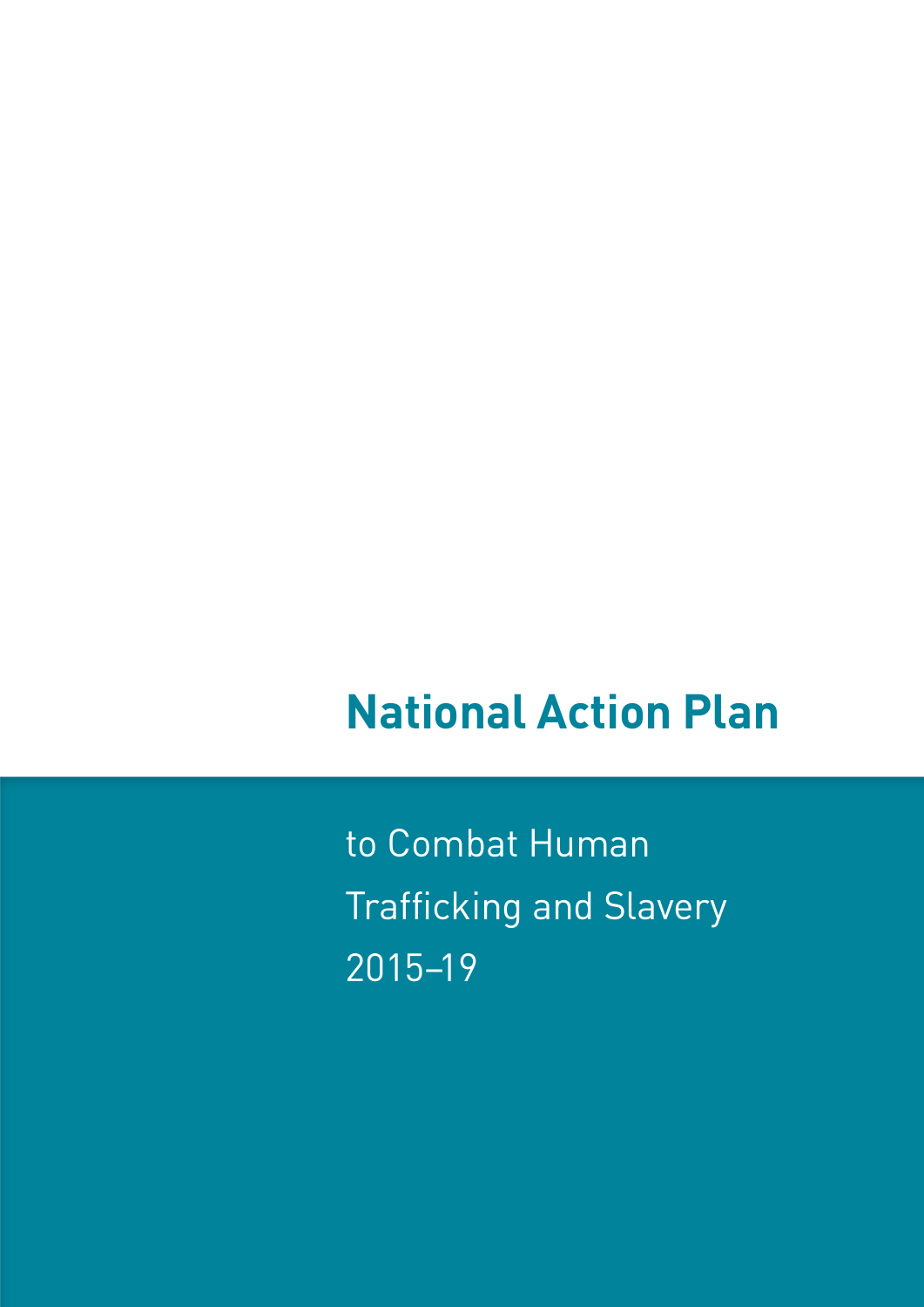ISBN 978-1-925118-74-2

© Commonwealth of Australia 2014

All material presented in this publication is provided under a Creative Commons Attribution 3.0 Australia licence [\(www.creativecommons.org/licenses](http://www.creativecommons.org/licenses)).

For the avoidance of doubt, this means this licence only applies to material as set out in this document.



The details of the relevant licence conditions are available on the Creative Commons website as is the full legal code for the CC BY 3.0 AU licence [\(www.creativecommons.org/licenses\)](http://www.creativecommons.org/licenses).

#### **Use of the Coat of Arms**

The terms under which the Coat of Arms can be used are detailed on the It's an Honour website [\(www.itsanhonour.gov.au\)](http://www.itsanhonour.gov.au).

#### **Contact us**

Enquiries regarding the licence and any use of this document are welcome at:

Business Law Branch Attorney-General's Department 3–5 National Cct BARTON ACT 2600

Telephone: 02 6141 6666 [copyright@ag.gov.au](mailto:copyright%40ag.gov.au?subject=)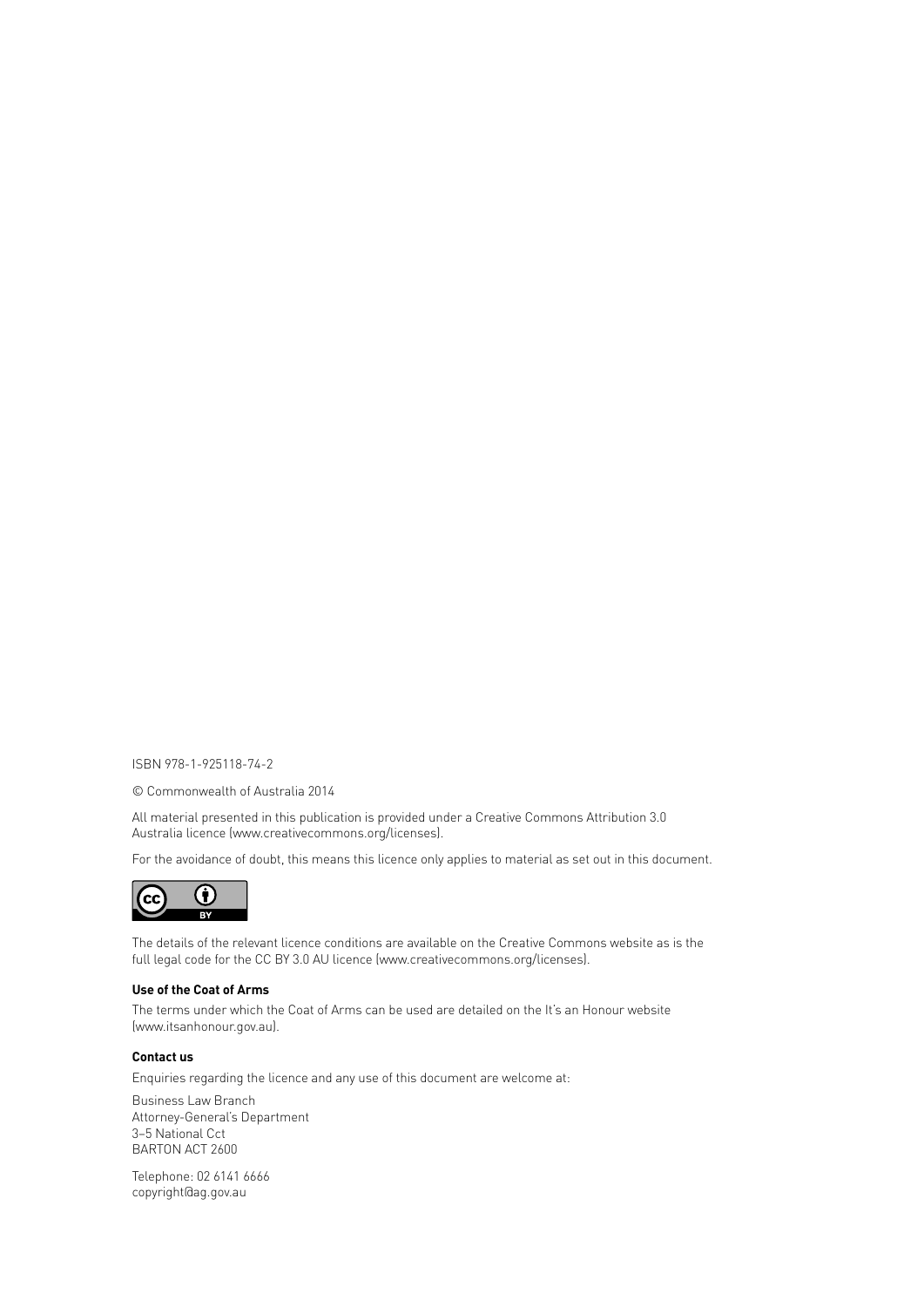# <span id="page-4-0"></span>**Foreword**

It is a sobering fact that, right now, in the 21st century, many of our fellow human beings experience human trafficking and slavery.

The International Labour Organization (ILO) estimated that in 2012, at least 20.9 million people around the world were trapped in forced labour, of which 9.1 million people had been trafficked. Remarkably, according to the ILO more than half of these victims were in the Asia-Pacific region.

These statistics are grim, and when confronted with numbers on such a large scale it is easy to lose sight of the individual. Each number represents a man, woman or child who has lost their safety, freedom and dignity. These figures represent abuse of human rights on an enormous scale.

Australia is not untouched by this crime, however it is uncommon here. This is fortunate because the impacts of human trafficking and slavery are significant. The effect on victims particularly is inherently traumatic and can be lifelong.

It is for this reason that the Australian Government continues to implement a strong program of initiatives to prevent and address human trafficking and slavery, both at home and abroad.

These initiatives are founded on the following equally important principles: to prevent and deter human trafficking and slavery; to detect, investigate and prosecute offenders; and to provide support to trafficked people, including by protecting their human rights.

The Australian Government remains equally committed to working in partnership with other governments and international organisations, and with civil society. These are crimes of concern to all, and everyone in our community has a part to play in addressing them.

This *National Action Plan to Combat Human Trafficking and Slavery 2015–19* details the work being undertaken by the Australian Government to combat these crimes. It sets the strategic aims of Australia's whole-of-community response to human trafficking and slavery over the coming five years, and includes measures to quantify the impact and effectiveness of our collective efforts.

Australia is committed to a future where no one is a victim of human trafficking or slavery, and the human rights of all people are valued equally. To this end, we are pleased to present the *National Action Plan to Combat Human Trafficking and Slavery 2015–19*.

The Hon Michael Keenan MP Minister for Justice

The Hon Julie Bishop MP Minister for Foreign Affairs

The Hon Kevin Andrews MP Minister for Social Services

# Senator the Hon Michaelia Cash

Minister Assisting the Prime Minister for Women Assistant Minister for Immigration and Border Protection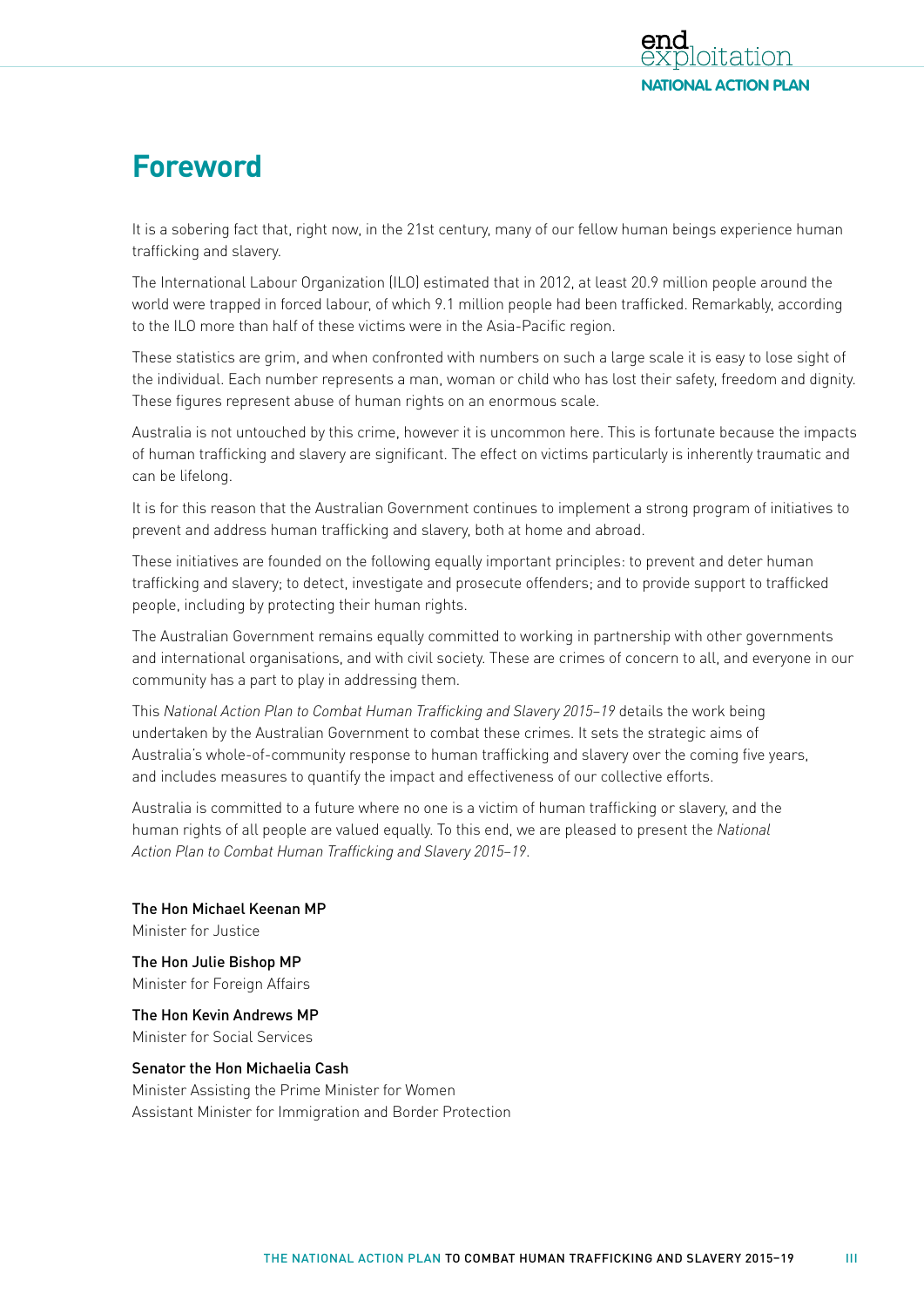# <span id="page-5-0"></span>**Currency**

The information contained in the *National Action Plan to Combat Human Trafficking and Slavery 2015–19* is current as at 1 December 2014.

# **Abbreviations**

| Australia-Asia Program to Combat Trafficking in Persons         | <b>AAPTIP</b>   |
|-----------------------------------------------------------------|-----------------|
| Association of Southeast Asian Nations                          | <b>ASEAN</b>    |
| Attorney-General's Department                                   | AGD             |
| Australian Federal Police                                       | <b>AFP</b>      |
| Australian Institute of Criminology                             | AIC             |
| Bridging F visa                                                 | <b>BVF</b>      |
| Criminal Justice Stay visa                                      | <b>CJSV</b>     |
| Department of Foreign Affairs and Trade                         | <b>DFAT</b>     |
| Department of Immigration and Border Protection                 | <b>DIBP</b>     |
| Department of Social Services                                   | <b>DSS</b>      |
| Fair Work Ombudsman                                             | <b>FWO</b>      |
| Interdepartmental Committee on Human Trafficking and Slavery    | IDC             |
| International Labour Organization                               | IL <sub>0</sub> |
| International Organization for Migration                        | <b>IOM</b>      |
| Operational Working Group on Human Trafficking and Slavery      | <b>OWG</b>      |
| Proceeds of Crime Act 2002                                      | <b>POCA</b>     |
| United Nations Convention against Transnational Organized Crime | <b>UNTOC</b>    |
| United Nations Office on Drugs and Crime                        | <b>UNODC</b>    |
| Witness Protection (Trafficking) (Permanent) visa               | <b>WPTV</b>     |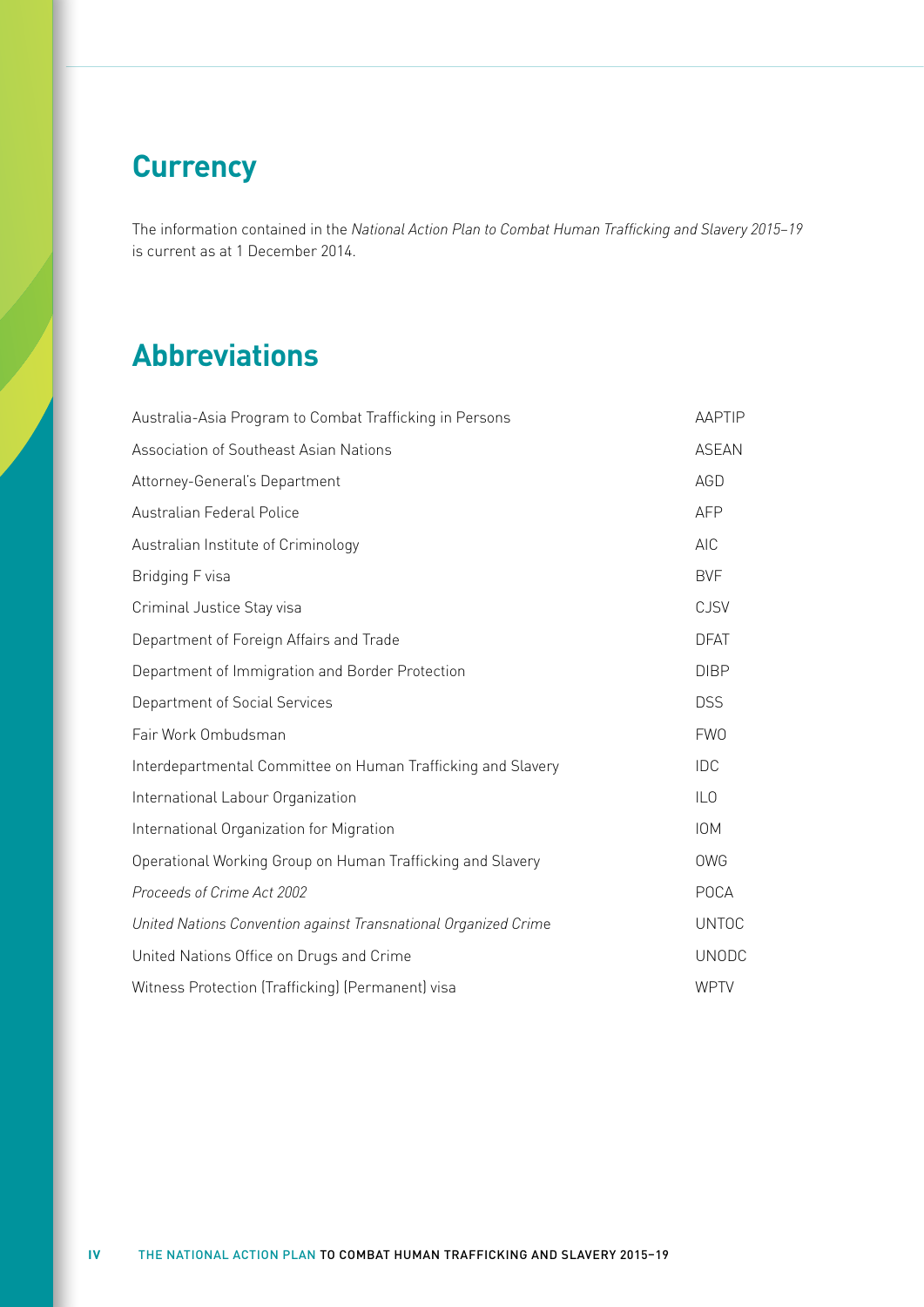

# **Contents**

|    | Foreword |                                                                                          | iii            |
|----|----------|------------------------------------------------------------------------------------------|----------------|
|    | Currency |                                                                                          | i٧             |
|    |          | <b>Abbreviations</b>                                                                     | i٧             |
|    |          | 1. Executive summary                                                                     | 1              |
|    | 1.1      | Our vision                                                                               | 1              |
|    | 1.2      | Why we need a National Action Plan to Combat Human Trafficking and Slavery               | 1              |
|    | 1.3      | Scope                                                                                    | $\overline{2}$ |
|    | 1.4      | Key areas for focus                                                                      | $\overline{2}$ |
|    | 1.5      | The role of the States and Territories, civil society, business and industry, and unions | $\overline{2}$ |
|    | 1.6      | Monitoring                                                                               | 3              |
|    | 1.7      | Terminology                                                                              | 3              |
|    | 1.8      | Consultation and development                                                             | 3              |
|    | 1.9      | Acknowledgements                                                                         | 3              |
| 2. |          | Background                                                                               | 4              |
|    | 2.1      | Human trafficking, slavery and slavery-like practices defined                            | 4              |
|    | 2.2      | The four 'Ps'                                                                            | 5              |
|    | 2.3      | The scope and trends                                                                     | 5              |
|    | 2.4      | The causes                                                                               | 7              |
|    | 2.5      | Legal and policy frameworks                                                              | 7              |
|    | 2.6      | What human trafficking and slavery are not                                               | 10             |
|    | 2.7      | Related exploitative practices                                                           | 12             |
|    | 2.8      | Related policy initiatives                                                               | 13             |
| 3. |          | Australia's response                                                                     | 15             |
|    | 3.1      | A snapshot of key initiatives                                                            | 15             |
|    | 3.2      | <b>Budget</b>                                                                            | 16             |
| 4. |          | The National Action Plan                                                                 | 18             |
|    | 4.1      | Objective                                                                                | 18             |
|    | 4.2      | Principles                                                                               | 18             |
|    | 4.3      | The four pillars                                                                         | 19             |
|    | 4.4      | Key areas for focus                                                                      | 19             |
|    | 4.5      | The role of the States and Territories, civil society, business and industry, and unions | 21             |
|    | 4.6      | Overarching activities                                                                   | 22             |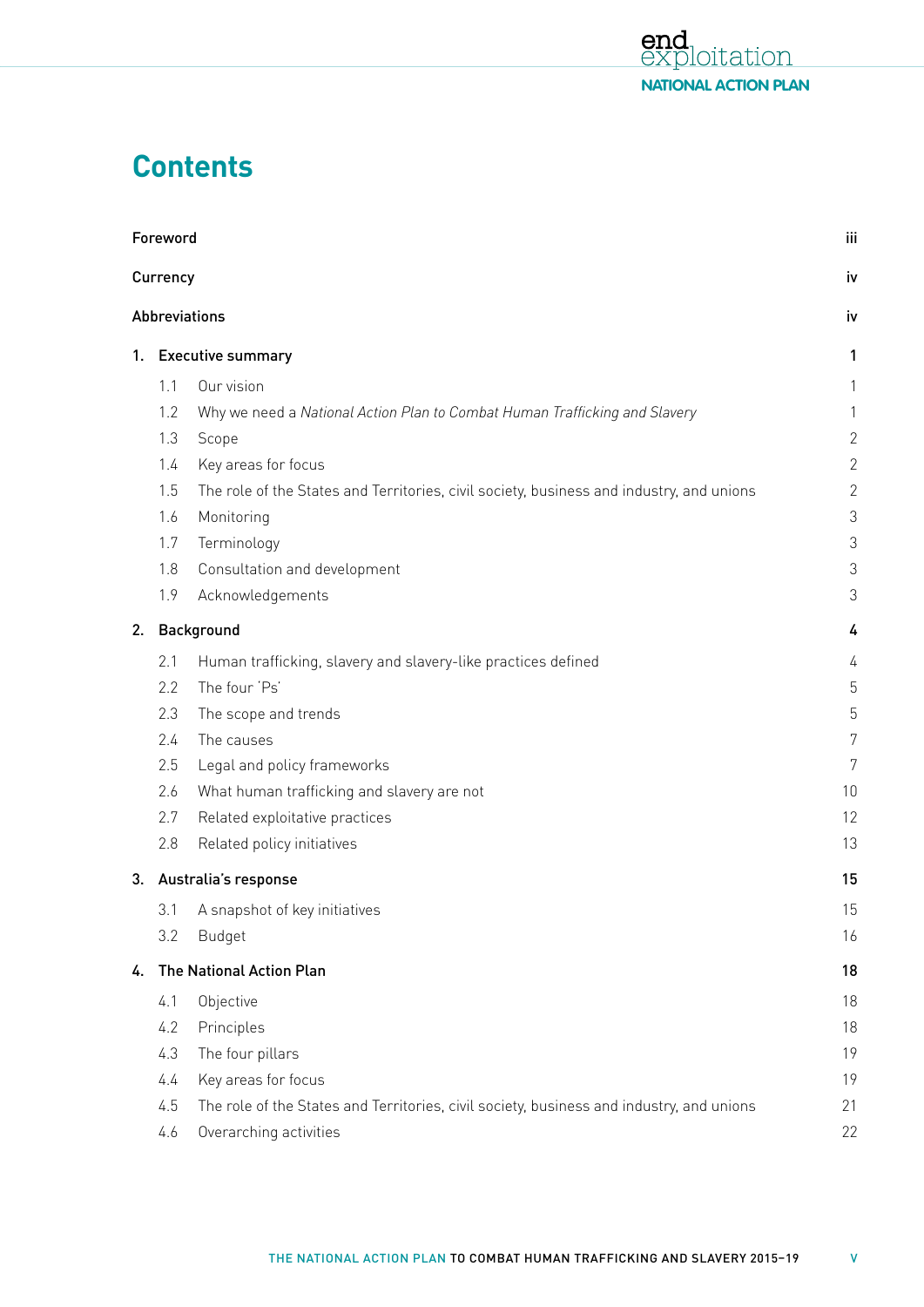|    | 4.7  | Pillar one: Prevention and Deterrence                           | 24 |
|----|------|-----------------------------------------------------------------|----|
|    | 4.8  | Pillar two: Detection and Investigation                         | 33 |
|    | 4.9  | Pillar three: Prosecution and Compliance                        | 43 |
|    | 4.10 | Pillar four: Victim Support and Protection                      | 52 |
|    | 4.11 | New measures                                                    | 61 |
| 5. |      | Monitoring and measuring progress                               | 70 |
|    | 5.1  | Governance and monitoring                                       | 70 |
|    | 5.2  | Reporting and information exchange                              | 72 |
|    | 5.3  | Evaluating and measuring our progress                           | 74 |
|    |      | Referral Guide                                                  | 76 |
|    |      | <b>Appendix A - Glossary</b>                                    | 77 |
|    |      | Appendix B – Summary of relevant international legal frameworks | 81 |
|    |      | Appendix C – Government agencies explained                      | 82 |
|    |      | Appendix D – The Support Program and Visa Framework summarised  | 84 |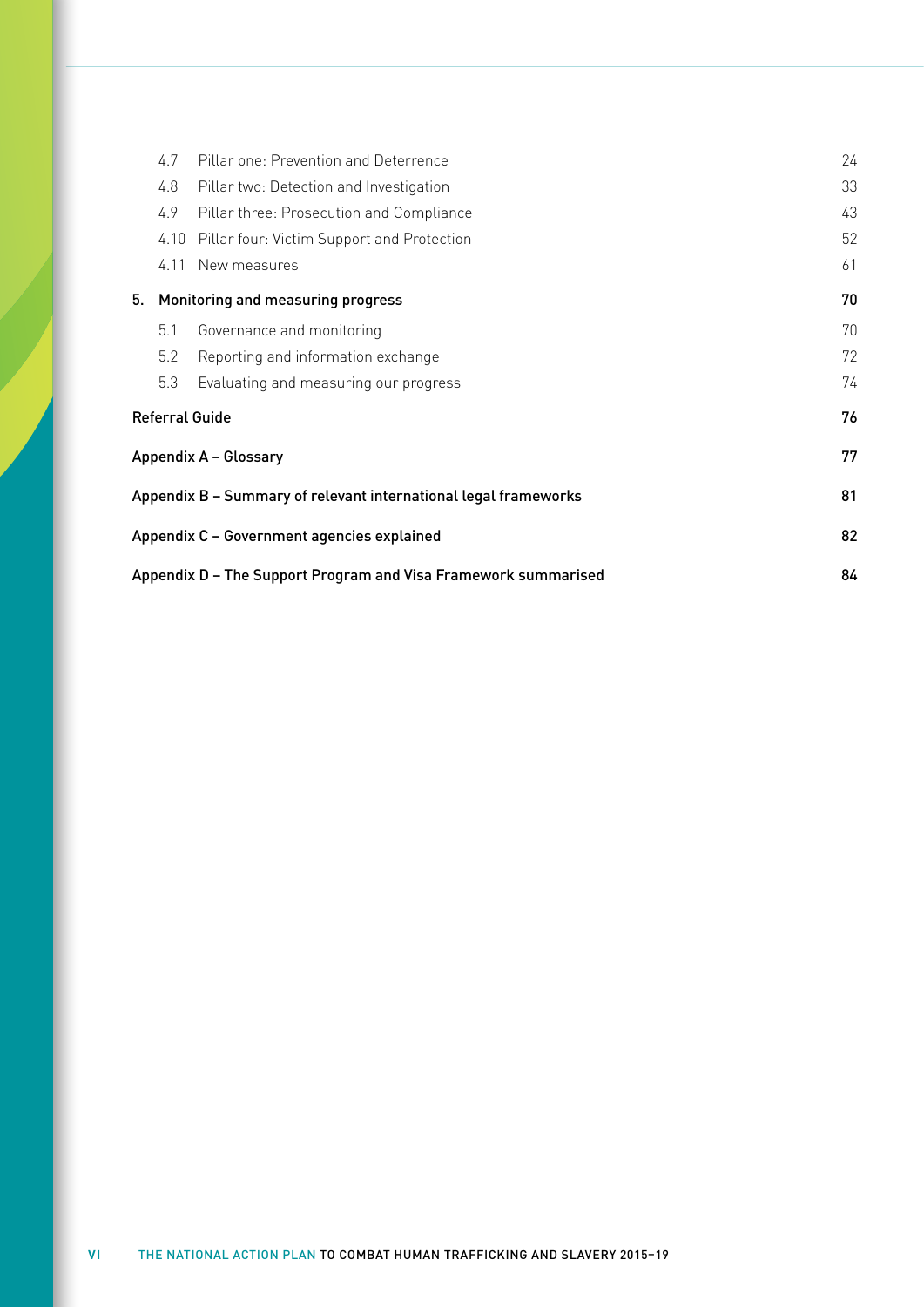

# <span id="page-8-0"></span>**1. Executive summary**

# **'…freedom is the birthright of every human being…'**

Preamble, *Supplementary Convention on the Abolition of Slavery, the Slave Trade and Institutions and Practices Similar to Slavery*

# **1.1 Our vision**

Australia is committed to a future where no one is subjected to human trafficking or slavery, and the human rights of all people are valued equally.

# **1.2 Why we need a National Action Plan to Combat Human Trafficking and Slavery**

The international community has overwhelmingly recognised the fundamental right of all people to be free, irrespective of nationality, race, age, disability, religion, sex, sexuality, or gender.

Human trafficking and slavery are serious crimes that fundamentally curtail freedom, making them amongst the most grave of human rights violations. No country in the world is immune to these crimes.

The *National Action Plan to Combat Human Trafficking and Slavery 2015–19* (National Action Plan) provides the strategic framework for Australia's response to human trafficking and slavery over the five years from 2015 to 2019. It succeeds the Australian Government's 2004 *Action Plan to Eradicate Trafficking in Persons*, and builds on the objectives of that plan which have now been achieved, operationalised, or brought within the core business of Australian authorities.

The National Action Plan:

- sets out the work currently being done
- identifies gaps
- maps the direction of future priorities
- enhances transparency and accountability, and
- ensures the continuation of a holistic response by recognising the role of the States and Territories, civil society, business and industry, and unions.

At its core, the National Action Plan recognises the dignity and worth of each person, and the obligation we have as a nation to work against those who seek to benefit by restricting another's freedom. It affirms the importance of preventing these practices before they occur; detecting and investigating possible circumstances of human trafficking and slavery; ensuring perpetrators are brought to justice; and protecting and supporting those who have experienced human trafficking and slavery, including by providing access to an effective remedy.

**'…three out of every 1,000 persons worldwide are in forced labour at any given point in time…'**

– ILO 2012 *Global estimate of forced labour*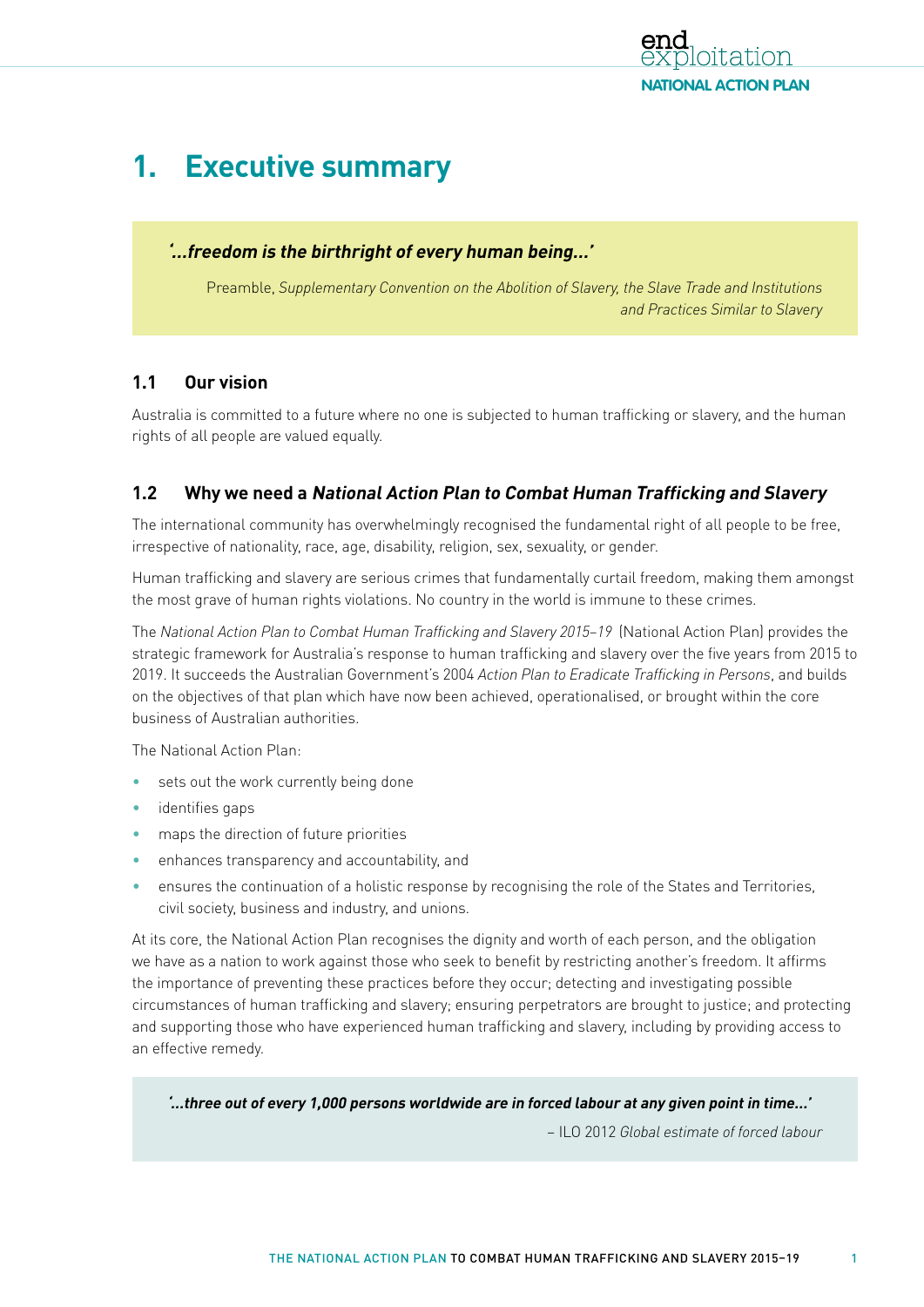# <span id="page-9-0"></span>**1.3 Scope**

The Australian Government has primary responsibility and accountability for measures to combat human trafficking and slavery in Australia. For this reason, the National Action Plan is largely focused on the measures and policies implemented by the Australian Government.

Australia's strategy to combat human trafficking and slavery is founded on three equally important needs: to prevent human trafficking and slavery; the need to detect and prosecute offenders; and the need to provide support for trafficked people.

In each of these endeavours, we strive to respond in a way that protects and promotes human rights while furthering the aims of the criminal justice system.

The initiatives and practices under the National Action Plan focus equally on human trafficking, slavery and slavery-like practices including forced labour, servitude and forced marriage.

# **1.4 Key areas for focus**

The following issues have been identified as key areas for focus over the life of the National Action Plan:

- continuing monitoring of the impact of the 2013 legislative amendments to the Commonwealth *Criminal Code Act 1995* (the Criminal Code) including on investigations and prosecutions and victim support
- increasing awareness-raising and education for vulnerable groups, frontline responders and the general community
- refining our response to forced marriage, including our service response to people in, or at risk of forced marriage
- considering our response to labour exploitation in supply chains
- finalising operational protocols for our response to minors
- strengthening our connectedness with the States and Territories, and
- continuing our leadership internationally, and enhancing regional cooperation to combat human trafficking and slavery, including through the *Bali Process on People Smuggling, Trafficking in Persons and Related Transnational Crime*.

Measures to address the key areas for focus will be implemented through both existing and new measures as set out in Chapter 4.

# **1.5 The role of the States and Territories, civil society, business and industry, and unions**

Cooperation between governments, between government agencies, and between governments and civil society, business and industry, and unions is key to preventing human trafficking and slavery, detecting, investigating and prosecuting the perpetrators, and protecting and supporting victims.

The States and Territories have a range of responsibilities that intersect with the strategy to combat human trafficking and slavery. Strengthening cooperation between State and Territory and the Australian governments, and between State and Territory and Australian government agencies, will ensure a joined-up and holistic response to human trafficking and slavery.

The Australian Government has built a strong and effective relationship with civil society and unions, including through the National Roundtable on Human Trafficking and Slavery (National Roundtable), which will continue as the primary consultative mechanism on human trafficking and slavery.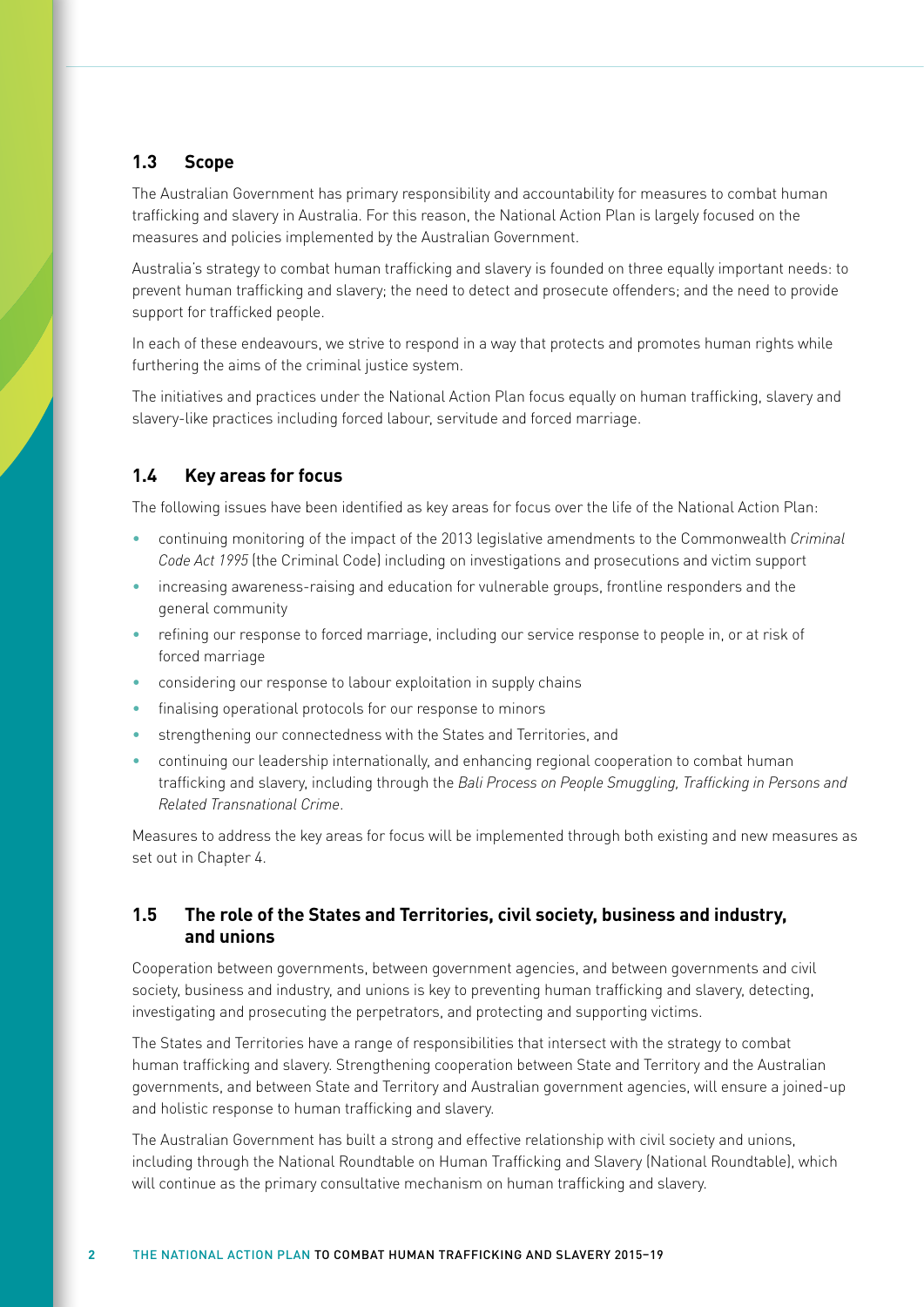<span id="page-10-0"></span>The involvement of business and industry is also key to Australia's efforts, and will be crucial in developing a response to the issue of labour exploitation in supply chains.

As set out in 1.4, strengthening our connectedness with the States and Territories will be a key area for focus under the National Action Plan. Detailed information on this is set out in sections 4.4 and 4.5.

# **1.6 Monitoring**

The Attorney-General's Department (AGD) will monitor overall implementation of the National Action Plan.

The primary mechanism for assessing progress under the National Action Plan will be through the Australian Government's annual Interdepartmental Committee on Human Trafficking and Slavery (IDC) report to the Australian Parliament. The National Roundtable will also be briefed annually on outcomes under the National Action Plan.

To ensure the ongoing flexibility of Australia's strategy to combat human trafficking and slavery, consideration will also be given annually to amending or adding new measures to the National Action Plan (see 4.11). This process will be undertaken in consultation with the IDC and the National Roundtable.

# **1.7 Terminology**

For ease of reference, the National Action Plan uses the term 'human trafficking and slavery' to encompass the range of slavery-like practices contained within the Criminal Code.

The National Action Plan uses the term 'trafficked people' as a general term that encompasses all victims of human trafficking, slavery and slavery-like practices. The exception is where the term 'victim' is used in relation to a proper noun or has a specific meaning in relation to law enforcement, for example, victim impact statements or victims of crime financial assistance schemes.

The United Nations (UN) considers the use of terms such as 'prostitute' or 'prostitution' as stigmatising. The preferred terminology for the sale of sexual services is the 'sex work industry', and 'sex workers' for persons employed in that industry. The National Action Plan uses these terms accordingly.

Detailed definitions of the terms used in the National Action Plan are set out in the glossary at Appendix A.

# **1.8 Consultation and development**

The National Action Plan was developed by AGD, on behalf of the IDC. Between 2012 and 2014, extensive consultation on the National Action Plan was undertaken with IDC agencies and member organisations of the National Roundtable.

# **1.9 Acknowledgements**

AGD would like to acknowledge the agencies of the IDC and members of the National Roundtable for their contribution in the preparation of the National Action Plan.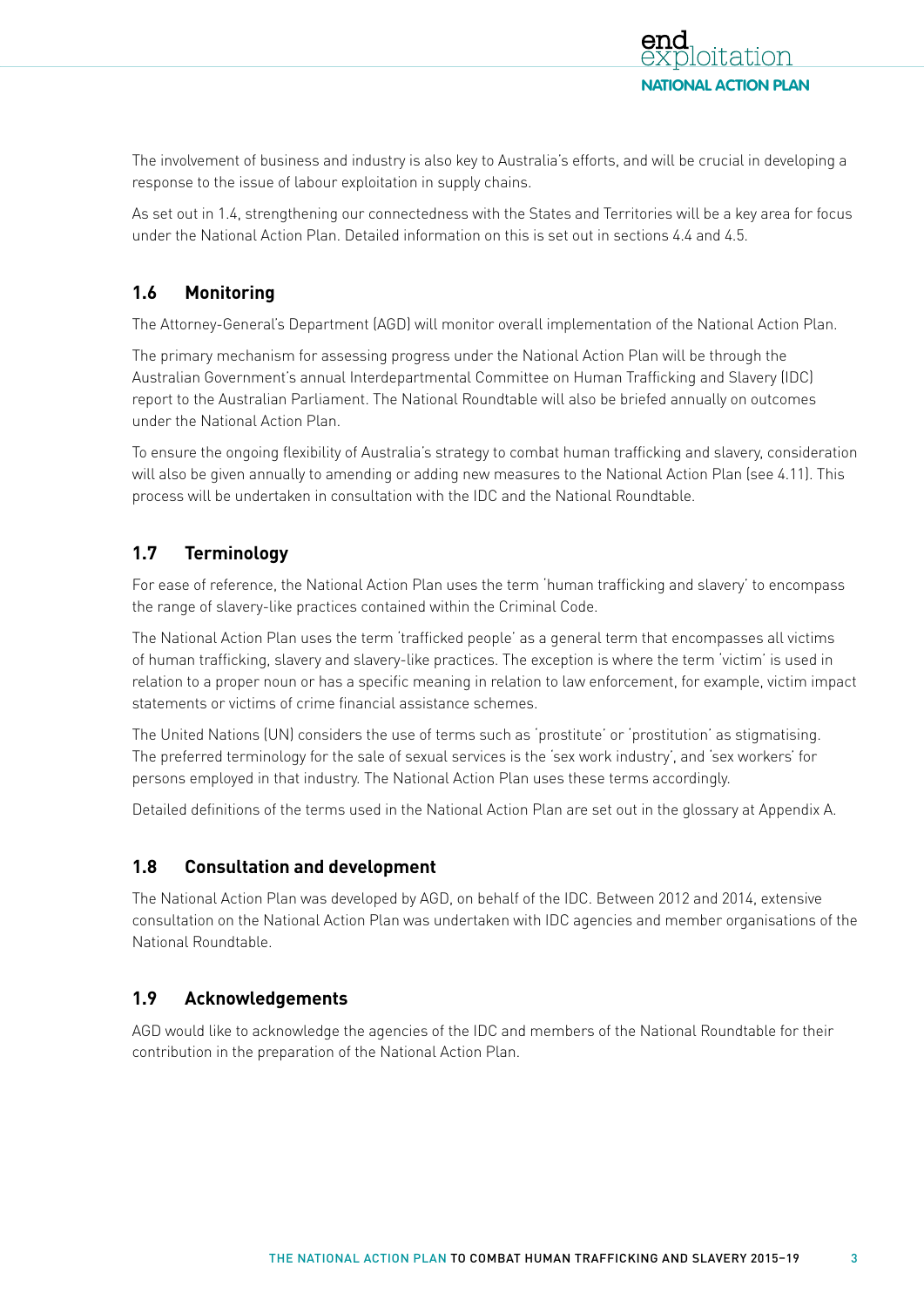# <span id="page-11-0"></span>**2. Background**

**'Whereas recognition of the inherent dignity and of the equal and inalienable rights of all members of the human family is the foundation of freedom, justice and peace … no one shall be held in slavery or servitude; slavery and the slave trade shall be prohibited in all their forms…'**

*Universal Declaration of Human Rights*

### **2.1 Human trafficking, slavery and slavery-like practices defined**

**Human trafficking** is the physical movement of people across or within borders through coercion, threat or deception for the purpose of exploiting them when they reach their destination. Where the person is a child, the means (that is, the element of coercion, threat or deception) is not required.

**Slavery** occurs when a person exercises the rights of ownership over another person. Slavery includes the buying and/or selling of a person, known as chattel slavery, and circumstances where someone exercises the power to:

- make a person an object of purchase
- use a person or their labour in a substantially unrestricted manner
- control or restrict a person's movements, or
- use a person's services without commensurate compensation.

Practices involving exploitation so serious that they are considered similar to slavery are known as slavery-like practices. **Slavery-like practices** include:

- servitude
- forced labour
- deceptive recruiting
- debt bondage, and
- forced marriage.

Each of these slavery-like practices is defined in the glossary at Appendix A.

These crimes all have different elements – they may involve exploitation in the public or the private sphere; they may occur in any industry, including the sex work, agriculture, construction, hospitality, or domestic services industries; and they may or may not require the victim to be moved across a border.

What they all have in common, however, is that they involve the manipulation of complex relationships between the offender and the victim, and that they result in the serious undermining of the victim's personal freedom and ability to make choices for themselves. This can be through the use of physical threats or psychological coercion, because they are treated as property, or, in some cases, because they are literally bought or sold.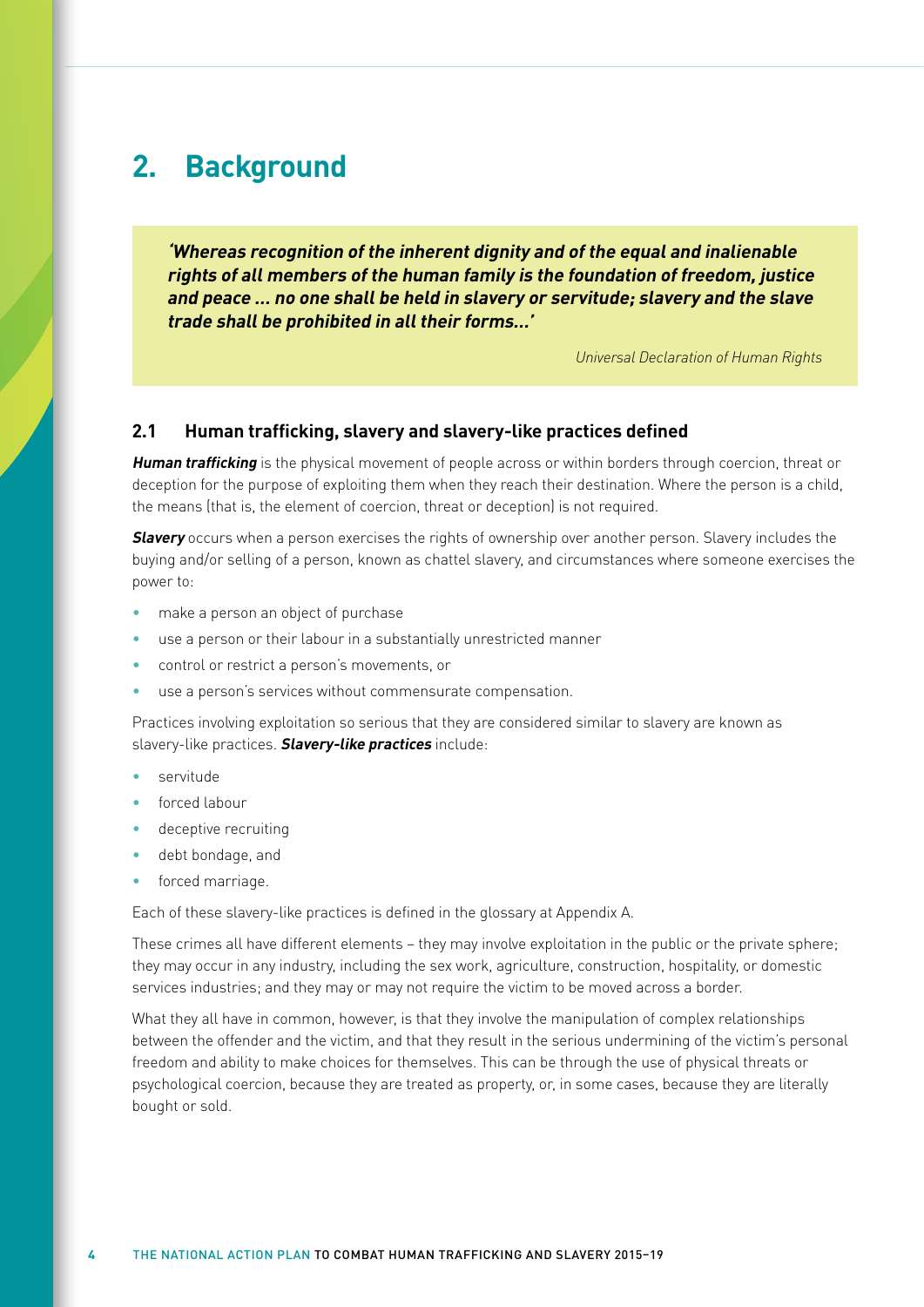

# <span id="page-12-0"></span>**2.2 The four 'Ps'**

#### **The four 'Ps'**

Human trafficking and slavery are crimes that can impact on an individual in the following ways:

- through the *professional* sphere for example, through the exploitation of a person's labour or services
- through the *personal* sphere for example, through a person being forced into a marriage or exploited within an intimate or family relationship
- through the *physical* sphere for example, through a person being trafficked for their organ(s), or
- through the *production* sphere for example, through the production of goods and services using exploited labour.

# **2.3 The scope and trends**

Understanding the nature and extent of human trafficking and slavery is an ongoing challenge both globally and domestically. In part, this is due to the clandestine nature of these practices. Individuals with information about human trafficking and slavery activities and people who have experienced these practices may also be apprehensive about contacting authorities or civil society organisations for assistance (for example, due to fear of reprisals, or of authorities). This is particularly the case for trafficked people, who may be vulnerable and traumatised as a result of their experience.

#### **The numbers**

- the ILO estimates that **20.9 million** people are victims of forced labour globally, 11.7 million (56 per cent) of whom are in the Asia-Pacific region
- the IOM has estimated that as many as **800,000 people annually** may be trafficked across international borders
- between 1 January 2004 and 31 October 2014, **247** suspected victims of human trafficking and slavery were identified domestically by Australian authorities

#### **Global trends and estimates**

While there is little reliable data about the nature and extent of human trafficking and slavery, there is general consensus that these exploitative practices affect almost every country in the world, whether as a source, transit or destination country – or as a combination of these.

The United Nations Office on Drugs and Crime (UNODC) *Global Report on Trafficking in Persons 2012* found that between 2007 and 2010, victims from at least 136 countries were detected in 118 countries worldwide. Other key findings from this report include:

- women and girls account for about 75 per cent of all trafficked people detected globally1
- twenty-seven per cent of all victims detected globally are children

<sup>1</sup> It is highly likely that men and boys are underrepresented in global estimates of human trafficking and slavery, including because: men are less likely to be identified, or to self-identify, as trafficked due to stereotypes of human trafficking as a crime that only impacts on women and girls; men are more likely to be trafficked for the purpose of labour exploitation (see footnote 2 for further detail); and, due to cultural taboos in men reporting sexually-based offences committed against them.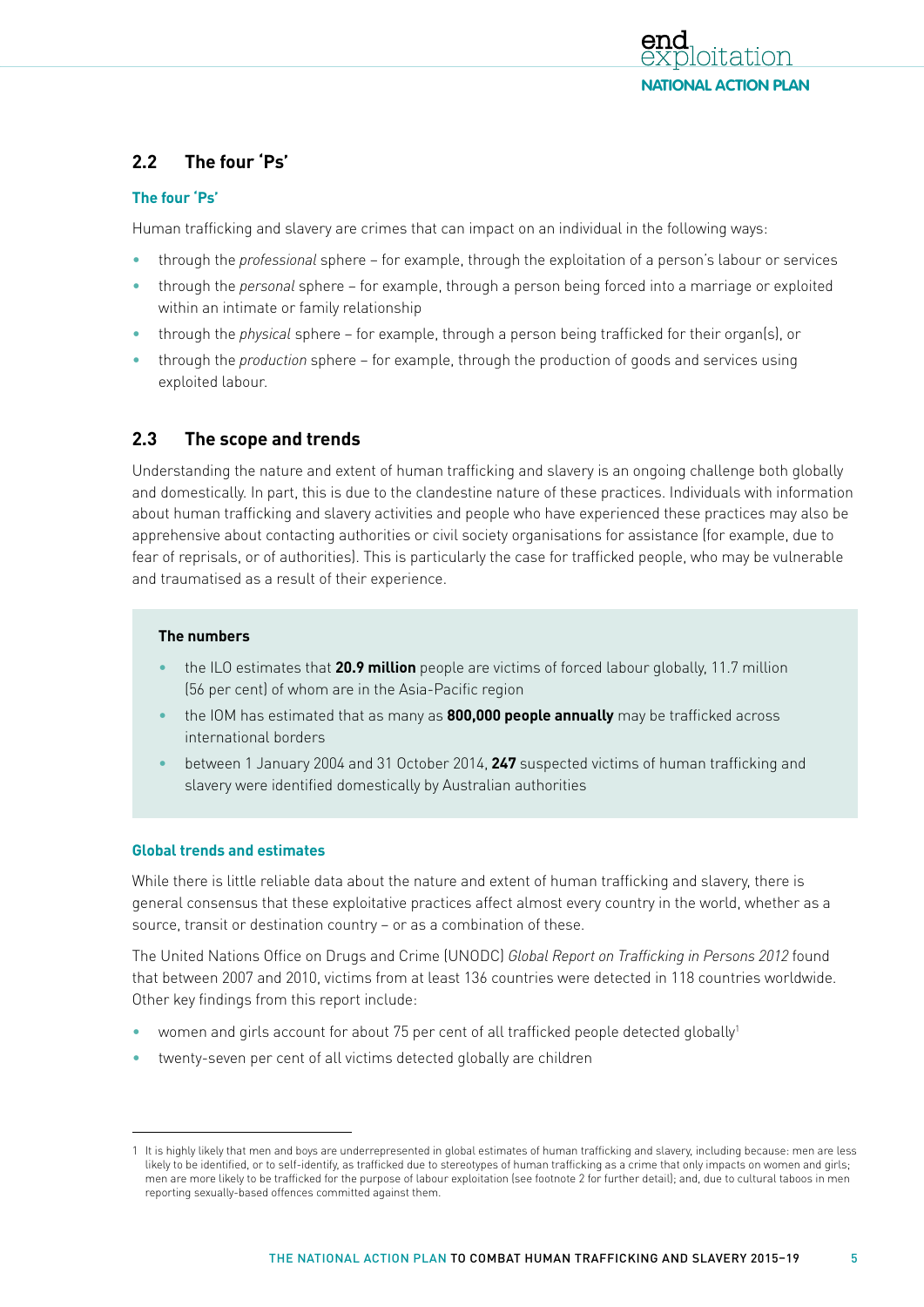- of all trafficking cases detected globally, trafficking for the purpose of sexual exploitation accounts for 58 per cent and trafficking for labour exploitation accounts for 36 per cent<sup>2</sup>
- trafficking for sexual exploitation is more common in Europe, Central Asia and the Americas, while trafficking for labour exploitation is more frequently detected in Africa and the Middle East, as well as in South and East Asia and the Pacific
- the trafficking flow originating in East Asia remains the most prominent transnational flow globally, and
- while offenders generally tend to be adult males and nationals of the country in which they operate, more women and foreign nationals are involved in human trafficking than in most other crimes.

In 2012 in its *Global estimate of forced labour* the International Labour Organization (ILO) conservatively estimated that 20.9 million people are victims of forced labour globally<sup>3</sup>. Key findings of the report include:

- 11.4 million (55 per cent) are women and girls, 9.5 million (45 per cent) are men and boys
- 15.4 million of these (74 per cent) are aged 18 years and above, with 5.5 million (or 26 per cent) aged 17 years and below
- 18.7 million (90 per cent) are exploited in the private economy, by individuals or enterprises, of which:
	- 14.2 million (68 per cent) are victims of forced labour exploitation, with the main industries of concern being agriculture, construction, domestic work or manufacturing, and
	- 4.5 million (22 per cent) are victims of sexual exploitation
- 2.2 million (10 per cent) are in state-imposed forms of forced labour, for example in prisons, or in work imposed by the state military or by rebel armed forces
- 11.8 million (56 per cent) are subjected to forced labour in their place of origin or residence, while 9.1 million (44 per cent) are moved either internally or internationally
- cross-border movement is strongly associated with sexual exploitation, while the greater proportion of victims of non-sexual forced labour are exploited in their home country, and
- the average period of time that victims spend in forced labour, across all forms and regions, is approximately 18 months.

#### **Australian trends and estimates**

Opportunities to traffic people into, or exploit people within, Australia are limited because of our strong migration controls, geographic isolation, and high degree of regulation, compliance and enforcement. Australia's comprehensive strategy to combat human trafficking and slavery also helps to ensure that Australia is a hostile environment for offenders.

Australia is primarily a destination country for human trafficking and slavery, with the majority of trafficked people identified by Australian authorities to date being women from Asia who have been exploited within the sex work industry.

Cases of men and women exploited in situations outside the sex work industry, such as in the domestic work, hospitality and construction industries, or within intimate or family relationships, are now being identified by Australian authorities on a comparable basis to those exploited within the sex work industry. Following the criminalisation of forced marriage in 2013, an increase in referrals for this crime type may be expected over the next five years of the National Action Plan.

<sup>2</sup> The report notes that while the number of detected cases of trafficking for labour exploitation has doubled over the past four years, it is still likely to be underestimated. This accords with Australian Institute of Criminology research which found that cases of trafficking for the purposes of labour exploitation tend to go unrecognised and unreported.

<sup>3</sup> The ILO notes that as human trafficking can also be regarded as forced labour, 'this estimate captures the full realm of human trafficking for labour and sexual exploitation'. However, the figures do not include trafficking for the removal of organs or for forced marriage or adoption unless the latter practices lead to a situation of forced labour or service.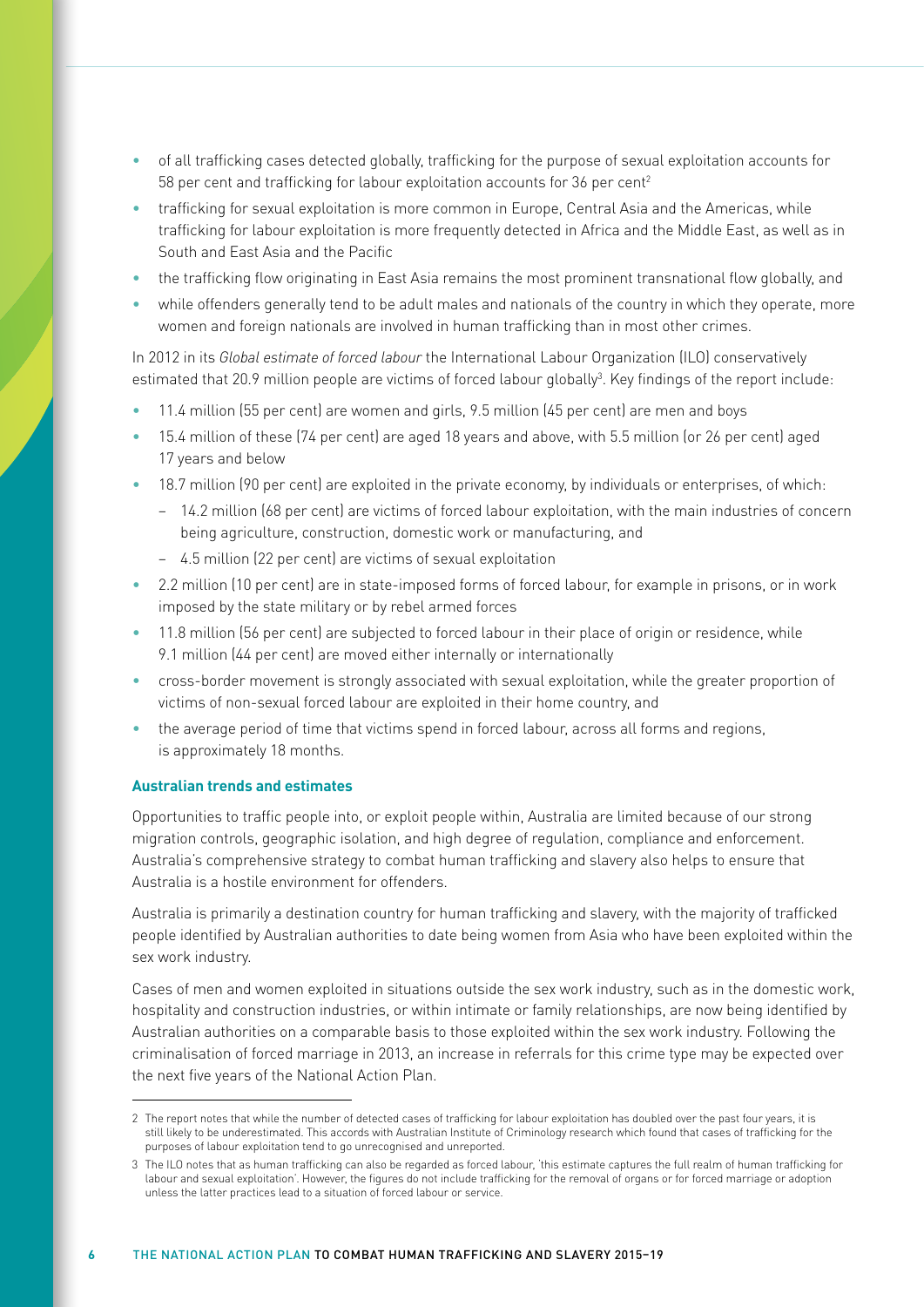

<span id="page-14-0"></span>In contrast to global trends, only a small number of suspected child victims of human trafficking and slavery have been identified by Australian authorities, and the majority of individuals convicted in Australia for human trafficking and slavery offences to date have been women.

While there is a low reported incidence of organ trafficking in Australia, again the clandestine nature of human trafficking means that victims of organ trafficking may be difficult to identify.

# **2.4 The causes**

There are many factors which make people vulnerable to human trafficking and slavery, and allow these practices to thrive.

For example, the highly lucrative nature of human trafficking and slavery makes it attractive to criminals, and expanding global markets are driving a desire for cheap, unregulated labour. The global shortage of organs available for transplantation means the demand for trafficked organs remains high.

Factors that make people vulnerable to exploitation through human trafficking and slavery include poverty; underemployment and unemployment; and a lack of education, opportunities and access to resources in source countries. Gender inequality, corruption and social and political instability, including as a result of natural disaster or war, are also factors.

While human trafficking and slavery affect both men and women, the overrepresentation of women and children as victims in global statistics reflects their particular and continuing vulnerability in many parts of the world.

In 2005, the ILO estimated that the total global profits made from using forced labour were at least **US\$44 billion per year**, of which US\$32 billion was generated by human trafficking.

In 2014, the ILO estimated that the total profits obtained from the use of forced labour in the private economy worldwide amount to **US\$150 billion per year**.

In 2013, the Australian Crime Commission conservatively estimated that organised crime, including human trafficking, costs Australia **A\$15 billion annually**.

# **2.5 Legal and policy frameworks**

#### **International legal frameworks**

The international legal framework for human trafficking and slavery is based on several instruments, most notably:

- the *United Nations Convention against Transnational Organized Crime* (UNTOC), and its supplementary *Protocol to Prevent, Suppress and Punish Trafficking in Persons, Especially Women and Children* (Trafficking Protocol)*,* and
- the *Supplementary Convention on the Abolition of Slavery, the Slave Trade, and Institutions and Practices Similar to Slavery* (Supplementary Slavery Convention).

The Trafficking Protocol is the first global legally binding instrument with an agreed definition on human trafficking and covers trafficking for the purposes of slavery, forced labour, slavery-like practices such as servitude, or the removal of organs.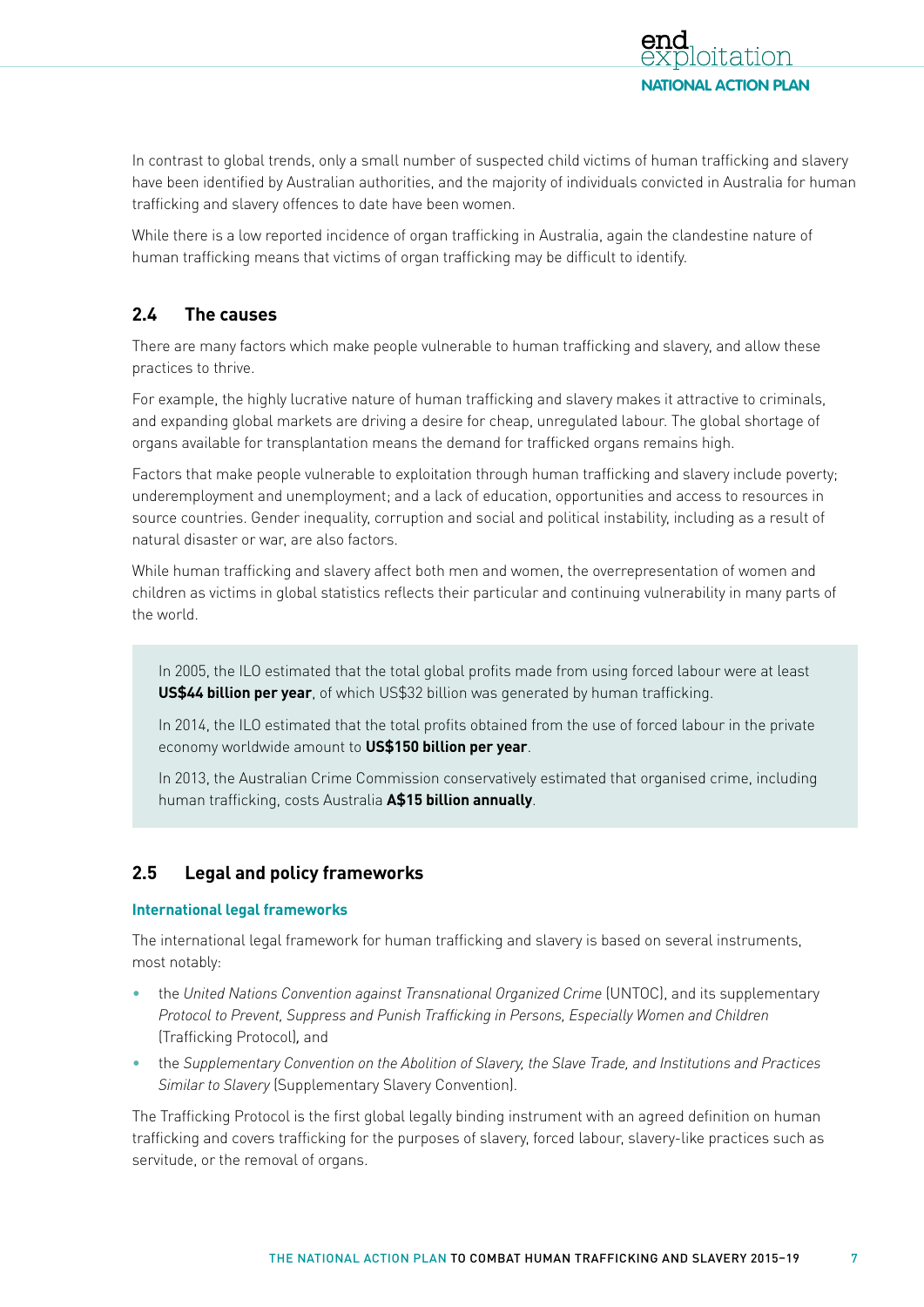The Supplementary Slavery Convention calls for the ban of slavery-like practices including debt bondage, servile marriage, and servitude, building upon the 1926 *Convention to Suppress Slavery and the Slave Trade*.

Australia ratified the Supplementary Slavery Convention in 1958, UNTOC in 2004, and the Trafficking Protocol in 2005.

In shaping our national response to human trafficking and slavery, Australia also observes our binding legal obligations under other international instruments. A body of international human rights and labour treaties form part of the legal framework for human trafficking and slavery, including:

- the *Universal Declaration of Human Rights*
- the *International Covenant on Civil and Political Rights*
- the *International Covenant on Economic, Social and Cultural Rights*
- the *Convention on the Elimination of All Forms of Discrimination against Women*
- the *Convention on the Rights of the Child*, and its Optional Protocols on: the sale of children, child prostitution and child pornography; and on involvement of children in armed conflict
- the *Convention against Torture and other Cruel, Inhuman or Degrading Treatment or Punishment*
- the *International Convention on the Elimination of All Forms of Racial Discrimination*
- International Labour Organization Convention No. 29 on Forced or Compulsory Labour
- Protocol Supplementing the *Forced Labour Convention, 1930* (No. 29)
- International Labour Organization Convention No. 105 on the Abolition of Forced Labour, and
- International Labour Organization Convention No. 182 on the Worst Forms of Child Labour.

Further information on the relevant provisions of these instruments is set out at Appendix B.

#### **Domestic legal frameworks**

Human trafficking, slavery and slavery-like practices are criminalised by a comprehensive suite of offences under the Criminal Code. These crimes include those where a person is moved for the purposes of exploitation, as well as those where a person already in Australia is subjected to exploitation. There are also a number of other domestic legal frameworks relevant to human trafficking and slavery including the Commonwealth *Crimes Act 1914* (the Crimes Act) and the Commonwealth *Migration Act 1958* (the Migration Act).

#### *Criminal Code Act 1995*

Australia's offences against human trafficking and slavery are set out in Divisions 270 and 271 of the Criminal Code.

Division 270 of the Criminal Code criminalises slavery, which is defined as the condition of a person over whom any or all of the powers attaching to the right of ownership are exercised. The slavery offences have universal jurisdiction and can therefore apply whether or not the conduct occurred in Australia, and whether or not the victim or the offender are Australian citizens or residents.

Division 270 also criminalises slavery-like practices, including servitude, forced labour and deceptive recruiting. These offences can apply to the exploitation of a person's labour or services in any industry, or to exploitation within intimate or family relationships. Forced marriage is also considered a slavery-like practice under Division 270, and applies where one or both parties do not fully and freely consent to the marriage because of coercion, threat or deception.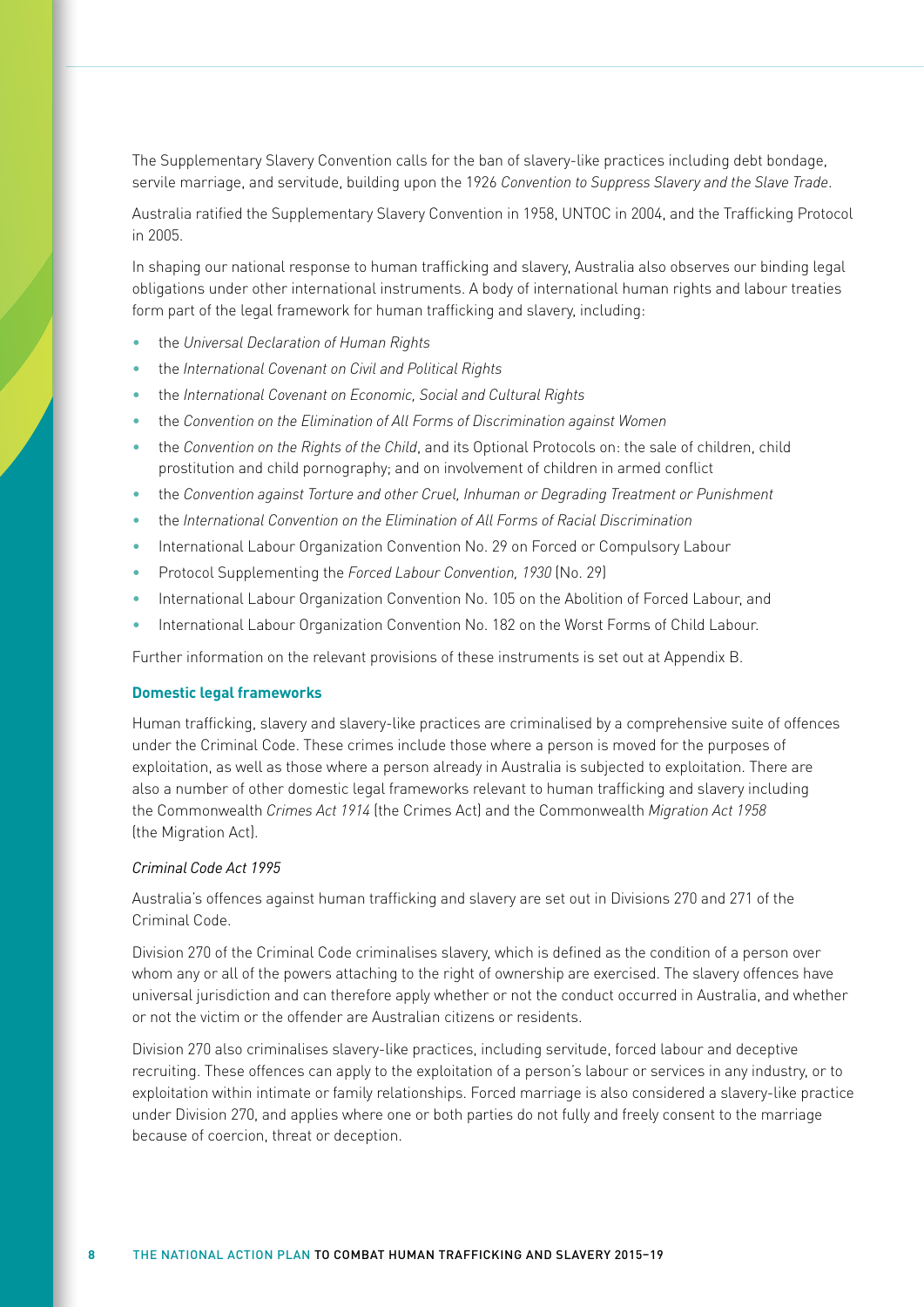The slavery-like offences in Division 270 have extended geographic jurisdiction, and can apply where the conduct occurred in Australia, or where the conduct occurred outside Australia but the offender was an Australian company, citizen or resident. None of the offences in Division 270 require the victim to be subject to an element of movement.

Division 271 of the Criminal Code fulfills Australia's obligations under the Trafficking Protocol, and contains specific offences for human trafficking. The offences in Division 271 are not limited to trafficking for the purposes of sexual exploitation, and cover trafficking in all its forms. Division 271 provides for:

- human trafficking offences, which criminalise organising or facilitating the transportation of the victim into, out of, or within Australia, using coercion, threat or deception, or by being reckless as to the exploitation of the victim
- child trafficking offences, which criminalise organising or facilitating the transportation of a child into, out of, or within Australia, intending or recklessness as to whether the child will be used to provide sexual services or will be otherwise exploited
- organ trafficking offences, which criminalise organising or facilitating the transportation of the victim into, out of, or within Australia, reckless as to whether the victim's organ will be removed contrary to the law of the relevant State or Territory, or without consent
- an offence of harbouring a victim, which criminalises harbouring, receiving or concealing a victim to assist or further the purpose of another person's slavery, slavery-like or human trafficking offence, and
- an offence of debt bondage, to prevent offenders from using unfair debt contracts or other similar arrangements to force victims into providing services to pay off large debts.

Penalties for these offences range from four years' imprisonment for debt bondage and harbouring, to 25 years' imprisonment for slavery and child trafficking.

### *Crimes Act 1914*

The Crimes Act provides protections for victims of human trafficking and slavery when giving evidence in court. Under Part IAD of the Crimes Act, victims can give evidence by closed-circuit television, video-link or video recording, have their contact with the defendant or members of the public limited, and have a support person with them while they give evidence. Part IAD also makes it an offence to publish material identifying a trafficked person, and allows trafficked people to make victim impact statements to the court outlining the harm they have experienced.

The Crimes Act also allows a court to order that an offender make reparation to the victim for any loss suffered or any expense incurred by reason of the offence.

#### *Migration Act 1958*

The Migration Act creates offences of allowing a person to work, or referring a person for work, if the person is an unlawful non-citizen or a lawful non-citizen working in breach of a visa condition. These offences attract a maximum penalty of two years' imprisonment. The offences are escalated to aggravated offences if the worker is being exploited and the person knows of, or is reckless to, that circumstance. The penalty for committing an aggravated offence is five years' imprisonment. The Migration Act also provides for civil employer sanctions in the form of infringement notices and non-fault civil penalties, supplementing the suite of criminal offences.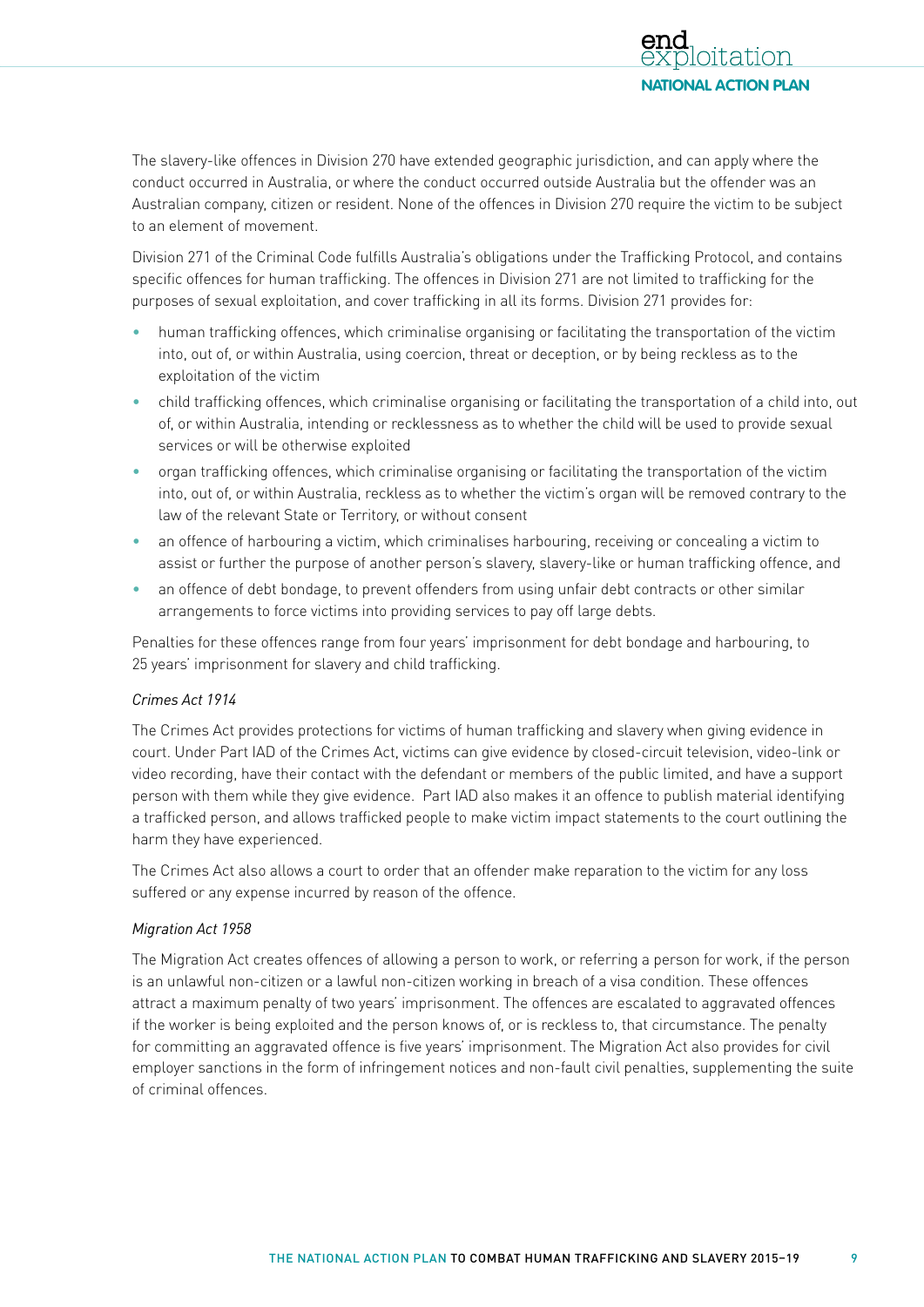#### <span id="page-17-0"></span>*Fair Work Act 2009*

The Commonwealth *Fair Work Act 2009* (Fair Work Act) empowers the Fair Work Ombudsman (FWO) to enforce compliance with the Fair Work Act and related instruments. The Fair Work Act contains minimum entitlements for all employees in the federal workplace system. The FWO's jurisdiction extends to ensuring that all workers in Australia receive these workplace rights, including foreign workers on short or long-term visas and international students.

#### *Proceeds of Crime Act 2002*

The Commonwealth *[Proceeds of Crime Act 2002](http://www.comlaw.gov.au/Series/C2004A01022)* (POCA) provides a scheme for tracing, restraining and confiscating the proceeds of crimes against Australian law, including human trafficking and slavery. These proceeds can then be returned to the Australian community to fund anti-crime initiatives.

#### State and Territory legislation

State and Territory Governments are responsible for regulating the sex work industry in Australia.

Most jurisdictions have enacted legislation relating to sexual servitude and deceptive recruiting which would allow for the prosecution of cases involving sexual exploitation. However, in practice, State and Territory police services generally refer human trafficking and slavery-related matters to the Australian Federal Police (AFP).

All jurisdictions have a range of offence provisions to cover related crimes such as assault, sexual assault, forced prostitution, kidnapping and deprivation of liberty. State offences may be used in conjunction with Commonwealth offences.

# **2.6 What human trafficking and slavery are not**

#### **Migrant smuggling**

The key difference between human trafficking and migrant smuggling is exploitation. Migrant smuggling is the organised unlawful movement of people across borders, usually on a payment-for-service basis, and does not involve the ongoing exploitation of the victim by the offender. By contrast, human traffickers are motivated by the prospect of profiting from the exploitation of their victims once they reach the destination.

The UNODC states that the other differences between human trafficking and migrant smuggling include:

- consent migrant smuggling, while often undertaken in dangerous or degrading conditions, involves consent. Trafficked people, on the other hand, have either never consented, or, if they initially consented, that consent has been rendered meaningless by the coercive, threatening or deceptive action of the traffickers.
- source of profits in migrant smuggling cases, profits are derived from the transportation and facilitation of the illegal entry or stay of a person into another county, while in human trafficking cases profits are derived from exploitation.
- transnationality migrant smuggling is always transnational, whereas human trafficking may not be. Human trafficking can occur regardless of whether victims are moved across or within a State's borders.

However, people who are smuggled may be particularly vulnerable to exploitation, and may experience human trafficking or slavery once they arrive in their destination country.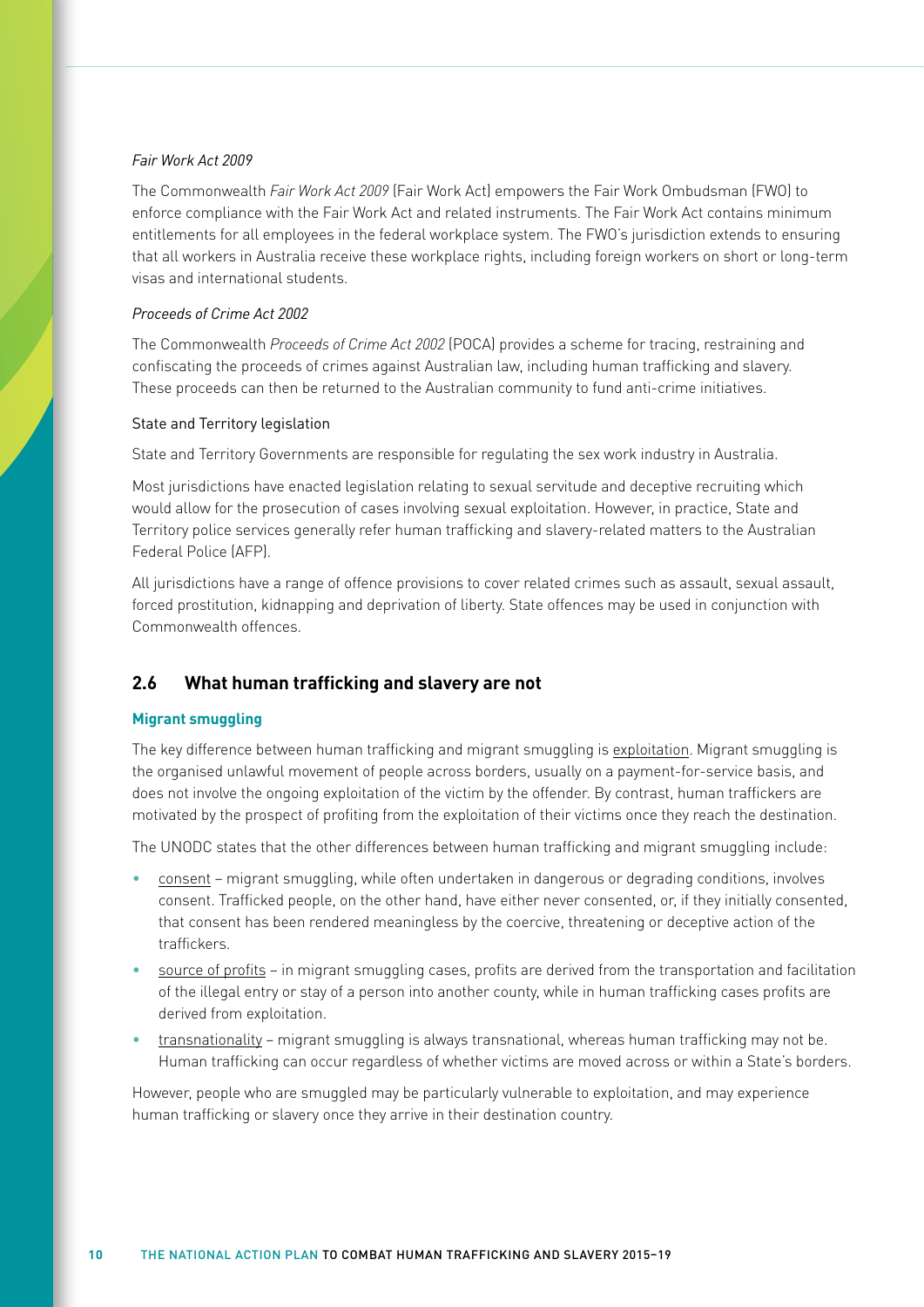

#### **Poor/harsh working conditions**

There is an important distinction to be drawn between people in circumstances of human trafficking and slavery, and those who may be experiencing substandard working conditions.

Australian workplace law and practice – supported by migration law and relevant State and Territory laws – requires all people who undertake productive work in Australia to be engaged in accordance with its provisions, including salary, employment conditions and standards, workers' compensation, and occupational health and safety. Substandard working conditions can include the underpayment of wages or the failure to meet guaranteed minimum leave entitlements.

The FWO is responsible for investigating matters involving claims of substandard working conditions that do not meet the threshold of the human trafficking and slavery criminal offences. Where the FWO identifies behaviour that could amount to human trafficking or slavery this evidence is referred to the AFP. The FWO has a well-established relationship with the AFP for the referral of information.

#### **Sex work**

The regulation of the sex work industry in Australia is the responsibility of the States and Territories and, subject to regulations, sex work is largely legal or decriminalised in Australia. As a party to the Trafficking Protocol, Australia is obliged to address the 'exploitation of the prostitution of others or other forms of sexual exploitation', rather than sex work itself.

#### **Adoption and surrogacy**

In the absence of an element of exploitation which amounts to human trafficking or slavery, illicit practices in intercountry adoption and surrogacy arrangements do not fall within the scope of the National Action Plan.

Circumstances in which illicit adoption and surrogacy practices may be considered human trafficking or slavery include:

- the sale of a child for the purpose of adoption, which may amount to an offence of slavery under section 270.3 of the Criminal Code, and
- adoption or surrogacy for an exploitative purpose, which may amount to an offence of child trafficking under section 271.4 of the Criminal Code, or domestic child trafficking under section 271.7 of the Criminal Code. It may also amount to a slavery-like practice under Division 270 of the Criminal Code.

An illustration of how child trafficking could manifest in a surrogacy or adoptive arrangement is the 2013 matter involving a Queensland man who 'adopted' a child with his American partner specifically for the purpose of sexually exploiting the child through an international paedophile network<sup>4</sup>.

#### *Intercountry adoption*

As a contracting State under the *Hague Convention on Protection of Children and Co-operation in respect of Intercountry Adoption,* Australia is obliged to prevent the abduction, sale of, or traffic in children for the purposes of intercountry adoption through the implementation and observance of Convention safeguards. The *Guide to Good Practice* to the Convention defines the term 'trafficking'<sup>5</sup> as referring to the payment of money or other compensation to facilitate the illegal movement of children for the purposes of illegal adoption or other forms of exploitation.

<sup>4</sup> It should be noted that no Australian, State or Territory government authorities were involved in the adoption process in this matter.

<sup>5</sup> It is worth noting that the Guide to Good Practice uses a different definition of trafficking to that used by criminal law frameworks.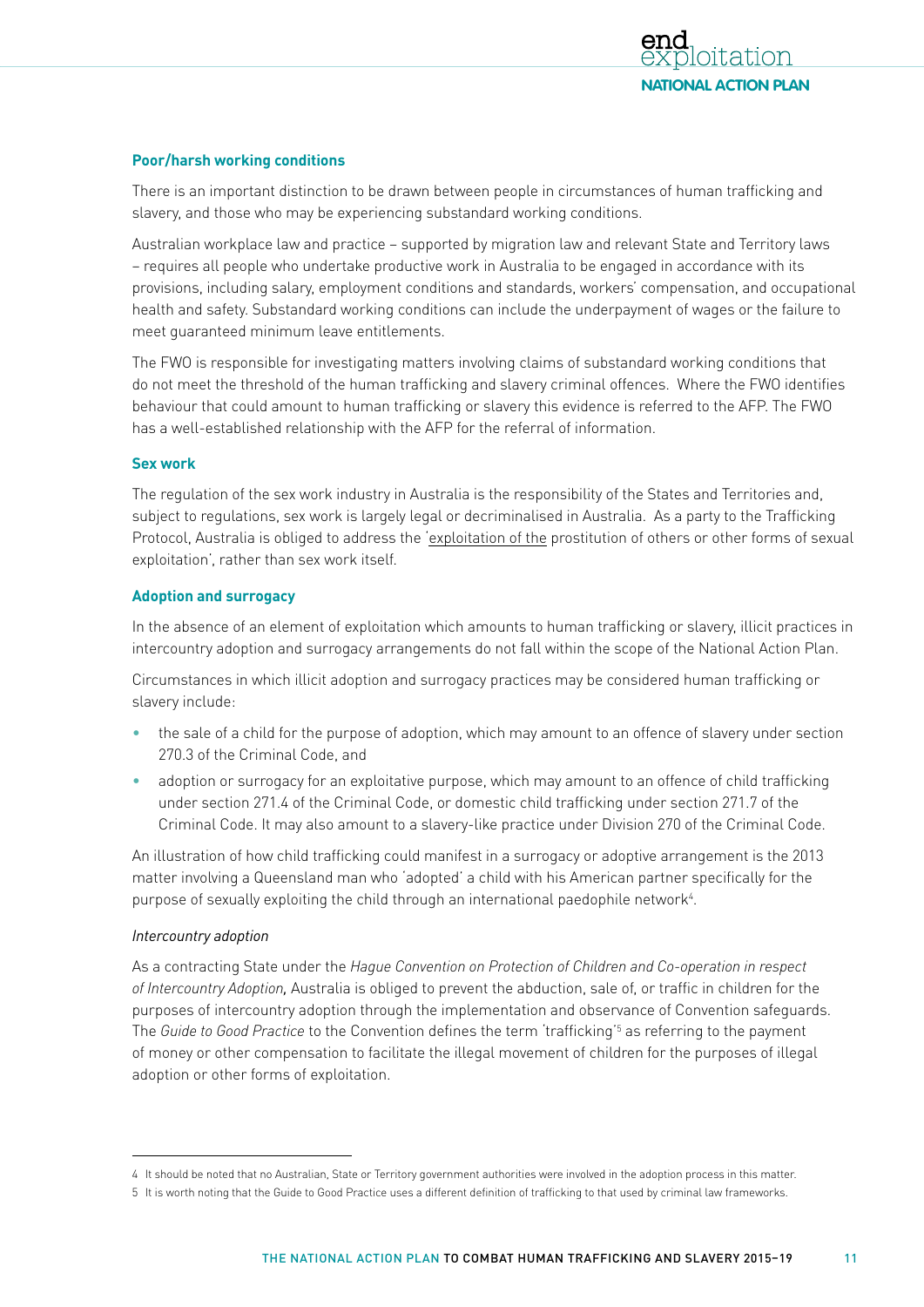<span id="page-19-0"></span>Australia has developed a *Protocol for Responding to Allegations of Child Trafficking in Intercountry Adoption*  which provides information about assistance and support available to adoptive parents and adoptees where there are allegations or concerns about child trafficking within a country of origin, from where a child has been adopted to Australia, or there have been specific concerns raised in an individual case. To assist when cases of concern arise, Australia has developed *Guidelines for Raising Cases of Concern*. These provide guidance around information sharing between Australian Central Authorities regarding intercountry adoption cases of concern.

To maintain the integrity of our intercountry adoption programs, Australia only establishes and maintains programs with a limited number of countries where we are satisfied that the principles and standards of the Hague Convention are complied with in practice. This is the case even where the country concerned is not a signatory to the Hague Convention. Australia regularly reviews our programs to ensure a country's ongoing compliance with these principles and standards, and to identify risks of child trafficking. Where cases of concern arise, consideration is given to whether there are broader program implications and whether it is necessary to prioritise a review of the program concerned. Australia may also consider introducing additional safeguard measures for a program, such as suspending a program or limiting new adoption applications. If child trafficking were identified as a genuine ongoing concern within a program, Australia may close the program.

#### *Surrogacy*

Surrogacy is regulated by the States and Territories. All jurisdictions (except the Northern Territory) have legislation dealing with surrogacy. The Australian Government understands that New South Wales and Western Australia are currently reviewing their laws.

All jurisdictions which have legislated on surrogacy have criminalised commercial surrogacy. The Australian Capital Territory, New South Wales and Queensland have also legislated to make it illegal for residents of those jurisdictions to enter into commercial surrogacy arrangements in foreign jurisdictions.

#### **Transplant 'tourism'**

In Australia, State and Territory laws criminalise the removal of organs:

- for the trade or sale of the organs, or
- where there is no consent for the removal of the organs.

The Commonwealth's organ trafficking laws criminalise the movement of donors into, from, or within Australia for the purpose of the unlawful removal of their organs. For an organ trafficking offence to apply, an element of 'movement' must be present.

If an Australian citizen travelled overseas in order to purchase an organ ('transplant tourism'), this would not constitute an Australian organ trafficking offence unless the donor had been moved to, from, or within Australia.

### **2.7 Related exploitative practices**

While they are not encompassed by Australia's response to combat human trafficking and slavery, significant efforts are being made to address the separate, but related exploitative practices of child sexual exploitation in travel and tourism (also known as child sex tourism) and female genital mutilation (FGM) (also known as female genital cutting).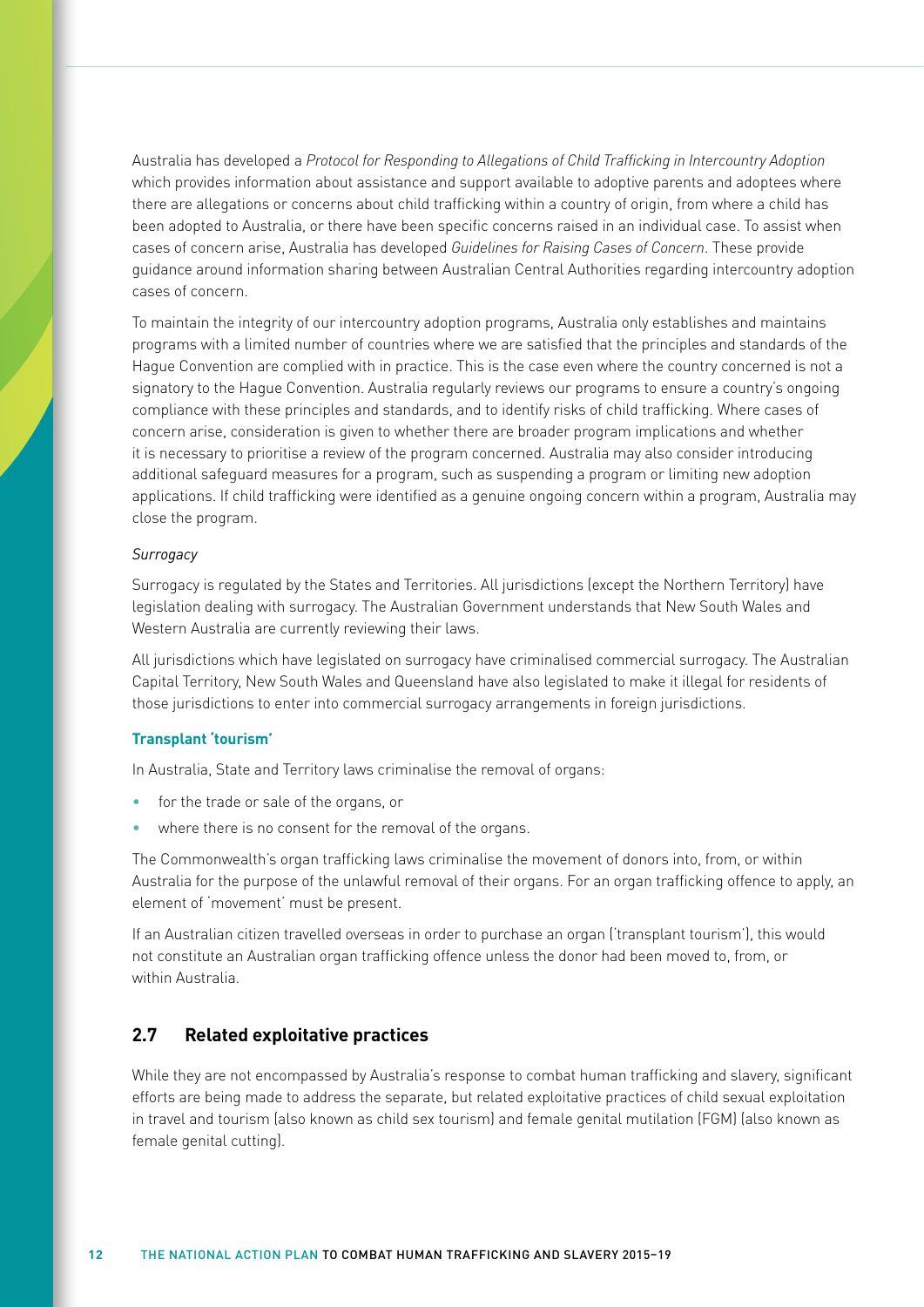

#### <span id="page-20-0"></span>**Child sexual exploitation in travel and tourism**

Given its transnational and inherently exploitative nature, child sexual exploitation in travel and tourism can involve or overlap with human trafficking and slavery.

Australia has an extensive framework in place to prevent, investigate and prosecute all forms of child sexual exploitation, including offences that occur within Australia and those committed by Australians overseas.

Australia also maintains a national database which enables our law enforcement agencies to monitor the whereabouts of persons convicted of sexual or other serious offences against children once they are released back into the community.

These measures are reinforced by education initiatives to raise awareness about child sexual exploitation in travel and tourism and what people should do if they become aware of suspicious behaviour. Initiatives have included advertising campaigns, fact sheets, and the provision of advice to travellers through the Government's traveller and consular assistance service.

#### **Female genital mutilation**

Globally, there is a link between FGM and other harmful practices such as early and forced marriage. FGM is comprehensively criminalised under the laws of Australia's States and Territories. The *National Compact on Female Genital Mutilation* reinforces Australia's position that the practice of FGM is illegal and will not be tolerated, and encourages collaboration to support the girls and women affected by FGM and to help communities.

### **2.8 Related policy initiatives**

The National Action Plan contains specific measures to address human trafficking and slavery. However, it is important to recognise that the National Action Plan does not exist in isolation, and is instead part of a much broader framework of initiatives that promote the rights of vulnerable groups and seek to prevent other forms of exploitation and abuse.

#### **National Framework for Protecting Australia's Children 2009–2020**

The *National Framework for Protecting Australia's Children 2009-2020* is a long-term approach to protecting Australia's children and aims to deliver a substantial and sustained reduction in levels of child abuse and neglect over time. Amongst other outcomes to protect Australia's children, the National Framework seeks to ensure child sexual abuse and exploitation is prevented and survivors receive adequate support.

#### **National Plan to Reduce Violence against Women and their Children 2010–2022**

The *National Plan to Reduce Violence against Women and their Children 2010–2022* brings together the efforts of Australia's State, Territory and Commonwealth Governments to make a real and sustained reduction in the levels of violence against women. The National Plan has a strong focus on stopping violence before it occurs in the first place, and on changing community attitudes around gender equality and violence against women and their children, in order to effect long-term change. It also focuses on ensuring that services meet the needs of women and their children who have experienced violence, holding perpetrators to account and improving the evidence base.

#### **National Action Plan on Women, Peace and Security 2012–2018**

The *National Action Plan on Women, Peace and Security 2012–2018* consolidates and builds on the broad program of work already underway in Australia to integrate a gender perspective into peace and security efforts, protect women and girls' human rights, particularly in relation to gender-based violence, and promote their participation in conflict prevention, management and resolution.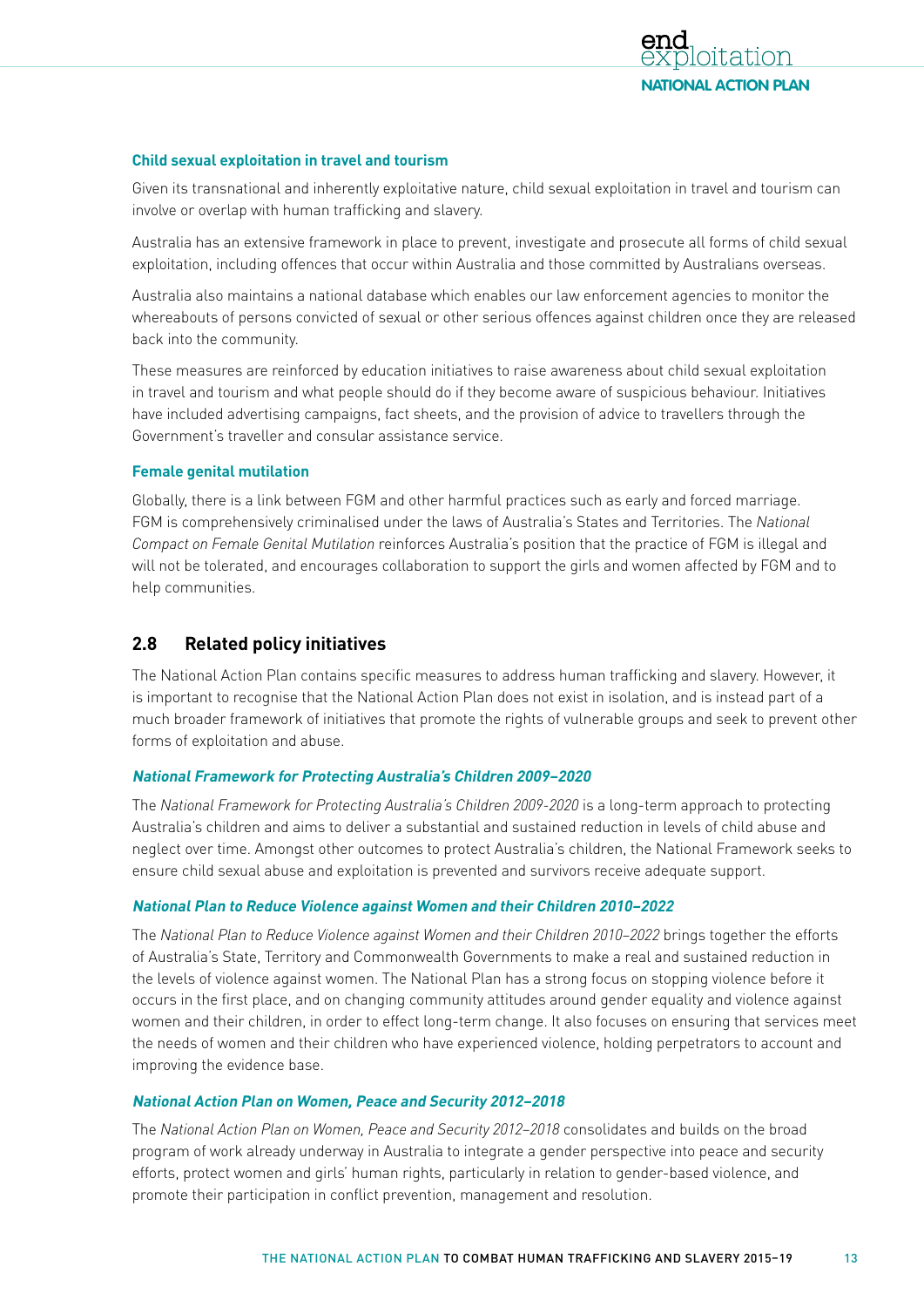#### **National Framework of Rights and Services for Victims of Crime 2013–16**

The *National Framework of Rights and Services for Victims of Crime 2013–16* coordinates existing services for victims of crime across jurisdictions. The National Framework highlights the complexities around the provision of support and services for victims of crime and addresses the following issues:

- access to information and support
- protocols for streamlined financial assistance processes
- reciprocal service arrangements
- building an evidence base for training and service delivery, and
- establishing quality services across Australia.

#### **Overseas aid, the Millennium Development Goals and the post-2015 development agenda**

The Australian Government's overseas aid program is improving the lives of millions of people in developing countries. Australia is working with the governments and people of developing countries to deliver aid where it is most needed and most effective.

Australia's aid program is underpinned by the Millennium Development Goals (MDGs), which are agreed targets set by the world's nations to reduce poverty by 2015. The MDGs include halving extreme poverty, getting all children into school, closing the gap on gender inequality, saving lives threatened by disease and the lack of available health care, and protecting the environment. The Australian Government is committed to the implementation of the MDGs to improve the wellbeing of the world's poorest people.

The international community is working to design a new global development framework for the post-2015 period. Australia is actively participating in these international processes, and is committed to designing a post-2015 development agenda that focuses global efforts on economic growth and poverty reduction.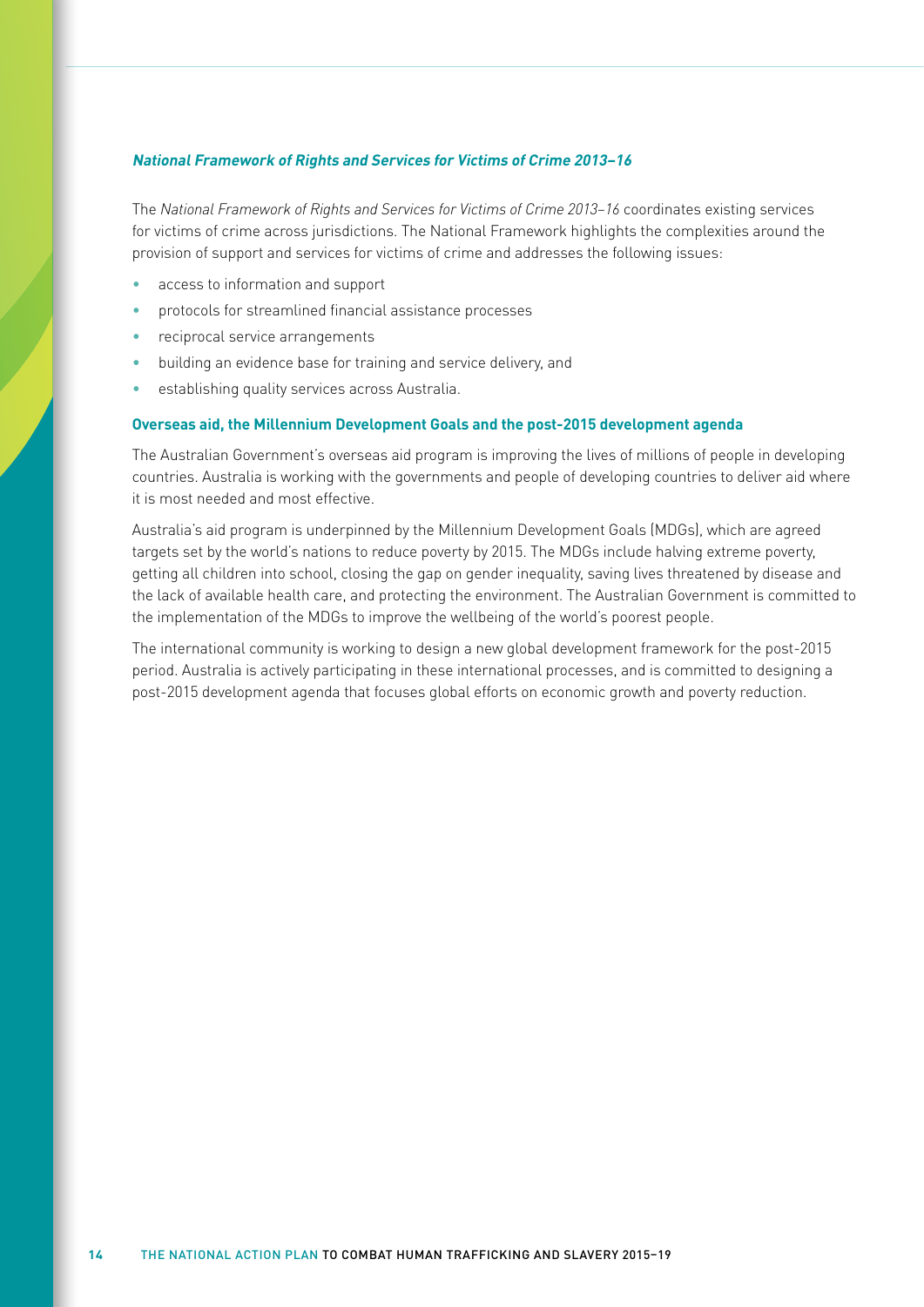

# <span id="page-22-0"></span>**3. Australia's response**

**'In the long history of human wrongs, the trade in human beings will go down as one of the greatest crimes ever committed.'**

His Excellency Mr Kofi Annan, Secretary-General of the United Nations 1997–2006

# **3.1 A snapshot of key initiatives**

Australia has had a comprehensive, whole-of-government approach to combating human trafficking and slavery since instituting the *Action Plan to Eradicate Trafficking in Persons* on 1 January 2004.

Key measures to date include:

- a comprehensive legislative framework that criminalises human trafficking, slavery and slavery-like practices, such as forced labour and forced marriage, and provides specific protections for victims giving evidence in court
- specialist AFP teams to detect and investigate human trafficking and slavery
- formal arrangements between the AFP and all State and Territory police forces to work collaboratively to respond to human trafficking and slavery
- a victim support program that provides individualised case management support
- visa arrangements to allow victims and witnesses to remain in Australia
- specialist immigration officers posted in key source countries who focus on human trafficking issues and aim to prevent trafficking
- training of frontline officials, including police, prosecutors, labour inspectors, and immigration compliance and visa processing officers, to recognise and respond appropriately to human trafficking and slavery
- regional engagement and capacity building in the Asia-Pacific, including through our bilateral international legal assistance work, the *Bali Process on People Smuggling, Trafficking in Persons and Related Transnational Crime* and the Association of Southeast Asian Nations (ASEAN)
- regional activities to deter human trafficking and slavery, train law enforcement officials, and assist victims through Australia's aid program
- community partnerships with, and support for, civil society organisations working to address human trafficking and slavery, including through the National Roundtable and its supplementary Senior Officials' Meeting
- awareness-raising measures to assist the general community and groups recognised as vulnerable to understand human trafficking and slavery, referral pathways, and supports available, and
- research into national and regional human trafficking and slavery-related trends by the Australian Institute of Criminology (AIC).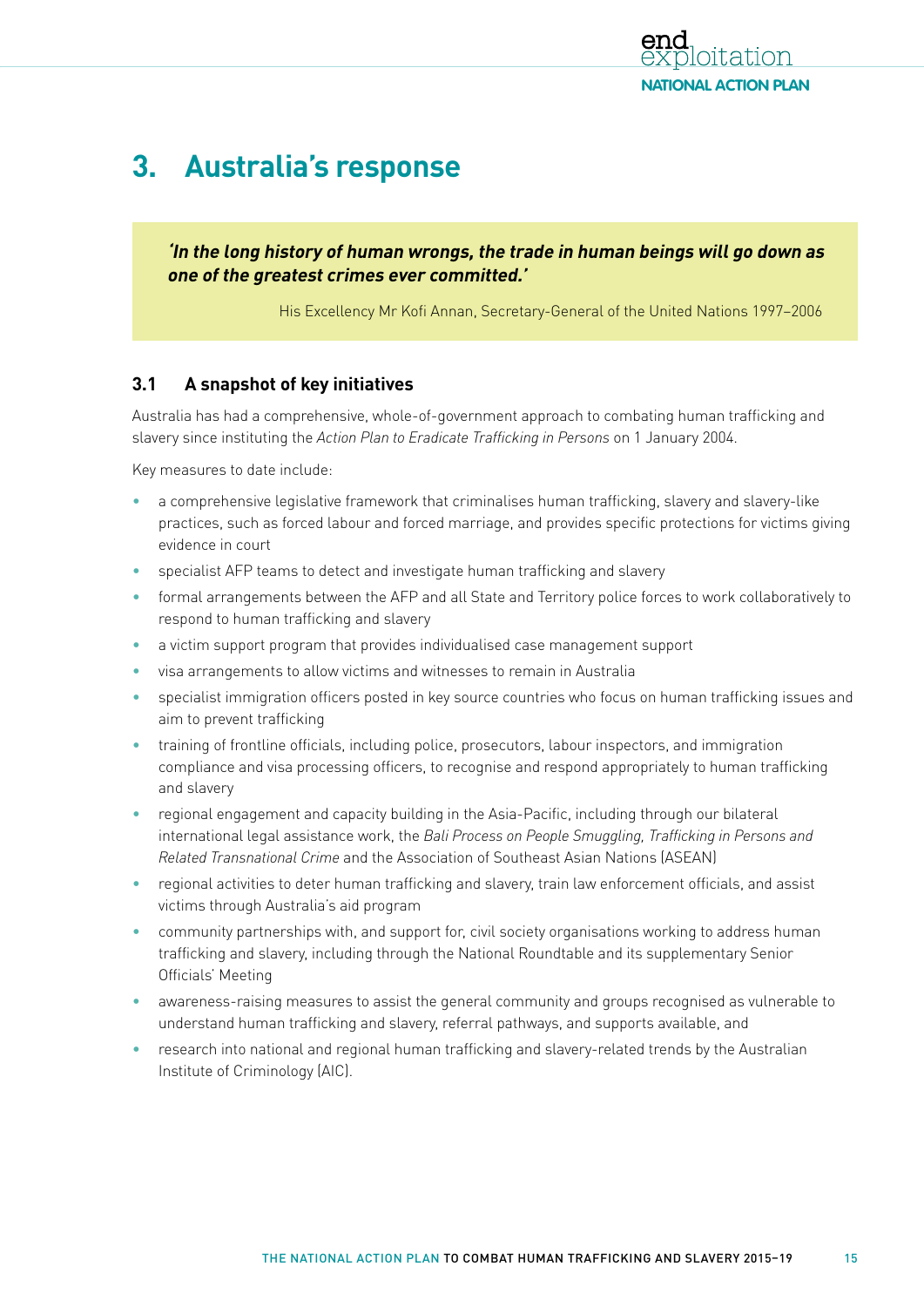# <span id="page-23-0"></span>**3.2 Budget**

Since the Commonwealth's whole-of-government strategy to combat trafficking was established, the Australian Government has committed more than \$150 million to anti-trafficking initiatives:

- more than \$100 million has been committed through Australia's overseas aid program, administered by the Department of Foreign Affairs and Trade (DFAT) including, most recently, \$50 million (2013–18) for the Australia-Asia Program to Combat Trafficking in Persons (AAPTIP).
- in 2003, the Government committed \$20 million over four years to establish the strategy to combat human trafficking, and
- in 2007, the Government committed a further \$38.3 million over four years, which was made ongoing in the 2007–08 Budget, to support a range of domestic initiatives to combat human trafficking including:
	- specialist investigative teams within the AFP
	- a victim support program that provides individualised case management to eligible victims of trafficking (the Support for Trafficked People Program administered by the Department of Social Services (DSS))
	- visa arrangements (the Human Trafficking Visa Framework, administered by the Department of Immigration and Border Protection (DIBP)), and
	- research into human trafficking and slavery by the AIC.

Since 2008, the Australian Government has also committed over \$4 million to civil society, unions and industry groups to support efforts to combat human trafficking and slavery. This includes:

- \$3.9 million to fund the Australian Catholic Religious Against Trafficking in Humans (ACRATH) (\$960,000), Anti-Slavery Australia (ASA) (\$960,000), Project Respect (\$1.02 million) and Scarlet Alliance (\$960,000) over 2008–17.
	- ACRATH is using its grant to establish its Anti-Trafficking Education, Direct Service, and Networking project.
	- ASA is using its funding to provide specialist immigration and legal advice and representation to trafficked people, develop training programs for government agencies and civil society organisations and facilitate a national network of civil society organisations and anti-trafficking organisations.
	- Project Respect is using its grant to fund continued outreach to women in the sex work industry.
	- Scarlet Alliance is using its grant to fund its ongoing Migration Project, and to support domestic outreach to migrant sex workers in Australia.
- Almost \$500,000 over 2011–13 to assist five organisations to undertake projects to combat labour exploitation in Australian industries.
	- Asian Women at Work (\$96,098) to carry out outreach on work rights, awareness-raising activities, and provide education and social support to migrant women in low-paid and precarious employment across Sydney.
	- Australian Council of Trade Unions (ACTU) (\$200,000) for a campaign entitled "Labour trafficking is a crime – Spot It, Report It".
	- Australian Hotels Association (\$25,000) for a labour exploitation awareness-raising project involving the distribution of an information brochure to 5,000 hotels on how to legally employ overseas workers and manage the visa process.
	- Australian Red Cross (ARC) (\$64,974) to increase union and community capacity to identify and combat labour trafficking and exploitation among the Indian community in New South Wales and Victoria.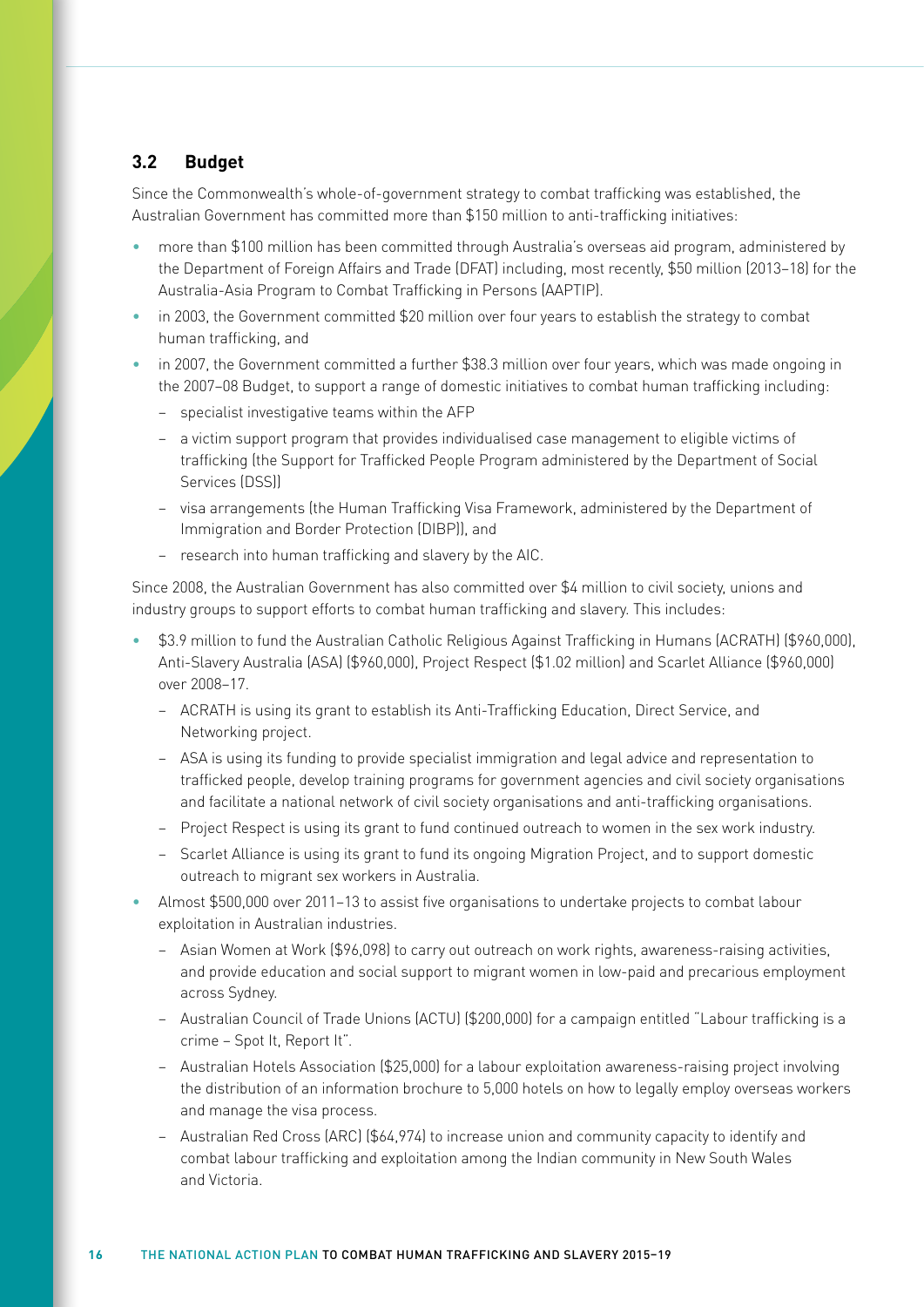

- Construction, Forestry, Mining and Energy Union (CFMEU) (\$100,000) to produce multilingual pamphlets in the industries it sees as high priorities for anti-labour exploitation efforts (construction, mining, forestry and parts of manufacturing), the facilitation of workshops for union organisers and the sharing of results with the union movement and civil society organisations, and engagement with media.
- Almost \$500,000 for ACRATH, ASA and the Australian Muslim Women's Centre for Human Rights (AMWCHR) to prevent and address forced marriage over 2014–17.
	- ACRATH (\$61,000) is using its funding for targeted awareness-raising for teachers and students on forced marriage and referral pathways.
	- ASA (\$355,393) is using its funding to create a website to assist victims and people in, or at risk of forced marriage with information, links to services and free online individualised advice.
	- AMWCHR (\$69,532) is using its funding to develop a multilayered community education program designed to increase the capacity of community welfare organisations to work with young women and families on forced marriage.
- over \$250,000 for the ARC for a forced marriage scoping exercise (\$102,850), a client kit for the Support for Trafficked People Program (\$28,070) and a service provider training program (\$126,960).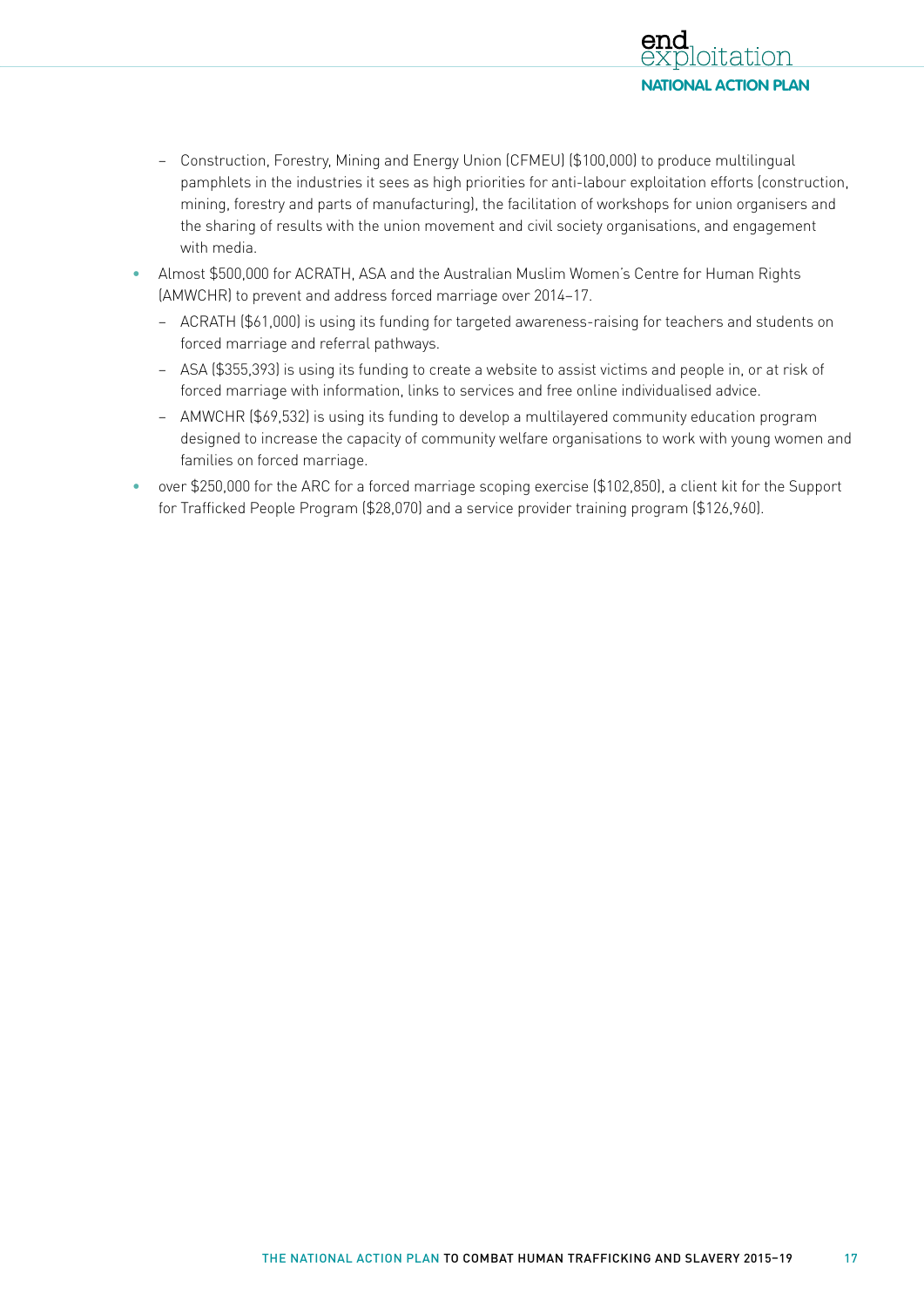# <span id="page-25-0"></span>**4. The National Action Plan**

 **Human trafficking is, quite simply, the exploitation of human beings for profit. It is a scourge that is not defeated by barriers of wealth and influence – trafficking is an immense problem for developed and developing nations alike.'**

> Dr Anne Gallagher AO, Advisor to the United Nations and leading global expert on the international law on human trafficking

### **4.1 Objective**

The objective specifies what we want to accomplish through the National Action Plan, and is the end result of the goals and action items set out below.

Australia works to actively combat all forms of human trafficking and slavery, wherever they occur, including by addressing the impact on trafficked people.

### **4.2 Principles**

The principles are the core values which underpin the National Action Plan. They guide the work being done to achieve our objective, goals and action items.

| <b>Principle One:</b>   | Australia responds to human trafficking and slavery in a manner that is<br>comprehensive, effective, timely, coordinated and consistent with our international<br>obligations.                                                                                                 |
|-------------------------|--------------------------------------------------------------------------------------------------------------------------------------------------------------------------------------------------------------------------------------------------------------------------------|
| <b>Principle Two:</b>   | Australia provides holistic and victim-centred support to trafficked people,<br>regardless of gender, age, disability, race, ethnicity, immigration status, sex,<br>sexuality or the purpose for which they were exploited, and affords them access to<br>an effective remedy. |
| <b>Principle Three:</b> | Australia strives to be a regional leader in deterring and combating human<br>trafficking and slavery, and works cooperatively with other governments both<br>regionally and internationally towards this end.                                                                 |
| <b>Principle Four:</b>  | Australia encourages and promotes a collaborative response that is built on the<br>participation of government, civil society, business and industry, unions and the<br>community working in partnership to achieve sustainable change.                                        |
| <b>Principle Five:</b>  | Australia maintains a strong compliance framework which promotes<br>investigations, prosecutions and the enforcement of civil sanctions, and penalises<br>offenders to the full extent of the law.                                                                             |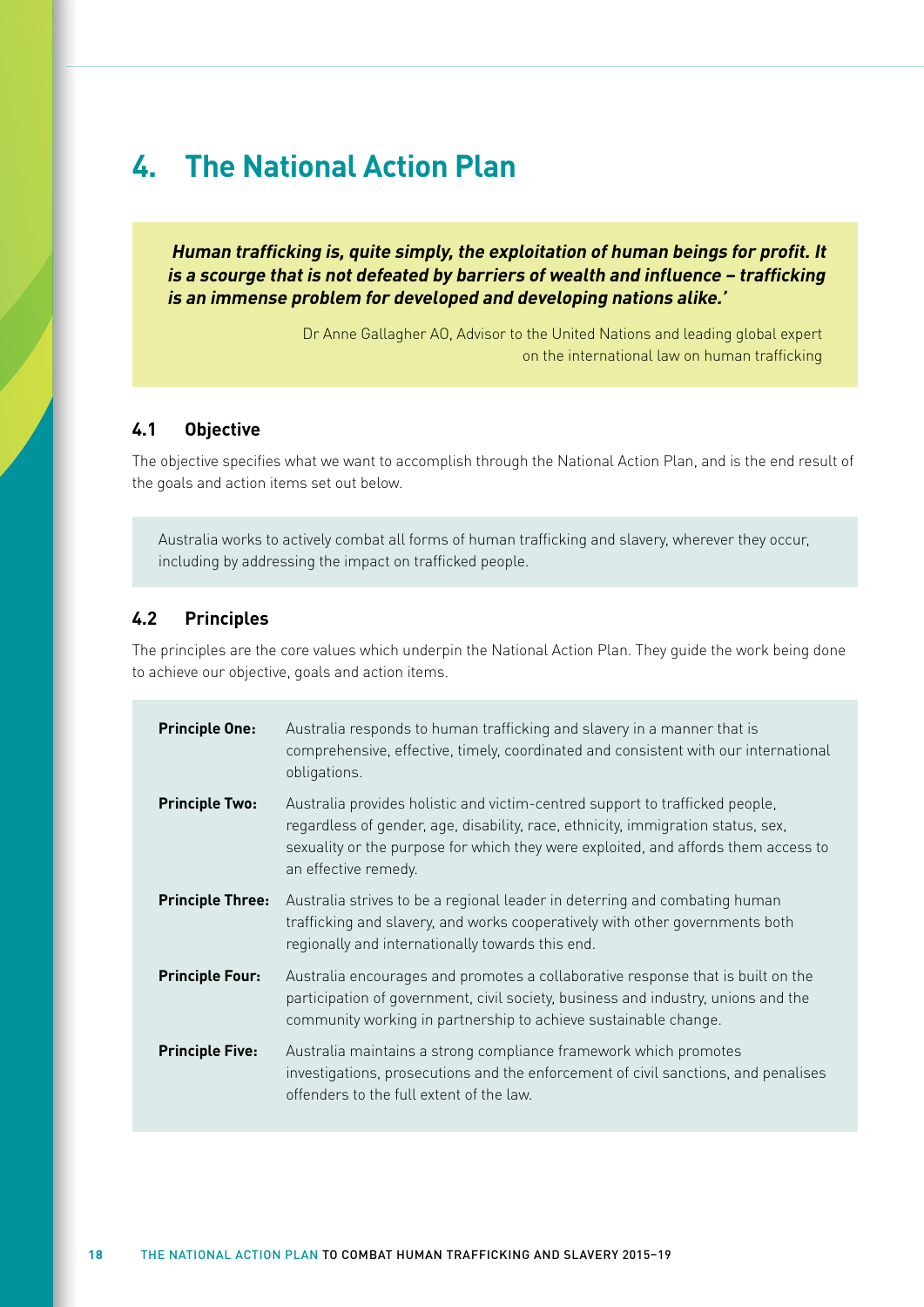

# <span id="page-26-0"></span>**4.3 The four pillars**

Australia's strategy to combat human trafficking and slavery is founded on four central pillars:

- 1. Prevention and Deterrence
- 2. Detection and Investigation
- 3. Prosecution and Compliance, and
- 4. Victim Support and Protection.

Together, the measures under the four pillars address the full cycle of human trafficking and slavery from recruitment to reintegration and give equal weight to the critical areas of prevention, enforcement and victim support.

# **4.4 Key areas for focus**

Seven issues have been identified as key areas for focus over the life of the National Action Plan. Measures to address the key areas for focus will be implemented through both existing and new measures.

- **1. Monitoring of the 2013 legislative reforms:** the *Crimes Legislation Amendment (Slavery, Slavery-like Conditions and People Trafficking) Act 2013* came into force on 8 March 2013 and strengthened the provisions in the Criminal Code that criminalise human trafficking and slavery. The *Crimes Legislation Amendment (Law Enforcement Integrity, Vulnerable Witness Protection and Other Measures) Act 2013* came into force on 29 June 2013 and expanded protections available to support trafficked people when giving evidence in human trafficking and slavery trials. AGD, with the Operational Working Group (OWG), will continue to monitor the impact of these reforms on criminal investigations and prosecutions and the provision of support to trafficked people over the life of the National Action Plan.
- **2. Awareness-raising and education:** work to update the Australian Government's *Communication and Awareness Strategy for Human Trafficking and Slavery* (Communication and Awareness Strategy) will continue as a key area of focus over the life of the National Action Plan. The Communication and Awareness Strategy aims to improve general awareness of human trafficking, slavery and slavery-like practices, including as a human rights issue, within the Australian community and amongst target groups. To ensure that key messages are communicated effectively to target audiences, the Communication and Awareness Strategy focuses on four distinct streams:
	- Stream 1: Personal (forced marriage and exploitation in intimate and family relationships)
	- Stream 2: Professional (labour exploitation)
	- Stream 3: Physical (organ trafficking)
	- Stream 4: Production (ethical procurement)

An overarching stream focusing on general human trafficking and slavery issues will also be developed.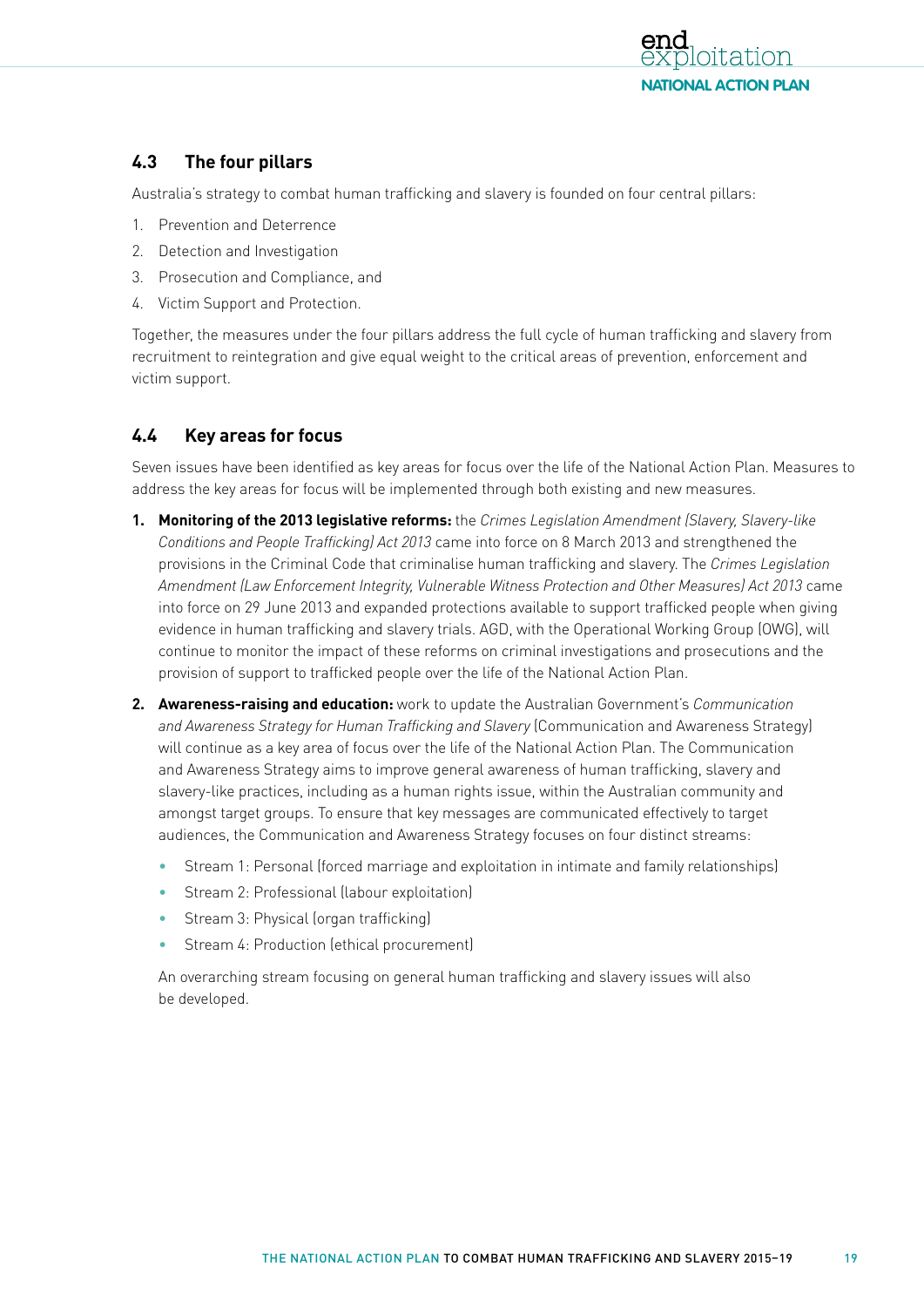- **3. Forced marriage:** forced marriage has been criminalised in Australia since the entry into force of specific offences in the Criminal Code on 8 March 2013. Over the life of the National Action Plan, a key area of focus will be to refine the Australian Government response to this issue including the provision of support and appropriate referral pathways for people in, or at risk of forced marriage. Work will also continue to finalise the development and dissemination of a Forced Marriage Community Pack for frontline officers and service providers, vulnerable groups, and the general public including: information and FAQ sheets on forced marriage; a small fold-away booklet for people in, or at risk of forced marriage; a how to guide (including a template) on preparing a forced marriage safety plan; a media fact sheet; a forced marriage information booklet for agencies, community organisations and service providers; and, a website to assist people in, or at risk of forced marriage with information, links to services and free online individualised advice.
- **4. Exploitation in supply chains:** the Minister for Justice has convened a Supply Chains Working Group to propose strategies to address the use of serious labour exploitation, including through slavery and slavery-like practices such as servitude and forced labour, in the supply chains of goods and services. The development of Australia's response will be undertaken in four phases with the initial two phases (Phase 1: Understanding the problem; Phase 2: Developing the response) expected to be complete by mid-2015 and December 2015 respectively. The Supply Chains Working Group is chaired by AGD.
- **5. Operational protocol for minors:** the particular physical, psychological and psychosocial harm suffered by trafficked children and their increased vulnerability to exploitation means that they may require additional or particular supports different from those of adult trafficked persons in terms of laws, policies, programs and interventions. The operational protocol will ensure that all minors identified by Australian authorities as suspected victims of human trafficking or slavery are afforded appropriate protections and support in line with Australia's international and domestic obligations.
- **6. Strengthening our connectedness with the States and Territories:** a key focus over the life of the strategy will be strengthening the connectedness of the Australian Government response with the States and Territories. See section 4.5 for further detail.
- **7. International and regional leadership:** over the life of the National Action Plan, Australia will continue to take a leadership role including as co-chair of the *Bali Process on People Smuggling, Trafficking in Persons and Related Transnational Crime* and through Australia's \$50 million flagship program, AAPTIP which will run until 2018 and aims to reduce the incentives and opportunities for human trafficking in the ASEAN region.

Action items for each of the key areas for focus will be indicated through symbols, as indicated in the table below. The overarching activities in 4.6 apply equally to all key areas for focus.

| <b>Issue</b>                                  | Key            |
|-----------------------------------------------|----------------|
| Monitoring of legislation                     | п              |
| Awareness-raising                             | 2              |
| Forced marriage                               | B              |
| Supply chains                                 | $\overline{A}$ |
| Minors protocol                               | 6              |
| Connectedness with the States and Territories | 6              |
| Regional and international leadership         |                |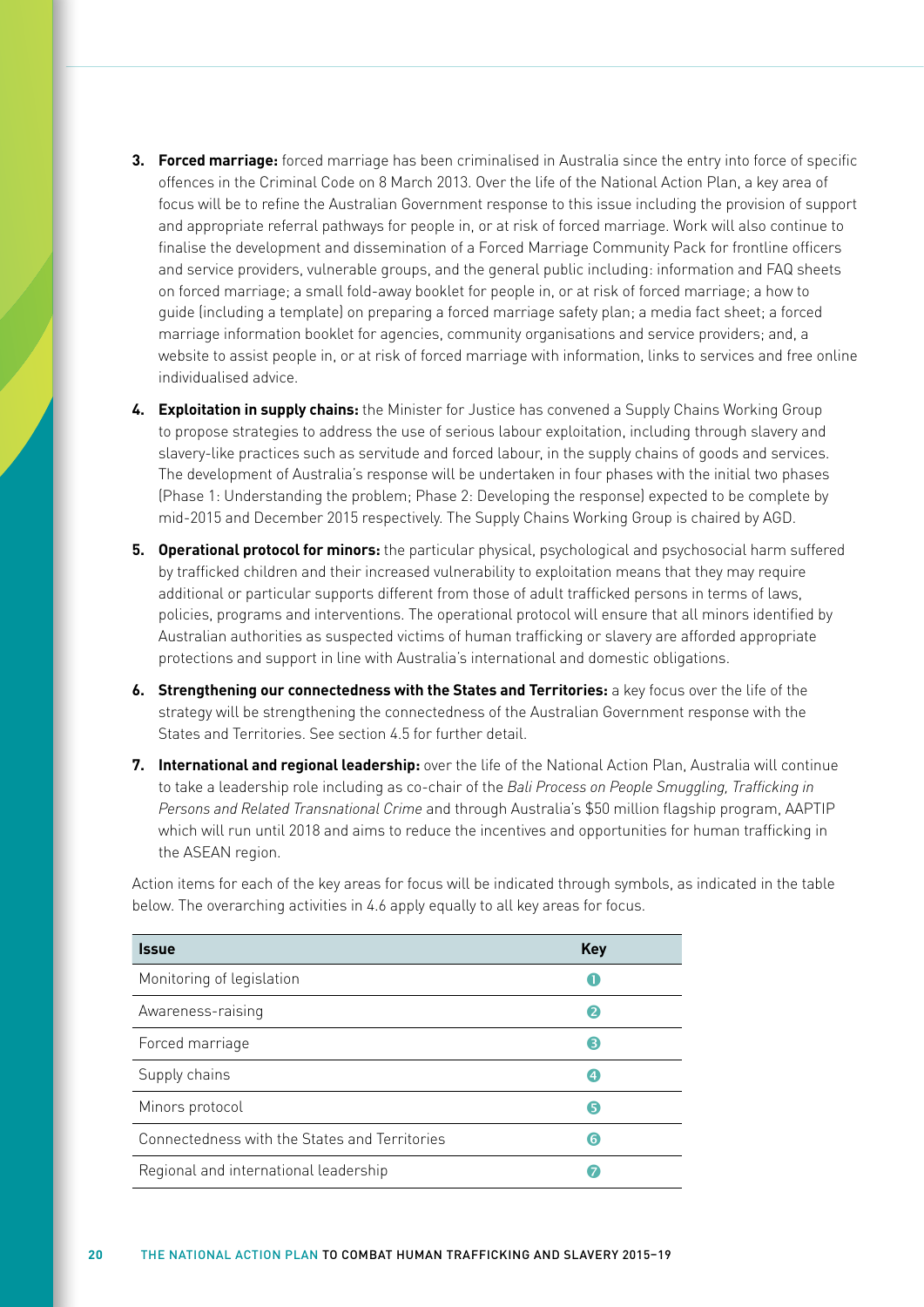

# <span id="page-28-0"></span>**4.5 The role of the States and Territories, civil society, business and industry, and unions**

#### **States and Territories**

As noted above, a key focus over the life of the strategy will be strengthening the connectedness of the Australian Government response with the States and Territories.

The States and Territories have a range of responsibilities that intersect with the strategy to combat human trafficking and slavery including:

- child protection
- workers' compensation, and occupational health and safety
- regulation of the sex work industry
- enforcement of State and Territory legislation on sexual servitude, and
- victims of crime financial assistance schemes.

Increased cooperation between governments and between government agencies will ensure a joined-up and holistic response to human trafficking and slavery including in prevention, victim identification, referral and support, and both civil and criminal investigations, prosecutions and compliance.

#### **Civil society organisations, business and industry, and unions**

The Australian Government is committed to continuing our strong and effective relationship with civil society and unions.

Civil society organisations and unions are integral to Australia's fight against human trafficking and slavery. They play an important role in assisting trafficked people, and improving public understanding of trafficking through awareness-raising and education activities.

The involvement of business and industry is also vital in Australia's efforts, and will be crucial in developing a response to the issue of labour exploitation in supply chains.

The National Roundtable will continue as the primary consultative mechanism between the Australian Government, civil society organisations, business and industry, and unions. Since its creation in 2008, the National Roundtable has produced some significant outcomes including: the 2009 reforms to the Support for Trafficked People Program and Human Trafficking Visa Framework to better protect and assist trafficked people; driving an expansion to Australia's strategy to encompass all forms of labour exploitation; and, the contribution to the development of the *Crimes Legislation Amendment (Slavery, Slavery-like Conditions and People Trafficking) Act 2013*.

Action items which intersect with the role of the States and Territories, civil society, business and industry, and unions will be indicated through symbols, as indicated in the table below.

| <b>Issue</b>           | <b>Key</b> |
|------------------------|------------|
| States and Territories | 6          |
| Civil society          | 8          |
| Business and industry  | (9         |
| Unions                 | (10        |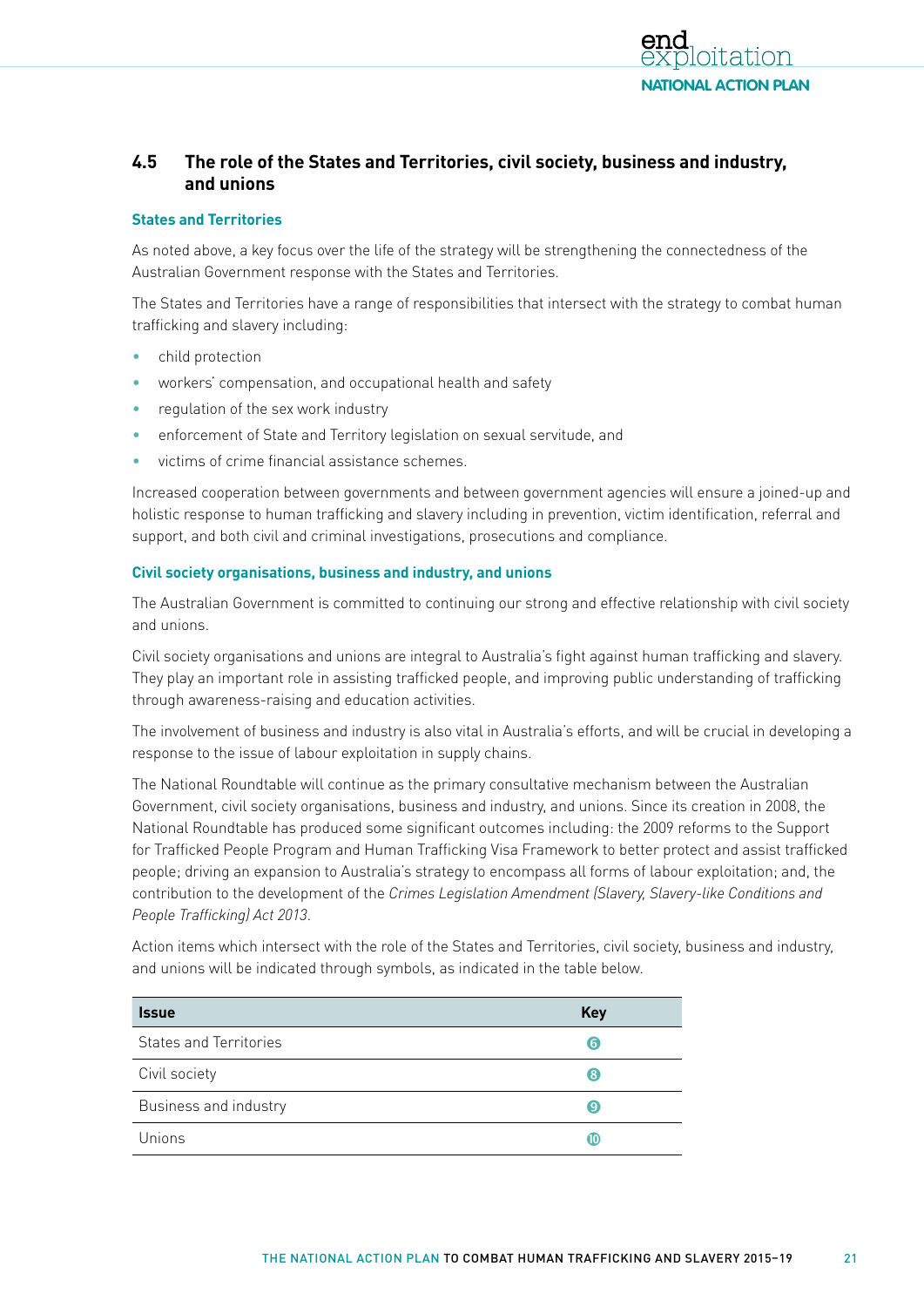# <span id="page-29-0"></span>**4.6 Overarching activities**

Each of the four pillars is informed by the overarching consideration of the rights and needs of trafficked people, ensuring all stages of Australia's response to human trafficking and slavery are victim-centred. For example, investigations and prosecutions are not only focused on punishing the offender, but also on facilitating access to justice for trafficked people.

There are also a range of activities which are common to each of the four pillars:

#### **Overarching activities**

| <b>Item</b><br>number | <b>Activity</b>                                                                                                                                                                                                                                                                                                                                           | <b>Agency responsible</b>                                                                                                                                                                               | <b>Supporting</b><br>principles |
|-----------------------|-----------------------------------------------------------------------------------------------------------------------------------------------------------------------------------------------------------------------------------------------------------------------------------------------------------------------------------------------------------|---------------------------------------------------------------------------------------------------------------------------------------------------------------------------------------------------------|---------------------------------|
| $1_{-}$               | Oversee Australia's National Action Plan<br>through a national coordinating body                                                                                                                                                                                                                                                                          | Attorney-General's Department                                                                                                                                                                           | 1                               |
| 2.                    | Monitor the implementation of the<br>National Action Plan and report to the<br>Government on its effectiveness, and ensure<br>that emerging issues are addressed on a<br>whole-of-community basis                                                                                                                                                         | Attorney-General's Department,<br>in consultation with the<br>Interdepartmental Committee on<br>Human Trafficking and Slavery<br>and the National Roundtable on<br>Human Trafficking and Slavery<br>800 | $\mathbf{1}$                    |
| 3.                    | Ensure that human rights are at the centre<br>of all efforts to protect, assist and provide<br>redress to trafficked people, including<br>through observance of, in so far as they<br>accord with domestic law, the Office of the<br>High Commissioner for Human Rights<br>Recommended Principles and Guidelines on<br>Human Rights and Human Trafficking | Attorney-General's Department,<br>in consultation with the<br>Interdepartmental Committee on<br>Human Trafficking and Slavery<br>and the National Roundtable on<br>Human Trafficking and Slavery<br>800 | 1, 2, 3                         |
| 4.                    | Ensure that the policies, legislation and<br>operational procedures and guidelines<br>supporting the National Action Plan do not<br>discriminate on the basis of gender, age, race,<br>ethnicity, disability, religion, sex, sexuality,<br>occupation, status as a trafficked person<br>or the type of exploitation which has been<br>experienced         | Attorney-General's Department,<br>in consultation with the<br>Interdepartmental Committee on<br>Human Trafficking and Slavery<br>and the National Roundtable on<br>Human Trafficking and Slavery<br>800 | 1, 2                            |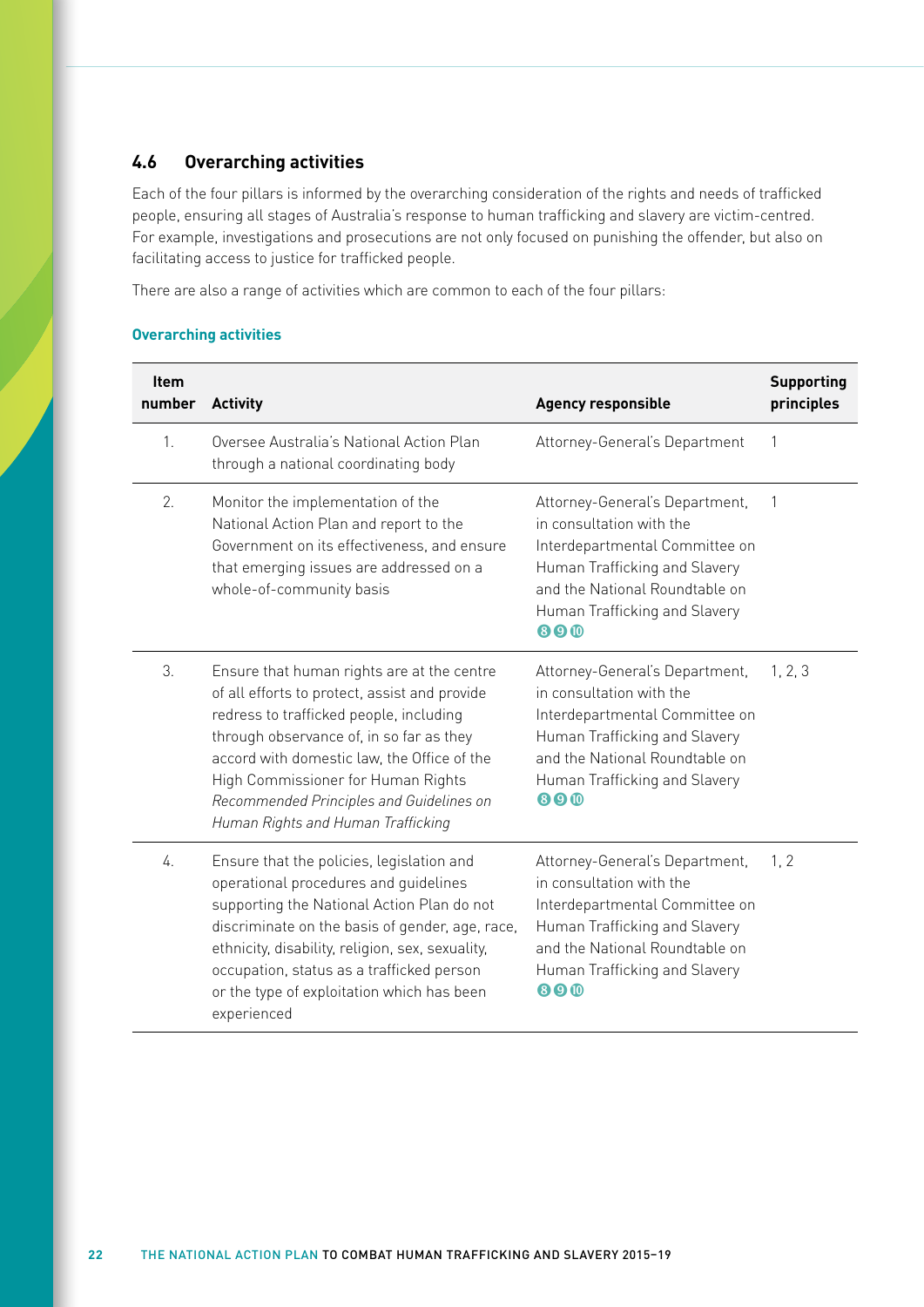

| <b>Item</b><br>number | <b>Activity</b>                                                                                                                                                                                                                                                                                                                                                                                       | <b>Agency responsible</b>                                                                                                                                                                                      | <b>Supporting</b><br>principles |
|-----------------------|-------------------------------------------------------------------------------------------------------------------------------------------------------------------------------------------------------------------------------------------------------------------------------------------------------------------------------------------------------------------------------------------------------|----------------------------------------------------------------------------------------------------------------------------------------------------------------------------------------------------------------|---------------------------------|
| 5.                    | Ensure that the best interests of the child is<br>the primary consideration when developing,<br>implementing and monitoring policy,<br>legislation and operational procedures and<br>guidelines that relate to trafficked people who<br>are minors                                                                                                                                                    | Attorney-General's Department,<br>in consultation with the<br>Interdepartmental Committee on<br>Human Trafficking and Slavery<br>and the National Roundtable on<br>Human Trafficking and Slavery<br><b>800</b> | 1, 2                            |
| 6.                    | Maintain the National Roundtable on<br>Human Trafficking and Slavery, and its<br>subordinate Senior Officials' Meeting, as the<br>primary collaborative mechanism between<br>government, civil society organisations,<br>business and industry, and unions to ensure<br>Australia's efforts to combat human trafficking<br>and slavery are developed and implemented<br>on a whole-of-community basis | Attorney-General's Department,<br>in consultation with the<br>Interdepartmental Committee on<br>Human Trafficking and Slavery<br>and the National Roundtable on<br>Human Trafficking and Slavery<br>800        | 1,4                             |
| 7.                    | Maintain accountability for Australia's efforts<br>to combat human trafficking and slavery<br>including through international mechanisms<br>such as the United Nations Human Rights<br>Council's Universal Periodic Review process                                                                                                                                                                    | Attorney-General's Department,<br>Department of Foreign Affairs<br>and Trade, in consultation<br>with the Interdepartmental<br>Committee on Human Trafficking<br>and Slavery                                   | 1, 3                            |
| 8.                    | Maintain transparency in Australia's efforts<br>to combat human trafficking and slavery<br>including through making available an annual<br>summary of its policies, legislation and<br>operational initiatives and outcomes                                                                                                                                                                           | Attorney-General's Department,<br>in consultation with the<br>Interdepartmental Committee on<br>Human Trafficking and Slavery                                                                                  | 1, 3, 4                         |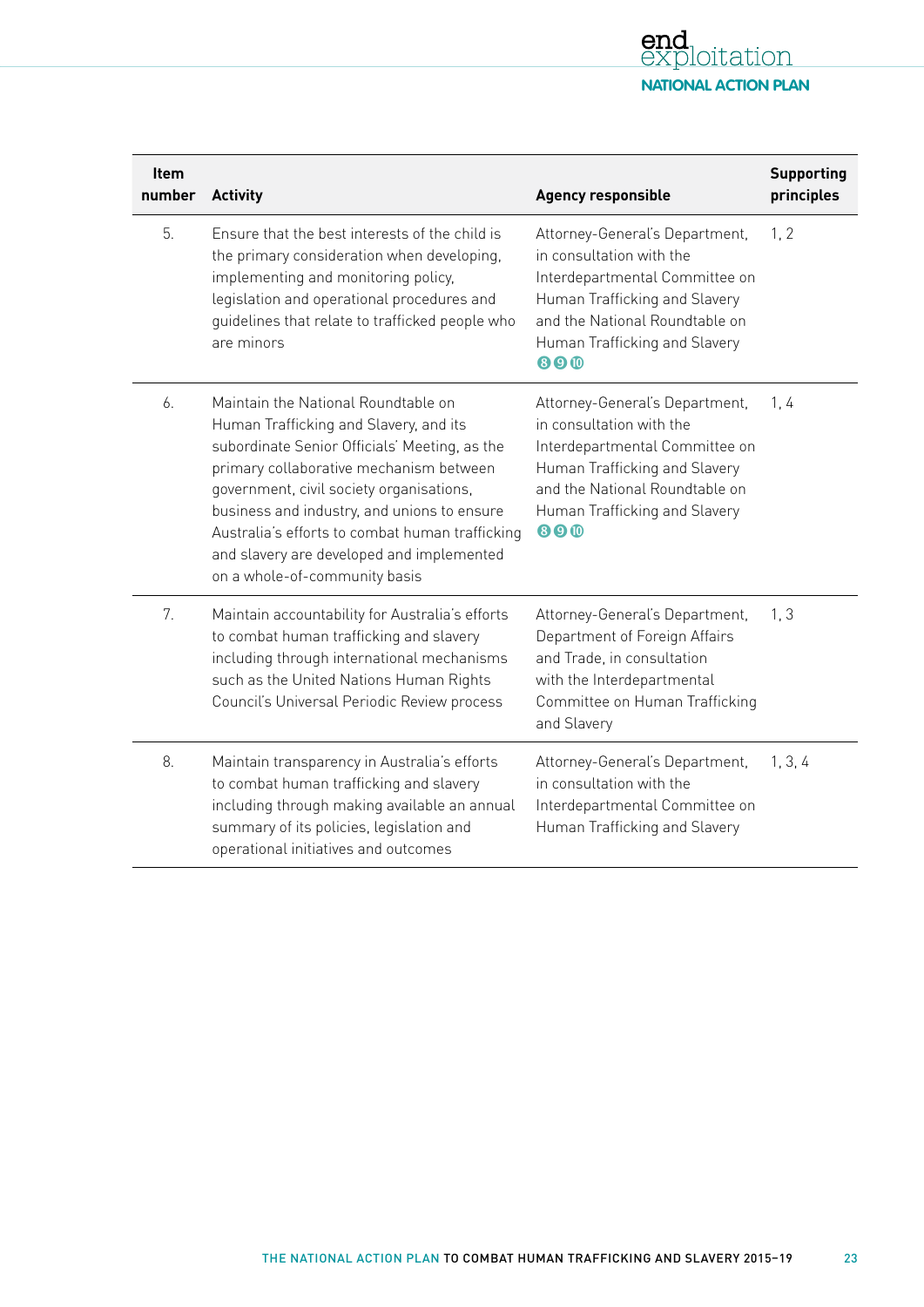# <span id="page-31-0"></span>**4.7 Pillar one: Prevention and Deterrence**

As a signatory to the Trafficking Protocol, Australia is obliged to:

- establish policies, programs and other measures to prevent and combat human trafficking
- endeavour to undertake research, and information campaigns
- take measures to alleviate the factors that make people vulnerable to human trafficking, such as poverty and lack of equal opportunity, and
- adopt measures which discourage the demand that fosters all forms of exploitation of people and leads to human trafficking.

Australia's strategy aims to prevent human trafficking and slavery by tackling the root causes of exploitation, raising awareness amongst the general community, and building the resilience of groups who may be vulnerable to these practices. Australia works to deter human trafficking and slavery by creating a hostile environment for prospective offenders in our region, including by instituting a comprehensive criminal justice framework with a strong normative effect.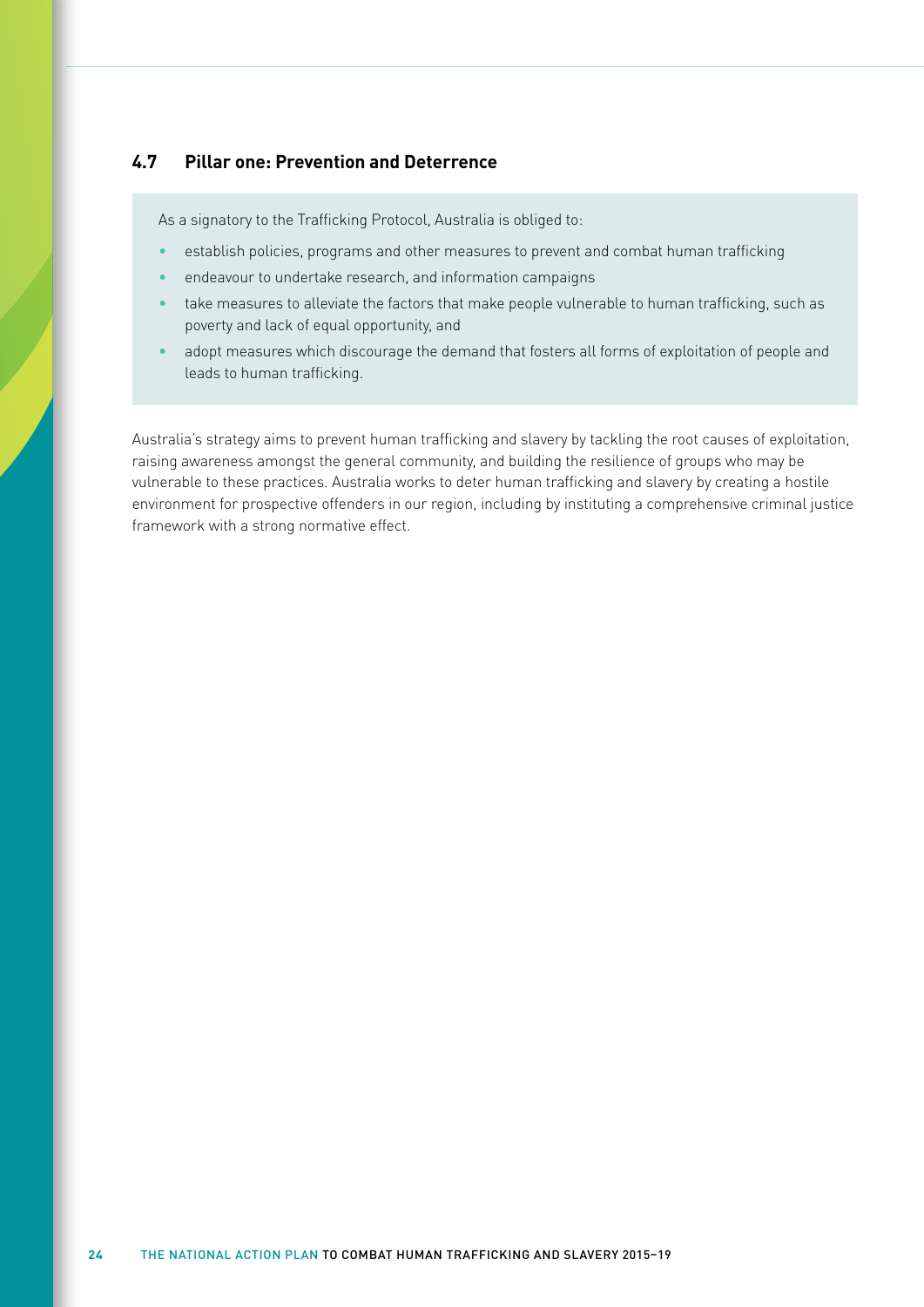|                  |                                                                                                                                  |                          |                                                                                         | GOAL ONE: Australia contributes to initiatives which tackle the root causes of human trafficking and slavery                                                                                                                                                                                                                          |                                                                                                |           |
|------------------|----------------------------------------------------------------------------------------------------------------------------------|--------------------------|-----------------------------------------------------------------------------------------|---------------------------------------------------------------------------------------------------------------------------------------------------------------------------------------------------------------------------------------------------------------------------------------------------------------------------------------|------------------------------------------------------------------------------------------------|-----------|
| Item             | number Action item                                                                                                               | Supporting<br>principles | Linked pillars                                                                          | Measure                                                                                                                                                                                                                                                                                                                               | Agency responsible                                                                             | Timetable |
| $\infty$         | make people vulnerable<br>to exploitation through<br>Address factors which<br>Australia's overseas<br>development aid<br>program | $\frac{3}{1}$            | $\sf I$                                                                                 | Post-2015 development agenda particularly<br>providing education and promoting gender<br>of the Millennium Development Goals and<br>equality and the empowerment of women<br>for projects which work toward fulfilment<br>those which focus on eradicating poverty,<br>9.1 Provide funding or practical support<br>and girls <b>7</b> | Department of Foreign<br>Affairs and Trade                                                     | Ongoing   |
| $\overline{0}$ . | setting on issues which<br>drive human trafficking<br>international standard<br>Contribute to<br>and slavery                     | S                        | Prosecution and<br>Victim Support<br>ection and<br>Investigation,<br>Compliance,<br>Det | 10.1 Continue to advocate for adherence to<br>regional and international fora such as the<br>minimum standards for human rights and<br>working conditions during engagement in<br>UN Human Rights Council                                                                                                                             | Department of Foreign<br>Attorney-General's<br>Affairs and Trade,<br>Department                | Ongoing   |
|                  |                                                                                                                                  |                          | and Protection                                                                          | sharing best-practice on issues which drive<br>10.2 Continue to take a leadership role<br>nternationally on standard setting and<br>human trafficking and slavery such as<br>poverty and gender inequality                                                                                                                            | Department of the Prime<br>Department of Foreign<br>Minister and Cabinet<br>Affairs and Trade, | Ongoing   |

Ĩ, ś d J. **VENTION AND DETERRENCE**

**PRE**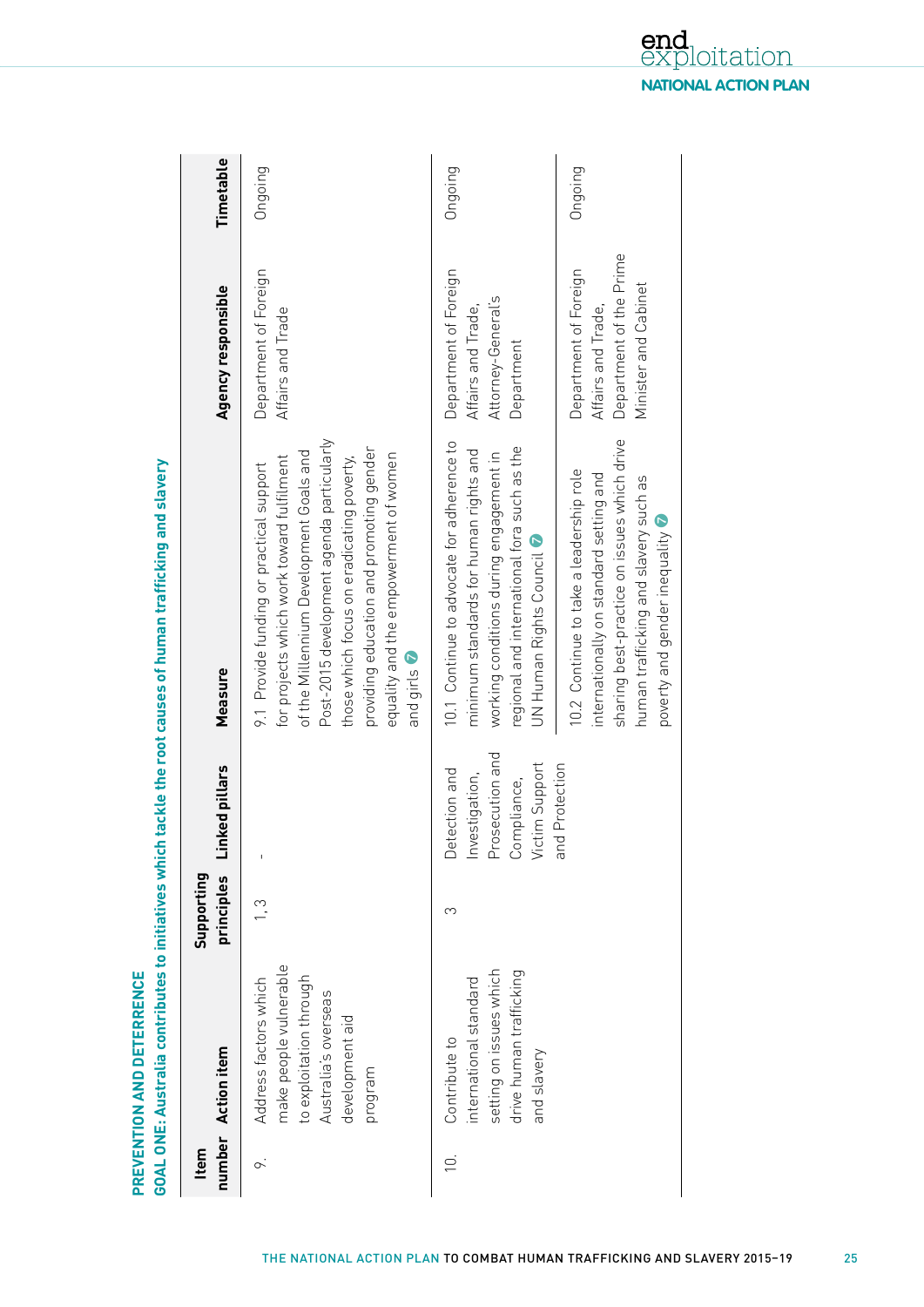| number<br>Item | <b>Action item</b>                                                                                                  | Supporting<br>principles | ced pillars<br>ءِ<br>ت | Measure                                                                                                                                                                                                                                                                                                | Agency responsible                                                                                                                                                  | Timetable |
|----------------|---------------------------------------------------------------------------------------------------------------------|--------------------------|------------------------|--------------------------------------------------------------------------------------------------------------------------------------------------------------------------------------------------------------------------------------------------------------------------------------------------------|---------------------------------------------------------------------------------------------------------------------------------------------------------------------|-----------|
| $\equiv$       | Support initiatives which<br>reduce the vulnerability<br>human trafficking and<br>of groups at risk of<br>slavery   | 3, 4                     |                        | the capacity of vulnerable groups to prevent<br>11.1 Continue to fund initiatives which build<br>trafficking and slavery through Australia's<br>and protect themselves from human<br>aid program <sup>7</sup>                                                                                          | Department of Foreign<br>Affairs and Trade                                                                                                                          | Ongoing   |
|                |                                                                                                                     |                          |                        | slavery amongst vulnerable groups, such as<br>increase resilience to human trafficking and<br>11.2 Continue to provide practical support<br>for projects which raise awareness and<br>to civil society organisations, business<br>and industry, and unions domestically<br>migrant workers <b>2000</b> | Operational Working Group<br>Trafficking and Slavery<br>and Interdepartmental<br>Committee on Human<br>consultation with the<br>Attorney-General's<br>Department in | Ongoing   |
| 12.            | pathways and workplace<br>rights and entitlements<br>access to information<br>Ensure people have<br>about migration | 1, 3, 4                  |                        | these materials are available in community<br>languages where possible and appropriate<br>rights and obligations including through<br>12.1 Provide information on workplace<br>Ombudsman's website, ensuring that<br>materials available on the Fair Work<br>0000                                      | Employment, Fair Work<br>Department of<br>Ombudsman                                                                                                                 | Ongoing   |
|                |                                                                                                                     |                          |                        | 12.2 Promote safe temporary migratory<br>schemes such as the Seasonal Worker<br>pathways for employment including<br>Program 90                                                                                                                                                                        | of Immigration and Border<br>Employment, Department<br>Department of<br>Protection                                                                                  | Ongoing   |

**<sup>26</sup>**THE NATIONAL ACTION PLAN TO COMBAT HUMAN TRAFFICKING AND SLAVERY 2015–19 **PRE**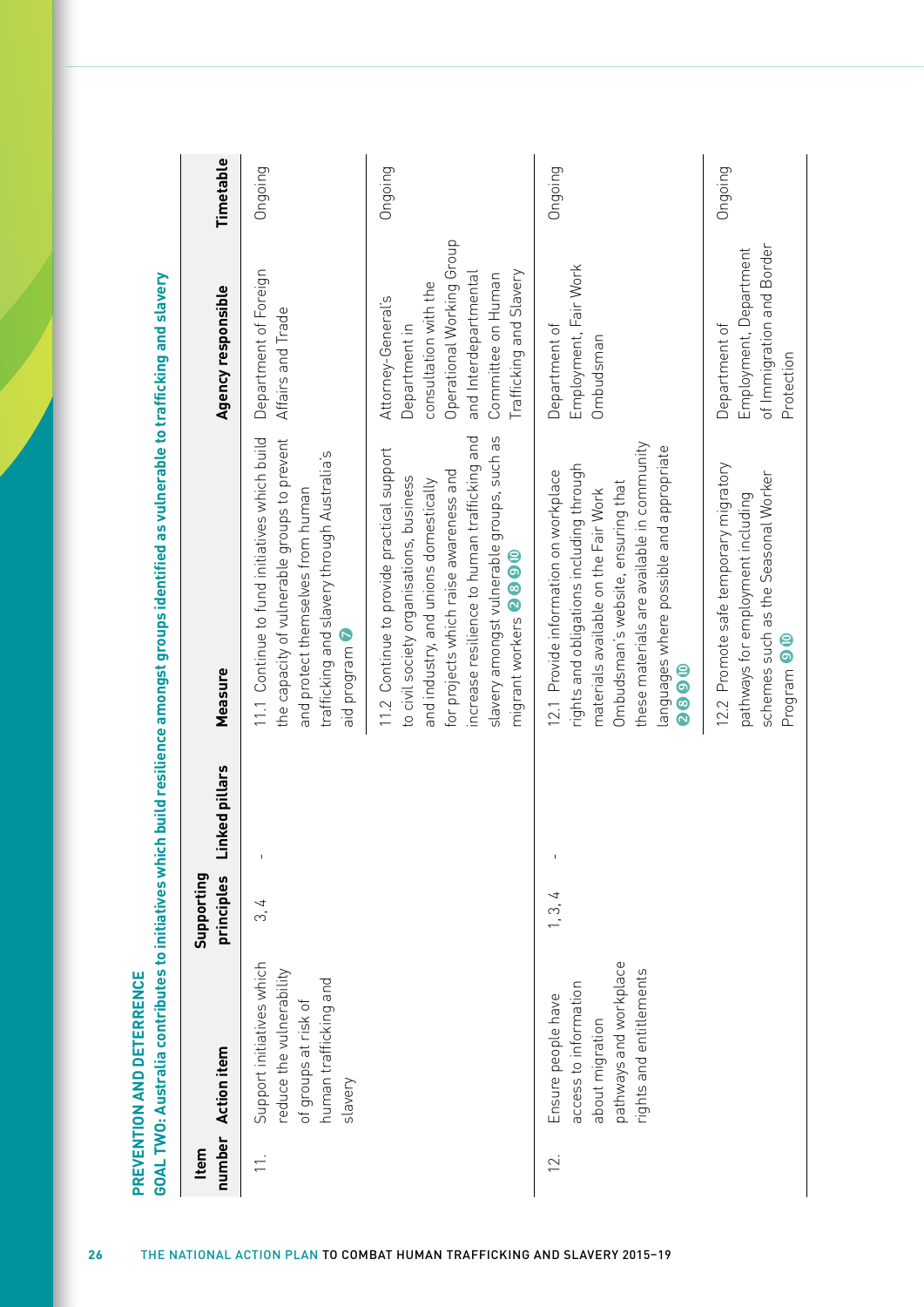| Item              | number Action item                                                                                                    | Supporting<br>principles | Linked pillars                                                                      | Measure                                                                                                                                                                                                                                                                                                                                | Agency responsible                                                                                           | Timetable |
|-------------------|-----------------------------------------------------------------------------------------------------------------------|--------------------------|-------------------------------------------------------------------------------------|----------------------------------------------------------------------------------------------------------------------------------------------------------------------------------------------------------------------------------------------------------------------------------------------------------------------------------------|--------------------------------------------------------------------------------------------------------------|-----------|
| $\overline{13}$ . | to promote awareness<br>trafficking and slavery<br>in combating human<br>as a regional leader<br>Use Australia's role | $\frac{3}{2}$            | Prosecution and<br>Victim Support<br>Detection and<br>Investigation,<br>Compliance, | ratification and implementation of relevant<br>trafficking and slavery in regional and<br>international agreements on human<br>13.1 Continue to advocate for the<br>international fora                                                                                                                                                 | Department, Department<br>Department of Foreign<br>Attorney-General's<br>Affairs and Trade,<br>of Employment | Ongoing   |
|                   | and understanding                                                                                                     |                          | and Protection                                                                      | addressing human trafficking and slavery<br>sharing best-practice in preventing and<br>13.2 Continue to take a leadership role<br>internationally on standard setting and                                                                                                                                                              | Trafficking and Slavery<br>Committee on Human<br>Interdepartmental                                           | Ongoing   |
|                   |                                                                                                                       |                          |                                                                                     | People Smuggling, Trafficking in Persons, and<br>investigation, prosecution and compliance,<br>prevention and deterrence, detection and<br>and coordinated regional responses to<br>including through the Bali Process on<br>13.3 Continue to promote effective<br>and victim support and protection,<br>Related Transnational Crime 7 | Department of Foreign<br>Attorney-General's<br>Affairs and Trade,<br>Department                              | Ongoing   |

**VENTION AND DETERRENCE**

**PRE**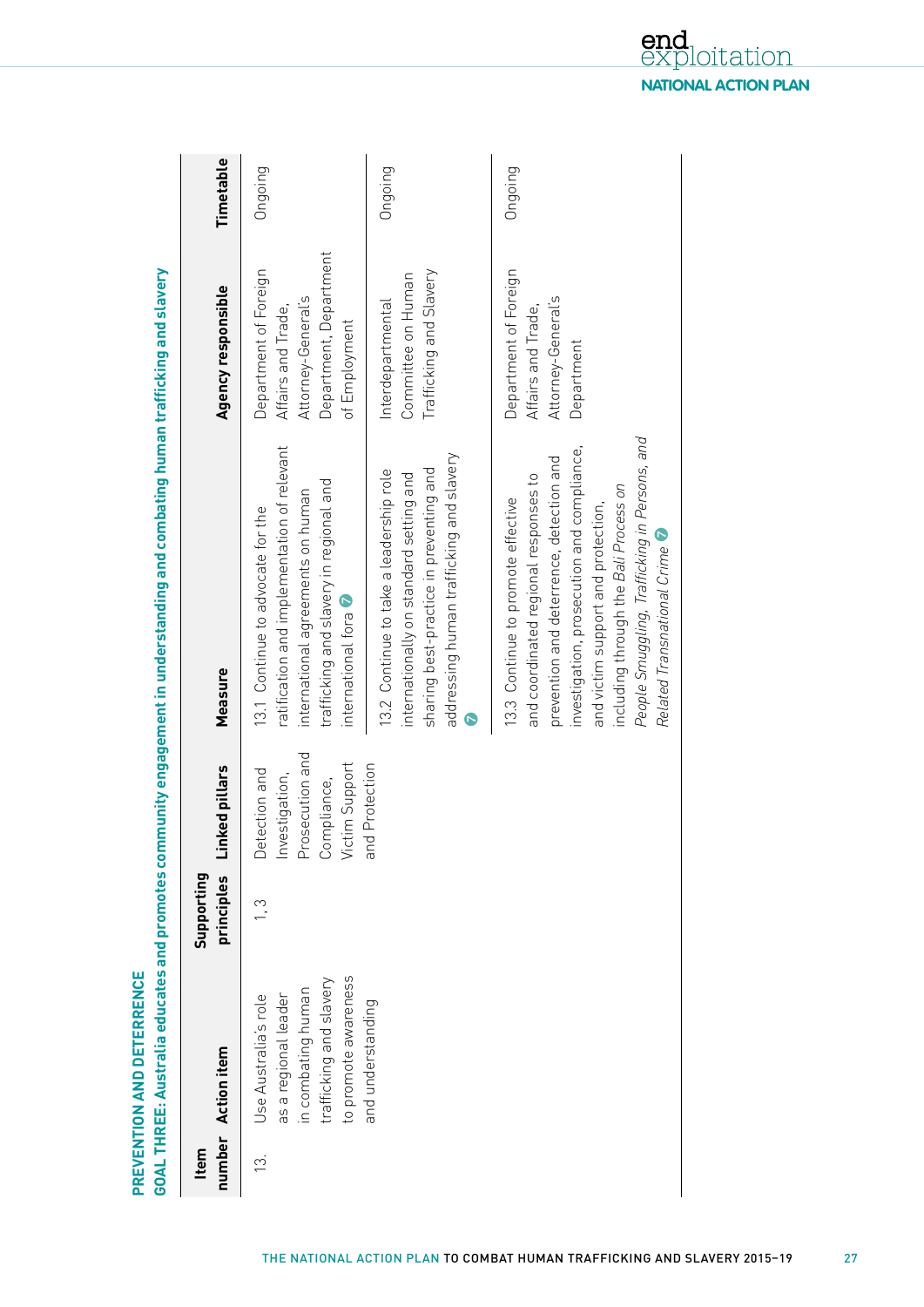| Item | number Action item                                                                                                                                               | Supporting | principles Linked pillars                                                                            | Measure                                                                                                                                                                                                                         | Agency responsible                                                                                                                                                  | Timetable |
|------|------------------------------------------------------------------------------------------------------------------------------------------------------------------|------------|------------------------------------------------------------------------------------------------------|---------------------------------------------------------------------------------------------------------------------------------------------------------------------------------------------------------------------------------|---------------------------------------------------------------------------------------------------------------------------------------------------------------------|-----------|
|      | indicators, help-seeking<br>behaviours and referral<br>and slavery including<br>raise awareness of<br>Provide accessible<br>human trafficking<br>materials which |            | Prosecution and<br>Victim Support<br>and Protection<br>Detection and<br>nvestigation,<br>Compliance, | community languages where possible and<br>that educational materials are available in<br>human trafficking and slavery, ensuring<br>community, including the media, on<br>14.1 Raise awareness amongst the<br>appropriate 28800 | Operational Working Group<br>Trafficking and Slavery<br>and Interdepartmental<br>Committee on Human<br>consultation with the<br>Attorney-General's<br>Department in | Dngoing   |
|      | pathways                                                                                                                                                         |            |                                                                                                      | 14.2 Ensure materials about the Australian<br>Government response to human trafficking<br>and slavery remain current and readily<br>available 2                                                                                 | Operational Working Group<br>Trafficking and Slavery<br>and Interdepartmental<br>Committee on Human<br>consultation with the<br>Attorney-General's<br>Department in | Dngoing   |

**28** THE NATIONAL ACTION PLAN TO COMBAT HUMAN TRAFFICKING AND SLAVERY 2015–19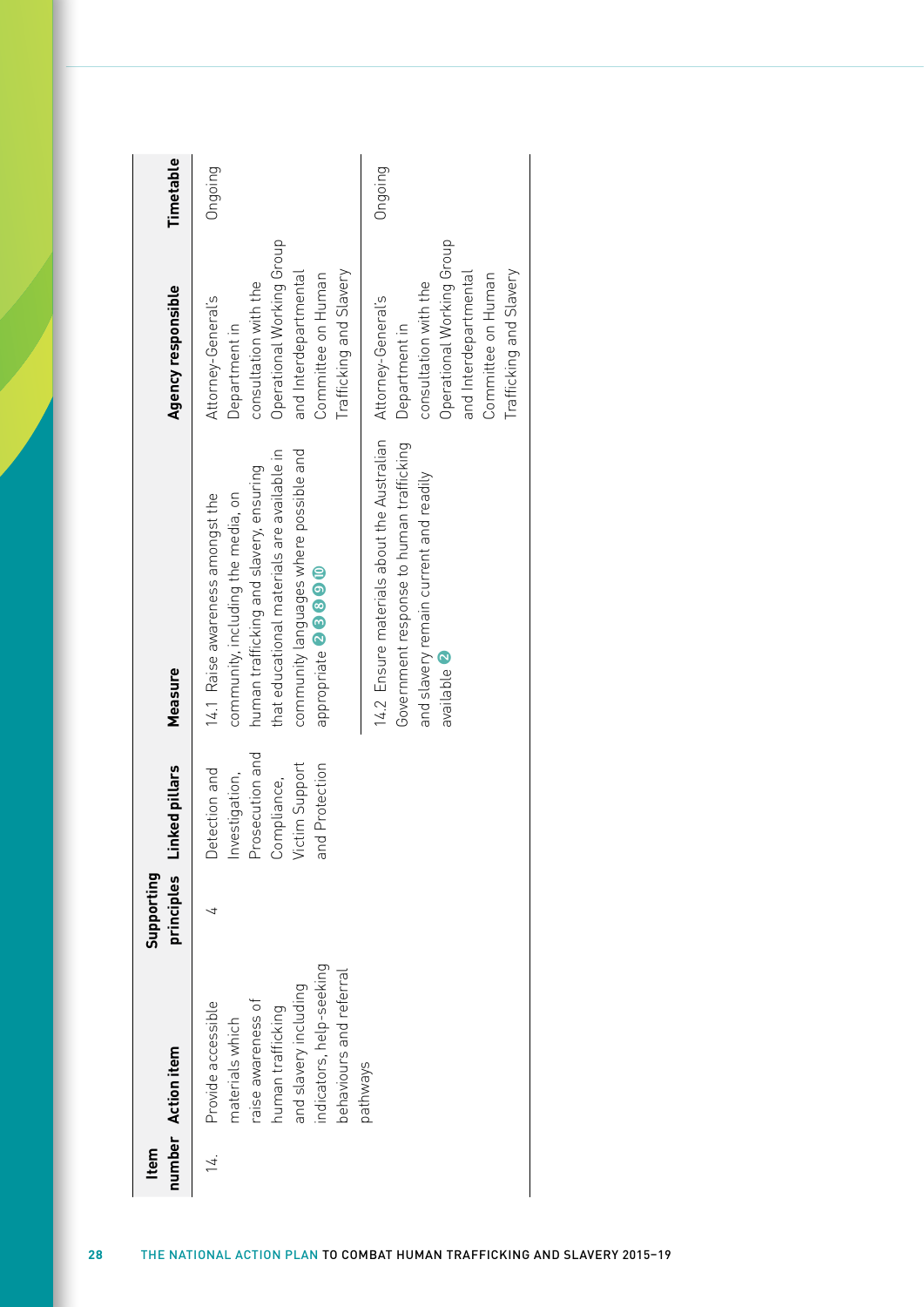|                  |                                                                                                                                             |                          |                                                                                                       | GOAL FOUR: Australia promotes an evidence-based response to human trafficking and slavery                                                                                                                                                                                                                                                                                                                                                     |                                                                                                                                                                     |                                 |
|------------------|---------------------------------------------------------------------------------------------------------------------------------------------|--------------------------|-------------------------------------------------------------------------------------------------------|-----------------------------------------------------------------------------------------------------------------------------------------------------------------------------------------------------------------------------------------------------------------------------------------------------------------------------------------------------------------------------------------------------------------------------------------------|---------------------------------------------------------------------------------------------------------------------------------------------------------------------|---------------------------------|
| number<br>Item   | <b>Action item</b>                                                                                                                          | Supporting<br>principles | Linked pillars                                                                                        | Measure                                                                                                                                                                                                                                                                                                                                                                                                                                       | Agency responsible                                                                                                                                                  | Timetable                       |
| $\overline{5}$ . | Support projects which<br>human trafficking and<br>examine the nature of                                                                    | 1, 3, 4                  | Prosecution and<br>Detection and<br>Investigation,                                                    | Government Human Trafficking and Slavery<br>15.1 Maintain a dedicated Australian<br>research program                                                                                                                                                                                                                                                                                                                                          | Australian Institute of<br>Criminology                                                                                                                              | Ongoing                         |
|                  | slavery domestically and<br>in our region                                                                                                   |                          | Victim Support<br>and Protection<br>Compliance,                                                       | business and industry, and unions <sup>3</sup> O O<br>with independent research institutions,<br>academia, civil society organisations,<br>15.2 Support collaborative research                                                                                                                                                                                                                                                                | Australian Institute<br>Attorney-General's<br>of Criminology,<br>Department                                                                                         | Ongoing                         |
|                  |                                                                                                                                             |                          |                                                                                                       | 15.3 Continue to be responsive to requests<br>multilateral bodies and other countries<br>for information on Australia's response<br>to human trafficking and slavery from                                                                                                                                                                                                                                                                     | Department, Department<br>of Foreign Affairs and<br>Attorney-General's<br>Trade                                                                                     | Ongoing                         |
| 16.              | trafficking and slavery<br>to gauge their impact<br>Monitor and evaluate<br>Australia's initiatives<br>to combat human<br>and effectiveness |                          | Prosecution and<br>Victim Support<br>and Protection<br>Detection and<br>Investigation,<br>Compliance, | reporting, annual reporting to the Australian<br>Performance Management Framework<br>and slavery including through biannual<br>Roundtable on Human Trafficking and<br>Committee on Human Trafficking and<br>Slavery and its supplementary Senior<br>strategy to combat human trafficking<br>Slavery, and reporting to the National<br>Parliament by the Interdepartmental<br>16.1 Continue to monitor Australia's<br>Officials' Meeting O O O | Operational Working Group<br>Trafficking and Slavery<br>and Interdepartmental<br>Committee on Human<br>consultation with the<br>Attorney-General's<br>Department in | biannual,<br>Ongoing,<br>Jennne |

widence-based response to buman trafficking and slavery **VENTION AND DETERRENCE**

**PRE**

#### end oitation **NATIONAL ACTION PLAN**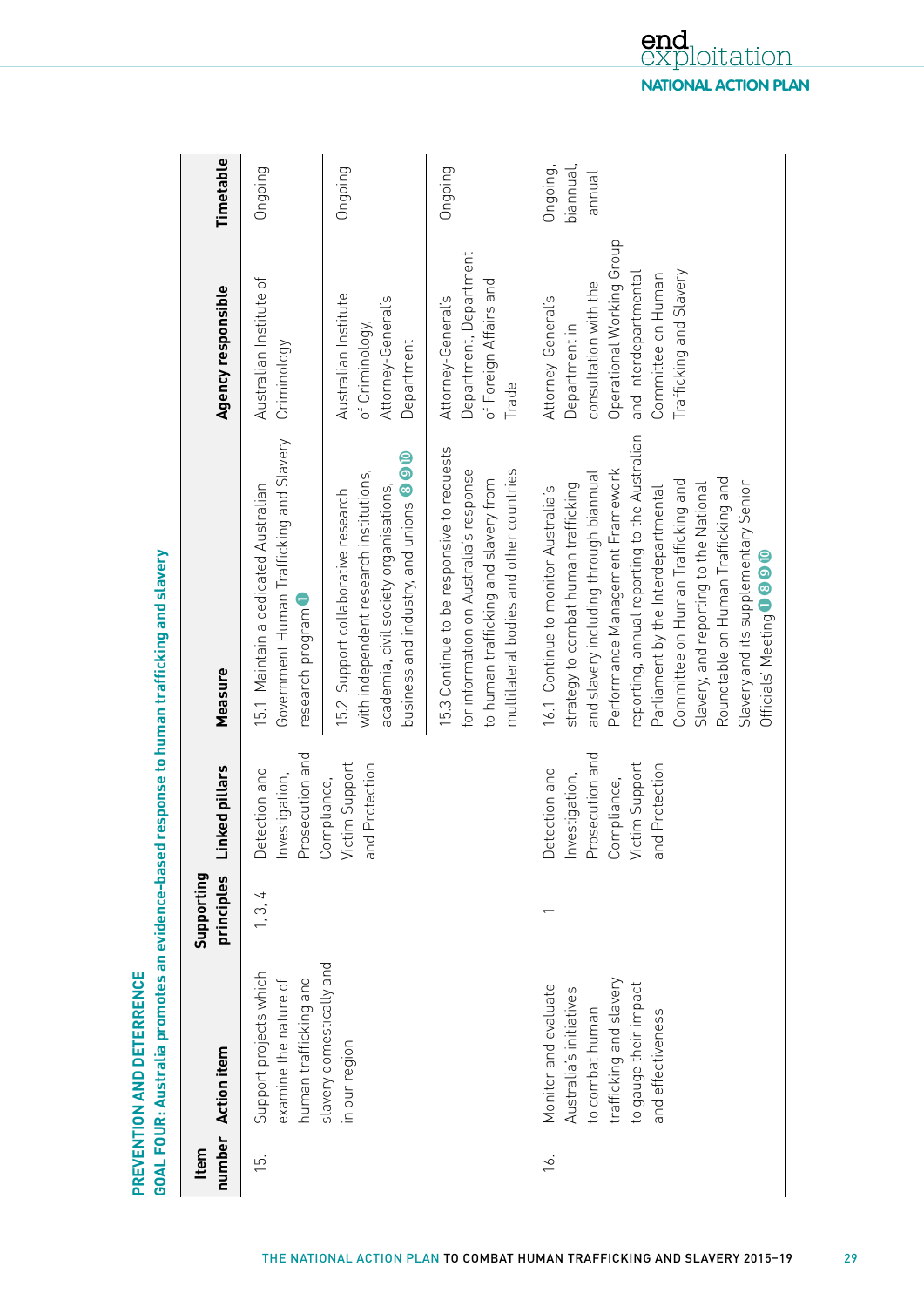| Item           |                                                                                                                           | Supporting |                                                                      |                                                                                                                                                                                                                                                                                                                                                                                                          |                                                                                                                                           |           |
|----------------|---------------------------------------------------------------------------------------------------------------------------|------------|----------------------------------------------------------------------|----------------------------------------------------------------------------------------------------------------------------------------------------------------------------------------------------------------------------------------------------------------------------------------------------------------------------------------------------------------------------------------------------------|-------------------------------------------------------------------------------------------------------------------------------------------|-----------|
|                | number Action item                                                                                                        | principles | Linked pillars                                                       | Measure                                                                                                                                                                                                                                                                                                                                                                                                  | Agency responsible                                                                                                                        | Timetable |
| 17.            | and platforms to identify<br>emerging technologies<br>opportunities for these<br>to be exploited by<br>Monitor new and    | 1, 3, 4    | Prosecution and<br>Detection and<br>Investigation,<br>Compliance     | justice and related fields to identify<br>contemporary trends in criminal<br>vulnerabilities and protections<br>17.1 Support research and<br>ntelligence collection on                                                                                                                                                                                                                                   | Criminology, Attorney-General's<br>Department, Australian Crime<br>Australian Institute of<br>Commission                                  | Ongoing   |
|                | offenders                                                                                                                 |            |                                                                      | trafficking and slavery-related crime<br>17.2 Monitor international research<br>types to identify emerging offender<br>and emerging trends on human<br>methodologies                                                                                                                                                                                                                                     | Attorney-General's Department<br>Operational Working Group<br>and Australian Institute of<br>in consultation with the<br>Criminology      | Ongoing   |
| $\overline{8}$ | regulatory, compliance<br>Reduce opportunities<br>maintaining strong<br>and enforcement<br>for offending by<br>frameworks | С<br>-     | secution and<br>Detection and<br>Investigation,<br>Compliance<br>Pro | conditions for workers, offences in the<br>Marriage Act 1961 for child marriage,<br>standards which promote rights and<br>which set the minimum wages and<br>intelligence considered during the<br>appropriate checks are made and<br>provide safeguards including the<br>National Employment Standards<br>visa decision-making process<br>and systems which ensure that<br>18.1 Maintain frameworks and | Attorney-General's Department,<br>Department of Immigration and<br>Department of Employment,<br>Fair Work Ombudsman,<br>Border Protection | Ongoing   |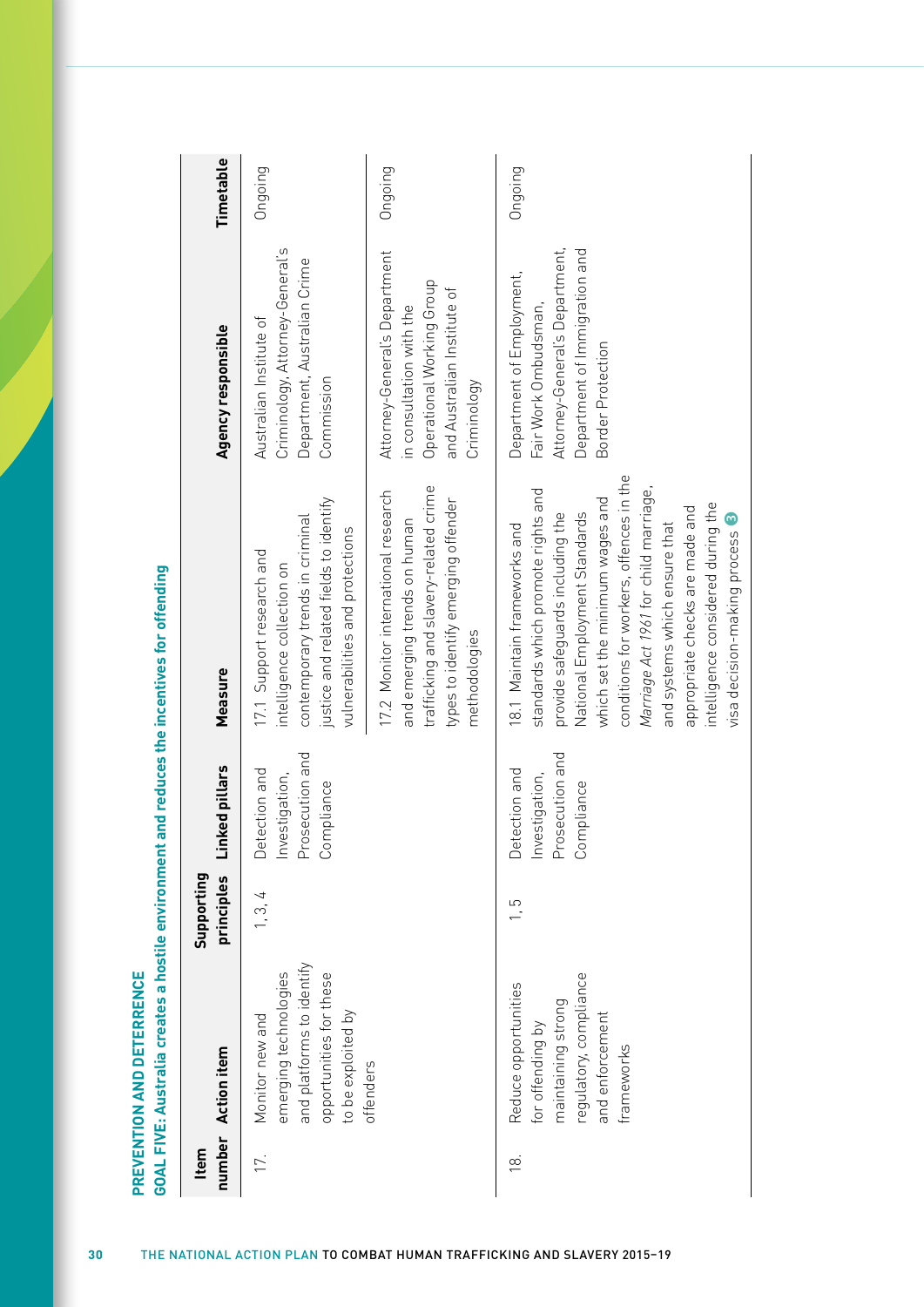| number Action item<br>Item | ced pillars<br>ن<br>آ<br>Supporting<br>principles | Measure                                                                                                                                                                                                                                                                                                                                                                                             | Agency responsible                                                                                                                                            | Timetable |
|----------------------------|---------------------------------------------------|-----------------------------------------------------------------------------------------------------------------------------------------------------------------------------------------------------------------------------------------------------------------------------------------------------------------------------------------------------------------------------------------------------|---------------------------------------------------------------------------------------------------------------------------------------------------------------|-----------|
|                            |                                                   | Telecommunications (Interception and<br>Crimes Act 1914, Migration Act 1958,<br>Access) Act 1979, and the Fair Work<br>effectiveness of relevant sections<br>18.2 Continue to monitor the<br>of the Criminal Code Act 1995,<br>Act 2009                                                                                                                                                             | Attorney-General's Department,<br>Department of Immigration and<br>Director of Public Prosecutions<br>Ombudsman, Commonwealth<br>Border Protection, Fair Work | Ongoing   |
|                            |                                                   | Protection compliance officers and<br>substandard wages and conditions<br>human trafficking and slavery and<br>Public Prosecutions to investigate<br>and enforce matters relating to<br>the Commonwealth Director of<br>Human Trafficking Teams, Fair<br>Work inspectors, Department<br>the Australian Federal Police<br>18.3 Maintain the capacity of<br>of Immigration and Border<br>respectively | Department of Immigration and<br>Australian Federal Police,<br>Commonwealth Director<br>Fair Work Ombudsman,<br>of Public Prosecutions,<br>Border Protection  | Ongoing   |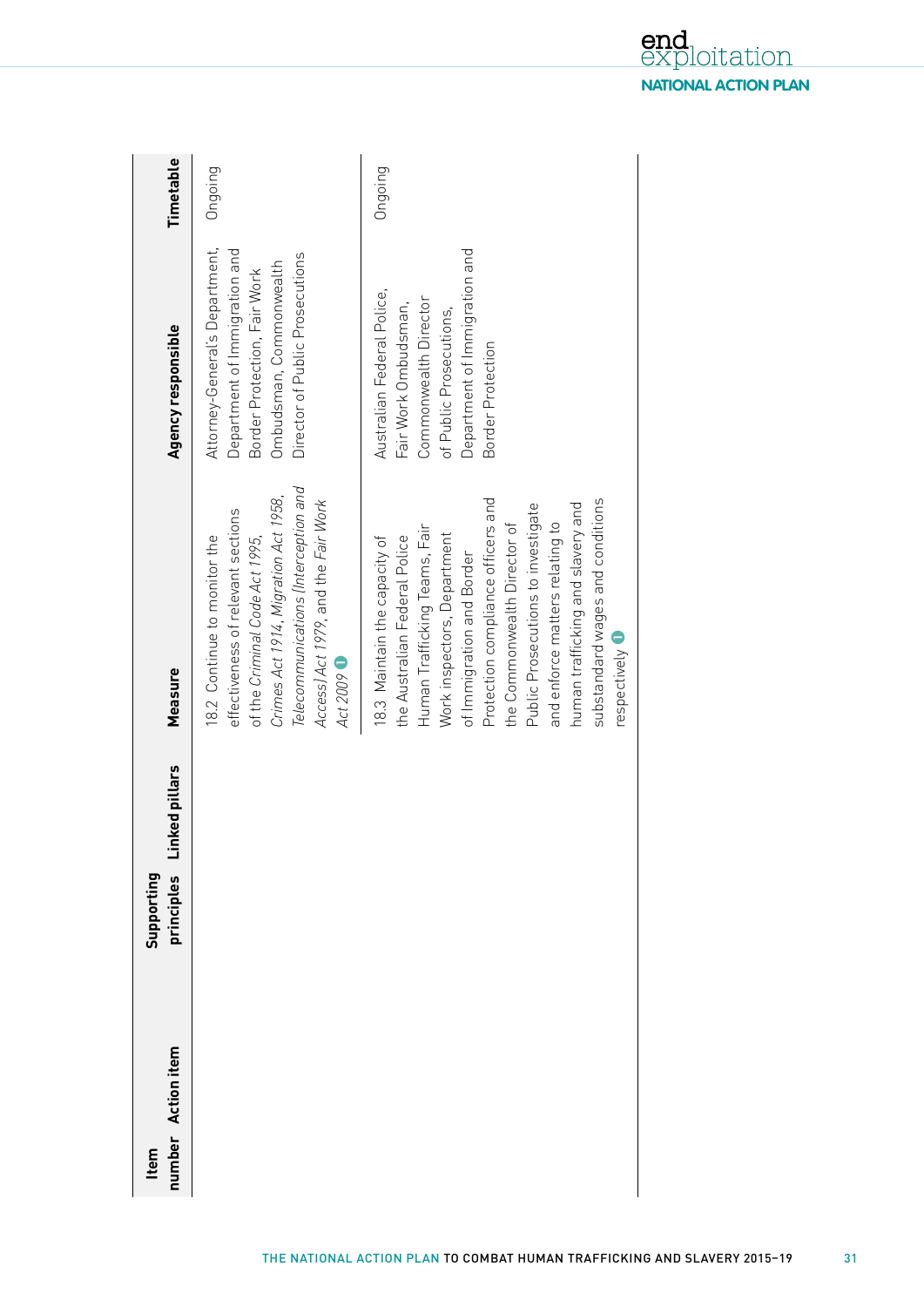| Item | number Action item                                                                                    | principles<br>Supporting | Linked pillars                 | Measure                                                                                                                                                                                                                                                                                           | Agency responsible                                                                                                                         | Timetable |
|------|-------------------------------------------------------------------------------------------------------|--------------------------|--------------------------------|---------------------------------------------------------------------------------------------------------------------------------------------------------------------------------------------------------------------------------------------------------------------------------------------------|--------------------------------------------------------------------------------------------------------------------------------------------|-----------|
| 19.  | Identify and eliminate<br>Australia's migration<br>and employment<br>vulnerabilities in<br>frameworks | 4,5                      | Detection and<br>Investigation | investigation activities related to the<br>awareness-raising, compliance and<br>exploitation of workers, particularly<br>including in community languages<br>where possible and appropriate<br>those identified as vulnerable,<br>19.1 Support initiatives which<br>promote education and<br>0000 | Attorney-General's Department<br>Department of Immigration<br>Australian Federal Police,<br>Fair Work Ombudsman,<br>and Border Protection, | Ongoing   |
|      |                                                                                                       |                          |                                | ensure that they are being treated in<br>treatment of vulnerable workers to<br>accordance with workplace law<br>19.2 Continue to monitor the                                                                                                                                                      | Fair Work Ombudsman                                                                                                                        | Ongoing   |
|      |                                                                                                       |                          |                                | visa framework to identify and reduce<br>19.3 Continue to monitor Australia's<br>vulnerabilities to human trafficking<br>and slavery                                                                                                                                                              | Department of Immigration and<br>Border Protection                                                                                         | Ongoing   |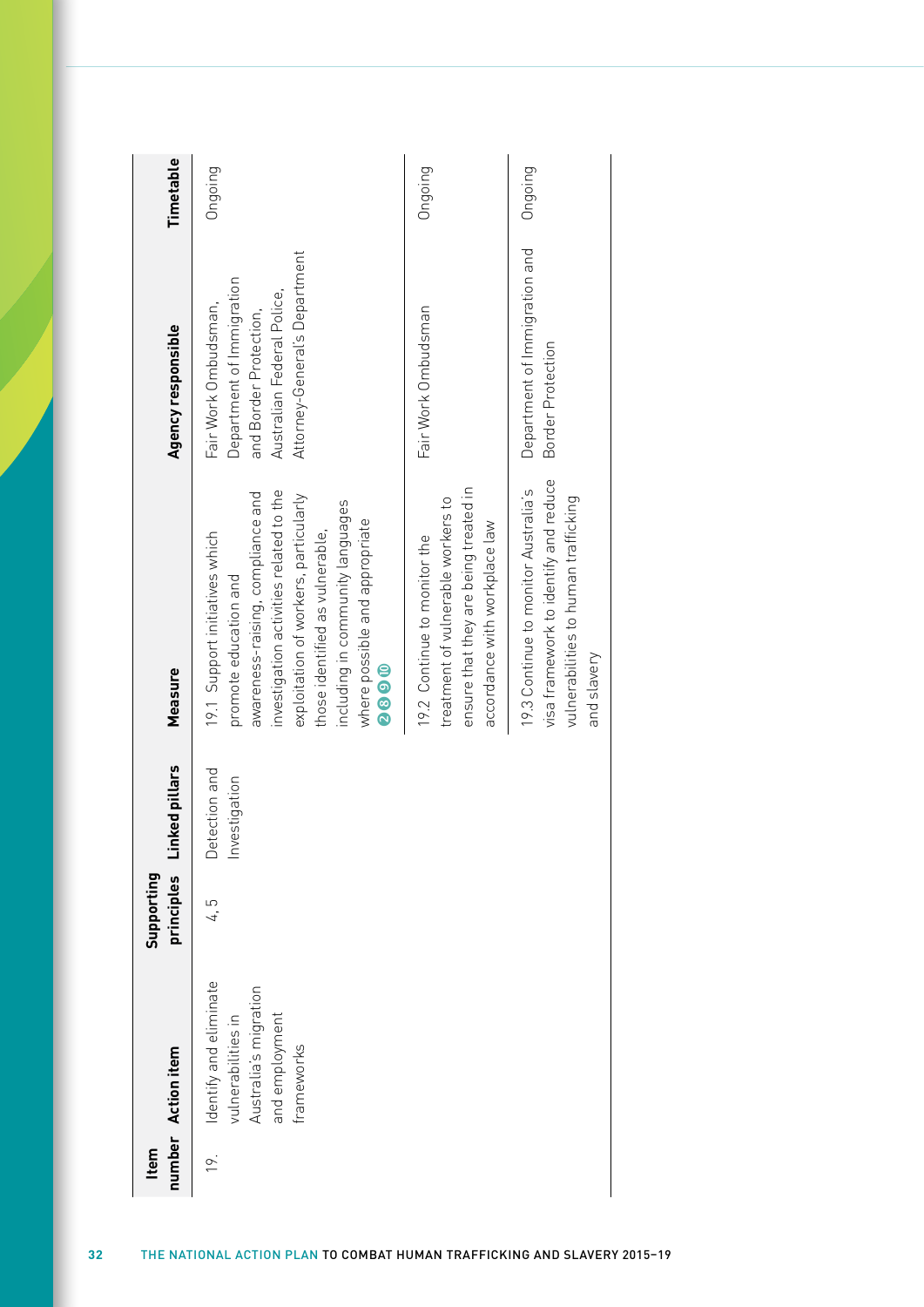

## **4.8 Pillar two: Detection and Investigation**

As a signatory to the Trafficking Protocol, Australia is obliged to:

- in accordance with domestic law, share information held by our law enforcement, immigration or other relevant authorities with their counterparts, and
- provide or strengthen training for law enforcement, immigration and other relevant officials including on preventing and prosecuting, and protecting the rights of the victims.

Australia's strategy highlights the importance of working to ensure instances of human trafficking and slavery are recognised and reported, including through raising awareness of indicators and referral pathways. The strategy emphasises high quality investigations and cooperation between relevant agencies and organisations in Australia and overseas. In addition to disrupting criminal activities and apprehending offenders, a crucial factor of the detection and investigation pillar is ensuring the needs of the trafficked person are addressed.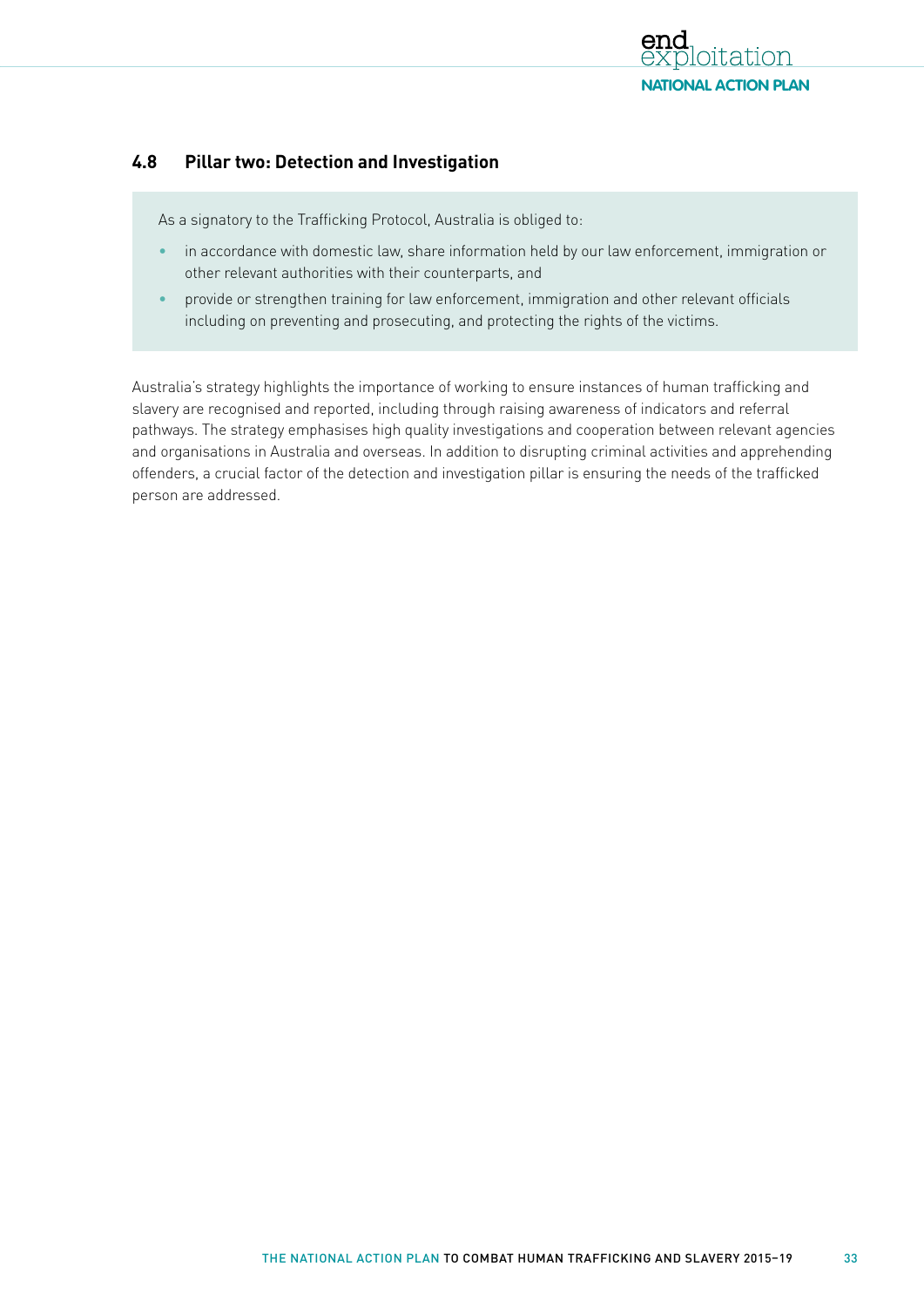| Item   |                                                                                                               | Supporting   |                                                                           |                                                                                                                                                                                                                                                                                         |                                                              |                    |
|--------|---------------------------------------------------------------------------------------------------------------|--------------|---------------------------------------------------------------------------|-----------------------------------------------------------------------------------------------------------------------------------------------------------------------------------------------------------------------------------------------------------------------------------------|--------------------------------------------------------------|--------------------|
| number | <b>Action item</b>                                                                                            | principles   | ked pillars<br>ءَن                                                        | Measure                                                                                                                                                                                                                                                                                 | Agency responsible                                           | Timetable          |
| 20.    | human trafficking and<br>officers to recognise<br>domestic frontline<br>the indicators of<br>Train Australian | LO<br>$\sim$ | secution and<br>Victim Support<br>Protection<br>Compliance,<br>Pro<br>and | Trafficking Investigations Programs for Australian<br>police and representatives from the Department<br>Federal Police investigators, State and Territory<br>of Immigration and Border Protection <sup>20</sup><br>Continue to run the annual Human<br>20.1                             | Australian Federal<br>Police                                 | Ongoing,<br>annual |
|        | slavery and to respond<br>appropriately                                                                       |              |                                                                           | Protection onshore compliance officers through<br>20.2 Continue to provide specialist training<br>to Department of Immigration and Border<br>the Compliance Training Program <sup>2</sup>                                                                                               | <b>Border Protection</b><br>Immigration and<br>Department of | Ongoing            |
|        |                                                                                                               |              |                                                                           | frontline staff, as a first point of client contact, are<br>Protection State and Territory Offices to ensure<br>able to identify indicators of human trafficking<br>20.3 Continue to provide specialist training<br>to Department of Immigration and Border<br>and slavery <sup>2</sup> | Border Protection<br>Immigration and<br>Department of        | Ongoing            |
|        |                                                                                                               |              |                                                                           | Federal Police of more serious forms of labour<br>20.4 Continue to provide specialist training to<br>Fair Work Ombudsman officers to ensure the<br>identification and referral to the Australian<br>exploitation which may amount to human<br>$\bullet$<br>trafficking or slavery       | Ombudsman<br>Fair Work                                       | Ongoing            |
|        |                                                                                                               |              |                                                                           | Guidelines on the Marriage Act 1961 for Marriage<br>20.5 Continue to provide information on forced<br>marriage to marriage celebrants through the<br>Celebrants <sup>O</sup>                                                                                                            | Attorney-General's<br>Department                             | Ongoing            |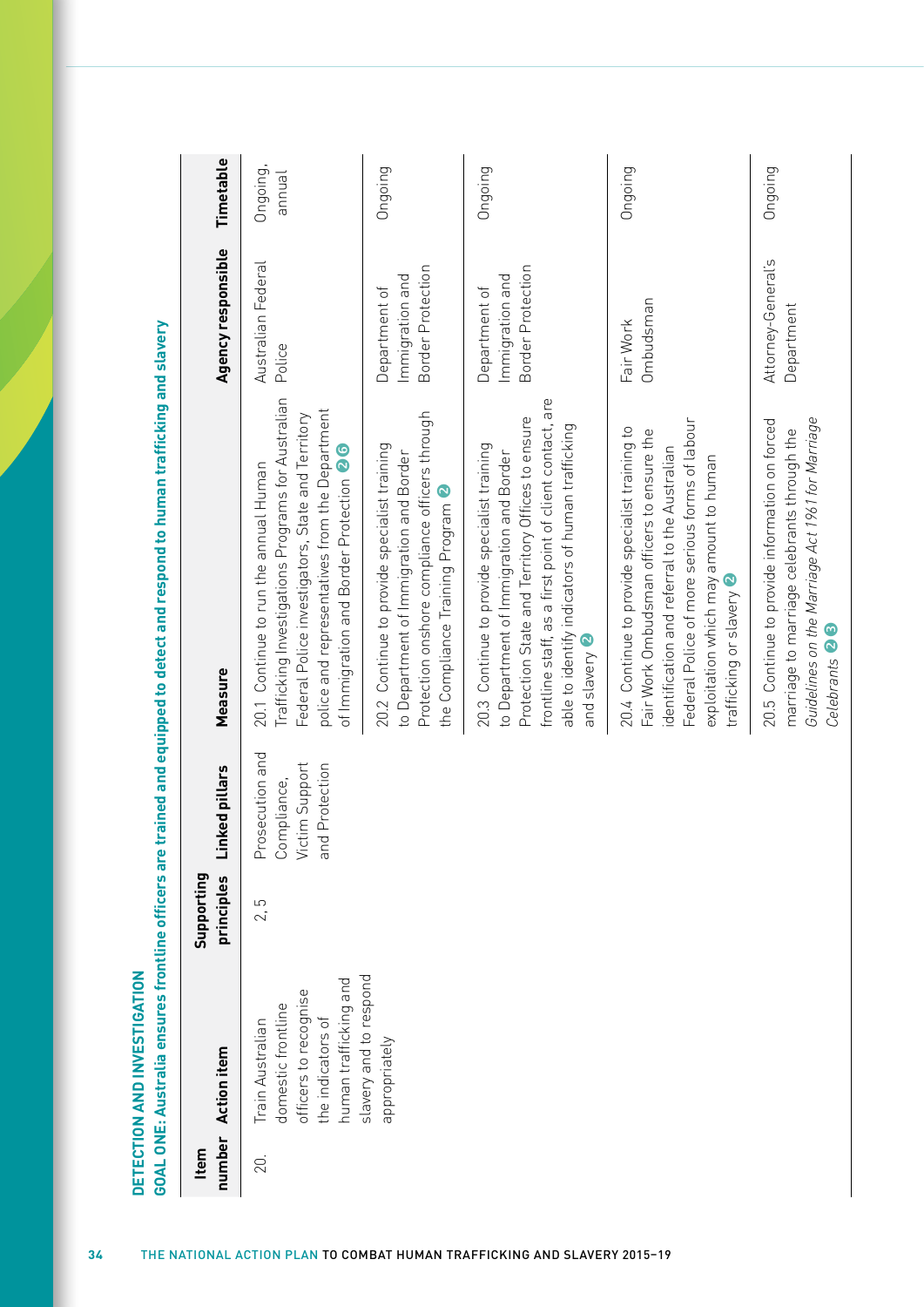| number<br>Item | <b>Action item</b>                                                                                                         | Supporting<br>principles | ked pillars<br>آءَ.<br>آ                                              | Measure                                                                                                                                                                                                                                                              | Agency responsible                                                                                                                                  | Timetable               |
|----------------|----------------------------------------------------------------------------------------------------------------------------|--------------------------|-----------------------------------------------------------------------|----------------------------------------------------------------------------------------------------------------------------------------------------------------------------------------------------------------------------------------------------------------------|-----------------------------------------------------------------------------------------------------------------------------------------------------|-------------------------|
| 21.            | Train Australian officials<br>recognise the indicators<br>of human trafficking<br>posted overseas to<br>and slavery and to | 2,5                      | Prosecution and<br>Victim Support<br>Protection<br>Compliance,<br>and | recognise indicators and prevent trafficking in<br>Protection officers being posted offshore to<br>21.1 Continue to provide specialist training<br>to Department of Immigration and Border<br>source countries <sup>2</sup>                                          | Border Protection<br>Immigration and<br>Department of                                                                                               | pre-posting<br>Ongoing, |
|                | respond appropriately                                                                                                      |                          |                                                                       | reporting extraterritorial offences of serious<br>postings on their obligations with respect to<br>Australian officials undertaking overseas<br>21.2 Continue pre-departure training for<br>crimes, including human trafficking                                      | Trade, Department of<br>Defence, Australian<br>Foreign Affairs and<br>Department of<br>Federal Police                                               | pre-posting<br>Ongoing, |
|                |                                                                                                                            |                          |                                                                       | of consular cases including those involving forced<br>ensure the appropriate management and referral<br>guidance and training to Department of Foreign<br>Affairs and Trade officers posted overseas to<br>21.3 Continue to provide specialist policy<br>marriage 28 | Foreign Affairs and<br>Department of<br>Trade                                                                                                       | Ongoing                 |
| 22.            | Improve procedures<br>the identification of<br>and practices for<br>trafficked people                                      | 1, 2, 4                  | Prosecution and<br>Victim Support<br>Protection<br>Compliance,<br>and | tools and guidance used by frontline officers for<br>22.1 Monitor and refine as appropriate existing<br>the identification of trafficked people                                                                                                                      | Police, Department<br>Work Ombudsman,<br>Attorney-General's<br>Australian Federal<br>Protection, Fair<br>of Immigration<br>Department<br>and Border | Ongoing                 |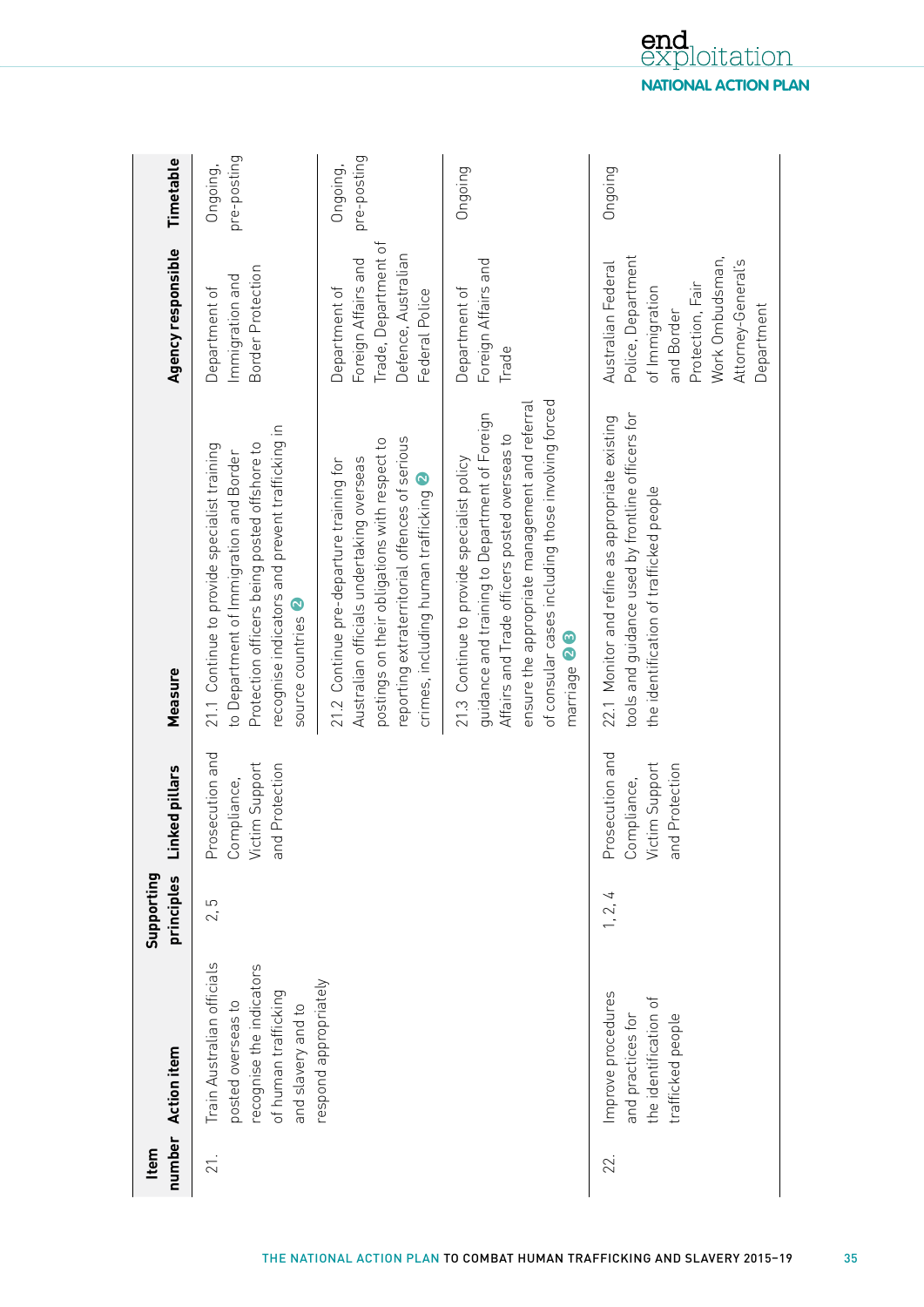| number<br>Item | <b>Action item</b>                                                                                                                    | Supporting<br>principles | Linked pillars                                                           | Measure                                                                                                                                                                                                                             | Agency responsible               | Timetable |
|----------------|---------------------------------------------------------------------------------------------------------------------------------------|--------------------------|--------------------------------------------------------------------------|-------------------------------------------------------------------------------------------------------------------------------------------------------------------------------------------------------------------------------------|----------------------------------|-----------|
| 23.            | community, in particular<br>Raise awareness in the<br>groups, on referral<br>available supports<br>among vulnerable<br>mechanisms and | 1, 2, 4                  | ention and<br>Victim Support<br>Protection<br>Deterrence,<br>Prev<br>bue | indicators and referral pathways for human<br>organisations to raise awareness on the<br>23.1 Provide practical support for<br>trafficking and slavery <sup>2</sup>                                                                 | Attorney-General's<br>Department | Ongoing   |
| 24.            | vulnerable communities<br>relationships between<br>frontline officers and<br>Strengthen                                               | 5<br>$\overline{4}$      | Prevention and<br>Deterrence                                             | 24.1 Maintain capacity of Australian Federal<br>positive, trusting and cohesive relationships<br>National Community Engagement Strategy<br>Police Community Liaison Teams to build<br>with relevant communities under its<br>8<br>8 | Australian Federal Police        | Ongoing   |
|                |                                                                                                                                       |                          |                                                                          | relevant communities through the Fair Work<br>24.2 Continue proactive engagement with<br>Ombudsman's Community Engagement<br>Strategy 80                                                                                            | Fair Work Ombudsman              | Ongoing   |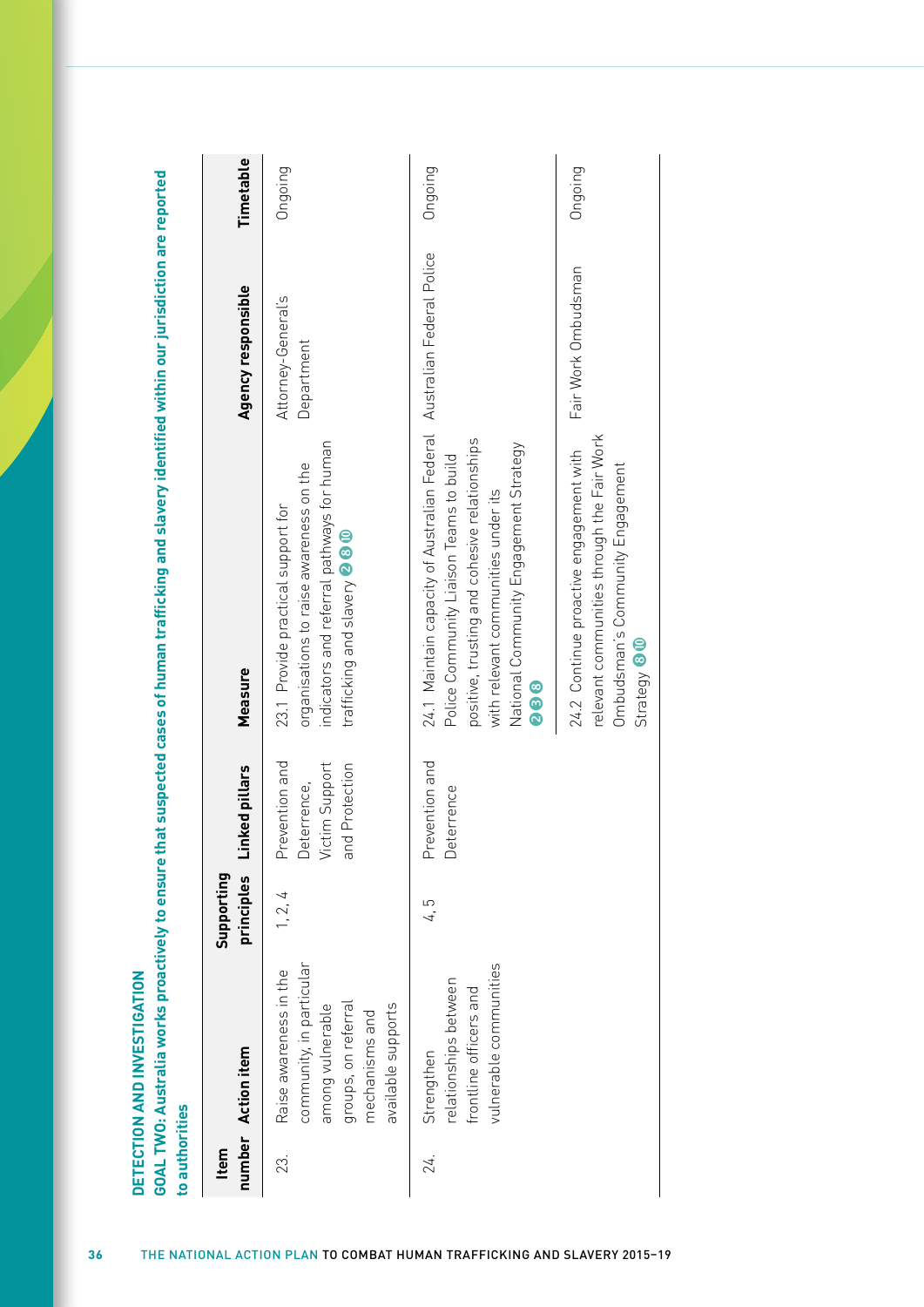|                |                                                                                                                                                  |                          |                                                                | GOAL THREE: Australia undertakes high quality investigations which enable and support prosecutions                                                                                                                                                              |                                                                                                                                               |                      |
|----------------|--------------------------------------------------------------------------------------------------------------------------------------------------|--------------------------|----------------------------------------------------------------|-----------------------------------------------------------------------------------------------------------------------------------------------------------------------------------------------------------------------------------------------------------------|-----------------------------------------------------------------------------------------------------------------------------------------------|----------------------|
| number<br>Item | <b>Action item</b>                                                                                                                               | Supporting<br>principles | Linked pillars                                                 | Measure                                                                                                                                                                                                                                                         | Agency responsible                                                                                                                            | Timetable            |
| 25.            | regulatory frameworks<br>weaknesses that may<br>Monitor Australia's<br>to identify gaps or<br>limit investigatory<br>legislative and<br>capacity | $\frac{5}{1}$            | secution and<br>Compliance<br>Pro                              | Telecommunications (Interception and Access)<br>of relevant sections of the Criminal Code Act<br>25.1 Continue to monitor the effectiveness<br>1995, Crimes Act 1914, Migration Act 1958,<br>Act 1979, and the Fair Work Act 2009                               | of Immigration and Border<br>Department, Department<br>Ombudsman, Australian<br>Protection, Fair Work<br>Attorney-General's<br>Federal Police | Ongoing              |
| 26.            | domestic intelligence<br>Collect and share<br>between relevant                                                                                   | 5                        | secution and<br>Compliance<br>Pro.                             | trafficking and related crime types in the<br>26.1 Maintain an assessment of human<br>Organised Crime in Australia report                                                                                                                                       | Australian Crime<br>Commission                                                                                                                | Ongoing,<br>biannual |
|                | agencies in a timely<br>manner                                                                                                                   |                          |                                                                | supports a whole-of-government response<br>ntelligence Fusion Capability which<br>26.2 Maintain the Australian Crime<br>Commission's National Criminal<br>to serious and organised crime                                                                        | Australian Crime<br>Commission                                                                                                                | Ongoing              |
| 27.            | specialist investigative<br>Maintain Australia's<br>capacity                                                                                     | 5                        | Prosecution and<br>Prevention and<br>Compliance<br>Deterrence, | 27.1 Maintain the capacity of the Australian<br>and cross-refer matters relating to human<br>Federal Police Human Trafficking Teams<br>trafficking and slavery, and substandard<br>and Fair Work inspectors to investigate<br>wages and conditions respectively | Australian Federal Police,<br>Fair Work Ombudsman                                                                                             | Ongoing              |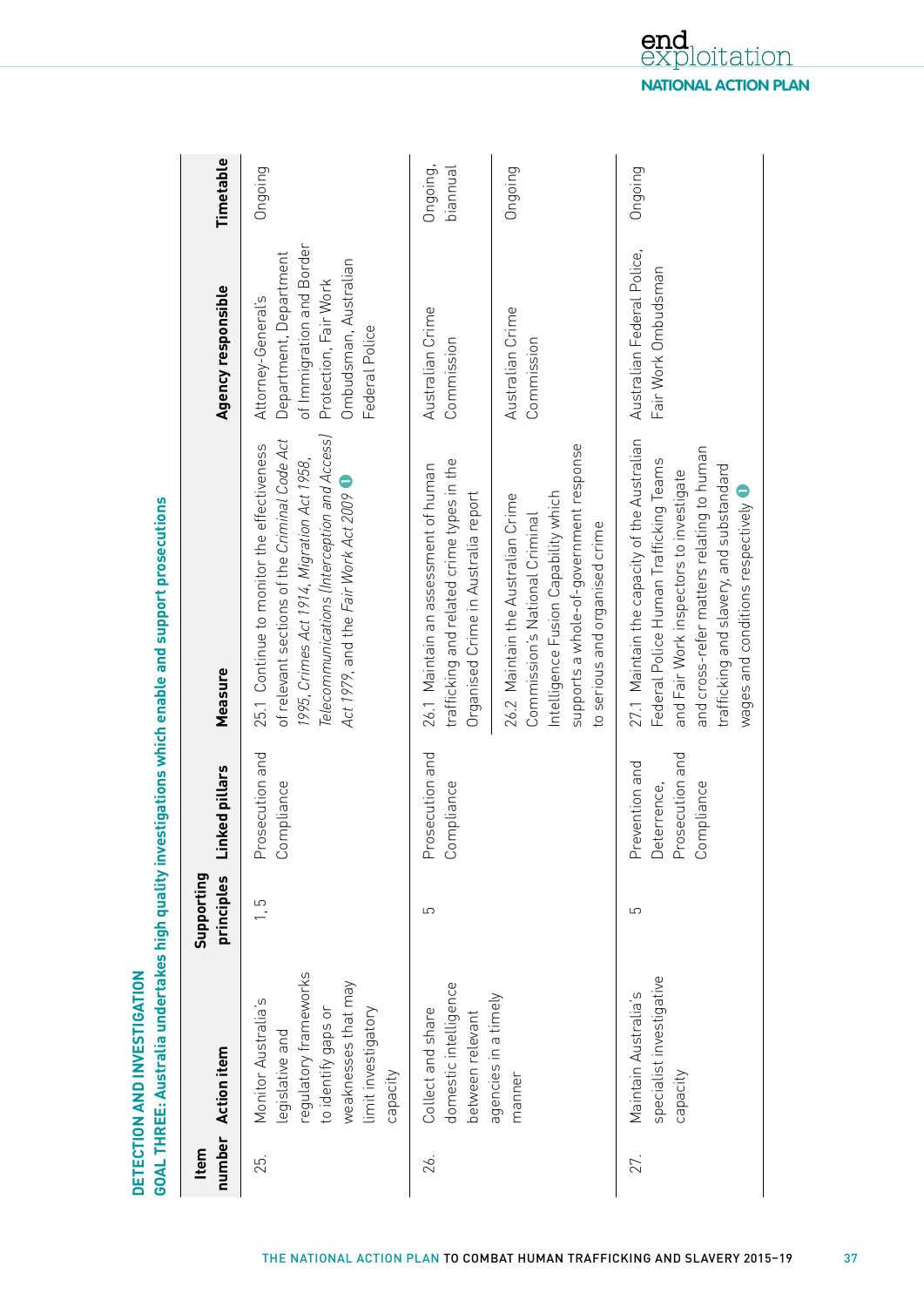| Item | number Action item                                                                                            | Supporting<br>principles | <b>ked pillars</b><br>Ê                                                       | Measure                                                                                                                                                                                                                                                             | Agency responsible                                                                                                                                                  | Timetable                       |
|------|---------------------------------------------------------------------------------------------------------------|--------------------------|-------------------------------------------------------------------------------|---------------------------------------------------------------------------------------------------------------------------------------------------------------------------------------------------------------------------------------------------------------------|---------------------------------------------------------------------------------------------------------------------------------------------------------------------|---------------------------------|
| 28.  | ensure investigators can<br>respond to changes in<br>methodologies to<br>offender conduct<br>Monitor offender | $\frac{5}{1}$            | secution and<br>Compliance<br>م<br>P                                          | Framework reporting, and annual reporting<br>Interdepartmental Committee on Human<br>biannual Performance Management<br>28.1 Continue to collect information<br>on offender methodologies through<br>to the Australian Parliament by the<br>Trafficking and Slavery | Operational Working Group<br>and Interdepartmental<br>Trafficking and Slavery<br>Committee on Human<br>consultation with the<br>Attorney-General's<br>Department in | biannual,<br>Ongoing,<br>annual |
|      |                                                                                                               |                          |                                                                               | 28.2 Maintain regular review of ongoing<br>methodologies, through the Operational<br>investigations, including offender<br>Working Group                                                                                                                            | Operational Working Group<br>consultation with the<br>Attorney-General's<br>Department in                                                                           | six-weekly<br>Ongoing,          |
|      |                                                                                                               |                          |                                                                               | Police case review procedures, including on<br>28.3 Maintain internal Australian Federal<br>offender methodology and conduct                                                                                                                                        | Australian Federal Police                                                                                                                                           | Ongoing                         |
| 29.  | between domestic law<br>Foster cooperation<br>and collaboration                                               | 5                        | secution and<br>Prevention and<br>Deterrence,<br>Prosecution a<br>Compliance, | 29.1 Review the Australian Policing Strategy<br>to Combat Trafficking in Persons 2011-13 G                                                                                                                                                                          | Australian Federal Police<br>in consultation with State<br>and Territory police                                                                                     | December<br>2014                |
|      | enforcement agencies                                                                                          |                          | Victim Support<br>and Protection                                              | 29.2 Maintain relevant referral protocols<br>Department of Immigration and Border<br>between the Australian Federal Police,<br>Protection and Fair Work Ombudsman                                                                                                   | Immigration and Border<br>Police, Department of<br>Protection, Fair Work<br>Australian Federal<br>Ombudsman                                                         | Ongoing                         |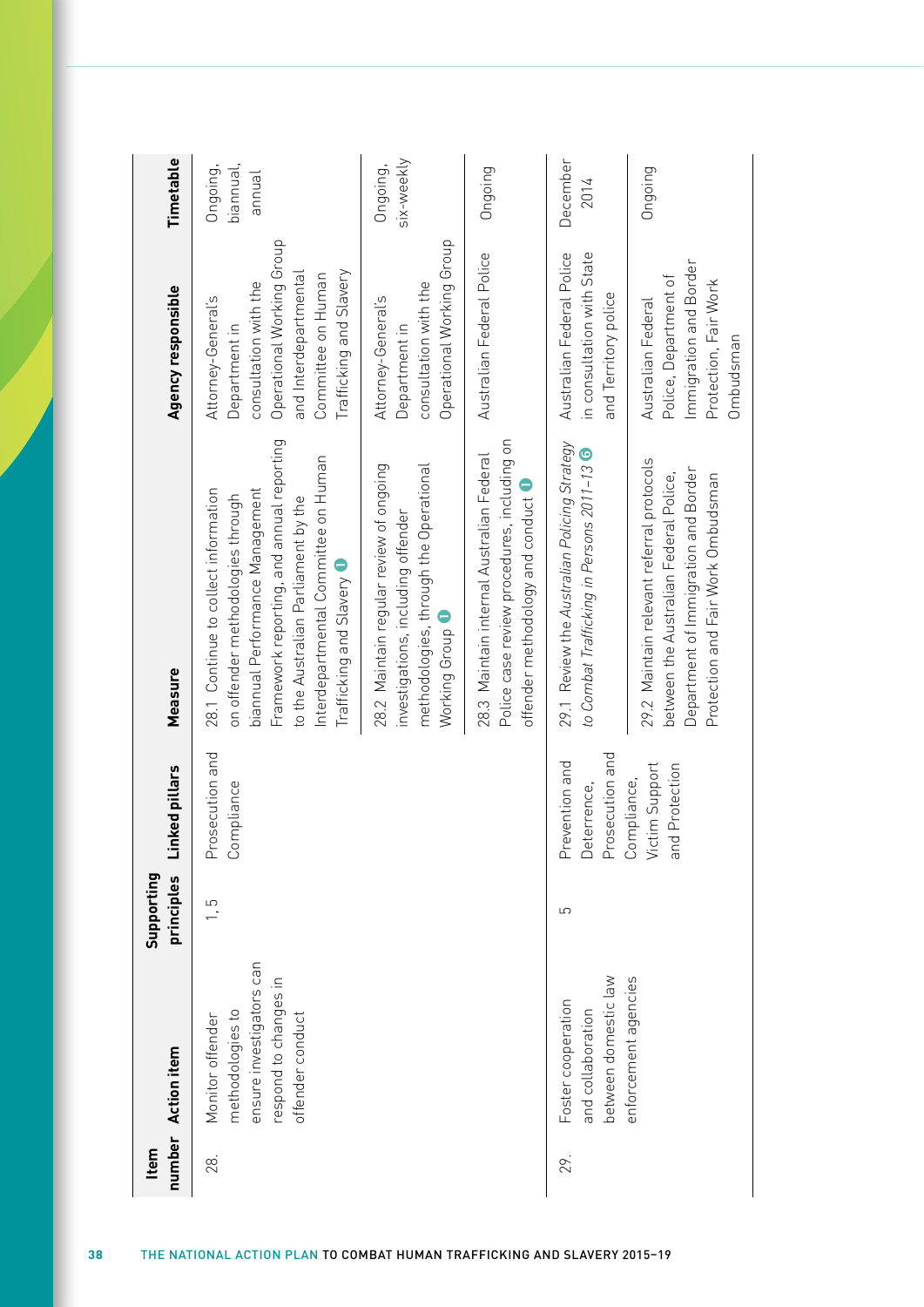| number<br>Item | <b>Action item</b>                                                                                                                               | Supporting<br>principles | Linked pillars                                                              | Measure                                                                                                                                                                                                                                                                                                                         | Agency responsible                                                                                                                                               | Timetable           |
|----------------|--------------------------------------------------------------------------------------------------------------------------------------------------|--------------------------|-----------------------------------------------------------------------------|---------------------------------------------------------------------------------------------------------------------------------------------------------------------------------------------------------------------------------------------------------------------------------------------------------------------------------|------------------------------------------------------------------------------------------------------------------------------------------------------------------|---------------------|
| 30.            | Ensure frontline officers<br>culture, gender and age<br>sensitivities including<br>trained to take into<br>are appropriately<br>account relevant | 1, 2                     | secution and<br>Victim Support<br>and Protection<br>Compliance,<br>م<br>Pro | gender sensitive assistance to trafficked<br>Police investigators, State and Territory<br>training in providing culturally, age and<br>Police and Department of Immigration<br>people through the Human Trafficking<br>and Border Protection officers receive<br>30.1 Ensure that Australian Federal<br>Investigations Program  | Australian Federal Police                                                                                                                                        | Ongoing,<br>Jennnal |
| .<br>ನ         | Support the right of<br>trafficked people to<br>express their views                                                                              | 2                        | Victim Support<br>and Protection                                            | 31.1 Continue to consider the best interests<br>of trafficked people as a primary concern in<br>an investigation                                                                                                                                                                                                                | Australian Federal Police                                                                                                                                        | Ongoing             |
|                | freely in all matters that<br>affect them                                                                                                        |                          |                                                                             | Program to allow for recovery and reflection<br>people on the Support for Trafficked People<br>options, irrespective of their willingness or<br>available for up to 45 days to all trafficked<br>31.2 Continue to make intensive support<br>time for trafficked people to assess their<br>ability to assist in an investigation | Operational Working Group<br>Program service provider,<br>Services with the Support<br>in consultation with the<br>Department of Social<br>for Trafficked People | Ongoing             |
|                |                                                                                                                                                  |                          |                                                                             | be in danger on return home due to their<br>assistance in an investigation are able to<br>or permanent residents and who would<br>31.3 Continue to ensure that trafficked<br>people who are not Australian citizens<br>remain in Australia                                                                                      | of Immigration and Border<br>Australian Federal Police,<br>Department, Department<br>Attorney-General's<br>Protection                                            | Ongoing             |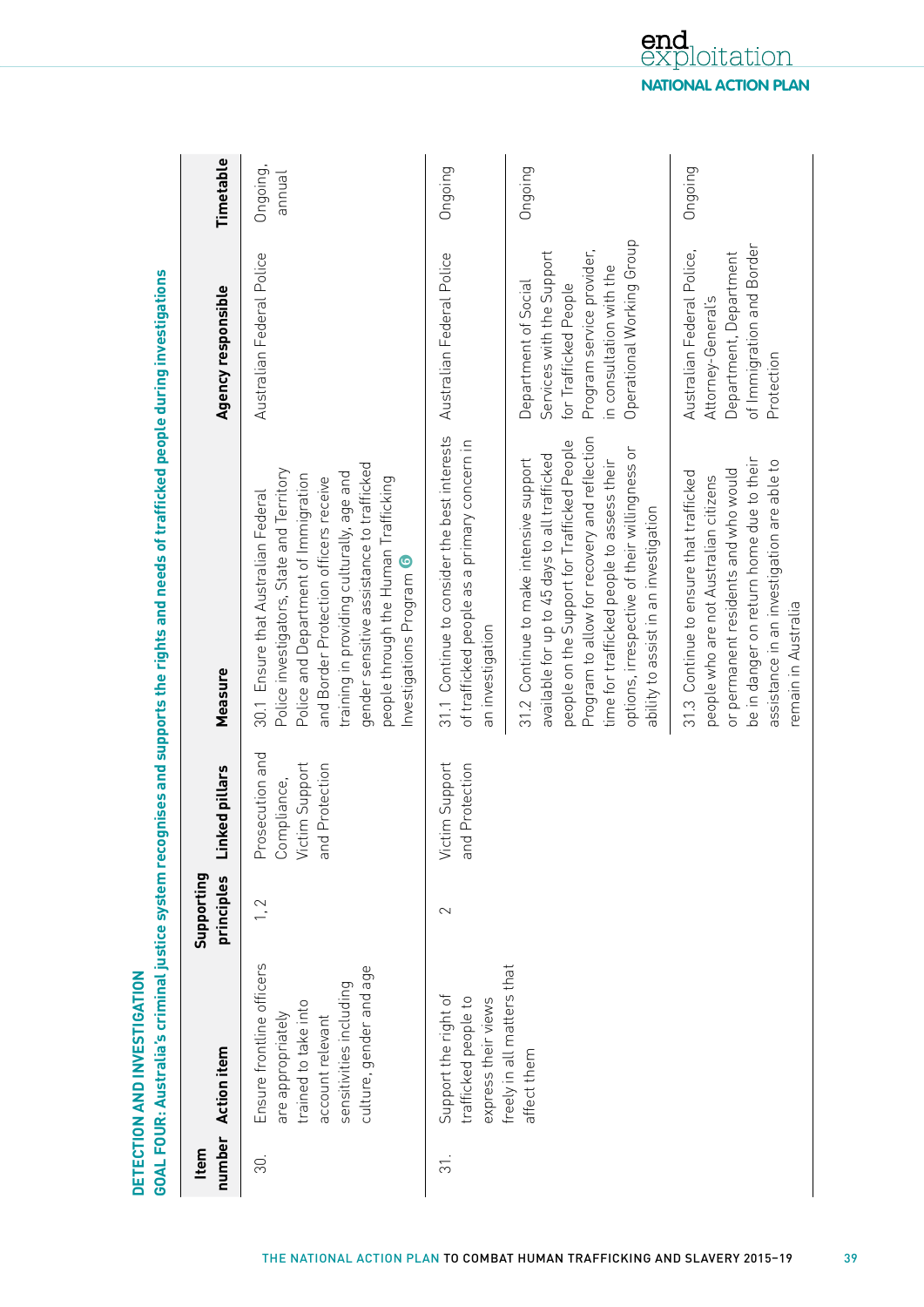| number<br>Item | <b>Action item</b>                                                                                                                                     | Supporting<br>principles | Linked pillars                                                     | Measure                                                                                                                                                                                                                    | Agency responsible                                                                                     | Timetable                 |
|----------------|--------------------------------------------------------------------------------------------------------------------------------------------------------|--------------------------|--------------------------------------------------------------------|----------------------------------------------------------------------------------------------------------------------------------------------------------------------------------------------------------------------------|--------------------------------------------------------------------------------------------------------|---------------------------|
| 32.            | affecting their interests<br>information on matters<br>including entitlements<br>and available services<br>people with access to<br>Provide trafficked | $\sim$                   | Victim Support<br>Protection<br>and                                | 32.1 Continue to provide trafficked people<br>through the Support for Trafficked People<br>with access to legal and migration advice<br>Program                                                                            | Services with the Support<br>Program service provider<br>Department of Social<br>for Trafficked People | Ongoing                   |
|                | DETECTION AND INVESTIGATION                                                                                                                            |                          |                                                                    | GOAL FIVE: Australia cooperates with international law enforcement partners to combat human trafficking and slavery                                                                                                        |                                                                                                        |                           |
| number<br>Item | <b>Action item</b>                                                                                                                                     | Supporting<br>principles | Linked pillars                                                     | Measure                                                                                                                                                                                                                    | Agency responsible                                                                                     | Timetable                 |
| 33.            | between domestic law<br>enforcement agencies<br>Foster cooperation<br>and collaboration                                                                | 3.5                      | Prosecution and<br>Prevention and<br>Deterrence,<br>pliance<br>Com | 33.1 Maintain the capacity of the Australian<br>Federal Police Overseas Liaison Network to<br>support investigations outside of Australia's<br>jurisdiction                                                                | Australian Federal Police                                                                              | Ongoing                   |
|                | lawful and appropriate<br>and their international<br>counterparts where                                                                                |                          |                                                                    | building forums including the International<br>Human Trafficking Investigation Workshop<br>Law Enforcement Academy International<br>33.2 Continue to participate in capacity                                               | Australian Federal Police                                                                              | Ongoing,<br><b>Jenune</b> |
|                |                                                                                                                                                        |                          |                                                                    | Transnational Crime Network to enhance<br>the capacity of Pacific nations to combat<br>33.3 Continue to provide Transnational<br>transnational crime, including human<br>Crime Unit Advisors to the Pacific<br>trafficking | Australian Federal Police                                                                              | Ongoing                   |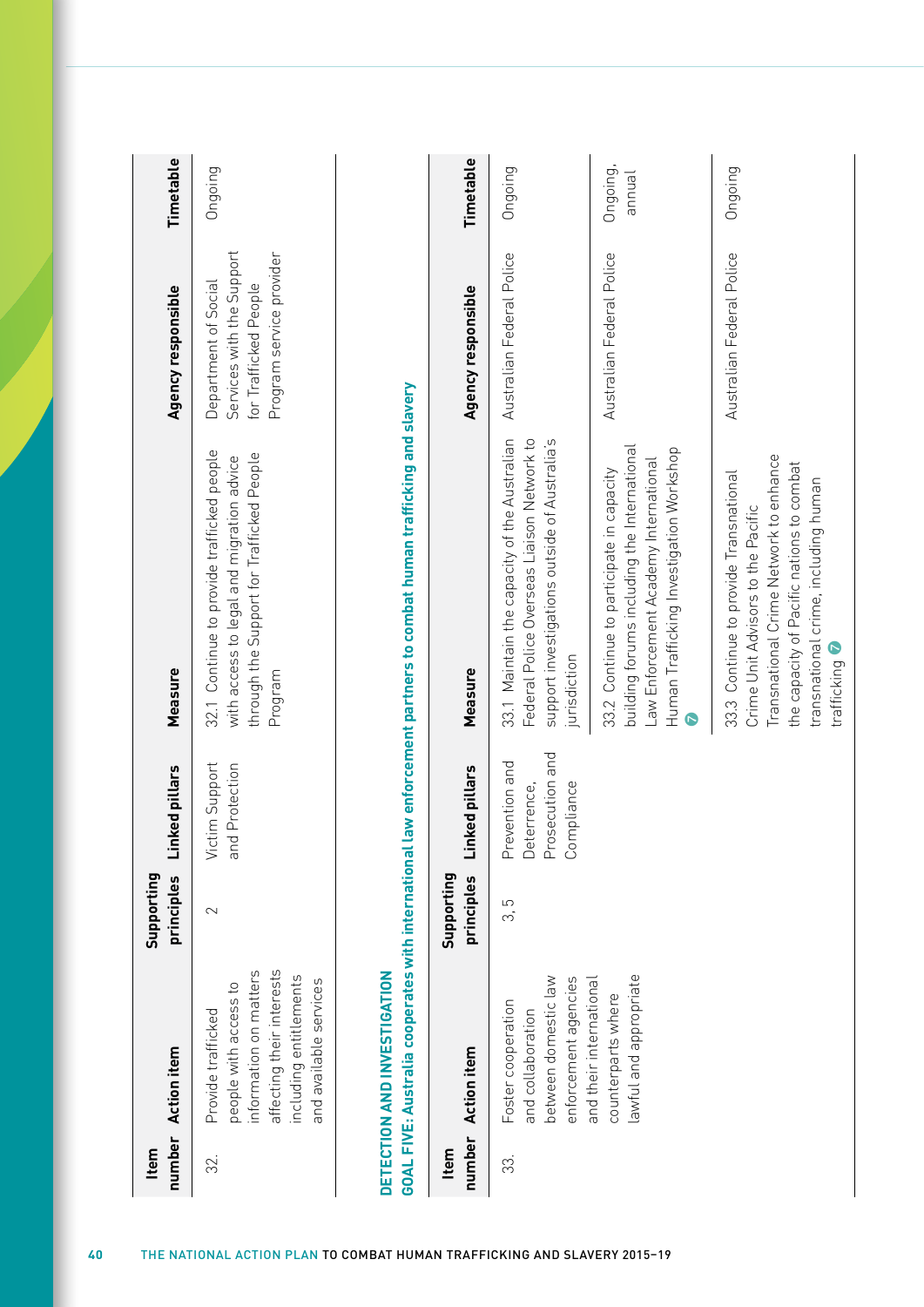| number<br>Item | <b>Action item</b>                                                                                     | Supporting<br>principles | ked pillars<br>آءِ<br>ا       | Measure                                                                                                                                                                                                                                                                                                                          | Agency responsible                                    | Timetable |
|----------------|--------------------------------------------------------------------------------------------------------|--------------------------|-------------------------------|----------------------------------------------------------------------------------------------------------------------------------------------------------------------------------------------------------------------------------------------------------------------------------------------------------------------------------|-------------------------------------------------------|-----------|
|                |                                                                                                        |                          |                               | and equipment for document examination,<br>including through the provision of training<br>address all forms of irregular migration,<br>analysis and immigration investigations<br>facial image comparison, intelligence<br>technical assistance activities which<br>33.4 Continue capacity building and<br>training <sup>0</sup> | Immigration and Border<br>Department of<br>Protection | Ongoing   |
| 34.            | Maintain the capacity to<br>support police to police,<br>mutual assistance and<br>extradition requests | 3, 5                     | Prosecution and<br>Compliance | cross-border police cooperation to prevent<br>and combat international crime including<br>Central Bureau for Australia to facilitate<br>Police capacity as the Interpol National<br>34.1 Maintain Australian Federal<br>human trafficking                                                                                        | Australian Federal Police                             | Ongoing   |
|                |                                                                                                        |                          |                               | 34.2 Maintain the Attorney-General's<br>Department's capacity as Australia's<br>central authority for international<br>extradition matters                                                                                                                                                                                       | Attorney-General's<br>Department                      | Ongoing   |
|                |                                                                                                        |                          |                               | government-to-government assistance in<br>criminal investigations and prosecutions<br>and the identification and recovery of the<br>mutual assistance requests to enable<br>34.3 Maintain capacity to facilitate<br>proceeds of crime                                                                                            | Attorney-General's<br>Department                      | Ongoing   |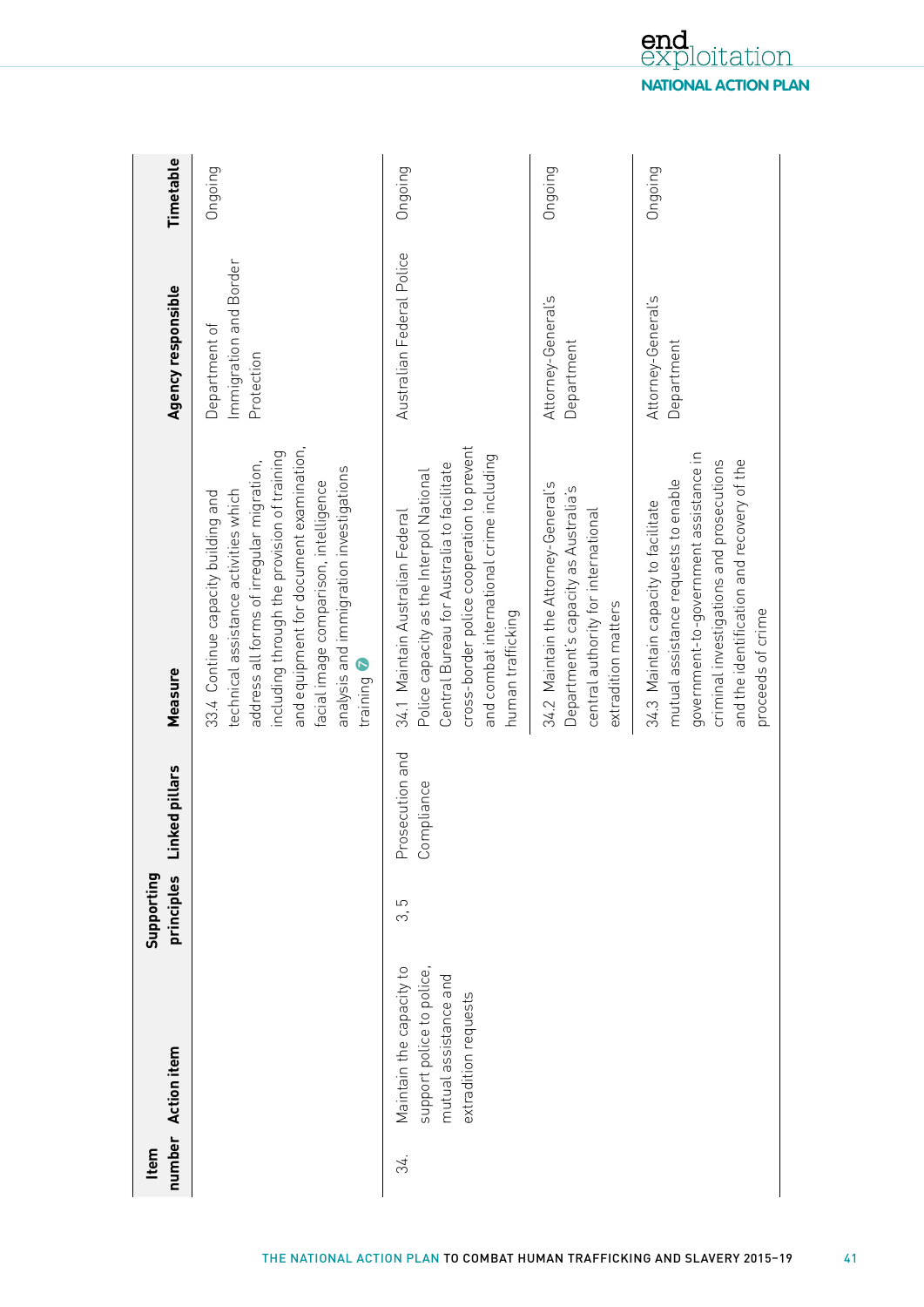| Item | number Action item                                                                                                                                      | principles<br>Supporting | Linked pillars                                                 | Measure                                                                                                                                                                                                                                                                                                                                                | Agency responsible                                             | Timetable   |
|------|---------------------------------------------------------------------------------------------------------------------------------------------------------|--------------------------|----------------------------------------------------------------|--------------------------------------------------------------------------------------------------------------------------------------------------------------------------------------------------------------------------------------------------------------------------------------------------------------------------------------------------------|----------------------------------------------------------------|-------------|
| 35.  | trafficking and slavery<br>n our region through<br>enhanced legal and<br>response to human<br>Support a stronger<br>law enforcement<br>criminal justice | 1, 3, 5                  | Prosecution and<br>Prevention and<br>Deterrence,<br>Compliance | Program to Combat Trafficking in Persons<br>justice officials through the Australia-Asia<br>to strengthen criminal justice responses<br>in the ASEAN region including through<br>the training of judges, prosecutors and<br>35.1 Work with law enforcement and<br>investigators <sup>7</sup>                                                           | Department of Foreign<br>Affairs and Trade                     | $2013 - 18$ |
|      | frameworks                                                                                                                                              |                          |                                                                | including through the Bali Process on People<br>Smuggling, Trafficking in Persons and Related<br>trafficking by assisting in the development<br>Transnational Crime and its working group<br>35.2 Work with countries in the region to<br>strengthen legal frameworks on human<br>of legislation and practitioner guides,<br>on trafficking in persons | Attorney-General's<br>Department                               | Ongoing     |
|      |                                                                                                                                                         |                          |                                                                | to strengthen capacity of law and justice<br>35.3 Work with countries in the region<br>officials and investigate and prosecute<br>human trafficking and slavery                                                                                                                                                                                        | Department, Australian<br>Attorney-General's<br>Federal Police | Ongoing     |

**42** THE NATIONAL ACTION PLAN TO COMBAT HUMAN TRAFFICKING AND SLAVERY 2015–19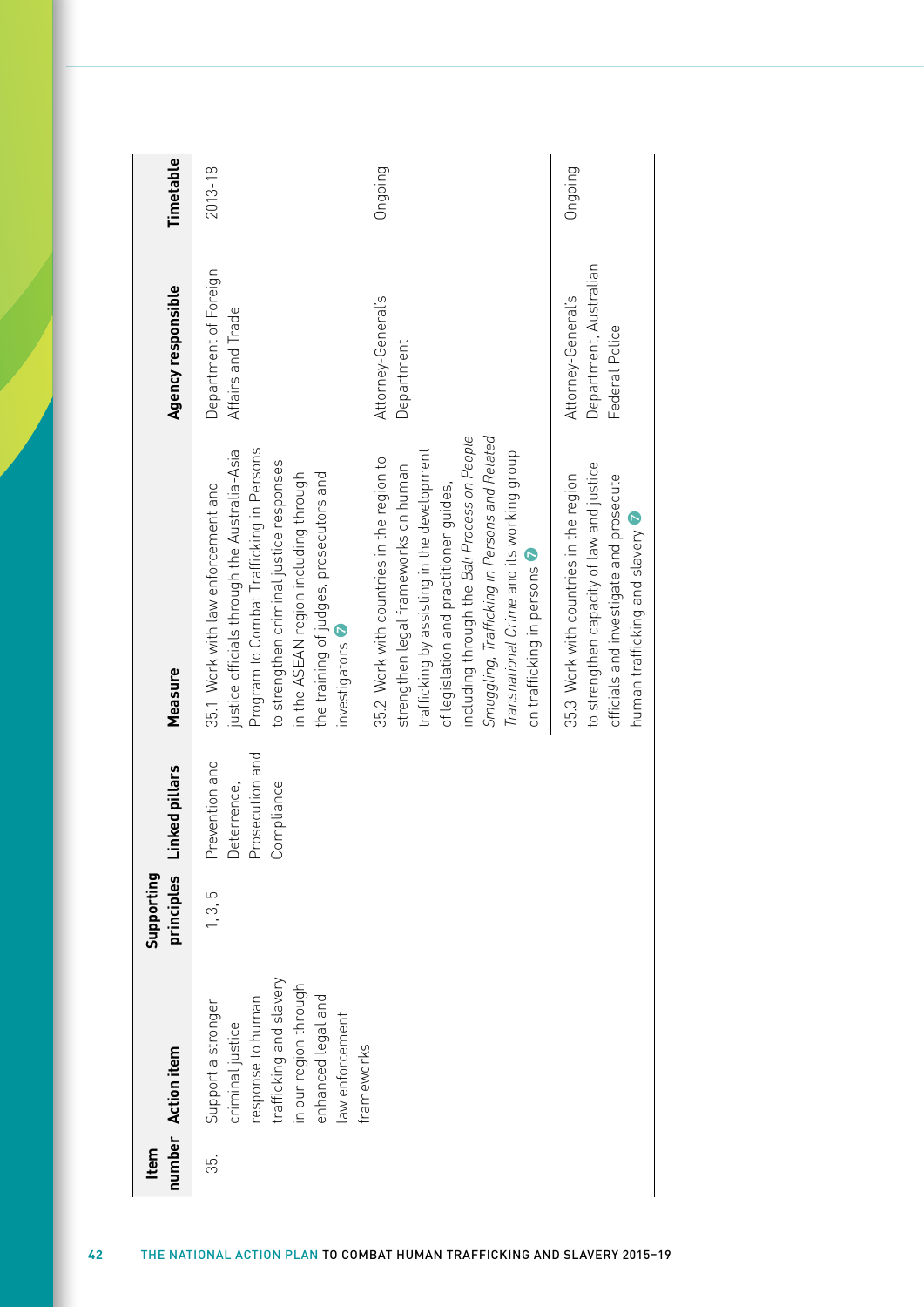

## **4.9 Pillar three: Prosecution and Compliance**

As a signatory to the Trafficking Protocol, Australia is obliged to:

- adopt such legislative and other measures as may be necessary to establish as criminal offences the conduct set forth as human trafficking under Article 3 of the Protocol, and
- ensure that our domestic legal or administrative frameworks contain measures that, in appropriate cases, provide trafficked people with:
	- information on relevant court and administrative proceedings, and
	- assistance to enable their views and concerns to be presented and considered at appropriate stages of criminal proceedings against offenders, in a manner not prejudicial to the rights of the defence.

The Prosecution and Compliance pillar is characterised by the creation and regular review of a strong suite of civil and criminal sanctions for offenders, and the promotion of access to justice for trafficked people.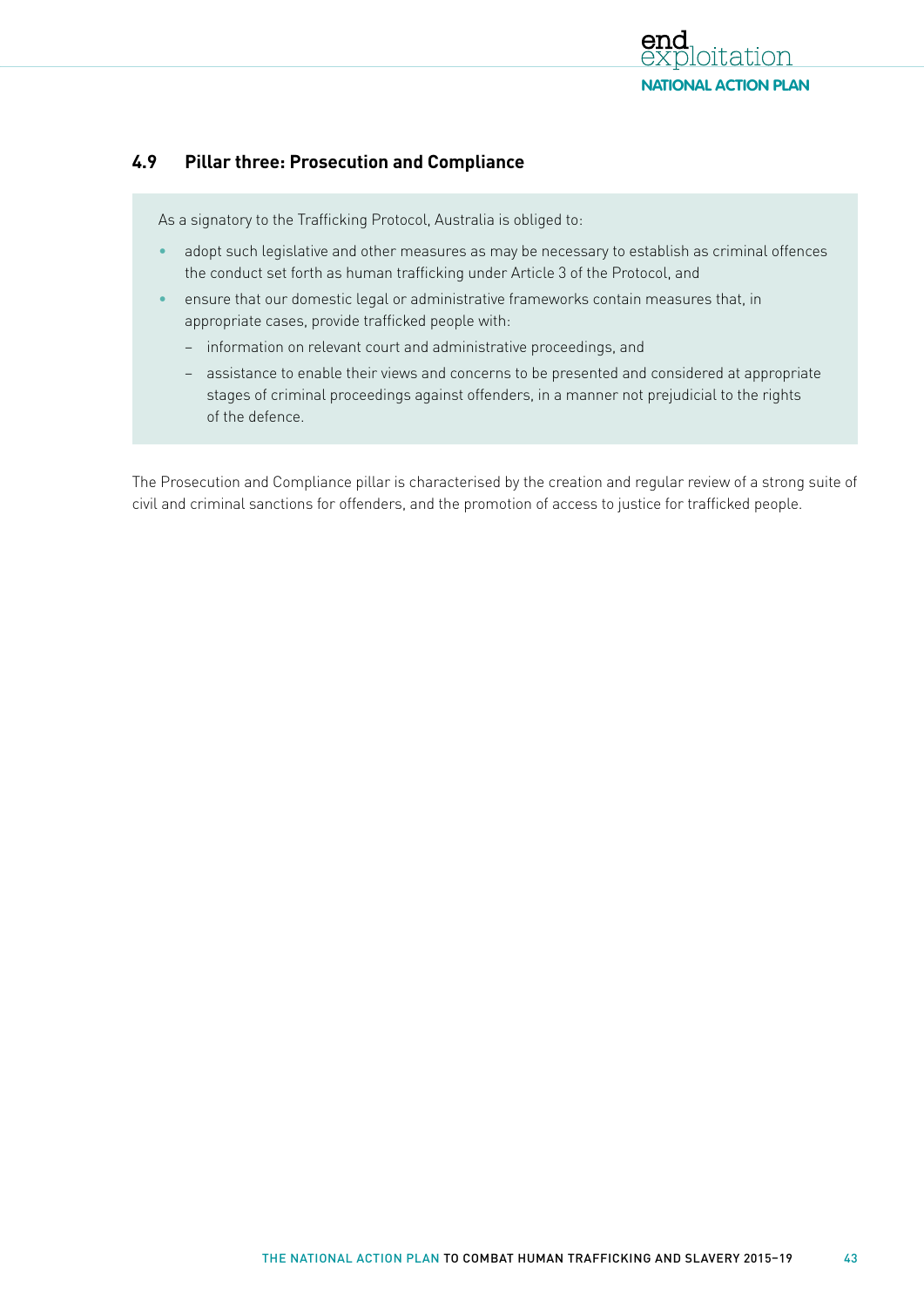| I                                                                                                                     |
|-----------------------------------------------------------------------------------------------------------------------|
|                                                                                                                       |
|                                                                                                                       |
|                                                                                                                       |
|                                                                                                                       |
| ī                                                                                                                     |
|                                                                                                                       |
|                                                                                                                       |
|                                                                                                                       |
|                                                                                                                       |
| ۱                                                                                                                     |
| ı<br>I                                                                                                                |
|                                                                                                                       |
|                                                                                                                       |
|                                                                                                                       |
|                                                                                                                       |
| j                                                                                                                     |
|                                                                                                                       |
| j<br>١                                                                                                                |
|                                                                                                                       |
|                                                                                                                       |
|                                                                                                                       |
| j<br>1                                                                                                                |
|                                                                                                                       |
|                                                                                                                       |
|                                                                                                                       |
|                                                                                                                       |
| ī                                                                                                                     |
|                                                                                                                       |
|                                                                                                                       |
|                                                                                                                       |
|                                                                                                                       |
|                                                                                                                       |
| j                                                                                                                     |
|                                                                                                                       |
|                                                                                                                       |
| ı                                                                                                                     |
|                                                                                                                       |
|                                                                                                                       |
| ׇ֘֝                                                                                                                   |
|                                                                                                                       |
| i                                                                                                                     |
| j<br>۱                                                                                                                |
|                                                                                                                       |
| <b>Contract Contract Contract Contract Contract Contract Contract Contract Contract Contract Contract Contract Co</b> |
|                                                                                                                       |
| I                                                                                                                     |
| I                                                                                                                     |
|                                                                                                                       |
| j<br>֘֒                                                                                                               |
|                                                                                                                       |
|                                                                                                                       |

| number<br>Item | <b>Action item</b>                                                                                                                             | Supporting<br>principles | Linked pillars                                                                                          | Measure                                                                                                                                                                                                                                                                                                                                                                                                                                                                                                                                                                                                                                                                   | Agency responsible                                                                                                                  | Timetable |
|----------------|------------------------------------------------------------------------------------------------------------------------------------------------|--------------------------|---------------------------------------------------------------------------------------------------------|---------------------------------------------------------------------------------------------------------------------------------------------------------------------------------------------------------------------------------------------------------------------------------------------------------------------------------------------------------------------------------------------------------------------------------------------------------------------------------------------------------------------------------------------------------------------------------------------------------------------------------------------------------------------------|-------------------------------------------------------------------------------------------------------------------------------------|-----------|
| 36.            | to human trafficking<br>Maintain Australia's<br>shape our response<br>instruments which<br>the international<br>compliance with<br>and slavery |                          | Prevention and<br>Victim Support<br>d Protection<br>Detection and<br>Investigation,<br>Deterrence,<br>a | Pornography; the Convention Against Torture;<br>and the Convention on the Rights of Persons<br>Sale of Children, Child Prostitution and Child<br>36.1 Monitor Australia's compliance with,<br>Rights; Convention on the Elimination of all<br>Covenant on Economic, Social and Cultural<br>and reporting obligations under, relevant<br>on Civil and Political Rights; International<br>of Human Rights; International Covenant<br>the Convention on the Rights of the Child<br>forms of Discrimination Against Women;<br>and its second Optional Protocol on the<br>specifically: the Universal Declaration<br>international human rights treaties,<br>with Disabilities | Department, Department<br>the Prime Minister and<br>Trade, Department of<br>of Foreign Affairs and<br>Attorney-General's<br>Cabinet | Ongoing   |
|                |                                                                                                                                                |                          |                                                                                                         | Convention Against Transnational Organized<br>36.2 Monitor Australia's compliance with,<br>Institutions and Practices Similar to Slavery<br>in Persons, especially women and children,<br>and the Supplementary Convention on the<br>and reporting obligations under, the UN<br>Crime and its supplementary Protocol to<br>Prevent, Suppress and Punish Trafficking<br>Abolition of Slavery, the Slave Trade and                                                                                                                                                                                                                                                          | Department, Department<br>of Foreign Affairs and<br>Attorney-General's<br>Trade                                                     | Ongoing   |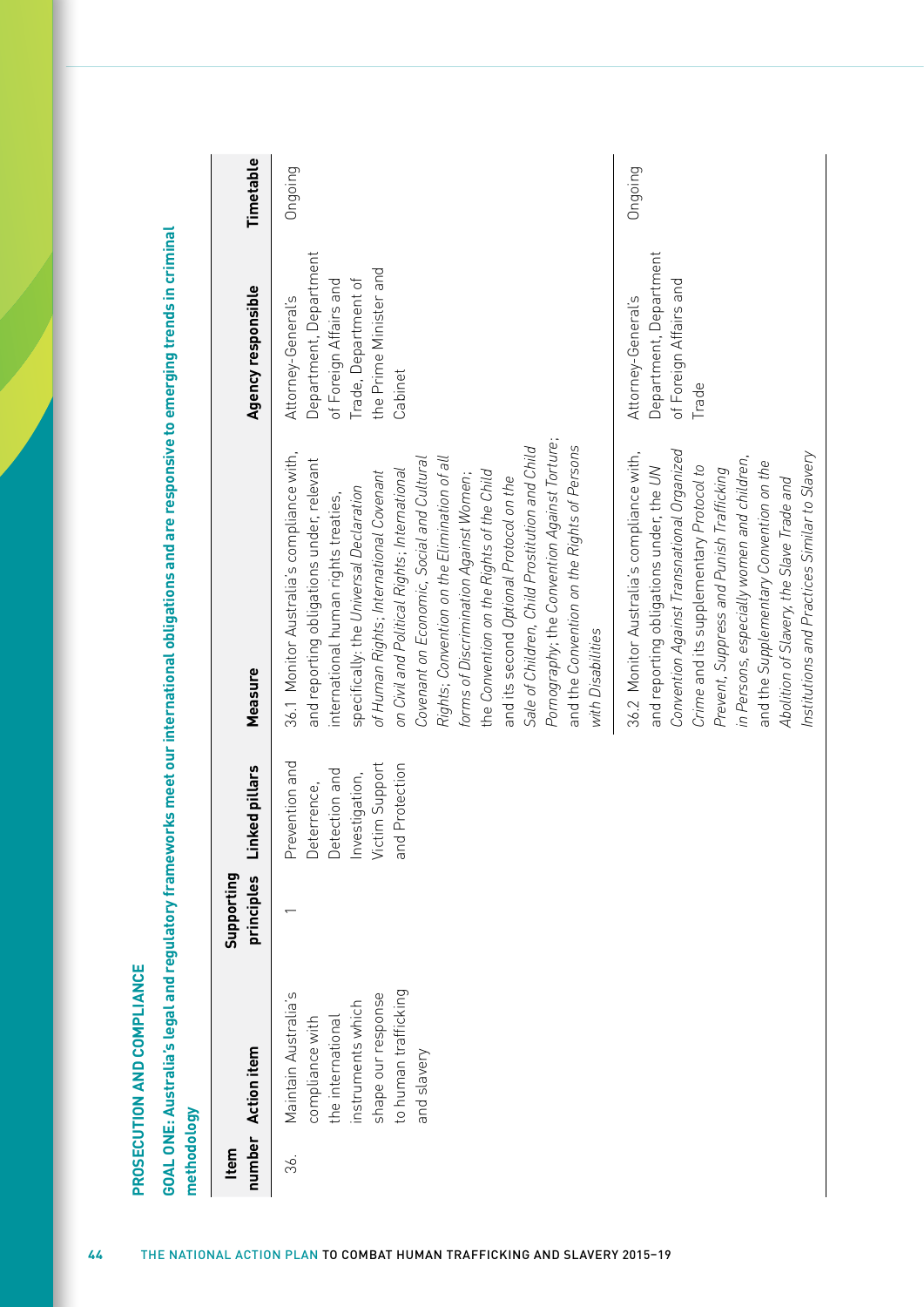| number<br>Item | <b>Action item</b>                                                                                                                     | Supporting<br>principles | ked pillars<br>in]<br>Lin           | Measure                                                                                                                                                                                                                                                             | Agency responsible                                                                                                                                                  | Timetable                        |
|----------------|----------------------------------------------------------------------------------------------------------------------------------------|--------------------------|-------------------------------------|---------------------------------------------------------------------------------------------------------------------------------------------------------------------------------------------------------------------------------------------------------------------|---------------------------------------------------------------------------------------------------------------------------------------------------------------------|----------------------------------|
|                |                                                                                                                                        |                          |                                     | Abolition of Forced Labour (C105) and the<br>Conventions on Forced Labour (C29), the<br>with, and reporting obligations under,<br>36.3 Monitor Australia's compliance<br>Worst Forms of Child Labour (C182)<br>International Labour Organization                    | Department, Department<br>Attorney-General's<br>of Employment                                                                                                       | Ongoing                          |
|                |                                                                                                                                        |                          |                                     | Tourism, and the World Health Organization<br>36.4 Maintain endorsement of the Istanbul<br>Treaty on Organ Trafficking and Transplant<br>Guiding Principles on Human Cell, Tissue<br>and Organ Transplantation                                                      | Department of Health                                                                                                                                                | Ongoing                          |
| 37.            | regulatory agencies can<br>ensure prosecutors and<br>respond to changes in<br>methodologies to<br>offender conduct<br>Monitor offender | $\frac{c}{1}$            | Detection and<br>stigation<br>Inver | Framework reporting, and annual reporting<br>Interdepartmental Committee on Human<br>biannual Performance Management<br>37.1 Continue to collect information<br>on offender methodologies through<br>to the Australian Parliament by the<br>Trafficking and Slavery | Operational Working Group<br>Trafficking and Slavery<br>and Interdepartmental<br>Committee on Human<br>consultation with the<br>Attorney-General's<br>Department in | biannual,<br>Ongoing,<br>lennnal |
|                |                                                                                                                                        |                          |                                     | methodologies, through the Operational<br>prosecutions, including offender<br>37.2 Maintain regular review of<br>Working Group                                                                                                                                      | Operational Working Group<br>consultation with the<br>Attorney-General's<br>Department in                                                                           | six-weekly<br>Ongoing,           |
|                |                                                                                                                                        |                          |                                     | review procedures, including on offender<br>37.3 Maintain internal Commonwealth<br>Director of Public Prosecutions case<br>methodology and conduct                                                                                                                  | Commonwealth Director of<br>Public Prosecutions                                                                                                                     | Ongoing                          |

THE NATIONAL ACTION PLAN TO COMBAT HUMAN TRAFFICKING AND SLAVERY 2015–19<sup>45</sup>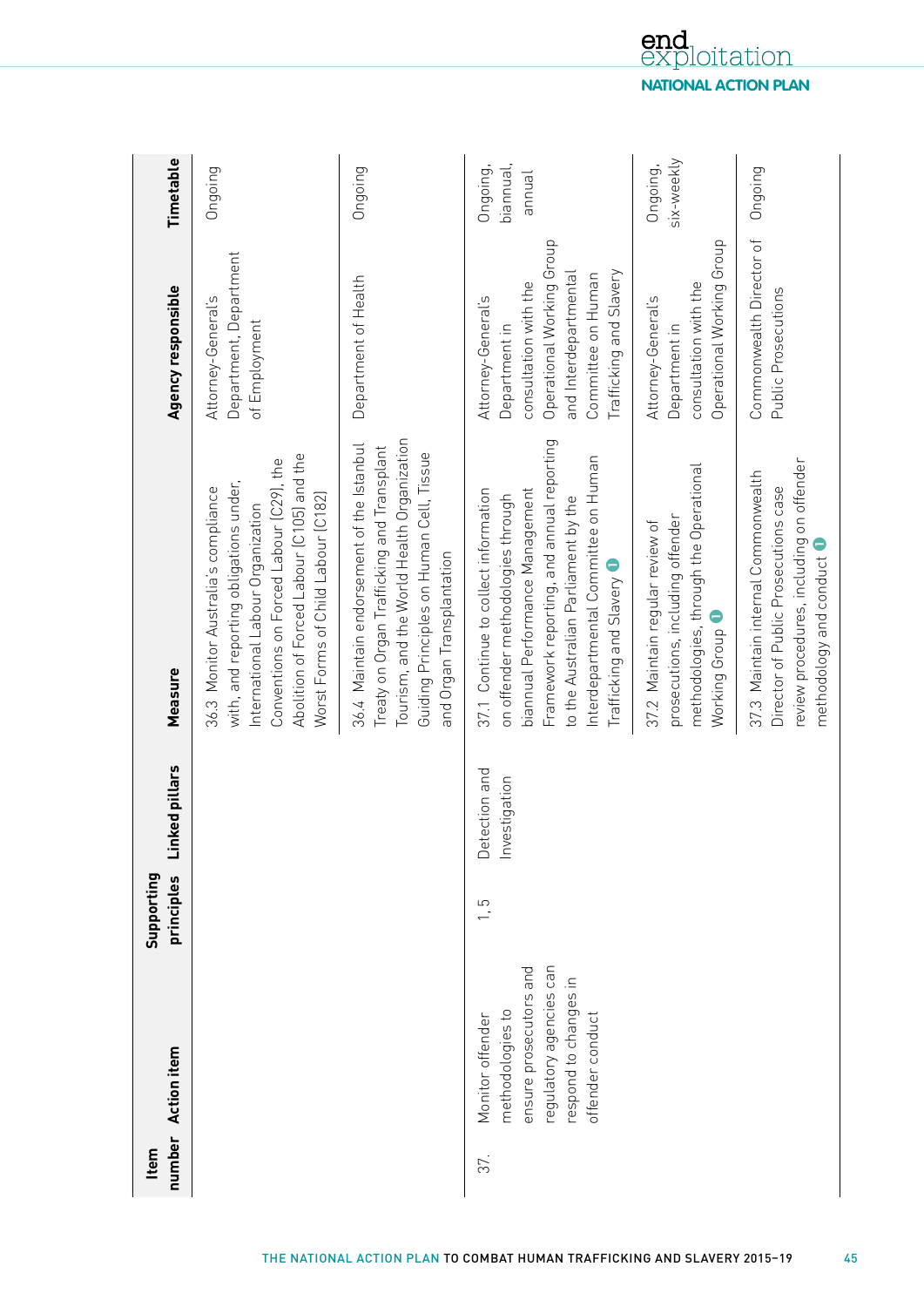| number<br>Item | <b>Action item</b>                                                               | Supporting<br>principles | ked pillars<br>ءَن                                                                                      | Measure                                                                                                                                                                                                                                                    | Agency responsible                                                                                                                                                 | Timetable |
|----------------|----------------------------------------------------------------------------------|--------------------------|---------------------------------------------------------------------------------------------------------|------------------------------------------------------------------------------------------------------------------------------------------------------------------------------------------------------------------------------------------------------------|--------------------------------------------------------------------------------------------------------------------------------------------------------------------|-----------|
| 38.            | Maintain Australia's<br>civil and regulatory<br>relevant criminal,<br>frameworks | 5<br>$\overline{a}$      | Prevention and<br>Victim Support<br>Protection<br>Detection and<br>Investigation,<br>Deterrence,<br>and | 1914, Migration Act 1958, Telecommunications<br>38.1 Continue to monitor the effectiveness<br>(Interception and Access) Act 1979, and the<br>of the Criminal Code Act 1995, Crimes Act<br>of relevant sections, including penalties,<br>Fair Work Act 2009 | Commonwealth Director of<br>Department, Department<br>Border Protection, Fair<br>Public Prosecutions<br>of Immigration and<br>Attorney-General's<br>Work Ombudsman | Ongoing   |
|                |                                                                                  |                          |                                                                                                         | Prosecutions and Fair Work Ombudsman<br>trafficking and slavery, and substandard<br>to prosecute matters relating to human<br>wages and conditions respectively<br>Commonwealth Director of Public<br>38.2 Maintain the capacity of the                    | Commonwealth Director of<br>Fair Work Ombudsman,<br>Public Prosecutions                                                                                            | Ongoing   |
| 39.            | cooperation frameworks<br>Maintain legal                                         | 5<br>$\tilde{\infty}$    | Detection and<br>Investigation                                                                          | Public Prosecutions and State and Territory<br>39.1 Maintain relevant referral protocols<br>between the Commonwealth Director of<br>Offices of Public Prosecutions <sup>6</sup>                                                                            | consultation with State and<br>Territory Offices of Public<br>Commonwealth Director<br>of Public Prosecutions in<br>Prosecutions                                   | Ongoing   |
|                |                                                                                  |                          |                                                                                                         | Offices of Public Prosecutions to prosecute<br>39.2 Ensure capacity of State and Territory<br>Commonwealth human trafficking and<br>slavery offences O                                                                                                     | consultation with State and<br>Territory Offices of Public<br>of Public Prosecutions in<br>Commonwealth Director                                                   | Ongoing   |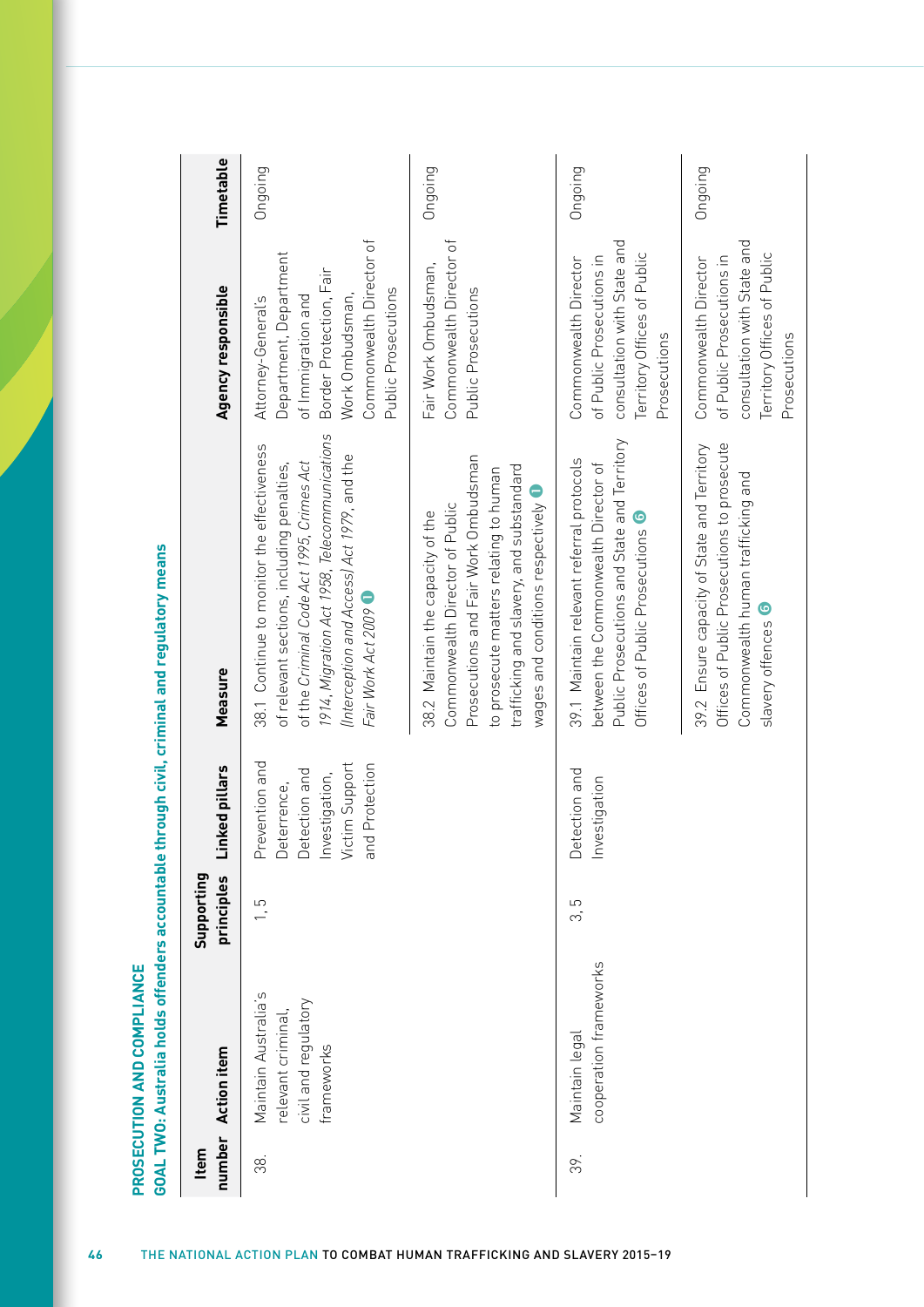| number<br>Item | <b>Action</b> item                                             | Supporting<br>principles | Linked pillars                                                         | Measure                                                                                                                                                                                                                          | Agency responsible                                                                                                                                         | Timetable |
|----------------|----------------------------------------------------------------|--------------------------|------------------------------------------------------------------------|----------------------------------------------------------------------------------------------------------------------------------------------------------------------------------------------------------------------------------|------------------------------------------------------------------------------------------------------------------------------------------------------------|-----------|
|                |                                                                |                          |                                                                        | extradition in human trafficking and slavery<br>matters under the Service and Execution of<br>39.3 Maintain capacity for domestic<br>Process Act 1992                                                                            | Attorney-General's<br>Department                                                                                                                           | Ongoing   |
|                |                                                                |                          |                                                                        | jurisdictions, and the capacity for witnesses<br>located overseas to participate in domestic<br>trafficking and slavery matters in overseas<br>39.4 Maintain procedural frameworks<br>to support prosecutions of human<br>trials | Attorney-General's<br>Department                                                                                                                           | Ongoing   |
|                | PROSECUTION AND COMPLIANCE                                     |                          |                                                                        | GOAL THREE: Australia's criminal justice system recognises and supports the rights and needs of trafficked people during prosecutions                                                                                            |                                                                                                                                                            |           |
| number<br>Item | <b>Action item</b>                                             | Supporting<br>principles | Linked pillars                                                         | Measure                                                                                                                                                                                                                          | Agency responsible                                                                                                                                         | Timetable |
| 40.            | prosecution process<br>Support trafficked<br>people during the | 5<br>$\mathcal{L}$       | Victim Support<br>Protection<br>Detection and<br>Investigation,<br>and | duration of the prosecution process through<br>the Justice Support Stream and Temporary<br>40.1 Support trafficked people through the<br>Trial Support Stream of the Support for<br>Trafficked People Program                    | Commonwealth Director of<br>Program service provider,<br>Services with the Support<br>Department of Social<br>for Trafficked People<br>Public Prosecutions | Ongoing   |
|                |                                                                |                          |                                                                        | 40.2 Continue to provide trafficked people<br>through the Support for Trafficked People<br>with access to legal and migration advice<br>Program                                                                                  | Services with the Support<br>Program service provider<br>Department of Social<br>for Trafficked People                                                     | Ongoing   |

THE NATIONAL ACTION PLAN TO COMBAT HUMAN TRAFFICKING AND SLAVERY 2015–19<sup>47</sup>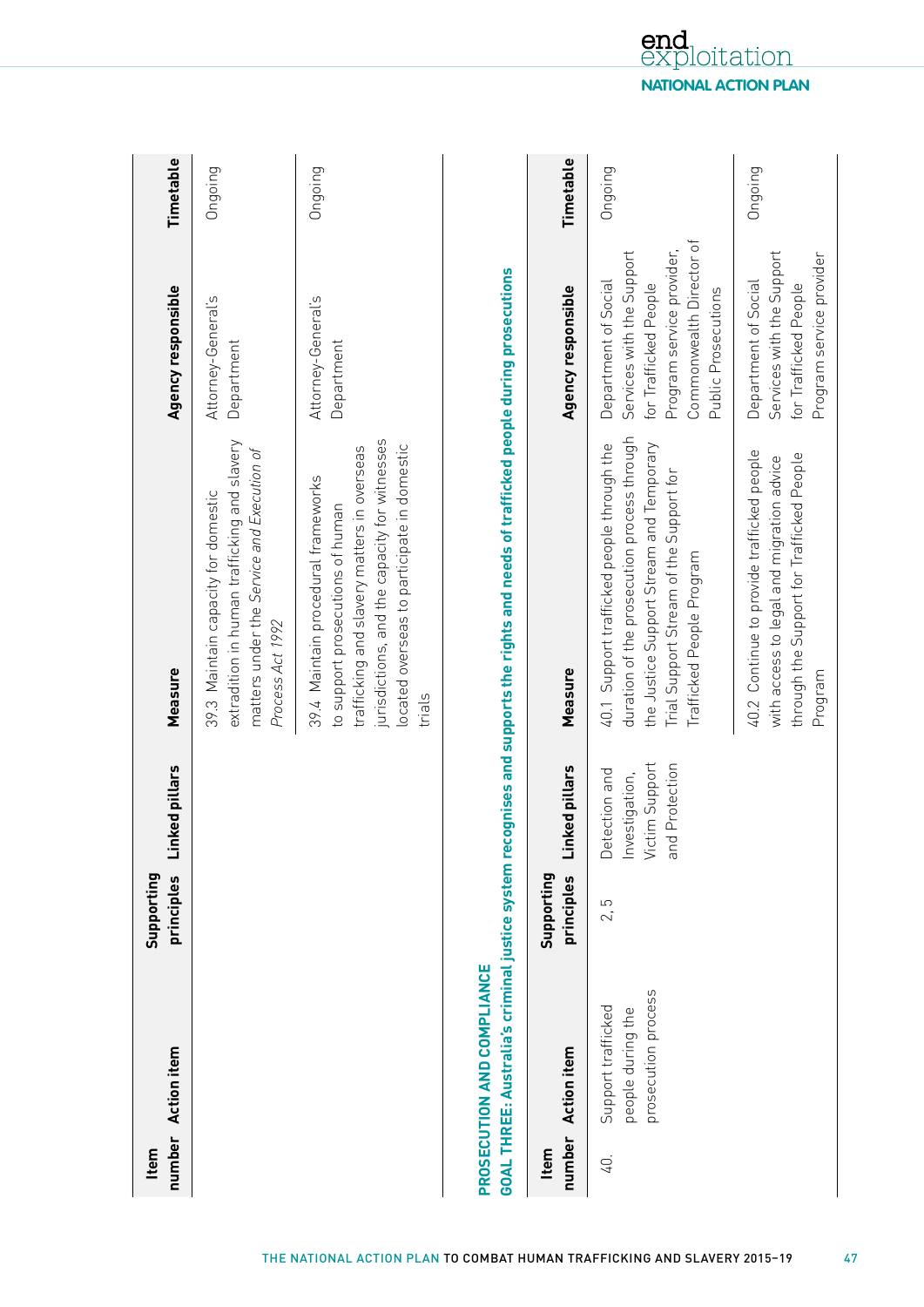| number<br>Item | <b>Action item</b>                                             | Supporting<br>principles | ked pillars<br>ءَ<br>ٿ                                                     | Measure                                                                                                                                                                                                                                                     | Agency responsible                                                                                                    | Timetable |
|----------------|----------------------------------------------------------------|--------------------------|----------------------------------------------------------------------------|-------------------------------------------------------------------------------------------------------------------------------------------------------------------------------------------------------------------------------------------------------------|-----------------------------------------------------------------------------------------------------------------------|-----------|
|                |                                                                |                          |                                                                            | Provide assistance to trafficked people<br>Prosecutions Witness Assistance Officer,<br>during the prosecution process through<br>and by supporting organisations which<br>the Commonwealth Director of Public<br>provide pastoral care <sup>O</sup><br>40.3 | Commonwealth Director of<br>Public Prosecutions                                                                       | Ongoing   |
| 41.            | prosecution process<br>people during the<br>Protect trafficked | 1, 2, 5                  | Victim Support<br>Protection<br>Detection and<br>stigation,<br>Inve<br>and | 41.1 Continue to take into consideration the<br>best interests of a trafficked person during<br>the prosecution process                                                                                                                                     | Commonwealth Director of<br>Public Prosecutions                                                                       | Ongoing   |
|                |                                                                |                          |                                                                            | 41.2 Continue to provide trafficked people<br>impact statement during sentencing in a<br>with the opportunity to make a victim<br>prosecution process <sup>1</sup>                                                                                          | Commonwealth Director of<br>Public Prosecutions                                                                       | Ongoing   |
|                |                                                                |                          |                                                                            | proceedings for the provision to trafficked<br>people of appropriate protections during<br>non-publication orders and alternate<br>41.3 Continue to advocate in court<br>the prosecution process including<br>means of giving testimony                     | Commonwealth Director of<br>Public Prosecutions                                                                       | Ongoing   |
|                |                                                                |                          |                                                                            | be in danger on return home due to their<br>or permanent residents and who would<br>41.4 Continue to ensure that trafficked<br>assistance in a prosecution are able to<br>people who are not Australian citizens<br>remain in Australia                     | of Immigration and Border<br>Australian Federal Police,<br>Department, Department<br>Attorney-General's<br>Protection | Ongoing   |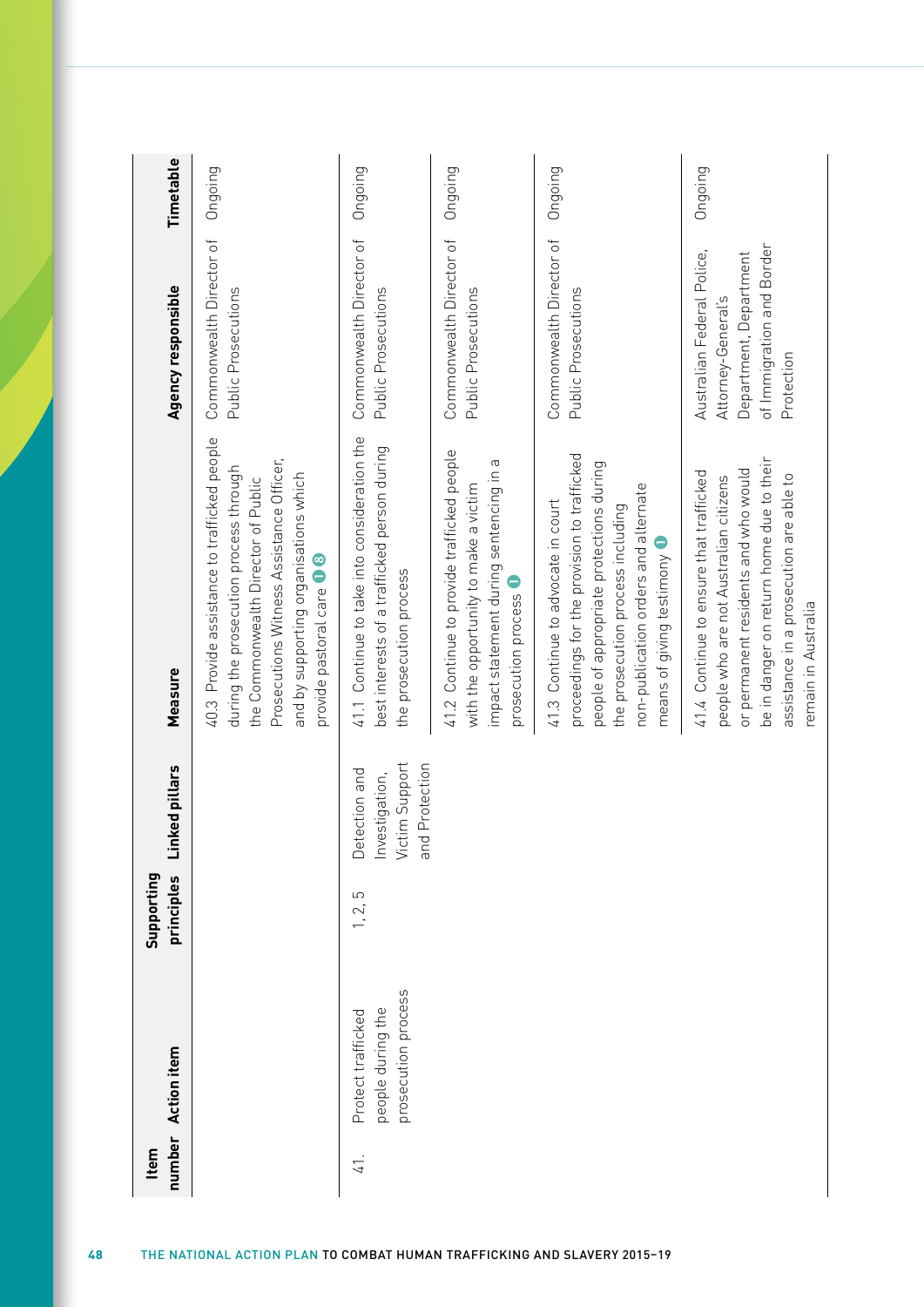|               | PROSECUTION AND COMPLIANCE                                                                                            |                          |                                  | GOAL FOUR: Australia provides trafficked people with the opportunity to access compensation and reparation                                                                                                           |                                                                                                        |           |
|---------------|-----------------------------------------------------------------------------------------------------------------------|--------------------------|----------------------------------|----------------------------------------------------------------------------------------------------------------------------------------------------------------------------------------------------------------------|--------------------------------------------------------------------------------------------------------|-----------|
| Item          | number Action item                                                                                                    | Supporting<br>principles | Linked pillars                   | Measure                                                                                                                                                                                                              | Agency responsible                                                                                     | Timetable |
| 42.           | people with assistance<br>to access legal advice<br>Provide trafficked                                                | $\sim$                   | Victim Support<br>and Protection | 42.1 Provide trafficked people with access<br>Trafficked People Program, including on<br>to legal advice through the Support for<br>available remedies                                                               | Services with the Support<br>Program service provider<br>Department of Social<br>for Trafficked People | Ongoing   |
| $\mathbb{G}.$ | opportunity to access<br>Provide trafficked<br>victims of crime<br>people with the                                    | 1, 2                     | Victim Support<br>and Protection | State and Territory victims of crime financial<br>victims of human trafficking and slavery<br>assistance schemes and its availability to<br>43.1 Monitor the current framework of                                    | States and Territories<br>consultation with the<br>Attorney-General's<br>Department in                 | Ongoing   |
|               | whether an offender has<br>of their nationality and<br>schemes irrespective<br>financial assistance<br>been convicted |                          |                                  | need for a federal victims of crime financial<br>43.2 Continue to monitor the possible<br>assistance scheme                                                                                                          | Attorney-General's<br>Department                                                                       | Ongoing   |
| 44.           | opportunity to access<br>reparation orders<br>Provide trafficked<br>people with the                                   | 1, 2                     | Victim Support<br>and Protection | orders for victims of human trafficking and<br>44.1 Maintain the availability of reparation<br>slavery under section 21B of the Crimes<br>Act 1914 0                                                                 | Attorney-General's<br>Department                                                                       | Ongoing   |
|               | offender for relevant<br>the sentencing of an<br>in connection with<br>offences                                       |                          |                                  | 44.2 Continue to ensure the Commonwealth<br>conviction for relevant offences is secured<br>Director of Public Prosecutions informs<br>trafficked people of the availability of<br>reparation orders where a criminal | Commonwealth Director of<br>Public Prosecutions                                                        | Ongoing   |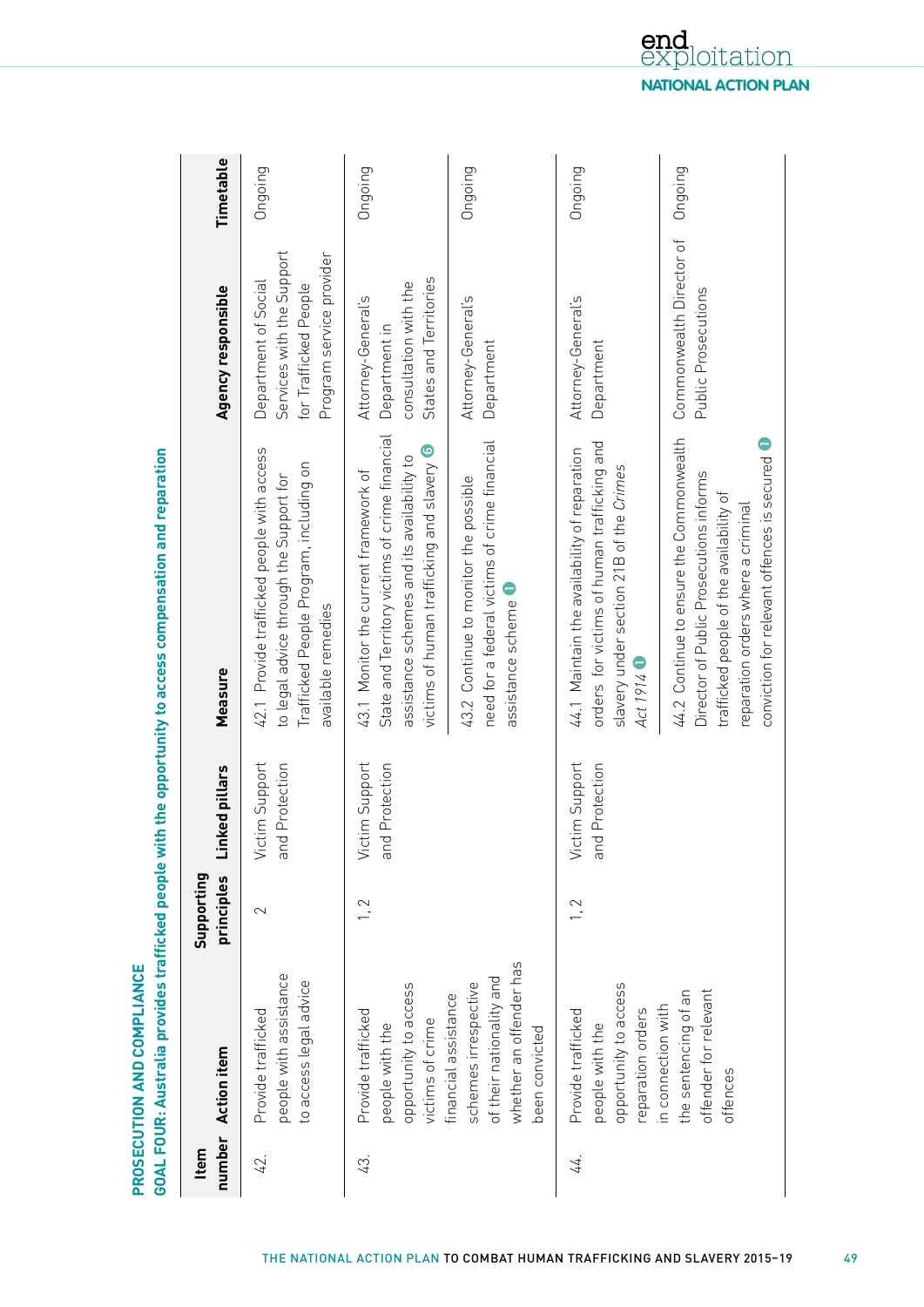| number<br>Item | <b>Action item</b>                                                                                                                                                                           | Supporting<br>principles | Linked pillars                      | Measure                                                                                                                                                                                           | Agency responsible                                                                                                 | Timetable |
|----------------|----------------------------------------------------------------------------------------------------------------------------------------------------------------------------------------------|--------------------------|-------------------------------------|---------------------------------------------------------------------------------------------------------------------------------------------------------------------------------------------------|--------------------------------------------------------------------------------------------------------------------|-----------|
| 45.            | whether an offender has<br>civil and administrative<br>of their nationality and<br>remedies irrespective<br>opportunity to access<br>Provide trafficked<br>people with the<br>been convicted | 1, 2                     | Victim Support<br>Protection<br>and | 45.1 Maintain mechanisms which provide<br>pursue civil damages including for unpaid<br>trafficked people with the opportunity to<br>wages and entitlements                                        | Fair Work Ombudsman                                                                                                | Ongoing   |
|                | PROSECUTION AND COMPLIANCE                                                                                                                                                                   |                          |                                     | GOAL FIVE: Australia actively works to trace and confiscate the proceeds of human trafficking and slavery-related offences                                                                        |                                                                                                                    |           |
| number<br>Item | <b>Action item</b>                                                                                                                                                                           | Supporting<br>principles | Linked pillars                      | Measure                                                                                                                                                                                           | Agency responsible                                                                                                 | Timetable |
| 46.            | egislation which allows<br>proceeds of crime and<br>for the confiscation of<br>Maintain Australia's<br>criminal assets                                                                       | 5                        | Detection and<br>Investigation      | regulations which allow for the confiscation<br>of assets in relation to human trafficking<br>46.1 Monitor the effectiveness of the<br>Proceeds of Crime Act 2002 and its<br>and slavery offences | Commonwealth Director of<br>Department, Australian<br>Public Prosecutions<br>Attorney-General's<br>Federal Police, | Ongoing   |
| 47.            | Maintain and build the<br>enforcement agencies<br>capacity of Australian<br>to seize proceeds of<br>crime and criminal<br>and regional law<br>assets                                         | 1, 3, 5                  | Detection and<br>Investigation      | including for the recovery of the proceeds<br>government-to-government assistance<br>mutual assistance requests to enable<br>47.1 Maintain capacity to facilitate<br>of crime                     | Attorney-General's<br>Department                                                                                   | Ongoing   |

**50** THE NATIONAL ACTION PLAN TO COMBAT HUMAN TRAFFICKING AND SLAVERY 2015–19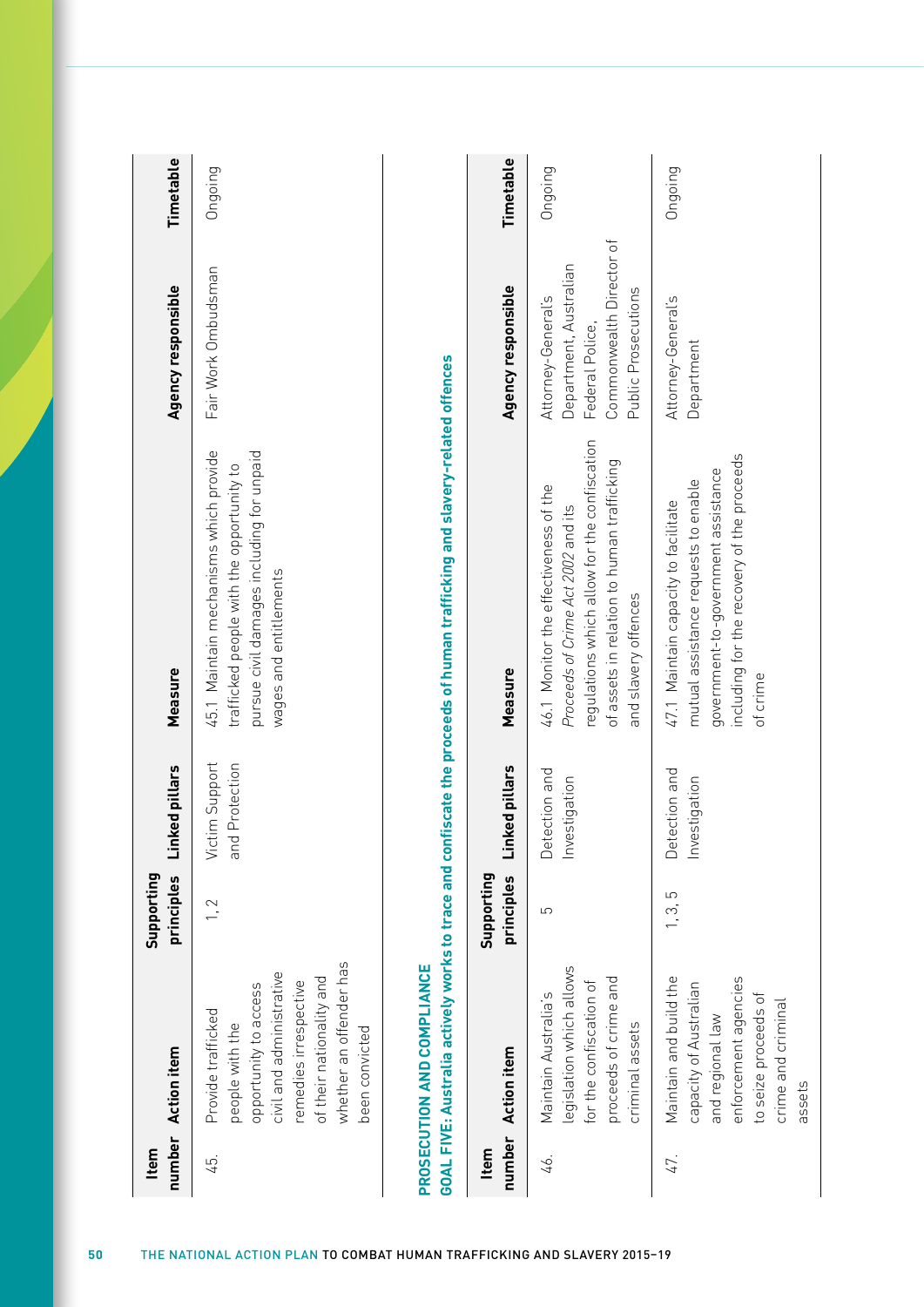| number Action item<br>Item | Supporting | principles Linked pillars | Measure                                                                                                                                                                                | Agency responsible                                                            | Timetable |
|----------------------------|------------|---------------------------|----------------------------------------------------------------------------------------------------------------------------------------------------------------------------------------|-------------------------------------------------------------------------------|-----------|
|                            |            |                           | confiscation in relation to human trafficking<br>47.2 Maintain capacity to pursue asset<br>and slavery offences                                                                        | Commonwealth Director of<br>Australian Federal Police,<br>Public Prosecutions | Ongoing   |
|                            |            |                           | Criminal Assets Confiscation Taskforce in<br>enhancing the identification and pursuit<br>of potential criminal asset confiscation<br>47.3 Maintain the effectiveness of the<br>matters | Australian Federal Police                                                     | Ongoing   |
|                            |            |                           | to assist countries in the region to develop<br>strong asset confiscation and anti-money<br>47.4 Provide capacity building assistance<br>laundering laws                               | Attorney-General's<br>Department                                              | Ongoing   |

end<br>exp **d**<br>ploitation **NATIONAL ACTION PLAN**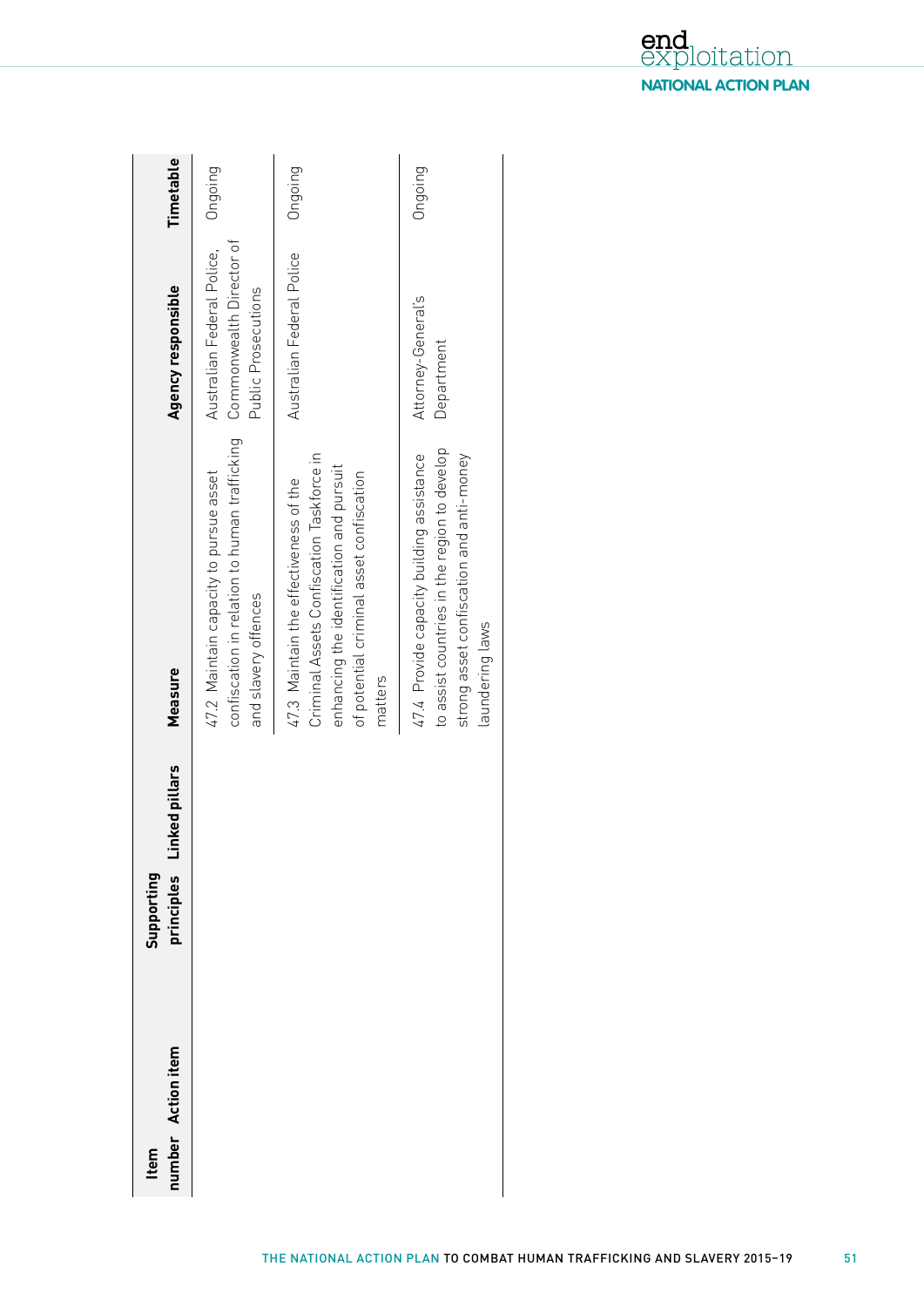#### **4.10 Pillar four: Victim Support and Protection**

As a signatory to the Trafficking Protocol, Australia is obliged, to the extent possible under domestic law, to:

- protect the privacy and identify of trafficked people
- consider implementing measures which provide for the physical, psychological and social recovery of trafficked people, including the provision of housing, counselling, legal assistance, medical, psychological and material assistance; and employment, educational and training opportunities
- provide for the physical safety of trafficked people within our territory
- offer trafficked people the possibility of obtaining compensation for damage suffered
- consider adopting measures that allow trafficked people to remain in Australia temporarily or permanently, in appropriate cases
- repatriate trafficked people with due regard for their safety, for the status of any legal proceedings related to the fact that they are a trafficked person, and preferably, voluntarily, and
- protect trafficked people from re-victimisation.

Australia's strategy to combat human trafficking and slavery is fundamentally concerned with assisting and empowering trafficked people to move on from their trafficking experience by improving their mental and physical health and well-being, helping them to learn new skills, and ultimately to develop options for a new life.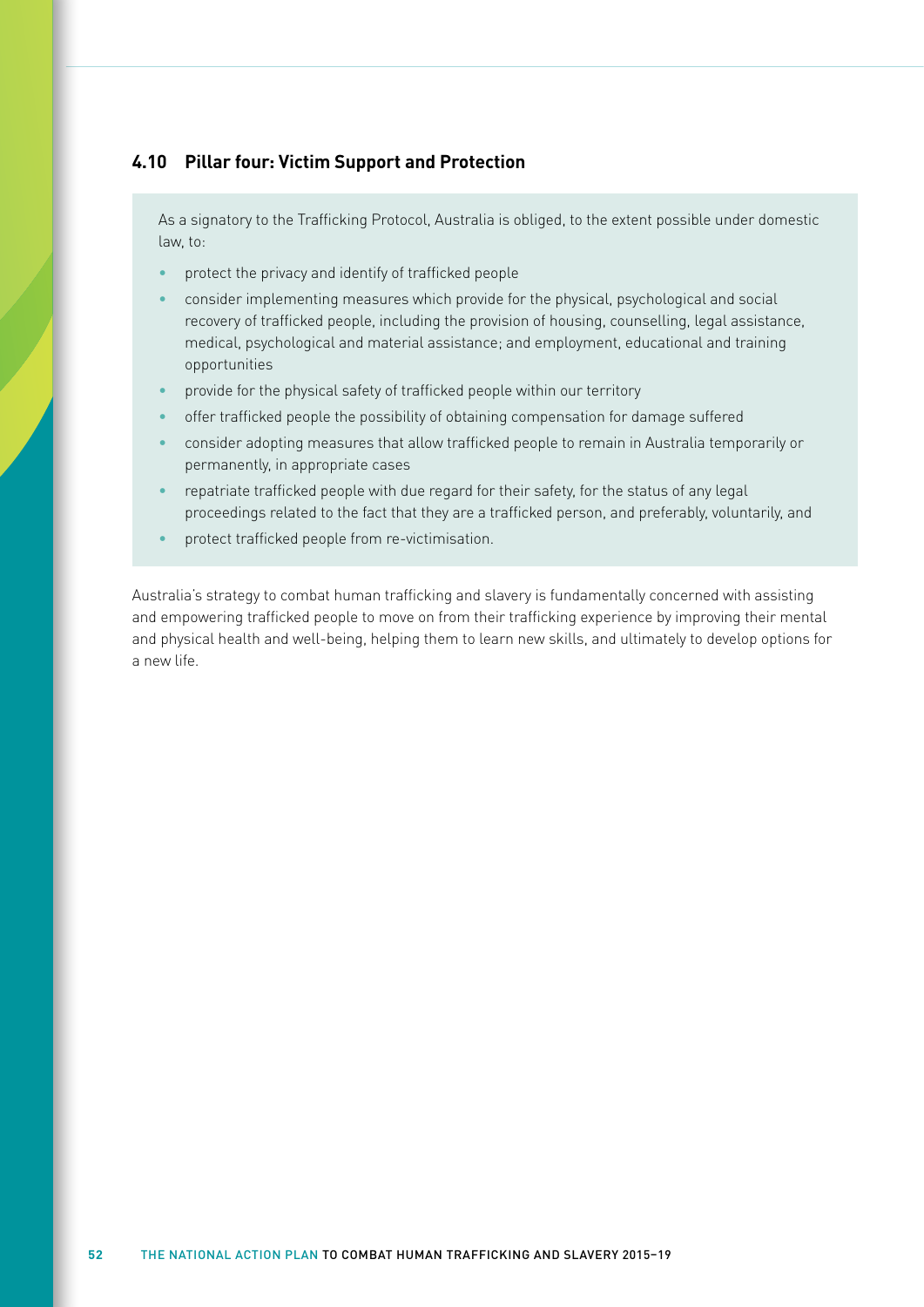| Item | number Action item                                                         | Supporting<br>principles | hked pillars<br>Ē                                                | Measure                                                                                                                                                                                                                                                                                                        | Agency responsible                                                                                                                                                                             | Timetable |
|------|----------------------------------------------------------------------------|--------------------------|------------------------------------------------------------------|----------------------------------------------------------------------------------------------------------------------------------------------------------------------------------------------------------------------------------------------------------------------------------------------------------------|------------------------------------------------------------------------------------------------------------------------------------------------------------------------------------------------|-----------|
| 48.  | a time-sensitive manner<br>Respond to the needs<br>of trafficked people in | 1, 2                     | Prosecution and<br>Detection and<br>Investigation,<br>Compliance | Trafficked People Program service provider<br>48.1 Ensure that the Australian Federal<br>and Border Protection and Support for<br>timeframes set out in relevant internal<br>trafficked people, including within the<br>maintain responsiveness in assisting<br>Police, Department of Immigration<br>protocols | the Support for Trafficked<br>Immigration and Border<br>People Program service<br>Protection, Department<br>of Social Services with<br>Police, Department of<br>Australian Federal<br>provider | Ongoing   |
|      |                                                                            |                          |                                                                  | 48.2 Ensure that the Human Trafficking<br>administered in a timely manner<br>Visa Framework continues to be                                                                                                                                                                                                    | Australian Federal Police,<br>Attorney-General's<br>Border Protection,<br>Immigration and<br>Department of<br>Department                                                                       | Ongoing   |
|      |                                                                            |                          |                                                                  | slavery matters are progressed without<br>prosecutions for human trafficking and<br>48.3 Ensure that investigations and<br>undue delay                                                                                                                                                                         | Commonwealth Director of<br>Australian Federal Police,<br>Public Prosecutions                                                                                                                  | Ongoing   |

end oitation **NATIONAL ACTION PLAN**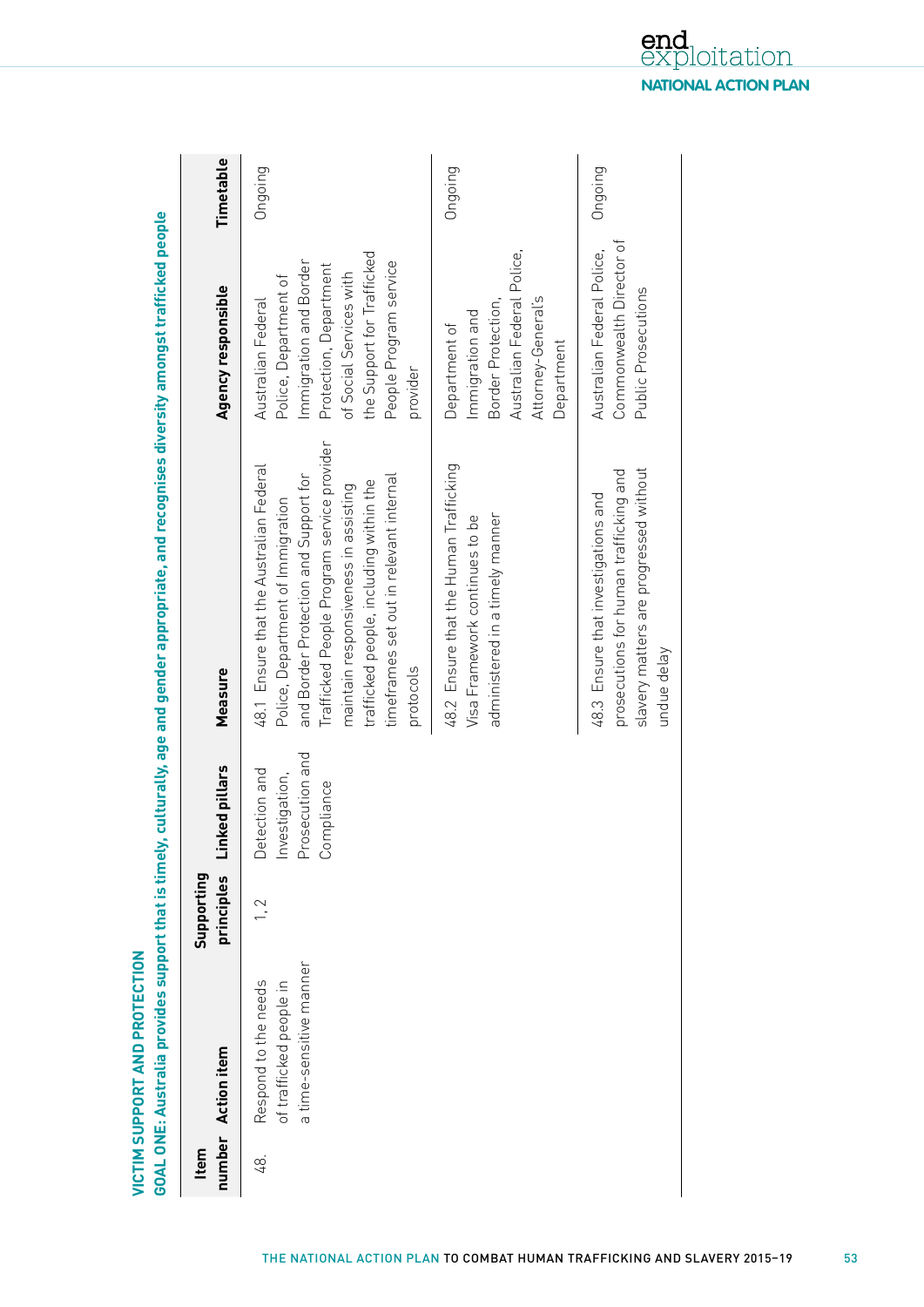| Item | number Action item                                                                           | principles<br>Supporting | Linked pillars                                                   | Measure                                                                                                                                                | Agency responsible                                                                                                                                                                                                                                                                      | Timetable |
|------|----------------------------------------------------------------------------------------------|--------------------------|------------------------------------------------------------------|--------------------------------------------------------------------------------------------------------------------------------------------------------|-----------------------------------------------------------------------------------------------------------------------------------------------------------------------------------------------------------------------------------------------------------------------------------------|-----------|
| 49.  | personal characteristics<br>irrespective of their<br>Provide support to<br>trafficked people | 1, 2                     | Prosecution and<br>Detection and<br>Investigation,<br>Compliance | support through the Support for Trafficked<br>49.1 Continue to provide individualised<br>People Program                                                | Services with the Support<br>Program service provider<br>Department of Social<br>for Trafficked People                                                                                                                                                                                  | Ongoing   |
|      | exploitation which has<br>been experienced<br>or the type of                                 |                          |                                                                  | 49.2 Ensure that the Criminal Code Act<br>1995 continues to capture all forms of<br>exploitation 0                                                     | Attorney-General's<br>Department                                                                                                                                                                                                                                                        | Ongoing   |
|      |                                                                                              |                          |                                                                  | materials in community languages where<br>49.3 Ensure that trafficked people have<br>access to interpreters and relevant<br>possible and appropriate U | Commonwealth Director of<br>People Program service<br>Department, Australian<br>Support for Trafficked<br>provider, Department<br>Department of Social<br>Public Prosecutions<br>of Immigration and<br>Attorney-General's<br>Border Protection,<br>Services with the<br>Federal Police, | Ongoing   |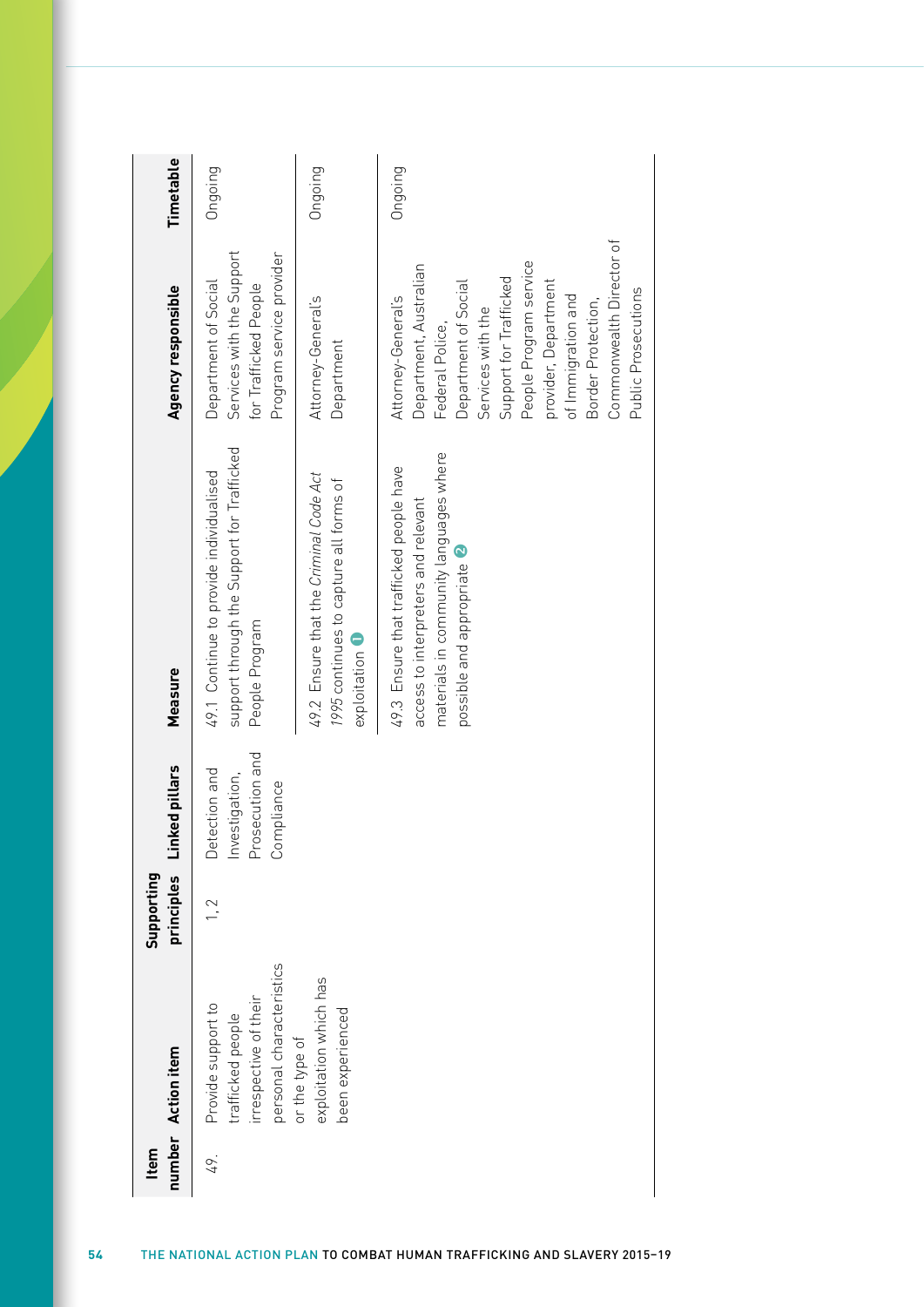| number<br>Item | <b>Action item</b>                                                                      | Supporting<br>principles | ked pillars<br>آدنا                                                  | Measure                                                                                                                                                                                                                                                                                                                                 | Agency responsible                                                                                                                                                                                                         | Timetable |
|----------------|-----------------------------------------------------------------------------------------|--------------------------|----------------------------------------------------------------------|-----------------------------------------------------------------------------------------------------------------------------------------------------------------------------------------------------------------------------------------------------------------------------------------------------------------------------------------|----------------------------------------------------------------------------------------------------------------------------------------------------------------------------------------------------------------------------|-----------|
| 50.            | trafficked people who<br>which recognises the<br>particular needs of<br>Provide support | 1, 2                     | Prosecution and<br>Detection and<br>stigation,<br>Compliance<br>Inve | 50.1 Ensure that the Criminal Code Act 1995<br>aggravated penalties for offences involving<br>continues to provide specific offences and<br>trafficked people who are minors $\bullet$                                                                                                                                                  | Attorney-General's<br>Department                                                                                                                                                                                           | Ongoing   |
|                | are minors                                                                              |                          |                                                                      | People Program and Human Trafficking Visa<br>50.2 Ensure that the Support for Trafficked<br>recovery period under the Assessment and<br>Intensive Support and Extended Intensive<br>Framework continue to take into account<br>the availability of a 90 day reflection and<br>the needs of minors, including through<br>Support Streams | Protection, in consultation<br>Immigration and Border<br>People Program service<br>provider, Department of<br>Support for Trafficked<br>Department of Social<br>with the Operational<br>Services with the<br>Working Group | Ongoing   |
|                |                                                                                         |                          |                                                                      | State and Territory child protection agencies<br>50.3 Continue to ensure that the Australian<br>People Program service provider work with<br>involving trafficked people who are minors<br>Federal Police and Support for Trafficked<br>in human trafficking and slavery matters<br>$\bullet$<br>Ō                                      | Australian Federal Police,<br>Services with the Support<br>Program service provider<br>Department of Social<br>for Trafficked People                                                                                       | Ongoing   |
|                |                                                                                         |                          |                                                                      | minors are afforded additional protections in<br>including through the use of available child<br>the investigation and prosecution process,<br>witness, special witness and vulnerable<br>50.4 Ensure trafficked people who are<br>witness protections 06                                                                               | Australian Federal Police<br>Commonwealth Director<br>of Public Prosecutions.                                                                                                                                              | Ongoing   |

end<br>exp **a**<br>ploitation **NATIONAL ACTION PLAN**

THE NATIONAL ACTION PLAN TO COMBAT HUMAN TRAFFICKING AND SLAVERY 2015–19<sup>55</sup>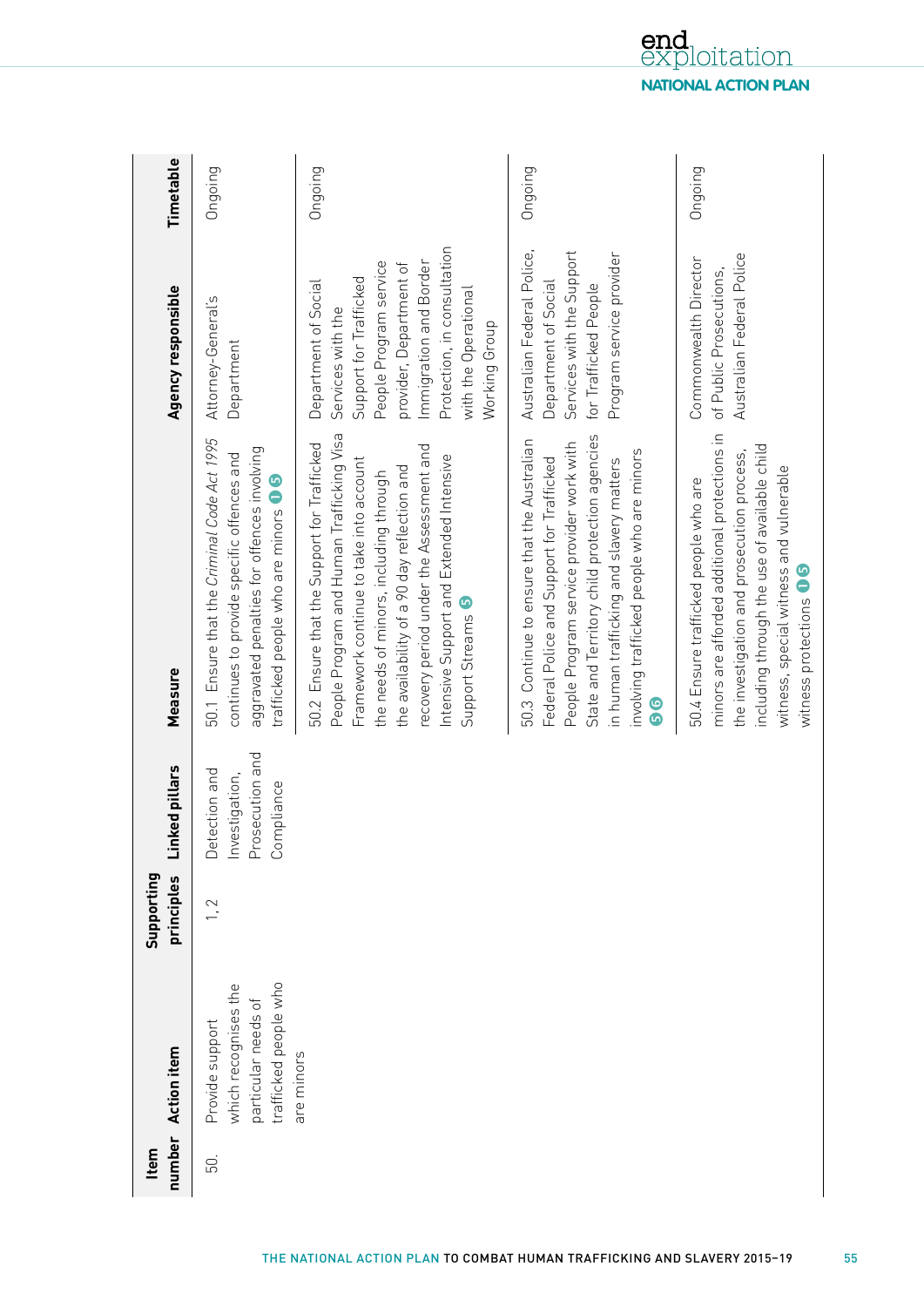| number<br>Item | <b>Action</b> item                                                                                        | Supporting<br>principles | pillars<br>Linked                                                      | Measure                                                                                                                                                                                                                                                                                                                   | Agency responsible                                                                                                                                            | Timetable        |
|----------------|-----------------------------------------------------------------------------------------------------------|--------------------------|------------------------------------------------------------------------|---------------------------------------------------------------------------------------------------------------------------------------------------------------------------------------------------------------------------------------------------------------------------------------------------------------------------|---------------------------------------------------------------------------------------------------------------------------------------------------------------|------------------|
| 51.            | support program for<br>trafficked people<br>comprehensive<br>Provide a                                    | 1, 2                     | and Compliance<br>bue uoi:<br>Investigation,<br>Prosecution<br>Detecti | Trafficked People Program continues to<br>51.1 Ensure that the Support for<br>be appropriately supported                                                                                                                                                                                                                  | People Program service provider<br>Department of Social Services,<br>with the Support for Trafficked<br>Australian Federal Police,                            | Ongoing          |
| 52.            | organisations which<br>work to prevent and<br>address trafficking<br>Support specialist<br>non-government | 4<br>$\vec{\mathcal{L}}$ | Prevention and<br>ion and<br>Investigation<br>Deterrence,<br>Detecti   | combat human trafficking and slavery<br>industry, and unions in their efforts to<br>52.1 Provide practical support to civil<br>society organisations, business and<br>0000                                                                                                                                                | Interdepartmental Committee on<br>Attorney-General's Department<br>Operational Working Group and<br>Human Trafficking and Slavery<br>in consultation with the | Ongoing          |
|                |                                                                                                           |                          |                                                                        | working with trafficked people remain<br>Ensure the Guidelines for NGOs<br>current and readily available <sup>20</sup><br>52.2                                                                                                                                                                                            | Communication and Awareness<br>Attorney-General's Department<br>in consultation with the<br>Working Group                                                     | puiopuo<br>2015, |
|                |                                                                                                           |                          |                                                                        | data and to ascertain alternative methods<br>strengthen collection of reliable, relevant<br>for timely and accurate identification of<br>institutions, civil society organisations,<br>research, with independent research<br>business and industry, and unions to<br>52.3 Support further collaborative<br>victims © © 9 | Criminology, Attorney-General's<br>Australian Institute of<br>Department                                                                                      | Ongoing          |
|                |                                                                                                           |                          |                                                                        | 52.4 Promote the value of civil society<br>participation at relevant national and<br>international meetings                                                                                                                                                                                                               | Department of Foreign Affairs<br>and Trade, Attorney-General's<br>Department, Department of<br>Employment                                                     | Ongoing          |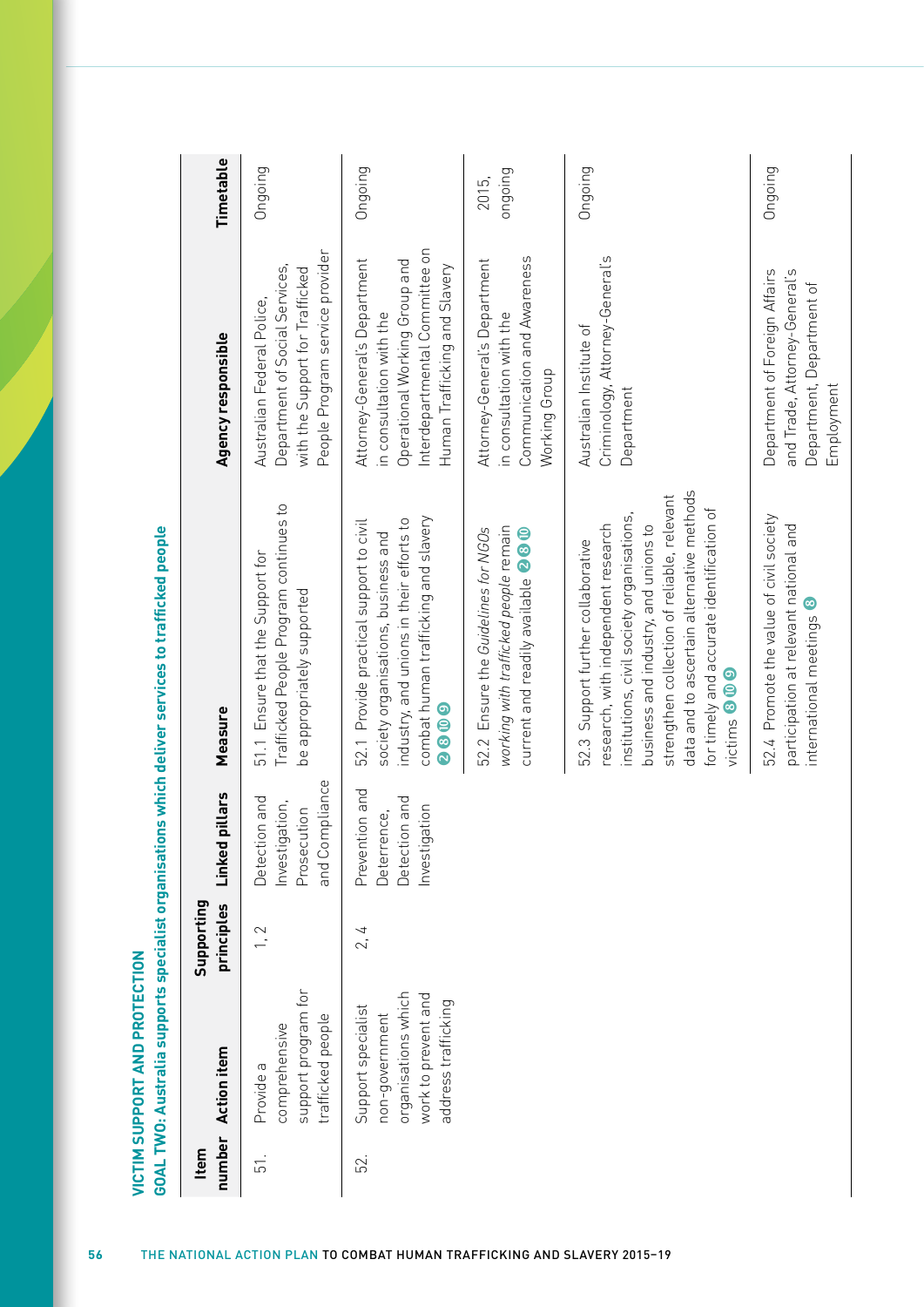| Item | number Action item                                                                                                                                                     | Supporting<br>principles | ked pillars<br>آءَ<br>آ                                              | Measure                                                                                                                                                                             | Agency responsible                                                                                     | Timetable                     |
|------|------------------------------------------------------------------------------------------------------------------------------------------------------------------------|--------------------------|----------------------------------------------------------------------|-------------------------------------------------------------------------------------------------------------------------------------------------------------------------------------|--------------------------------------------------------------------------------------------------------|-------------------------------|
| 53.  | people with access,<br>Provide trafficked<br>to social security<br>as appropriate,                                                                                     | 2                        | Prosecution and<br>Detection and<br>stigation,<br>Compliance<br>Inve | trafficked people to other relevant supports<br>People Program continues to refer and link<br>53.1 Ensure that the Support for Trafficked<br>including during the transition period | Services with the Support<br>Program service provider<br>Department of Social<br>for Trafficked People | Ongoing                       |
|      | Program and Human<br>frameworks outside<br>of the Support for<br>Trafficked People<br>and immigration<br>Trafficking Visa<br>Framework                                 |                          |                                                                      | 53.2 Continue to provide trafficked people<br>through the Support for Trafficked People<br>with access to legal and migration advice<br>Program                                     | Services with the Support<br>Program service provider<br>Department of Social<br>for Trafficked People | Ongoing                       |
| 54.  | people with information<br>trafficking and slavery<br>on accessing services<br>providers that do not<br>specialise in human<br>and supports from<br>Provide trafficked | 2,4                      |                                                                      | support and services to trafficked people O<br>society organisations who provide direct<br>54.1 Provide practical support to civil                                                  | Department with the<br>Operational Working<br>Attorney-General's<br>Group                              | appropriate<br>$\overline{A}$ |

loitation **NATIONAL ACTION PLAN**

end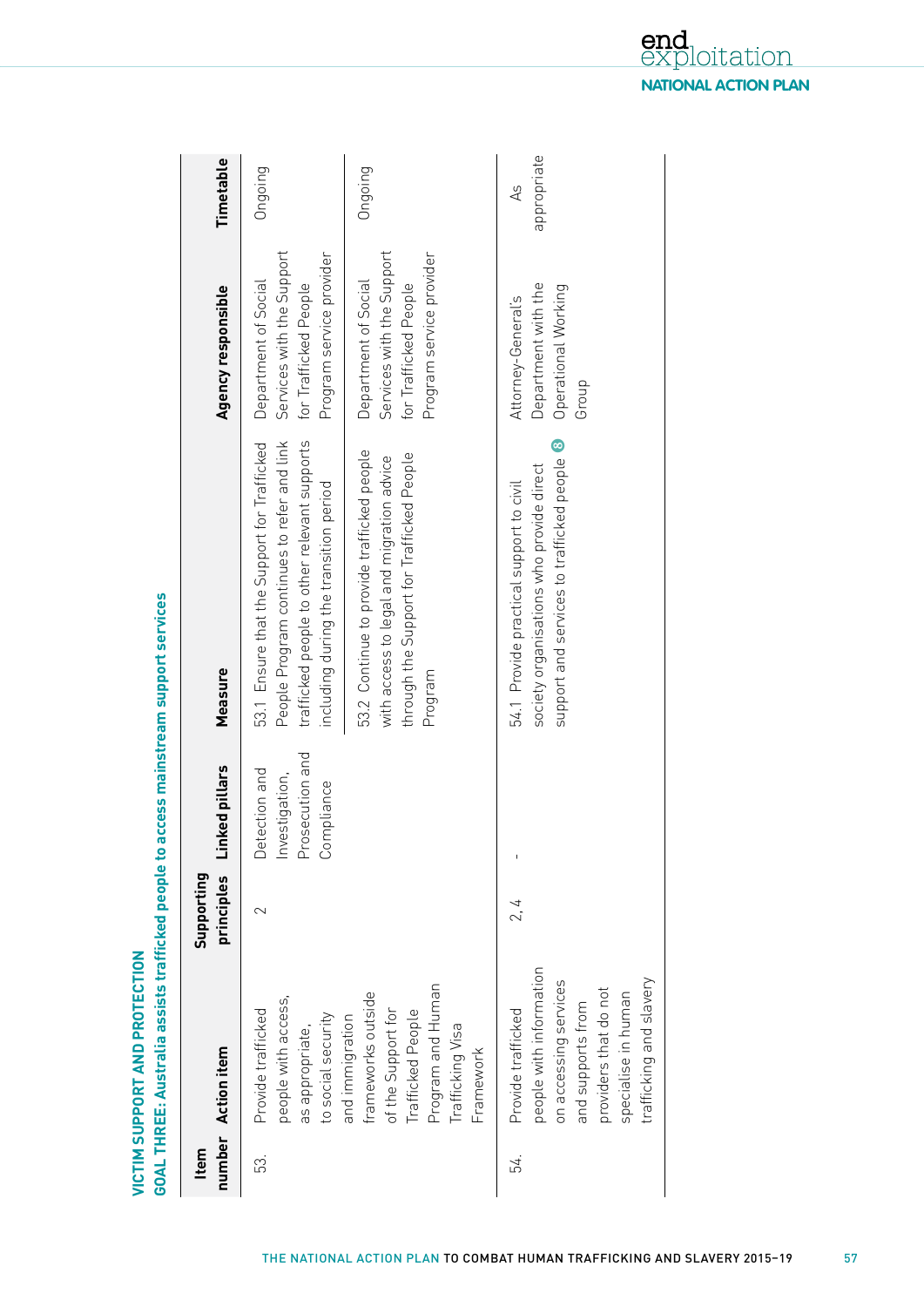| number<br>Item | <b>Action item</b>                                                                                                  | Supporting<br>principles | hked pillars<br>Ê                                                | Measure                                                                                                                                                                                                                                                                          | Agency responsible                                                                                                    | Timetable |
|----------------|---------------------------------------------------------------------------------------------------------------------|--------------------------|------------------------------------------------------------------|----------------------------------------------------------------------------------------------------------------------------------------------------------------------------------------------------------------------------------------------------------------------------------|-----------------------------------------------------------------------------------------------------------------------|-----------|
| 55.            | Protect the privacy and<br>dentity of trafficked<br>people                                                          | 1, 2                     | Prosecution and<br>Detection and<br>Investigation,<br>Compliance | 55.1 Continue to ensure that all agencies<br>the Privacy Act 1988, which sets out rules<br>accordance with their obligations under<br>use, storage and disclosure of personal<br>about information handling, collection,<br>working with trafficked people act in<br>information | Trafficking and Slavery<br>Committee on Human<br>Interdepartmental                                                    | Ongoing   |
|                |                                                                                                                     |                          |                                                                  | proceedings for orders to protect the<br>55.2 Continue to advocate in court<br>identity of trafficked people                                                                                                                                                                     | Commonwealth Director of<br>Public Prosecutions                                                                       | Ongoing   |
| 56.            | voluntary, repatriation of<br>and, wherever possible<br>Provide for the safe<br>trafficked people                   | 1, 2                     | Prevention and<br>Deterrence                                     | International Organization for Migration<br>to provide for safe repatriation of<br>56.1 Continue to work with the<br>trafficked people                                                                                                                                           | Immigration and Border<br>Protection, Australian<br>Department of<br>Federal Police                                   | Ongoing   |
| 57.            | people with protection<br>in danger on return to<br>where they would be<br>their home country<br>Provide trafficked | 1, 2                     | Prosecution and<br>Detection and<br>Investigation,<br>Compliance | or permanent residents and who would<br>57.1 Continue to ensure that trafficked<br>people who are not Australian citizens<br>their assistance in an investigation or<br>be in danger on return home due to                                                                       | of Immigration and Border<br>Australian Federal Police,<br>Department, Department<br>Attorney-General's<br>Protection | Ongoing   |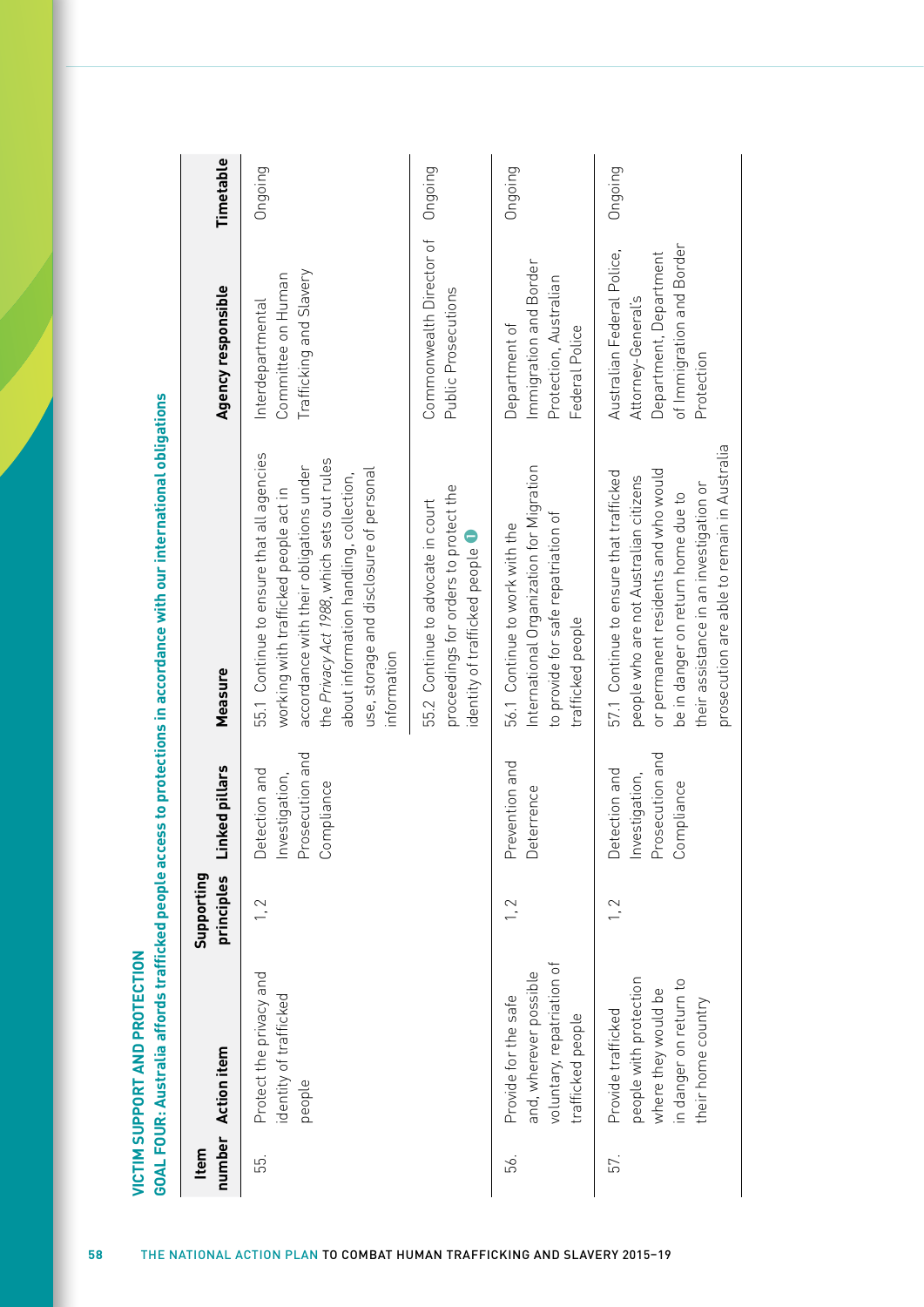|      | GOAL FIVE: Australia empowers trafficked people to                                                                                            |                          |                                                                      | overcome their experience of human trafficking and slavery                                                                                                                                                                                                                                                                                                 |                                                                                                                                         |           |
|------|-----------------------------------------------------------------------------------------------------------------------------------------------|--------------------------|----------------------------------------------------------------------|------------------------------------------------------------------------------------------------------------------------------------------------------------------------------------------------------------------------------------------------------------------------------------------------------------------------------------------------------------|-----------------------------------------------------------------------------------------------------------------------------------------|-----------|
| Item | number Action item                                                                                                                            | principles<br>Supporting | ked pillars<br>in                                                    | Measure                                                                                                                                                                                                                                                                                                                                                    | Agency responsible                                                                                                                      | Timetable |
| 58.  | Provide trafficked<br>non-conditional<br>recovery period<br>reflection and<br>people with a                                                   | 1, 2                     |                                                                      | people on the Support for Trafficked People<br>available for up to 45 days to all trafficked<br>Program irrespective of their willingness<br>or ability to assist in an investigation or<br>reflection and recovery support period<br>58.1 Continue to make an intensive<br>prosecution                                                                    | Services in consultation<br>Department of Social<br>with the Operational<br>Working Group                                               | Ongoing   |
| 59.  | people are not detained,<br>charged or prosecuted<br>immigration detention<br>offences, or held in<br>for status-related<br>Ensure trafficked | 1, 2                     | Prosecution and<br>Detection and<br>stigation,<br>Compliance<br>Inve | 59.1 Ensure trafficked people are not<br>detained, charged or prosecuted for<br>status-related offences, or held in<br>immigration detention                                                                                                                                                                                                               | of Immigration and Border<br>Prosecutions, Department<br>Police, Commonwealth<br>Australian Federal<br>Director of Public<br>Protection | Ongoing   |
|      |                                                                                                                                               |                          |                                                                      | the Department of Immigration and Border<br>whom indicators of trafficking are noted by<br>a suspected trafficked person, is granted a<br>59.2 Ensure that any person in relation to<br>assessed by Australian Federal Police as<br>Federal Police and, if both unlawful and<br>Protection is referred to the Australian<br>bridging visa and not detained | Immigration and Border<br>Department of<br>Protection                                                                                   | Ongoing   |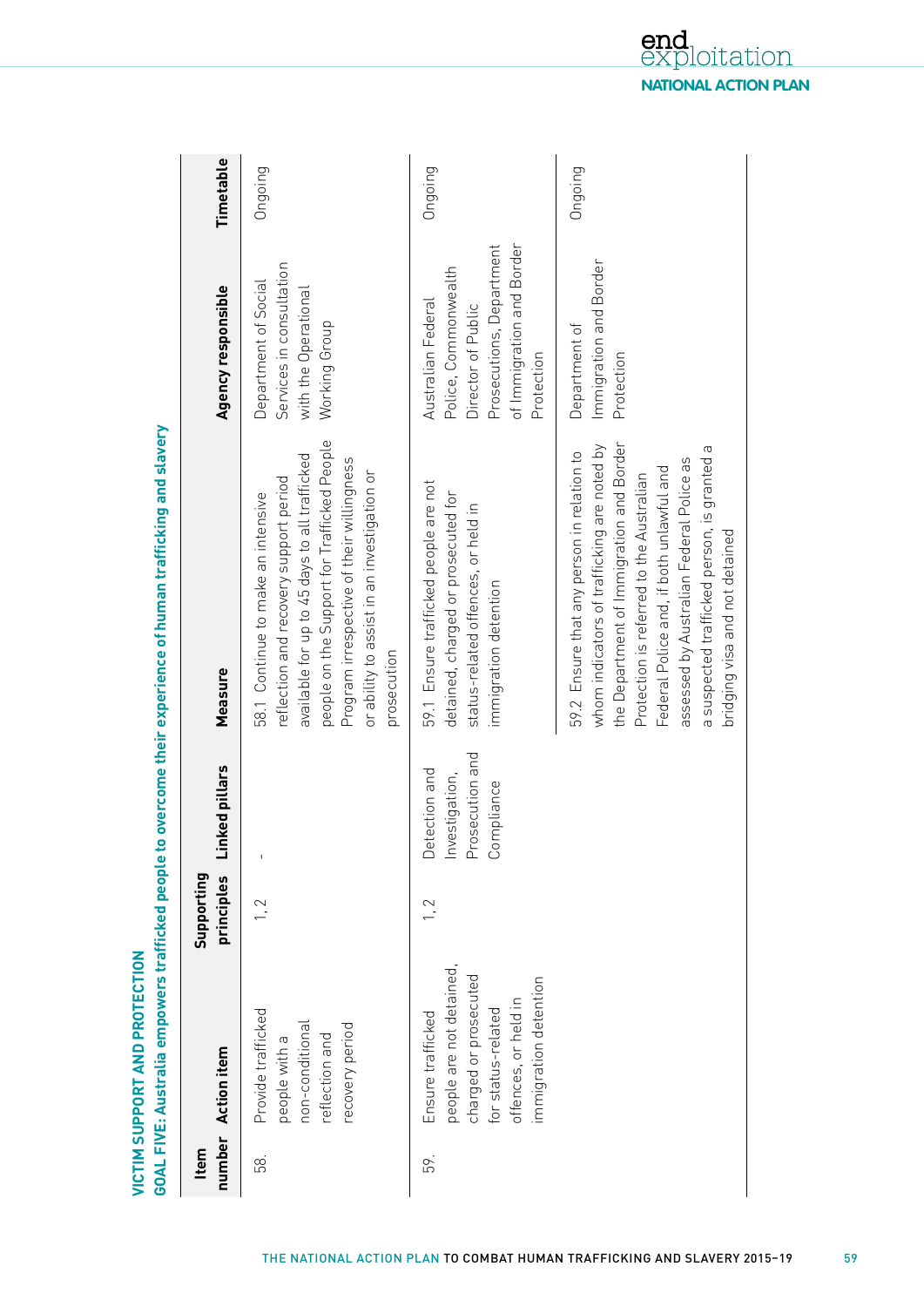| Item | number Action item                                                                                                                                      | principles<br>Supporting | Linked pillars                                                                                    | Measure                                                                                                                                                                                                                                               | Agency responsible                                                                                                                                      | Timetable   |
|------|---------------------------------------------------------------------------------------------------------------------------------------------------------|--------------------------|---------------------------------------------------------------------------------------------------|-------------------------------------------------------------------------------------------------------------------------------------------------------------------------------------------------------------------------------------------------------|---------------------------------------------------------------------------------------------------------------------------------------------------------|-------------|
| 60.  | operational procedures<br>opportunity to access<br>and guidelines afford<br>trafficked people the<br>Ensure that policy,<br>legislation and<br>remedies | 1, 2                     | Prosecution and<br>Prevention and<br>Detection and<br>Investigation,<br>Deterrence,<br>Compliance | reviewing or implementing new or existing<br>60.1 Ensure that agencies with policy and<br>people continue to take into account the<br>operational responsibility for trafficked<br>accessibility of an effective remedy in<br>policies and procedures | Trafficking and Slavery<br>Committee on Human<br>Interdepartmental                                                                                      | Ongoing     |
| 61.  | them including through<br>provided to trafficked<br>people empowers<br>Ensure support                                                                   | 1, 2, 4                  | Prevention and<br>Deterrence                                                                      | reviewing or implementing new or existing<br>61.1 Continue to take into account the<br>accessibility of an effective remedy in<br>policies and procedures                                                                                             | Operational Working Group                                                                                                                               | Ongoing     |
|      | access to educational<br>safe, appropriately<br>opportunities and<br>remunerated<br>employment                                                          |                          |                                                                                                   | educational and employment opportunities<br>for trafficked people under the Support for<br>61.2 Explore ways to improve access to<br>Trafficked People Program                                                                                        | Protection, Department of<br>Department, Department<br>Immigration and Border<br>Attorney-General's<br>of Social Services,<br>Department of<br>Industry | $2015 - 16$ |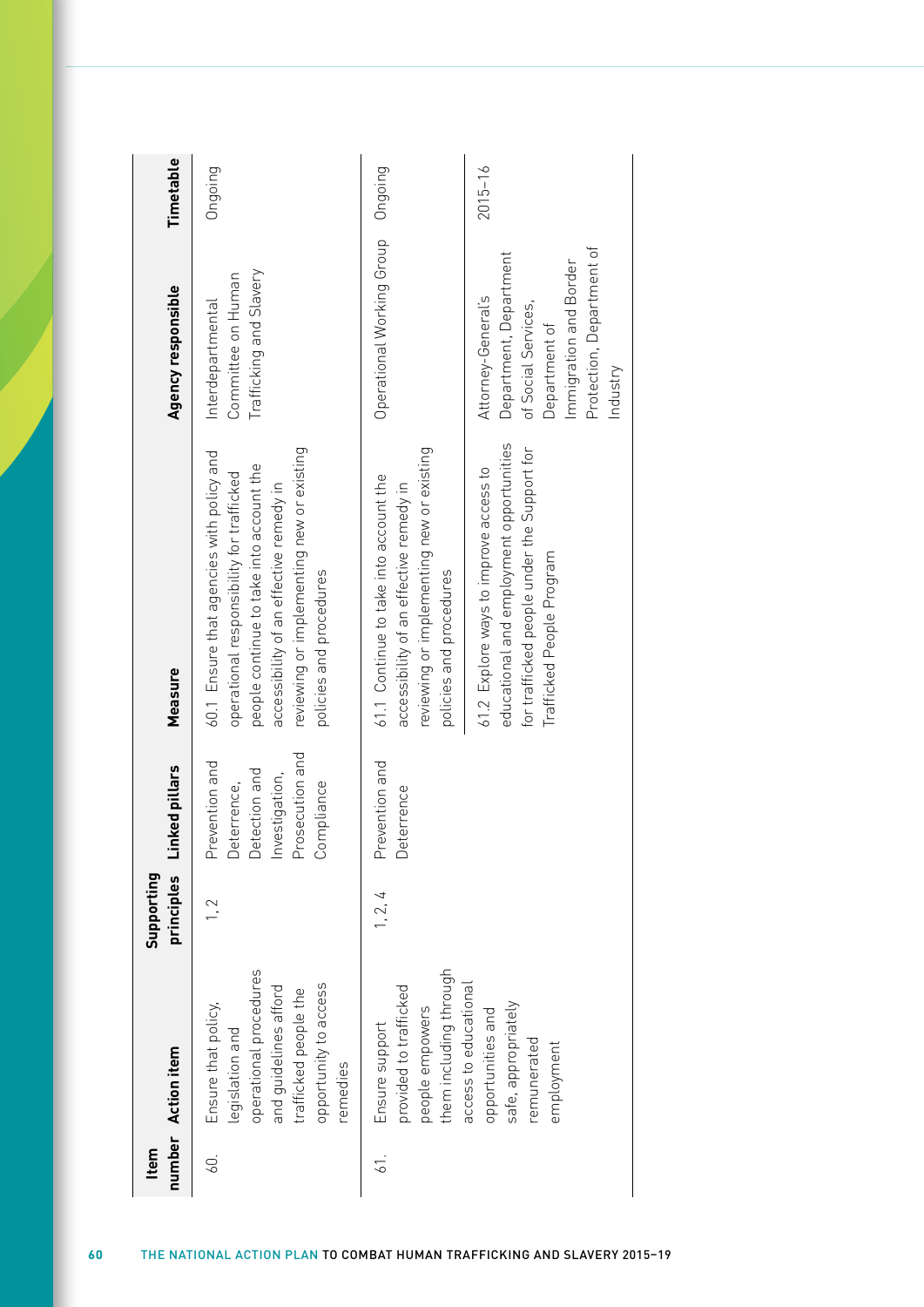

# **4.11 New measures**

Since the implementation of Australia's strategy to combat human trafficking and slavery, a robust and effective range of measures has been implemented and operationalised. The flexibility of the strategy has allowed work to address new and emerging issues to be undertaken within these existing measures. This is reflected in the limited number of new measures set out under the National Action Plan. This section of the National Action Plan will be updated annually and attached as an addendum to the annual IDC report to the Australian Parliament. This process will be led by AGD in consultation with the IDC and the National Roundtable.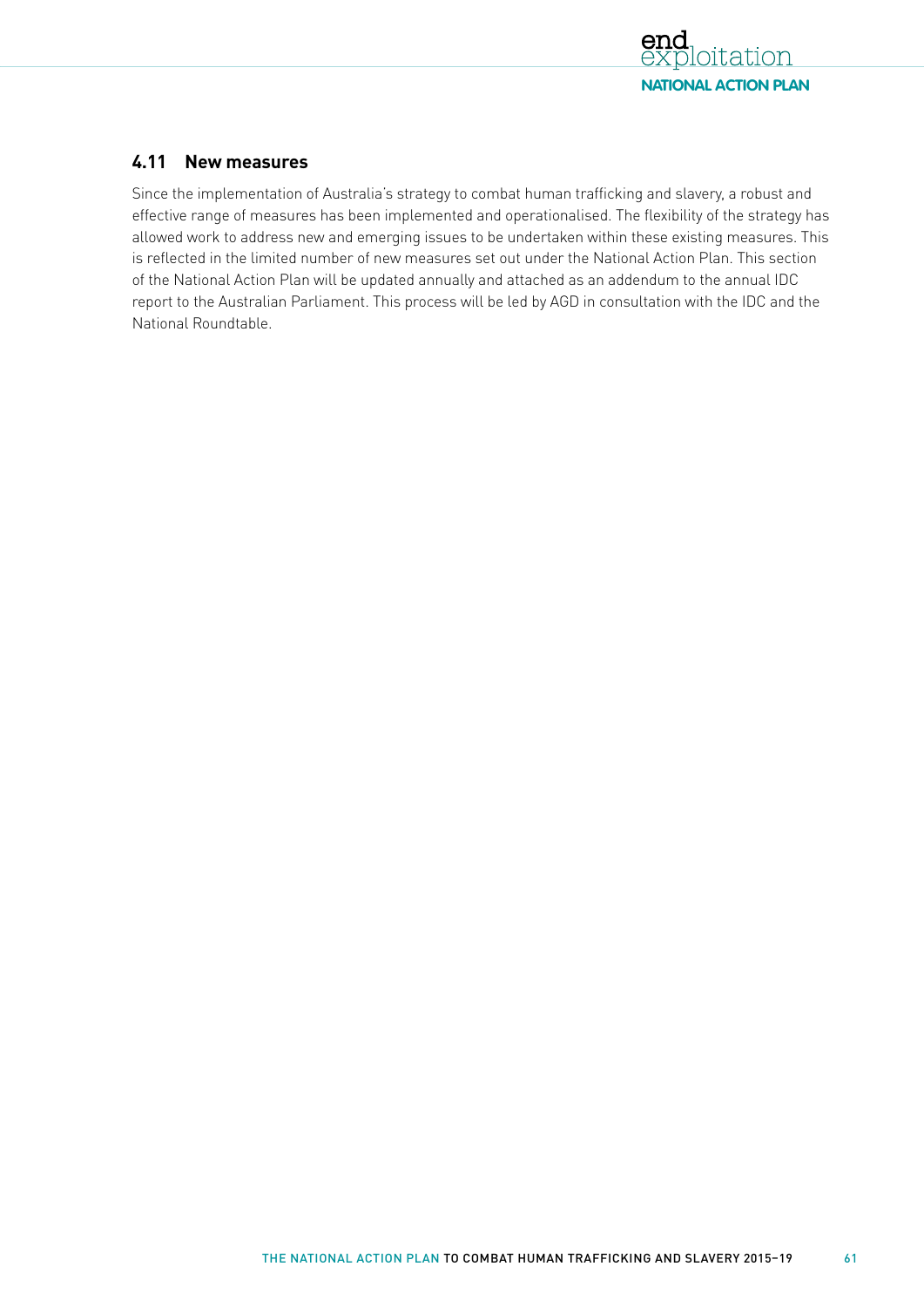| Item | number Action item                                                                                                                      | principles<br>Supporting | Linked pillars                                                                                        | Measure                                                                                                                                                                                      | Agency responsible                                                                                                                                                        | Timetable |
|------|-----------------------------------------------------------------------------------------------------------------------------------------|--------------------------|-------------------------------------------------------------------------------------------------------|----------------------------------------------------------------------------------------------------------------------------------------------------------------------------------------------|---------------------------------------------------------------------------------------------------------------------------------------------------------------------------|-----------|
| 62.  | information on human<br>collection of statistical<br>trafficking and slavery<br>Implement measures<br>standardise the<br>to improve and |                          | Prosecution and<br>and Protection<br>Victim Support<br>Detection and<br>Investigation,<br>Compliance, | Trafficking Slavery and Slavery-Like<br>62.1 Develop an enhanced Human<br>Practice Monitoring Program                                                                                        | Operational Working Group<br>Trafficking and Slavery<br>and Interdepartmental<br>Committee on Human<br>consultation with the<br>Australian Institute<br>of Criminology in | 2015      |
| 3.   | to address the use of<br>labour exploitation in<br>the supply chains of<br>goods and services<br>Propose strategies                     | 1, 2, 4                  | Prosecution and<br>Detection and<br>Investigation,<br>Compliance                                      | understanding the problem and developing<br>the development of Australia's response<br>to labour exploitation in supply chains<br>63.1 Complete the first two phases in<br>the response) 800 | Attorney-General's<br>Department                                                                                                                                          | 2015      |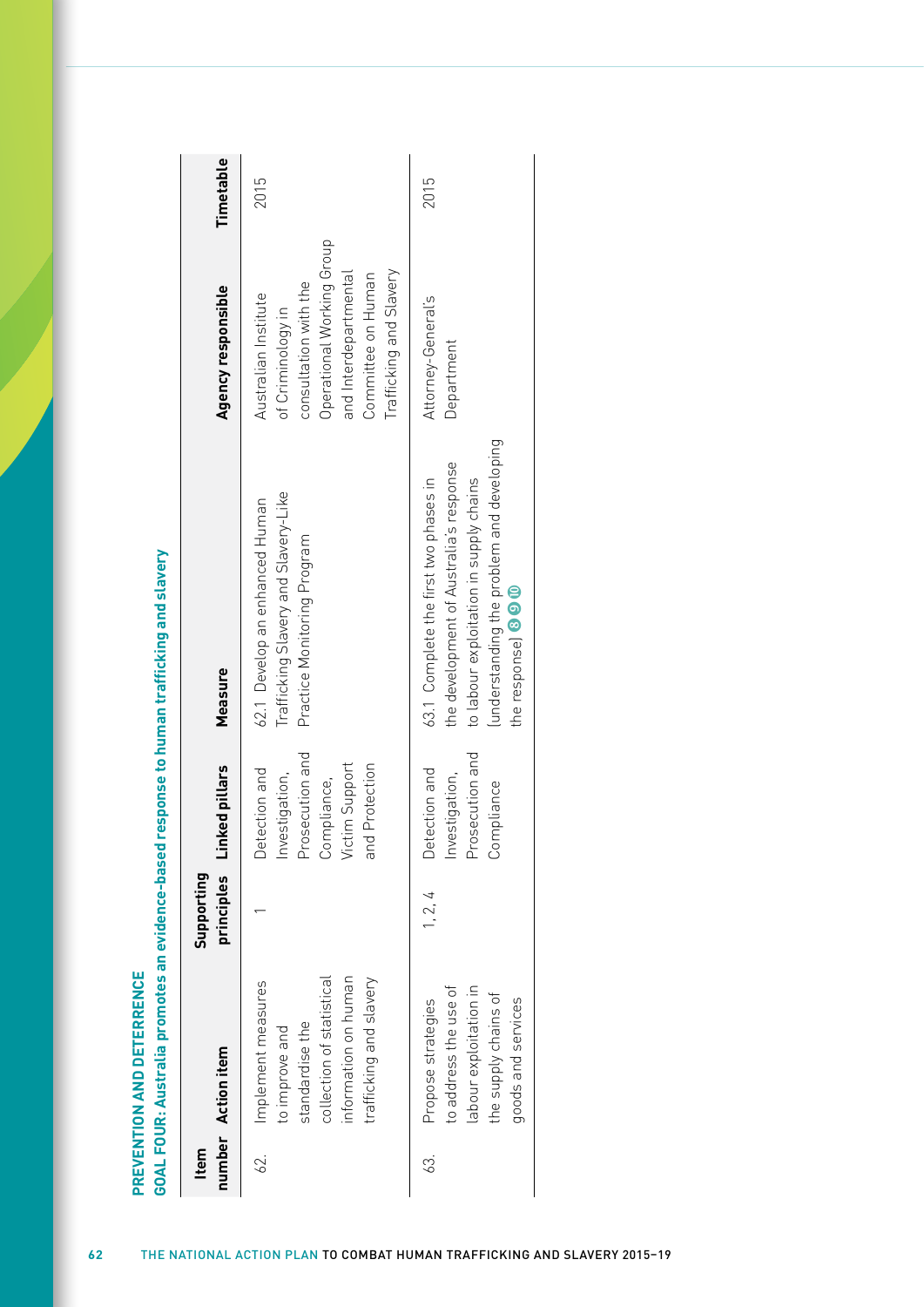| Item | number Action item                                                                                                                                       | principles<br>Supporting | ked pillars<br>ابا<br>آ                                               | Measure                                                                                                                                                                                                                                       | Agency responsible                                    | Timetable   |
|------|----------------------------------------------------------------------------------------------------------------------------------------------------------|--------------------------|-----------------------------------------------------------------------|-----------------------------------------------------------------------------------------------------------------------------------------------------------------------------------------------------------------------------------------------|-------------------------------------------------------|-------------|
| 64.  | slavery and to respond<br>human trafficking and<br>officers to recognise<br>domestic frontline<br>the indicators of<br>Train Australian<br>appropriately | 2.5                      | Prosecution and<br>Victim Support<br>Protection<br>Compliance,<br>and | they are able to identify indicators of human<br>processing of visa applications to ensure<br>Department of Immigration and Border<br>64.1 Develop specialist training for<br>Protection officers responsible for<br>trafficking <sup>0</sup> | Immigration and Border<br>Department of<br>Protection | $2015 - 16$ |
| 65.  | Improve procedures<br>the identification of<br>and practices for<br>trafficked people                                                                    | 1, 2, 4                  | Prosecution and<br>Victim Support<br>Protection<br>Compliance,<br>and | officers, including child protection, labour<br>inspectors, teachers and health officials<br>training for State and Territory frontline<br>65.1 Develop and implement specialist<br>$\mathbf{C}$                                              | Attorney-General's<br>Department                      | $2015 - 16$ |
|      |                                                                                                                                                          |                          |                                                                       | 65.2 Engage with faith-based communities<br>awareness on the indicators and referral<br>including marriage officiants to raise<br>pathways for forced marriage @ 8                                                                            | Attorney-General's<br>Department                      | 2015        |

**NATIONAL ACTION PLAN**

loitation

end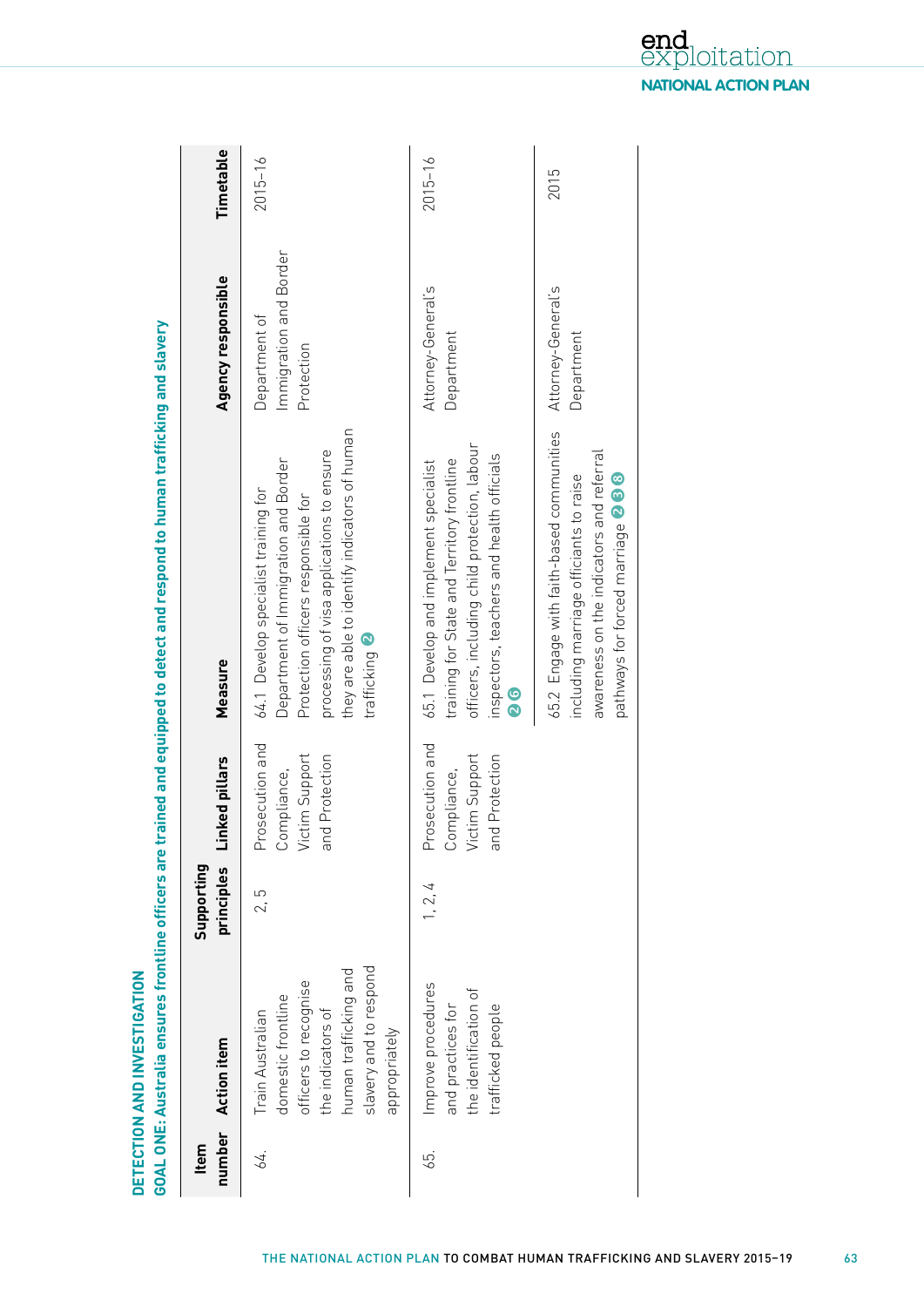| Item           | number Action item                                                                                                                    | Supporting<br>principles | ked pillars<br>Ē                                                     | Measure                                                                                                                                                                                                                               | Agency responsible                                                                  | Timetable   |
|----------------|---------------------------------------------------------------------------------------------------------------------------------------|--------------------------|----------------------------------------------------------------------|---------------------------------------------------------------------------------------------------------------------------------------------------------------------------------------------------------------------------------------|-------------------------------------------------------------------------------------|-------------|
| 66.            | community, in particular<br>Raise awareness in the<br>groups, on referral<br>available supports<br>among vulnerable<br>mechanisms and | 1, 2, 4                  | Prevention and<br>Victim Support<br>Protection<br>Deterrence,<br>and | vulnerable, including in relevant community<br>66.1 Develop and make available materials<br>languages where possible and appropriate<br>on indicators and referral pathways to<br>communities and groups identified as<br>0<br>0<br>0 | Attorney-General's<br>Department                                                    | $2015 - 16$ |
|                | DETECTION AND INVESTIGATION                                                                                                           |                          |                                                                      | GOAL THREE: Australia undertakes high quality investigations which enable and support prosecutions                                                                                                                                    |                                                                                     |             |
| number<br>Item | <b>Action item</b>                                                                                                                    | Supporting<br>principles | ked pillars<br><u>ائل</u>                                            | Measure                                                                                                                                                                                                                               | Agency responsible                                                                  | Timetable   |
| 67.            | domestic intelligence<br>agencies in a timely<br>Collect and share<br>between relevant<br>manner                                      | 5                        | Prosecution and<br>Compliance                                        | 67.1 Collect and share information through<br>the National Border Targeting Centre                                                                                                                                                    | Immigration and Border<br>Protection, Australian<br>Department of<br>Federal Police | Ongoing     |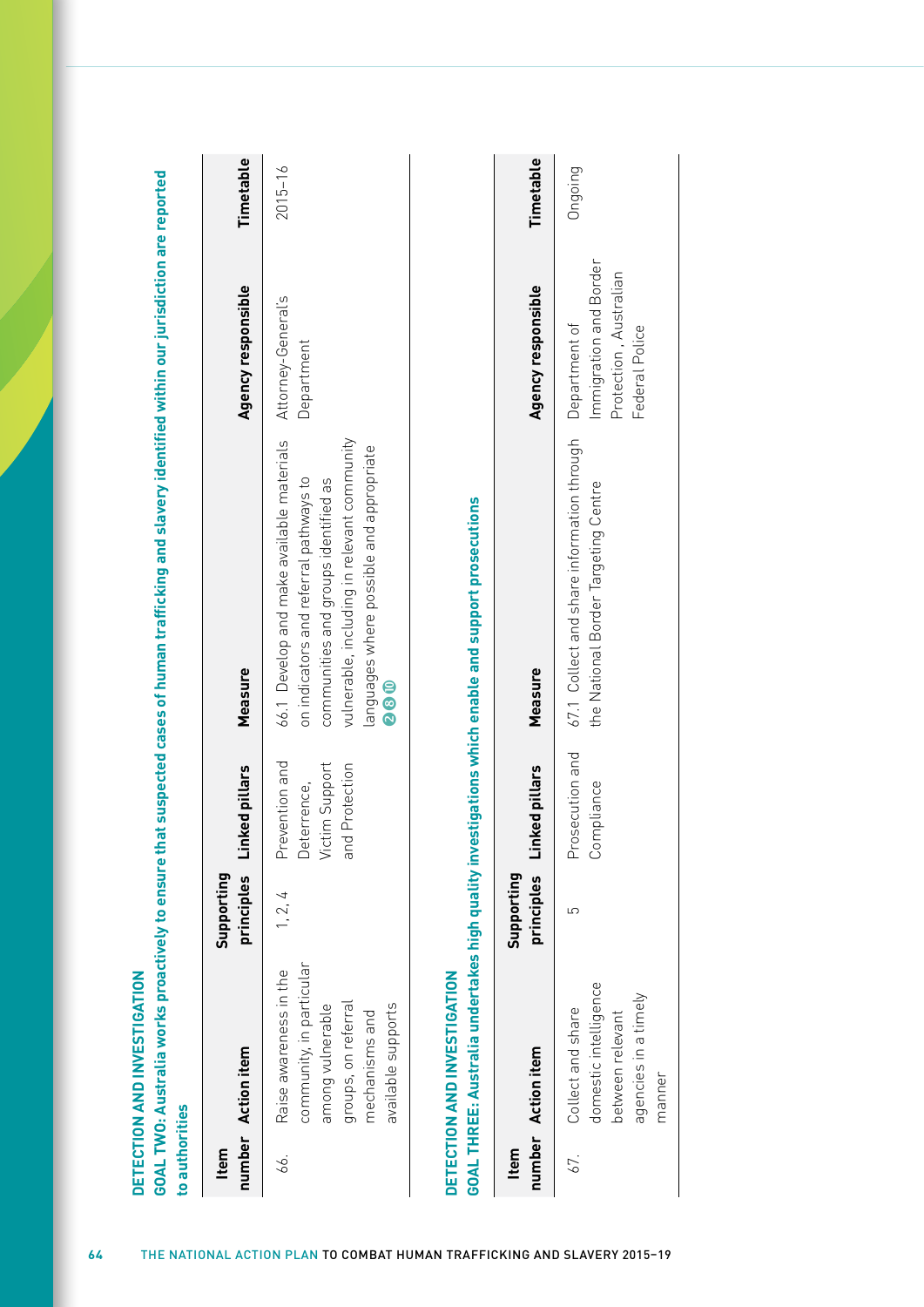|      | DETECTION AND INVESTIGATION                                                                                                                            |                          |                                                                                                         | GOAL FOUR: Australia's criminal justice system recognises and supports the rights and needs of trafficked people during investigations                                        |                                                                                                                                                   |           |
|------|--------------------------------------------------------------------------------------------------------------------------------------------------------|--------------------------|---------------------------------------------------------------------------------------------------------|-------------------------------------------------------------------------------------------------------------------------------------------------------------------------------|---------------------------------------------------------------------------------------------------------------------------------------------------|-----------|
| Item | number Action item                                                                                                                                     | Supporting<br>principles | Linked pillars                                                                                          | Measure                                                                                                                                                                       | Agency responsible                                                                                                                                | Timetable |
| 68.  | affecting their interests<br>information on matters<br>including entitlements<br>and available services<br>beople with access to<br>Provide trafficked | 2                        | Victim Support<br>Protection<br>and                                                                     | 68.1 Develop and make available a client<br>receiving assistance through the Support<br>information kit for trafficked people<br>for Trafficked People Program                | Services with the Support<br>Program service provider<br>Department of Social<br>for Trafficked People                                            | 2015      |
|      | PROSECUTION AND COMPLIANCE                                                                                                                             |                          |                                                                                                         | GOAL ONE: Australia's legal and regulatory frameworks meet our international obligations and are responsive to emerging trends in criminal methodology                        |                                                                                                                                                   |           |
| Item | number Action item                                                                                                                                     | Supporting<br>principles | Linked pillars                                                                                          | Measure                                                                                                                                                                       | Agency responsible                                                                                                                                | Timetable |
| 69.  | to human trafficking<br>Maintain Australia's<br>shape our response<br>instruments which<br>the international<br>compliance with<br>and slavery         |                          | Prevention and<br>Victim Support<br>Protection<br>Detection and<br>Investigation,<br>Deterrence,<br>and | 69.1 Progress consideration of ratification<br>Organization Forced Labour Protocol<br>supplementing the Forced Labour<br>of the 2014 International Labour<br>Convention (C29) | Department of Foreign<br>consultation with the<br>Department and the<br>Attorney-General's<br>Affairs and Trade<br>Employment in<br>Department of | 2015      |

THE NATIONAL ACTION PLAN TO COMBAT HUMAN TRAFFICKING AND SLAVERY 2015–19<sup>65</sup>

end loitation **NATIONAL ACTION PLAN**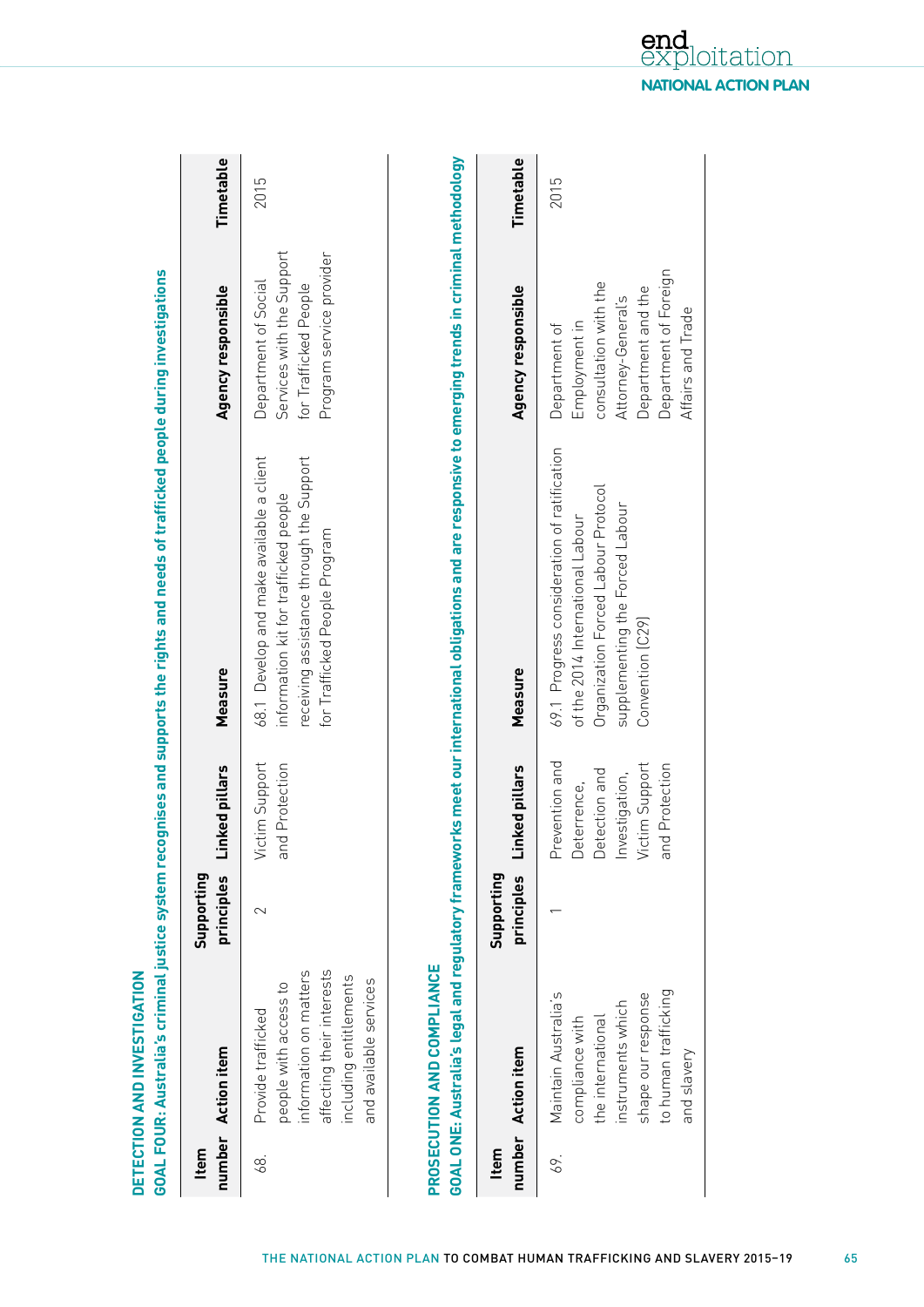|                | <b>Action item</b>                                                              | Supporting<br>principles      | ked pillars<br>آءَ                                                                          | Measure                                                                                                                                                                                                           | Agency responsible                                                                   | Timetable   |
|----------------|---------------------------------------------------------------------------------|-------------------------------|---------------------------------------------------------------------------------------------|-------------------------------------------------------------------------------------------------------------------------------------------------------------------------------------------------------------------|--------------------------------------------------------------------------------------|-------------|
| 70.            | Maintain Australia's<br>civil and regulatory<br>relevant criminal<br>frameworks | $\frac{5}{1}$                 | Prevention and<br>Victim Support<br>ection and<br>stigation,<br>Deterrence,<br>Inve<br>Dete | 70.1 Consider the development of a system<br>identify any gaps in Australia's response to<br>for monitoring related State and Territory<br>criminal and regulatory frameworks to<br>human trafficking and slavery | Commonwealth Director of<br>Public Prosecutions<br>Attorney-General's<br>Department, | Ongoing     |
|                |                                                                                 |                               | Protection<br>bue<br>B                                                                      | provide a remedy for people in, or at risk of<br>70.2 Consider the need for additional civil<br>measures within the family law system to<br>forced marriage 086                                                   | Attorney-General's<br>Department                                                     | $2015 - 16$ |
|                | PROSECUTION AND COMPLIANCE                                                      |                               |                                                                                             | GOAL THREE: Australia's criminal justice system recognises and supports the rights and needs of trafficked people during prosecutions                                                                             |                                                                                      |             |
| number<br>Item | <b>Action item</b>                                                              | Supporting<br>principles      | ked pillars<br>ءَ<br>ت                                                                      | Measure                                                                                                                                                                                                           | Agency responsible                                                                   | Timetable   |
| 71.            | prosecution process<br>Support trafficked<br>people during the                  | 5<br>$\overline{\mathcal{C}}$ | Victim Support<br>Detection and<br>stigation,<br>Inve                                       | 71.1 Develop and make available a client<br>receiving assistance through the Support<br>information kit for trafficked people                                                                                     | Services with the Support<br>Department of Social<br>for Trafficked People           | 2015        |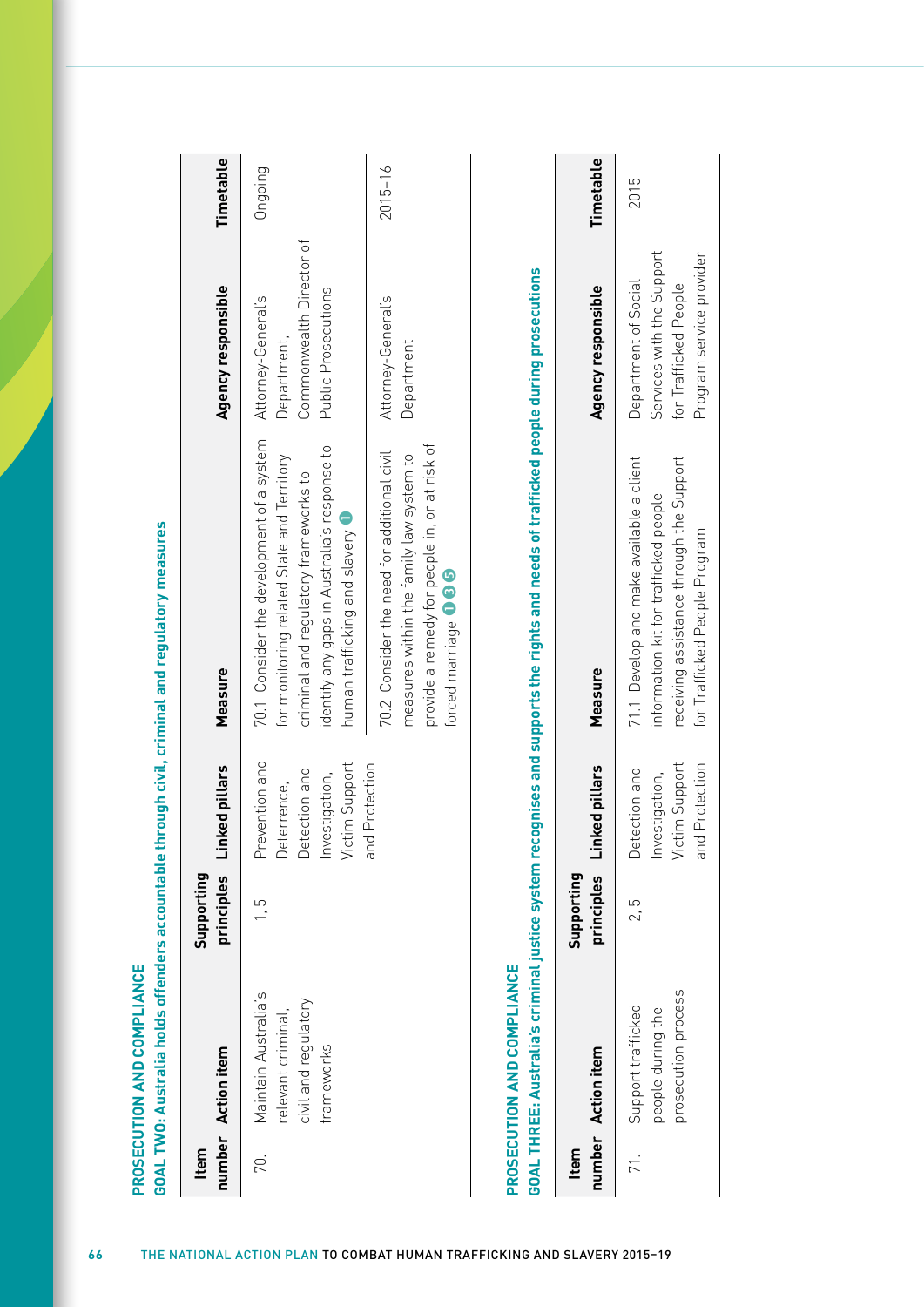|      | GOAL FOUR: Australia provides trafficked people with<br>PROSECUTION AND COMPLIANCE                        |                          |                                                                          | the opportunity to access compensation and reparation                                                                                                                                                                                                                                                            |                                                                                                                                                               |             |
|------|-----------------------------------------------------------------------------------------------------------|--------------------------|--------------------------------------------------------------------------|------------------------------------------------------------------------------------------------------------------------------------------------------------------------------------------------------------------------------------------------------------------------------------------------------------------|---------------------------------------------------------------------------------------------------------------------------------------------------------------|-------------|
| Item | number Action item                                                                                        | Supporting               | principles Linked pillars                                                | Measure                                                                                                                                                                                                                                                                                                          | Agency responsible                                                                                                                                            | Timetable   |
| 72.  | people with information<br>on the availability of<br>compensation and<br>Provide trafficked<br>reparation | 1, 2                     | Victim Support<br>and Protection                                         | 72.1 Provide trafficked people with access<br>to information on avenues for obtaining a<br>civil or administrative remedy, including<br>for remaining in Australia while the<br>remedy is sought                                                                                                                 | Department of Immigration<br>Services with the Support<br>Program service provider<br>and Border Protection,<br>Department of Social<br>for Trafficked People | $2015 - 16$ |
|      | <b>GOAL ONE: Australia provides support to that is timely</b><br><b>VICTIM SUPPORT AND PROTECTION</b>     |                          |                                                                          | y, culturally, age and gender appropriate, and recognises diversity amongst trafficked people                                                                                                                                                                                                                    |                                                                                                                                                               |             |
| Item | number Action item                                                                                        | Supporting<br>principles | Linked pillars                                                           | Measure                                                                                                                                                                                                                                                                                                          | Agency responsible                                                                                                                                            | Timetable   |
| 73.  | trafficked people who<br>which recognises the<br>particular needs of<br>Provide support<br>are minors     | $\frac{2}{1}$            | ecution and<br>Detection and<br>Investigation,<br>pliance<br>Pros<br>Com | support in line with Australia's international<br>minors to ensure that all minors identified<br>73.1 Develop an operational protocol for<br>are afforded appropriate protections and<br>victims of human trafficking or slavery<br>by Australian authorities as suspected<br>and domestic obligations <b>SG</b> | Operational Working Group<br>and relevant State and<br>consultation with the<br>Attorney-General's<br>Territory agencies<br>Department in                     | $2015 - 16$ |

THE NATIONAL ACTION PLAN TO COMBAT HUMAN TRAFFICKING AND SLAVERY 2015–19<sup>67</sup>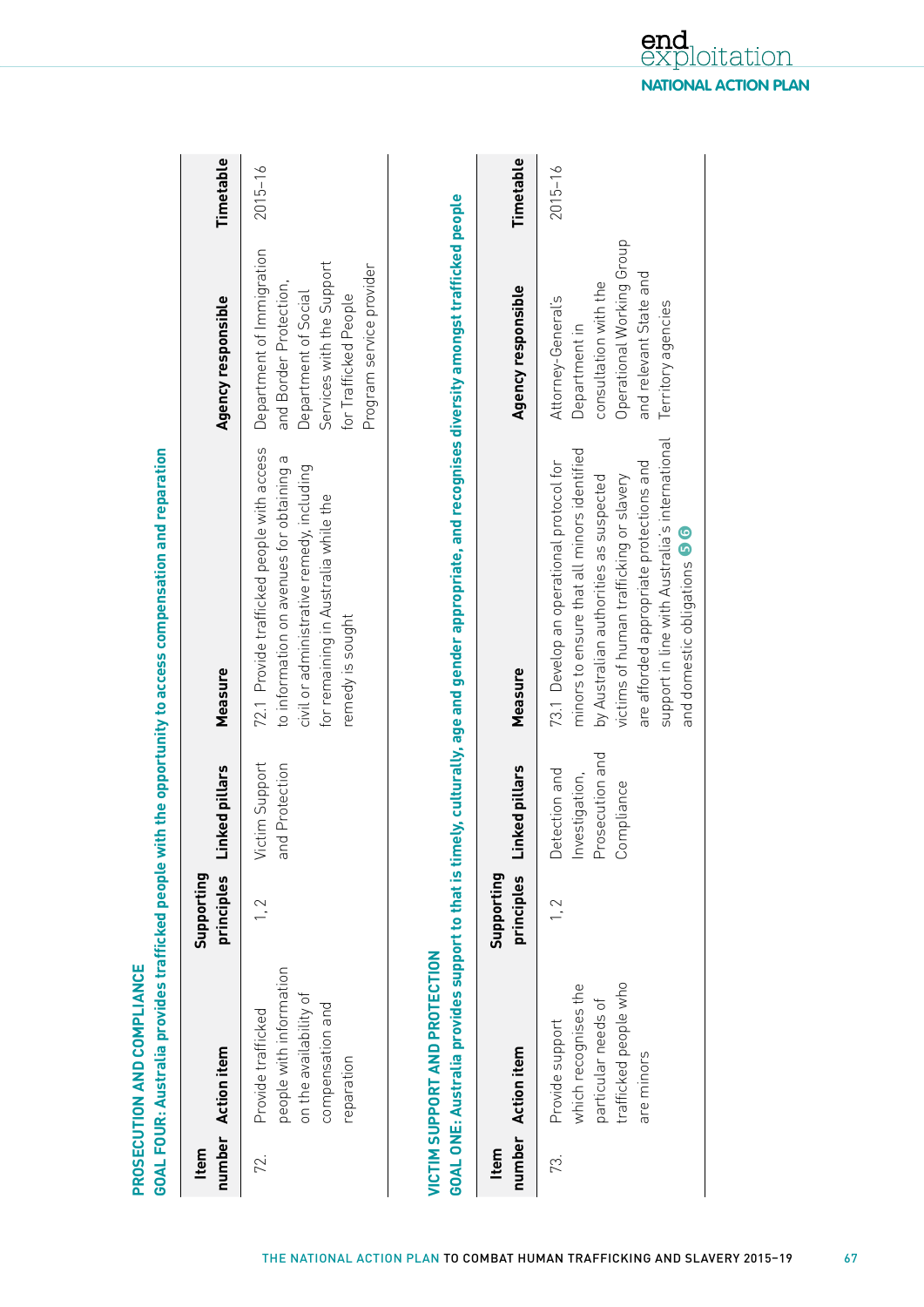| number<br>Item | <b>Action item</b>                                                                                                                                                     | Supporting<br>principles | ked pillars<br>ial           | Measure                                                                                                                                   | Agency responsible                                                                                                                                              | Timetable   |
|----------------|------------------------------------------------------------------------------------------------------------------------------------------------------------------------|--------------------------|------------------------------|-------------------------------------------------------------------------------------------------------------------------------------------|-----------------------------------------------------------------------------------------------------------------------------------------------------------------|-------------|
| 74.            | people with information<br>trafficking and slavery<br>on accessing services<br>providers that do not<br>specialise in human<br>and supports from<br>Provide trafficked | 2.4                      |                              | appropriate referral pathways including to<br>best-practice providers in each State and<br>74.1 Develop and make available<br>Territory 6 | Operational Working Group<br>Services with the Support<br>Program service provider<br>in consultation with the<br>Department of Social<br>for Trafficked People | $2015 - 16$ |
|                | <b>VICTIM SUPPORT AND PROTECTION</b>                                                                                                                                   |                          |                              | GOAL FOUR: Australia affords trafficked people access to protections in accordance with our international obligations                     |                                                                                                                                                                 |             |
| number<br>Item | <b>Action item</b>                                                                                                                                                     | Supporting<br>principles | ked pillars<br>ءِ<br>ت       | Measure                                                                                                                                   | Agency responsible                                                                                                                                              | Timetable   |
| 75.            | voluntary, repatriation of<br>and, wherever possible<br>Provide for the safe<br>trafficked people                                                                      | 1, 2                     | Prevention and<br>Deterrence | 75.1 Provide referral pathways for trafficked<br>people being repatriated to local supports<br>and service providers G                    | Operational Working Group                                                                                                                                       | $2015 - 16$ |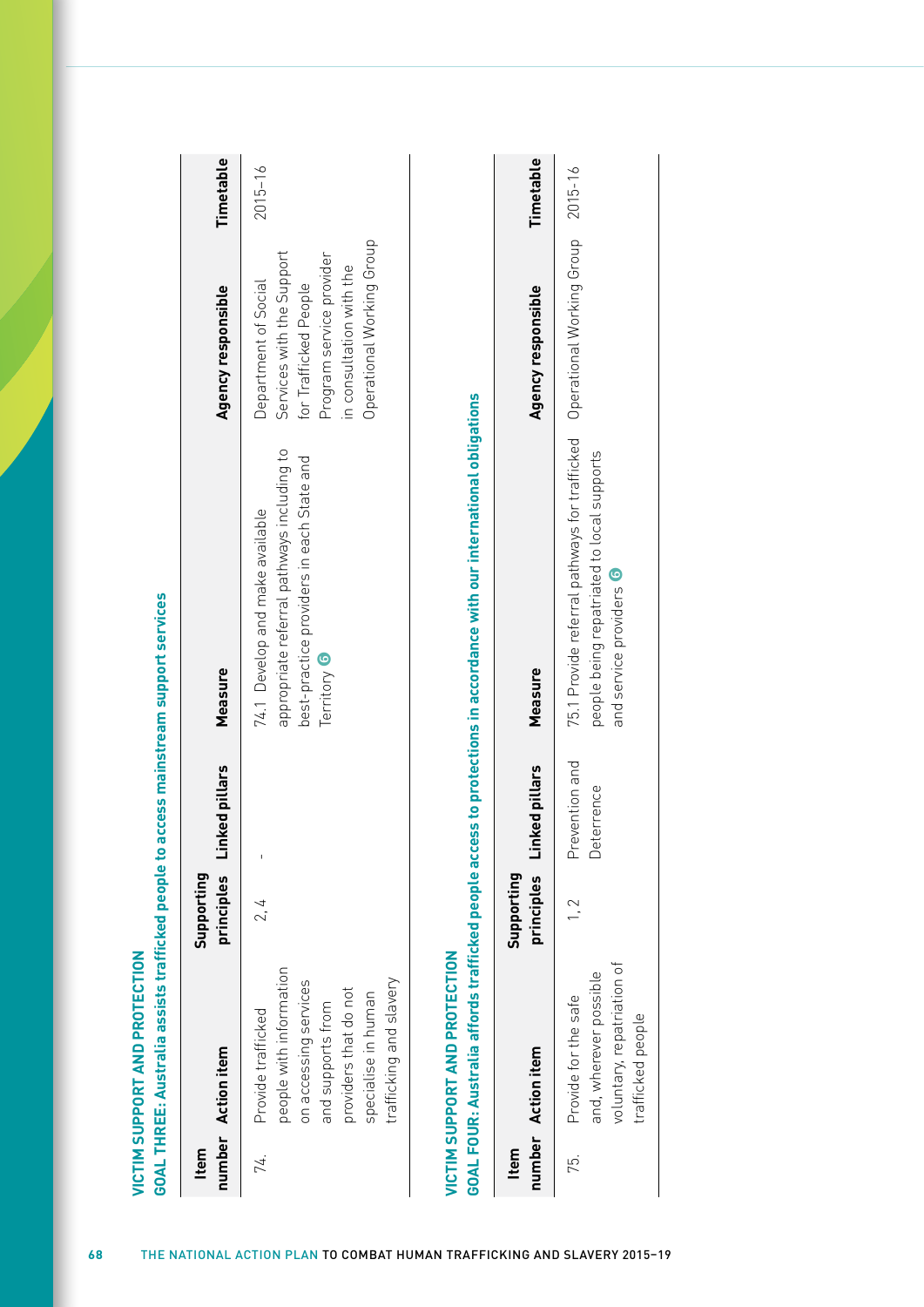| Item | number Action item                                                                                                                  | Supporting<br>principles | Linked pillars                                                  | Measure                                                                                                                                                                                                      | Agency responsible                                                                                                                      | Timetable |
|------|-------------------------------------------------------------------------------------------------------------------------------------|--------------------------|-----------------------------------------------------------------|--------------------------------------------------------------------------------------------------------------------------------------------------------------------------------------------------------------|-----------------------------------------------------------------------------------------------------------------------------------------|-----------|
| 76.  | them including through<br>access to educational<br>provided to trafficked<br>people empowers<br>opportunities and<br>Ensure support | 1, 2, 4                  | Prevention and<br>Jeterrence                                    | people to determine whether the support<br>provided has been effective in preventing<br>reintegration and recovery of trafficked<br>76.1 Consider ways to monitor the<br>revictimisation or future offending | Operational Working Group<br>and Australian Institute of<br>consultation with the<br>Attorney-General's<br>Department in<br>Criminology | 2016      |
|      | safe, appropriately<br>remunerated<br>employment                                                                                    |                          | Prosecution and<br>Jetection and<br>nvestigation,<br>Compliance | 76.2 Conduct a review of the Human<br>Trafficking Visa Framework                                                                                                                                             | Protection in consultation<br>mmigration and Border<br>with the Operational<br>Working Group<br>Department of                           | 2015      |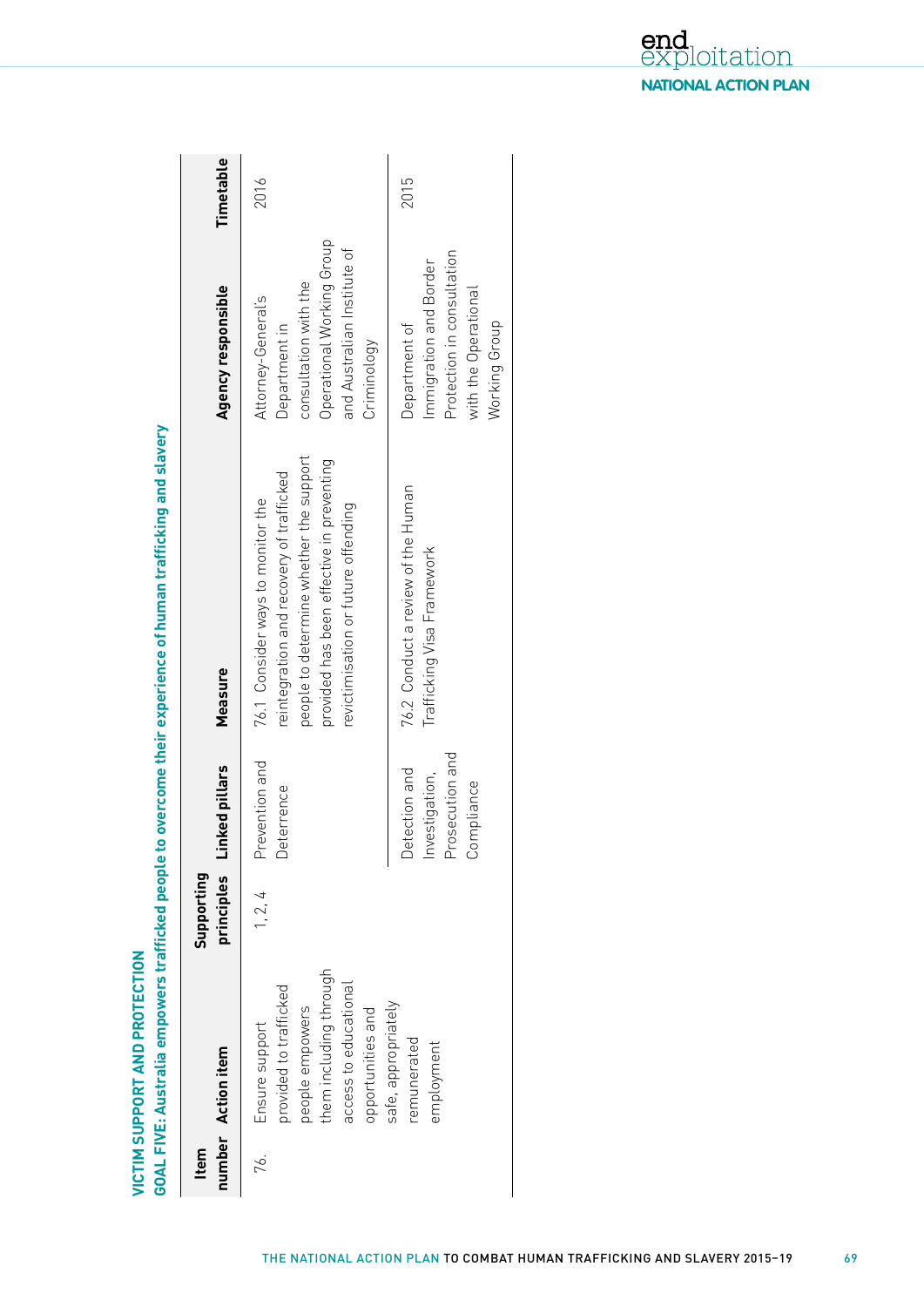# **5. Monitoring and measuring progress**

**'Slavery tears at our social fabric, fuels violence and organized crime, and debases our common humanity.'**

> Presidential Proclamation, United States of America, National Slavery and Human Trafficking Prevention Month, December 2013

## **5.1 Governance and monitoring**

Australia's strategy to combat human trafficking and slavery is the responsibility of the Commonwealth Attorney-General's portfolio, and is currently led by the Minister for Justice, the Hon Michael Keenan MP.

The Minister for Justice works in partnership with Ministerial colleagues, primarily:

- the Minister for Foreign Affairs, the Hon Julie Bishop MP
- the Minister for Social Services, the Hon Kevin Andrews MP, and
- the Minister Assisting the Prime Minister for Women and Assistant Minister for Immigration and Border Protection, Senator the Hon Michaelia Cash.

There are three key bodies responsible for the governance and monitoring of the National Action Plan.

1. Interdepartmental Committee on Human Trafficking and Slavery

The strategy is overseen by the IDC which is responsible for monitoring the implementation of the strategy, reporting to the Australian Government on its effectiveness, and ensuring that emerging issues are addressed on a whole-of-government basis.

The IDC includes membership from the following Australian Government agencies:

- Attorney-General's Department (chair)
- [Australian Crime Commission](http://www.crimecommission.gov.au/)
- [Australian Federal Police](http://www.afp.gov.au/policing/human-trafficking.aspx)
- [Australian Institute of Criminology](http://www.aic.gov.au/en/crime_types/transnational/humantrafficking.aspx)
- [Commonwealth Director of Public Prosecutions](http://www.cdpp.gov.au/)
- [Department of Employment](http://www.employment.gov.au/)
- [Department of Foreign Affairs and Trade](http://www.dfat.gov.au/issues/people-trafficking.html)
- [Department of Immigration and Border Protection](http://www.immi.gov.au/)
- [Department of Social Services](http://dss.gov.au/)
- [Department of the Prime Minister and Cabinet,](http://www.pmc.gov.au/) and
- [Fair Work Ombudsman](http://www.fairwork.gov.au/Pages/default.aspx).

Relevant agencies remain responsible for administering individual components of the strategy. Further information on the role of each of the IDC agencies is available at Appendix D.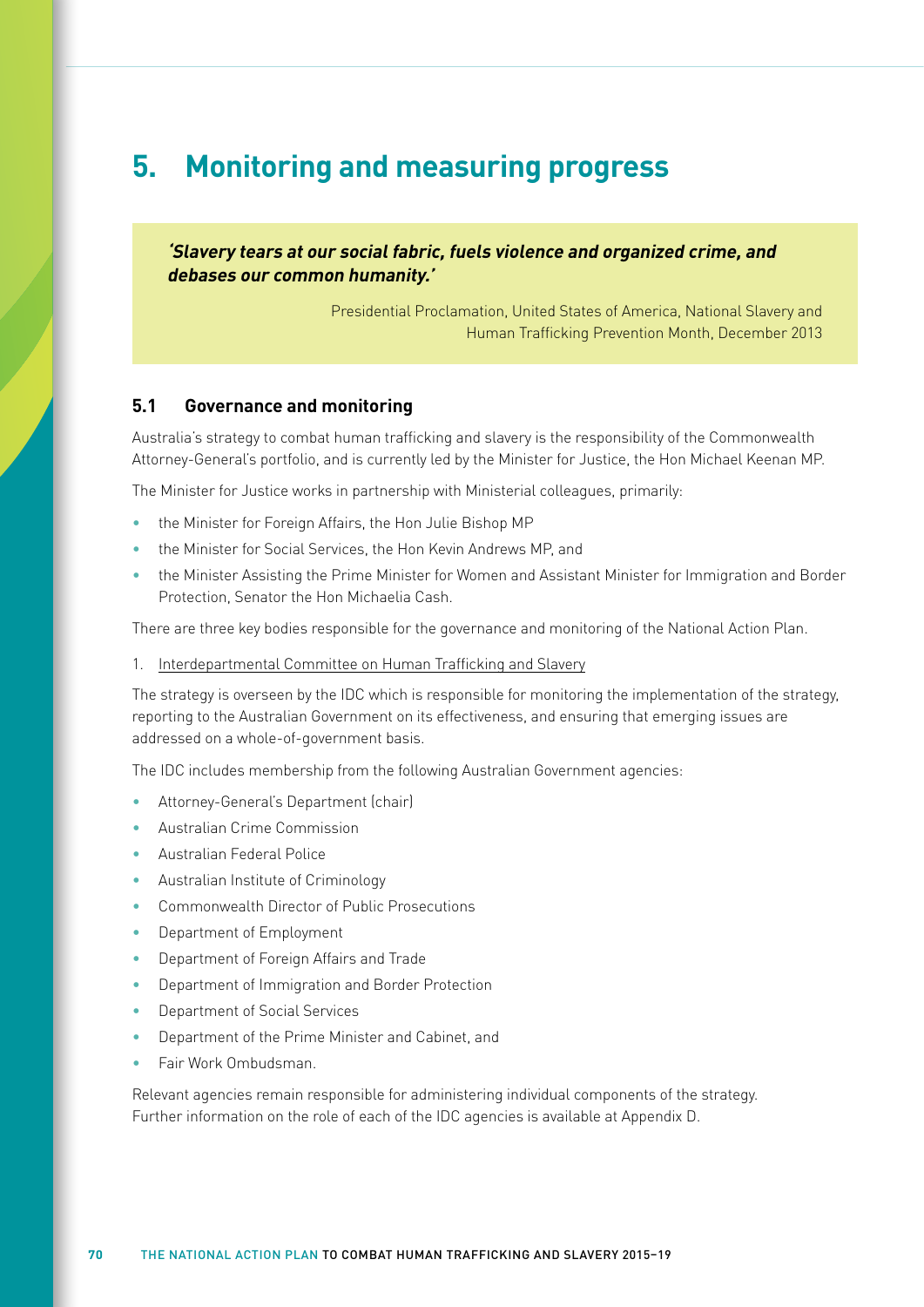

## 2. Operational Working Group on Human Trafficking and Slavery

An OWG comprising AGD, AFP, [Commonwealth Director of Public Prosecutions,](http://www.cdpp.gov.au/) DIBP and [D](http://dss.gov.au/)SS has been established as a subcommittee of the IDC.

The OWG is responsible for monitoring the implementation and effectiveness of the strategy, including both legislative and policy measures, and to resolve operational issues that arise through the management of individual cases. The OWG also has an important role in referring emerging policy issues for the IDC's consideration. As appropriate, this is done in consultation with relevant Australian Government and State and Territory colleagues. The OWG is chaired by AGD and meets every six weeks, or more frequently as required by operational matters.

## 3. National Roundtable on Human Trafficking and Slavery

Since 2008, the National Roundtable has been held annually as a consultative mechanism between Government, civil society organisations, business and industry groups, and unions on emerging human trafficking and slavery issues. Since 2011, a supplementary officer-level Senior Officials' Meeting has also been held annually.

The National Roundtable is convened by the Minister with responsibility for human trafficking and slavery in partnership with relevant colleagues. Membership of the Roundtable is by invitation of the Minister with responsibility for human trafficking and slavery. Member agencies of the IDC are also members of the National Roundtable.

## Ad-hoc working groups of the IDC and National Roundtable

To ensure that Australia's strategy remains flexible and responsive, both the IDC and National Roundtable have the capacity to establish issue-specific working groups. Working groups created in this way are chaired by AGD and are established for a set timeframe and with specific terms of reference to guide discussions.

## **IDC working group**

**Working Group on Protections for Foreign Domestic Workers Working for Diplomats or Consular Officials:** to consider measures to decrease the vulnerability of foreign domestic workers entering Australia to work in diplomatic or consular households. Membership comprises AGD, Department of Employment, DFAT and DIBP. The working group is due to finalise its work in mid-to-late 2015.

#### **National Roundtable working groups**

**Communication and Awareness Working Group:** to contribute to the implementation of the Communication and Awareness Strategy which aims to improve general awareness of human trafficking and slavery within the Australian community and amongst target groups. The Communication and Awareness Working Group is due to finish its work by the end of 2015. Membership comprises a wide-range of government and civil society organisations.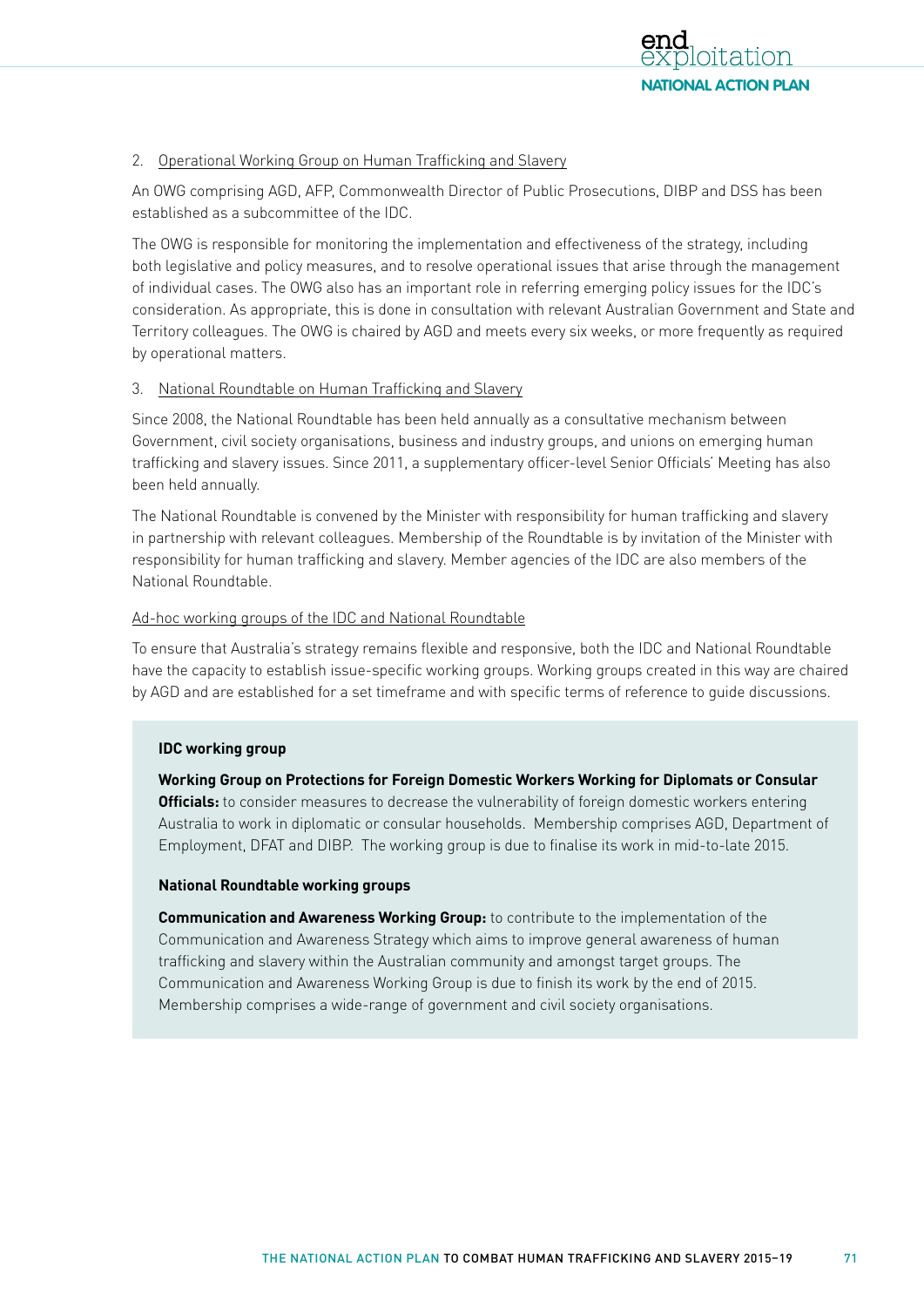**Supply Chains Working Group:** to propose strategies to address the use of serious labour exploitation, including through slavery and slavery-like practices such as servitude and forced labour, in the supply chains of goods and services. The development of Australia's response will be undertaken in four phases:

- Phase 1: Understanding the problem
- Phase 2: Developing the response
- Phase 3: Implementing the response, and
- Phase 4: Monitoring, compliance, and evaluation.

Phase 1 and Phase 2 are expected to be complete by mid-2015 and December 2015 respectively. Membership comprises a wide-range of experts from government, civil society organisations, business and industry groups, unions and academia.

#### Role of the AIC and new monitoring program

To address issues surrounding the monitoring of human trafficking and slavery, and related gaps in data and knowledge, the Australian Institute of Criminology is developing a human trafficking and slavery monitoring framework for Australia (and the Asia-Pacific region) that will improve our evidence base for trends and patterns in trafficking activity.

The development of the enhanced Human Trafficking, Slavery and Slavery-Like Practices Monitoring Program therefore will involve four steps:

- the establishment and refinement of a conceptual framework, indicator themes and associated indicators
- a stocktake and evaluation of administrative and other data that are collated or otherwise available from relevant government and non-government agencies
- the development of a data dictionary and minimum data set or similar collection tool, and
- an assessment of the framework's readiness for implementation, including pilot testing.

It is anticipated that the Human Trafficking, Slavery and Slavery-Like Practices Monitoring Program will be a living document, and that improvements to the scope and quality of the quantitative and qualitative data collected will occur periodically as wider data collection practices are refined and additional information is made available. By following the appropriate processes for establishing a monitoring program, and accounting for the array of factors that are involved in human trafficking and slavery, the monitoring activity aims to:

- advance knowledge and measurement of the identified issues
- produce credible and reliable findings, and
- facilitate recommendations for decision-making around reducing the risks associated with human trafficking and responding to the victims and offenders involved.

## **5.2 Reporting and information exchange**

Australia's strategy to combat human trafficking and slavery is the subject of ongoing scrutiny both domestically and internationally. These reporting requirements ensure transparency and accountability in the measures implemented by Australian Government agencies under the National Action Plan.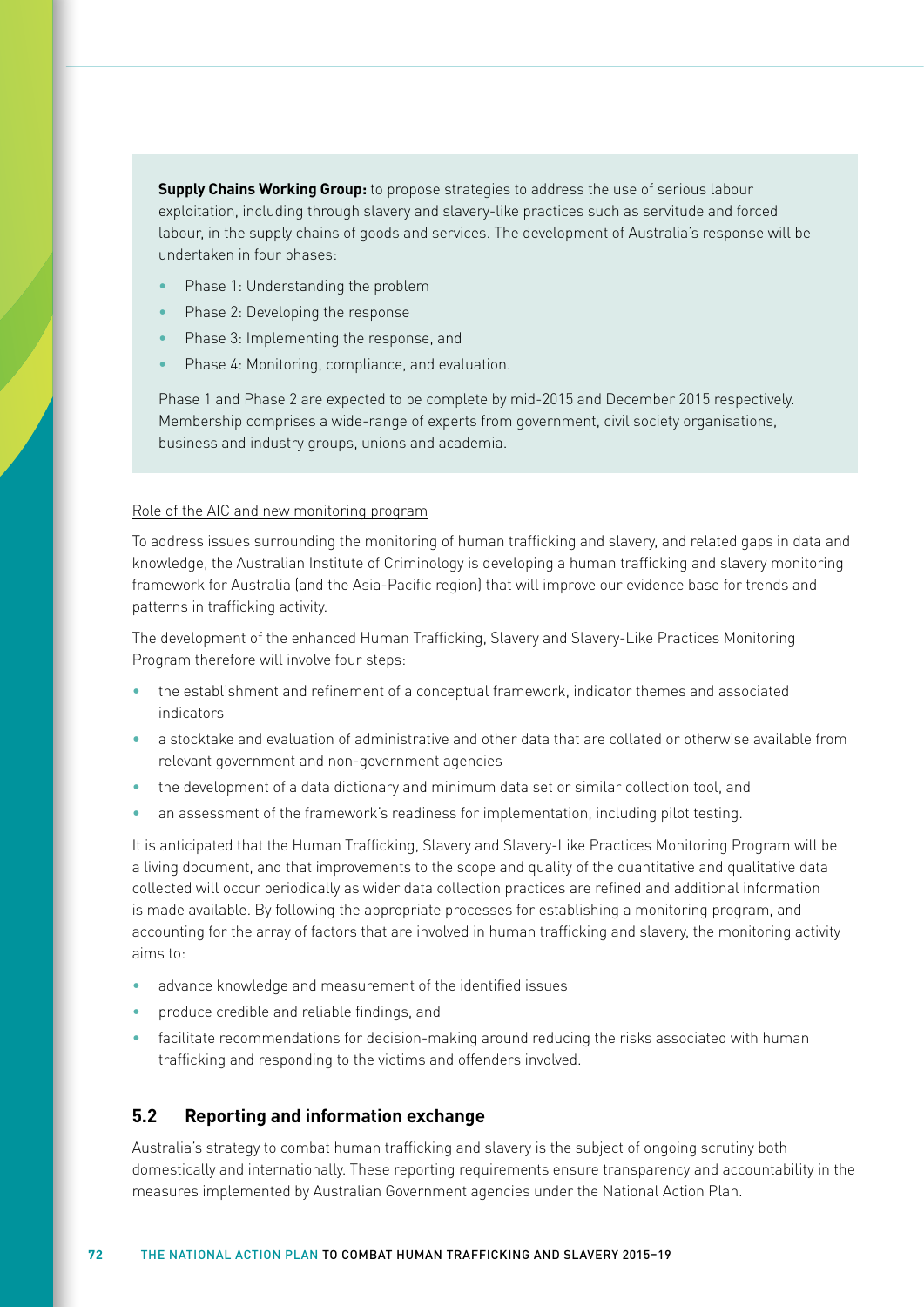

In addition to reporting requirements, Australia is also an active participant in a number of fora, primarily international, where the aim is information exchange; to share best practice and lessons learnt. This engagement is important in that it underpins Australia's strategy with a culture of continuous learning and improvement, while also ensuring that Australia is contributing to the development of regional and international efforts to understand and combat human trafficking and slavery.

Relevant fora and mechanisms for reporting and information exchange are summarised below.

## **Domestic reporting and information exchange**

There are two key domestic reporting mechanisms:

1. Annual reporting to the Australian Parliament

Since 2009, the Australian Government has reported annually to the Australian Parliament on the outcomes under our strategy to combat human trafficking and slavery. The first report was tabled in June 2009 and covered the period from the inception of the strategy on 1 January 2004 to 30 April 2009. The second report covered the period 1 May 2009 to 30 June 2010. Subsequent reports have been issued on an annual basis.

2. Biannual whole-of-government performance management framework reporting

Since 2010, the Australian Government has also reported biannually on metrics relating to investigations and prosecutions, the Support for Trafficked People Program and the Human Trafficking Visa Framework. The first data report covered the period from the implementation of the strategy in January 2004 until 30 June 2010. Subsequent reports have been issued on a six-monthly basis.

The Australian Government also reports to relevant Commonwealth and State and Territory Parliamentary Committees and inquiries on an ad-hoc basis. This has included:

- Human Rights Sub-committee of the Joint Standing Committee on Foreign Affairs, Defence and Trade inquiry into Slavery, Slavery-like Conditions and People Trafficking
- Senate Legal and Constitutional Affairs Legislation Committee inquiry into the Crimes Legislation Amendment (Slavery, Slavery-like Conditions and People Trafficking) Bill 2012, and
- New South Wales Community Relations Commission inquiry on trafficking of women in the sex industry.

## **International reporting and information exchange**

There are numerous international reporting and information sharing mechanisms, including:

- United Nations:
	- General Assembly
	- Human Rights Council sessions, including the Universal Periodic Review process and the work of relevant Special Rapporteurs including those on Trafficking in Persons, and on Contemporary Forms of Slavery
	- Office on Drugs and Crime
		- Commission on Crime Prevention and Criminal Justice
		- Conference of the Parties to the UNTOC, and the UNTOC Working Group on Trafficking in Persons
	- Committee on the Convention of the Rights of the Child
	- Committee on the Elimination of Discrimination Against Women
	- Commission on the Status of Women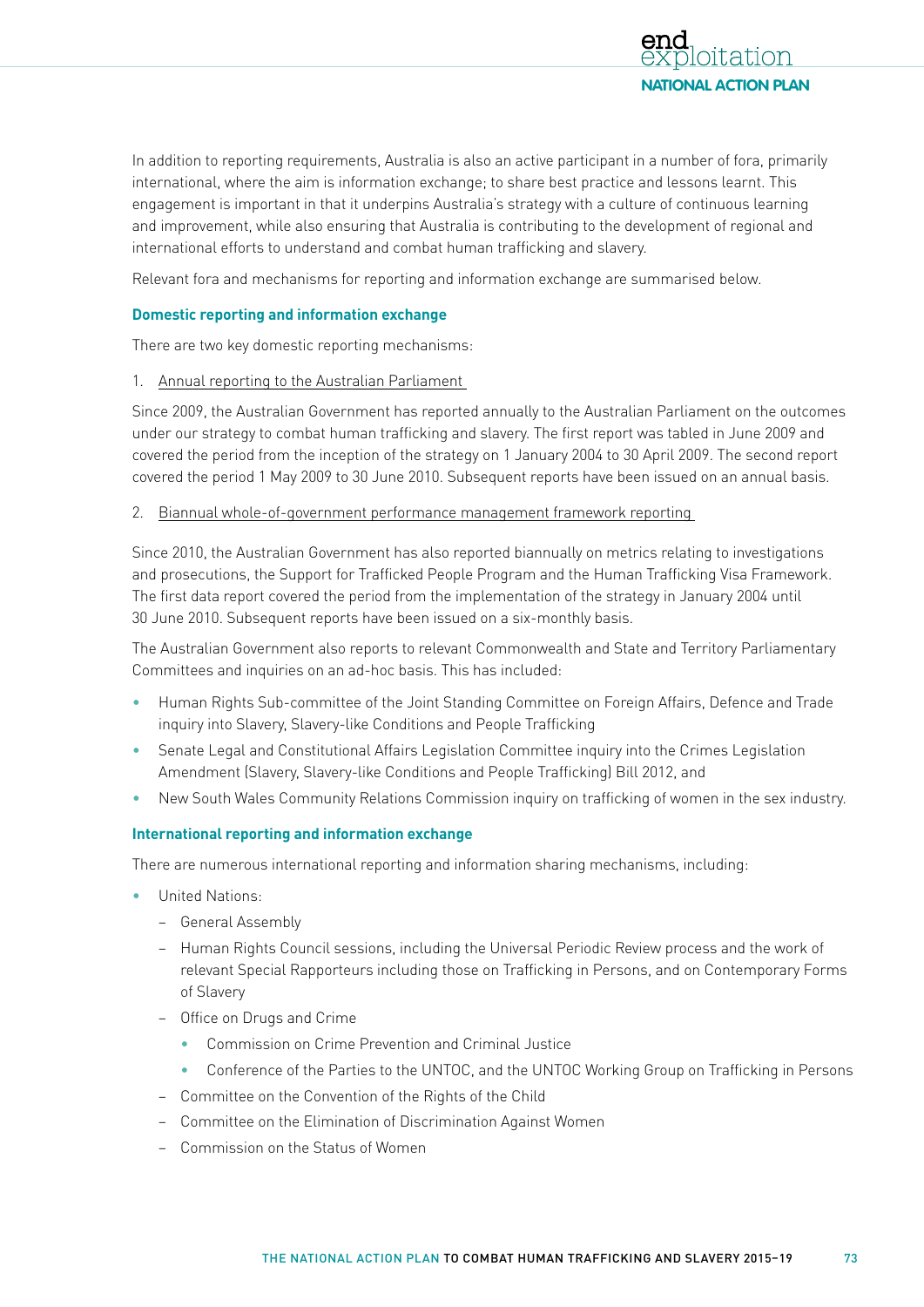- Australia's periodic reports on the following instruments:
	- the *International Covenant on Civil and Political Rights*
	- the *International Covenant on Economic, Social and Cultural Rights*
	- the *Convention on the Elimination of All Forms of Discrimination against Women*
	- the *Convention on the Rights of the Child*, and its Optional Protocols on: the sale of children, child prostitution and child pornography; and on involvement of children in armed conflict
	- the *Convention against Torture and other Cruel, Inhuman or Degrading Treatment or Punishment*, and
	- the *International Convention on the Elimination of All Forms of Racial Discrimination*.
- World Health Organization, and
- International Labour Organization.
- Commonwealth
	- Commonwealth Heads of Government Meeting, and
	- Commonwealth Law Ministers Meeting (CLMM) and Senior Officials of Law Ministries Meeting (SOLM).
- US State Department annual Trafficking in Persons Report, which ranks countries on their trafficking response
- Relevant regional fora including:
	- *Bali Process on People Smuggling, Trafficking in Persons and Related Transnational Crime* and its working group on trafficking in persons
	- Asia-Pacific Economic Cooperation (APEC), and
	- Association of South East Asian Nations (ASEAN).

## **5.3 Evaluating and measuring our progress**

## *Annual reporting to the Parliament*

As set out above, since 2009, the Australian Government has reported annually to the Australian Parliament on the outcomes under its strategy to combat human trafficking and slavery. This report will form the primary mechanism for evaluating and measuring progress under the National Action Plan.

To ensure the ongoing flexibility of Australia's strategy to combat human trafficking and slavery, preparation of this report will include consideration of amendments or additions to the new measures being undertaken.

The report is prepared by AGD in consultation with the IDC and the National Roundtable.

#### *National Roundtable on Human Trafficking and Slavery*

In addition to being briefed annually on the outcomes under the National Action Plan, the National Roundtable will form a key consultative mechanism for the preparation of the annual report setting out progress under the National Action Plan, including any amendments or additions to the new measures to be undertaken.

## *Operational Working Group*

The OWG meets every six weeks and includes, as a standing agenda item, a review of recent cases including to consider both the investigative and prosecutorial outcomes and the impact of the Support for Trafficked People Program and Human Trafficking Visa Framework. This will ensure timely consideration of operational issues arising under the National Action Plan.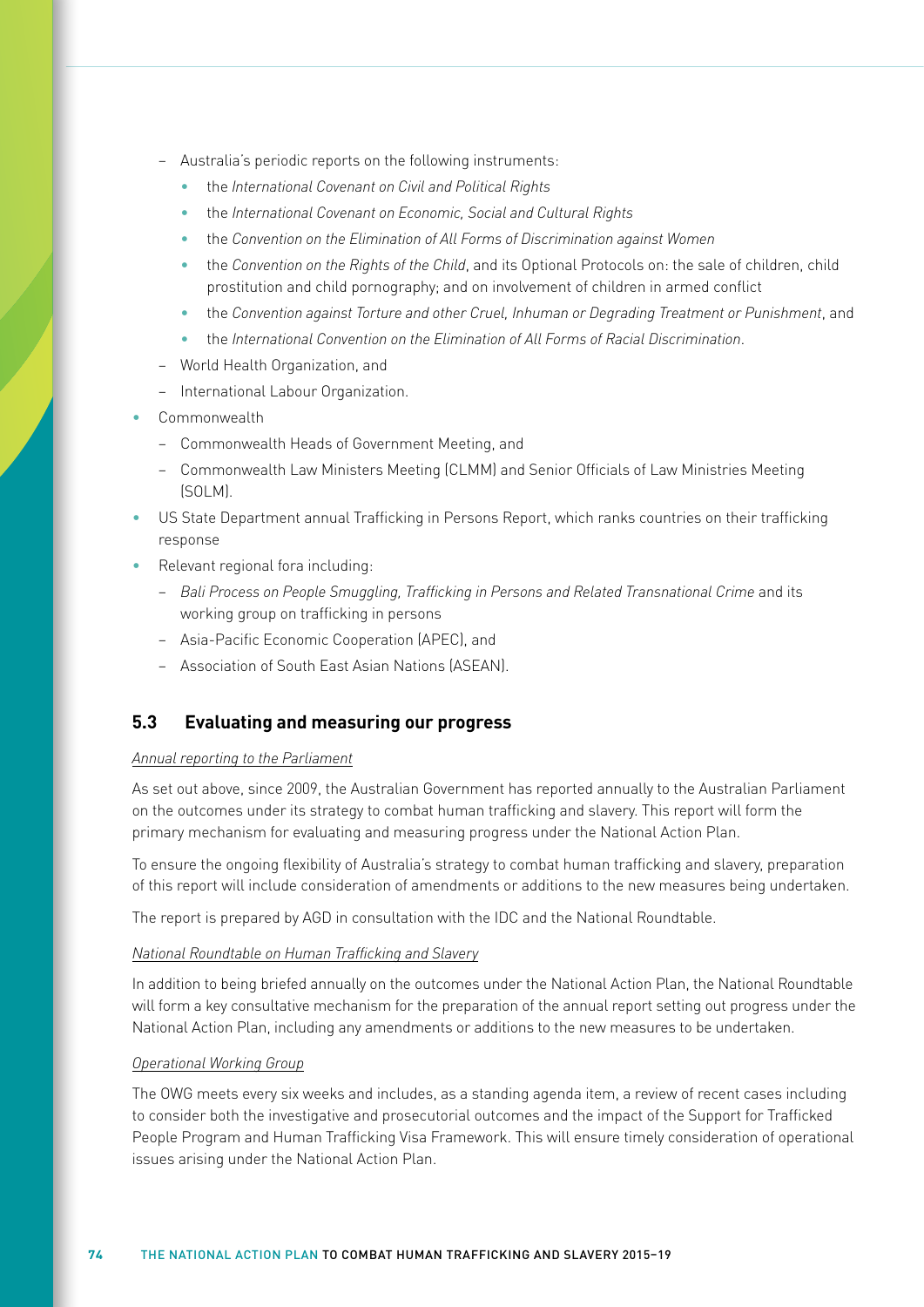

## *Biannual whole-of-government performance management framework reporting*

In meeting its obligations under the Australian Government's biannual, whole-of-government performance management framework reporting, the OWG collects data on a range measures on investigative and prosecutorial outcomes and the impact of the Support for Trafficked People Program and Human Trafficking Visa Framework. This data is reviewed by the OWG biannually and forms a central part of the evaluation and monitoring process under the National Action Plan.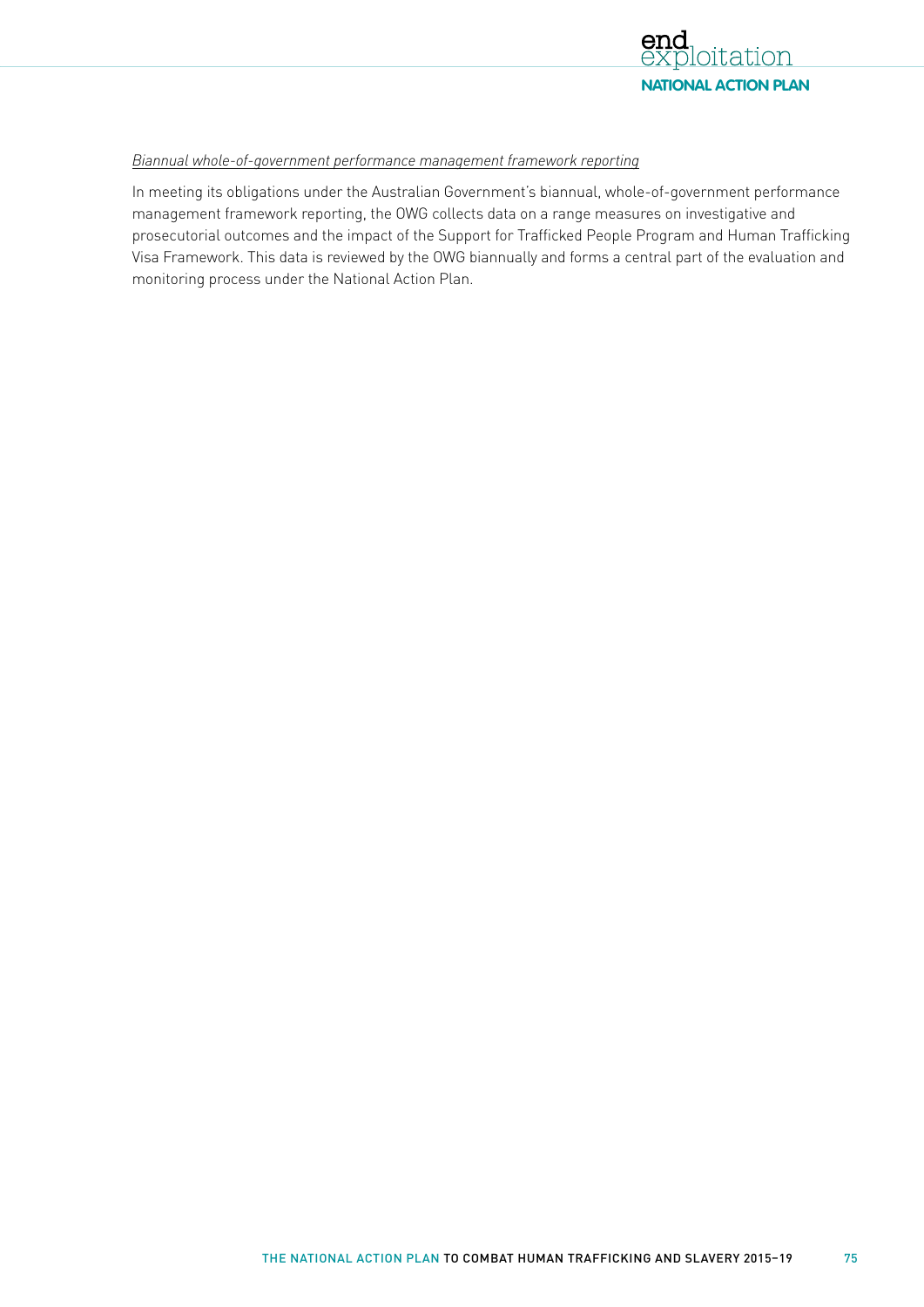## **Referral Guide**

#### **In an emergency**, dial Triple Zero (000).

If you think someone has been trafficked or enslaved, call the **Australian Federal Police** (AFP) on 131 237. The AFP can also be contacted via the Human Trafficking, Sexual Servitude and Slavery Information report form on the AFP website. Contact with the AFP can be anonymous.

If you have questions relating to your conditions of employment and minimum entitlements, you can also call the **Fair Work Ombudsman** on 13 13 94.

## **1800 RESPECT (1800 737 732): The National Sexual Assault, Family & Domestic Violence Counselling Service**

**About:** The National Sexual Assault, Family & Domestic Violence Counselling Service is a confidential telephone and online counselling service, staffed by professional counsellors to assist any person who has experienced, or is at risk of family and domestic violence and/or sexual assault.

**Phone:** 1800 RESPECT (1800 737 732) **Email:** Online counselling is available through the website listed below. **Website:** <<https://www.1800respect.org.au/>>.

The following specialist civil society organisations may also be able to provide advice and assistance:

#### **Anti-Slavery Australia**

**About:** Anti-Slavery Australia is based in Sydney and provides comprehensive legal advice, representation and assistance to people who have experienced human trafficking, slavery and slavery-like practices, including people who are in, or at risk of a forced marriage.

**Phone**: 02 9514 9662 **Email:** [antislavery@uts.edu.au](mailto:antislavery@uts.edu.au) **Website:** <[http://www.antislavery.org.au/>](http://www.antislavery.org.au/).

## **Project Respect**

**About:** Project Respect is based in Melbourne and is a non-profit, feminist, community-based organisation that aims to empower and support women in the sex industry, including women trafficked to Australia.

**Phone**: 03 9416 3401

**Website:** <<http://www.projectrespect.org.au/>>.

## **Scarlet Alliance**

**About:** Scarlet Alliance is based in Sydney and is Australia's national peak sex worker organisation. Scarlet Alliance represents individual sex workers and sex worker organisations.

**Phone**: 02 9690 0551 **Email:** [info@scarletalliance.org.au](mailto:info@scarletalliance.org.au) **Website:** <<http://www.scarletalliance.org.au/>>.

#### **Salvation Army**

**About:** The Salvation Army provides residential and case-management support for trafficked people in Sydney.

**Phone**: 02 9211 5794 **Email:** [endslavery@aue.salvationarmy.org.au](mailto:endslavery%40aue.salvationarmy.org.au?subject=) Website: <[http://www.endslavery.salvos.org.au/>](http://www.endslavery.salvos.org.au/).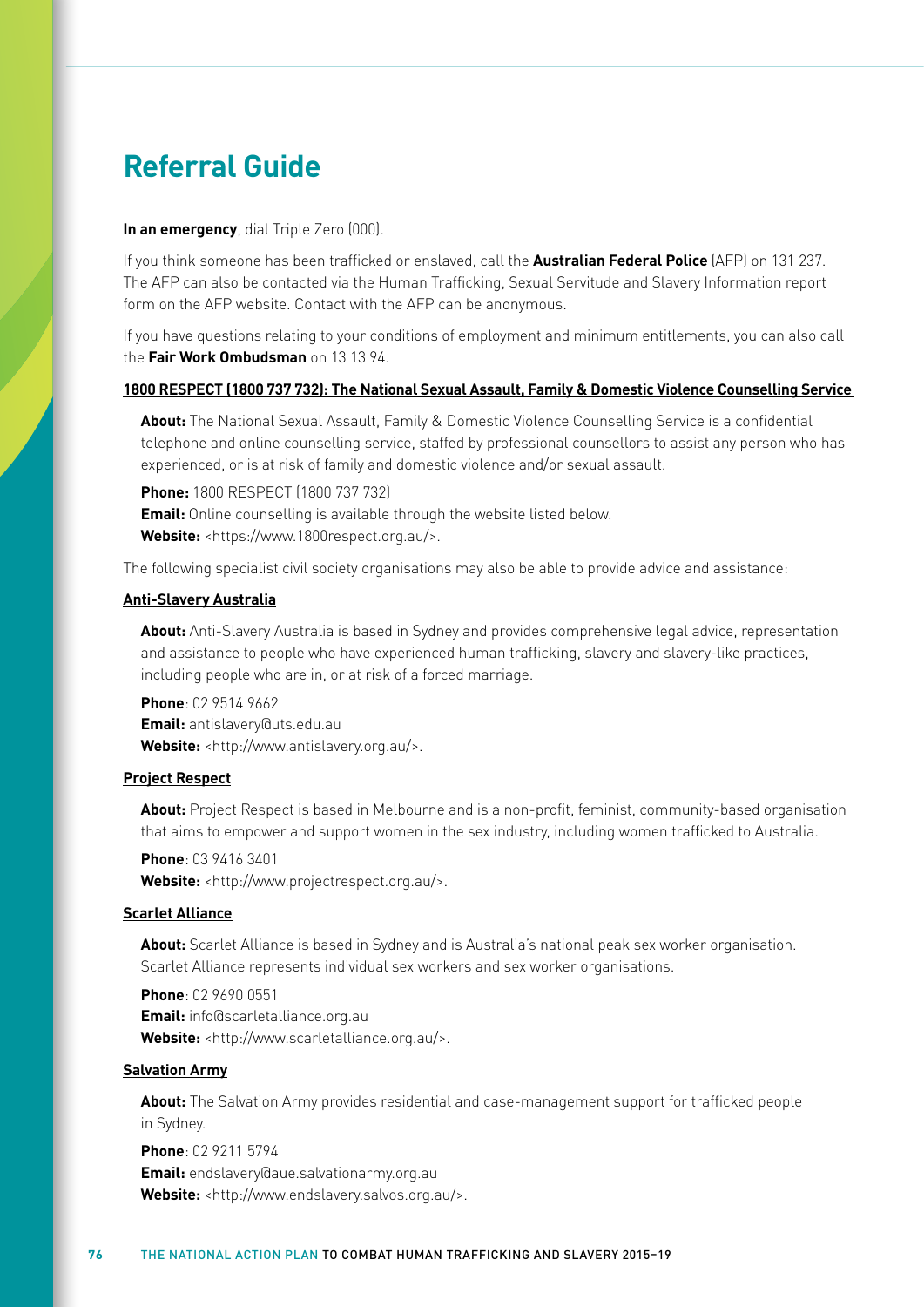

# **Appendix A – Glossary**

## **Aggravated offence**

An aggravated offence is one which attracts a harsher penalty because of the circumstances of the offending. The human trafficking and slavery-like offences under the Commonwealth *Criminal Code Act 1995* (Criminal Code) may be aggravated in particular circumstances including where the victim is under the age of 18, or where the offender subjected the victim to cruel, inhuman or degrading treatment.

## **Child**

A child is anyone under 18 years of age. A child victim of human trafficking or slavery is anyone who was under the age of 18 at the time of the offence.

## **Coercion**

An offender may use physical or non-physical coercion to gain a trafficked person's compliance. The Criminal Code defines coercion to include force, duress, detention, psychological oppression, abuse of power and taking advantage of a person's vulnerability.

## **Compensation**

A victim of a human trafficking or slavery offence may be entitled to financial assistance under a State or Territory government-funded statutory financial assistance scheme for victims of crime. A trafficked person may also seek reparation from the offender if the offender is convicted of a human trafficking, slavery, or slavery-like offence, or compensation through the civil court system for damage caused through a civil wrong such as a breach of a duty of care, negligence, false imprisonment or breach of contract.

#### **Criminal Code**

The Criminal Code criminalises human trafficking, including child, domestic and organ trafficking, slavery, servitude, forced labour, forced marriage, deceptive recruiting for labour or services, debt bondage and harbouring.

## **Debt bondage**

The Criminal Code defines debt bondage as the status or condition of a person that arises from a pledge of personal services as security for a debt owed, or claimed to be owed if the debt owed or claimed to be owed is manifestly excessive, the reasonable value of those services is not applied toward the liquidation of the debt or purported debt, or the length and nature of those services are not respectively limited and defined. Debt bondage is an offence under section 271.8 of the Criminal Code, with a maximum penalty of four years' imprisonment, or seven years' imprisonment in the case of an aggravated offence.

## **Deceptive recruiting for labour or services**

Deceptive recruiting occurs where a person, with the intention of inducing another person to enter into an engagement to provide labour or services, deceives that other person about:

- the extent to which the person will be free to leave the place or area where the person provides the labour or services, or
- the extent to which the person will be free to cease providing the labour or services, or
- the extent to which the person will be free to leave his or her place of residence, or
- if there is or will be a debt owed or claimed to be owed by the person in connection with the engagement—the quantum, or the existence, of the debt owed or claimed to be owed, or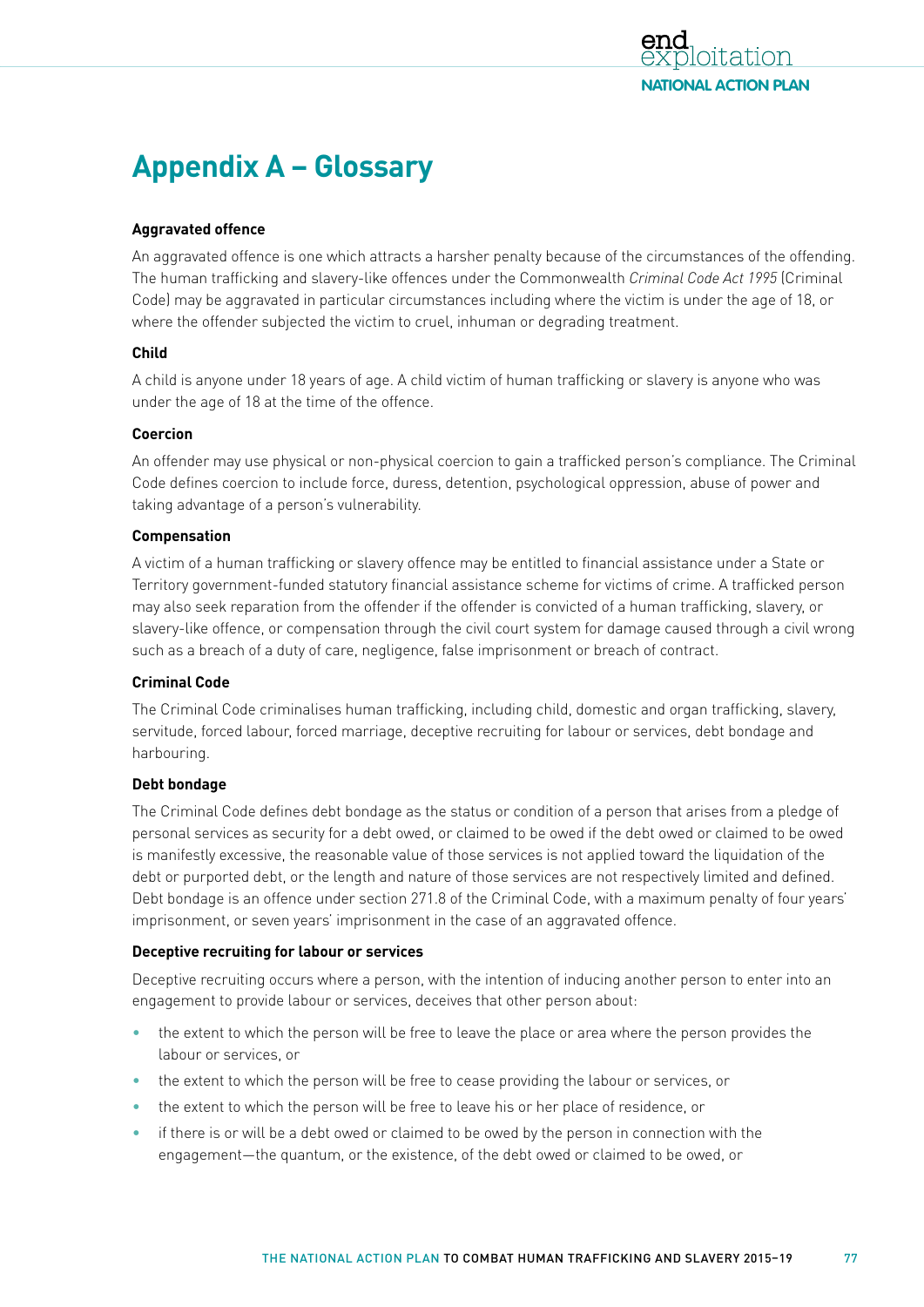- the fact that the engagement will involve exploitation, or the confiscation of the person's travel or identity documents, or
- if the engagement is to involve the provision of sexual services—that fact, or the nature of sexual services to be provided (for example, whether those services will require the victim to have unprotected sex).

Deceptive recruiting for labour or services is an offence under section 270.7 of the Criminal Code, with a maximum penalty of seven years' imprisonment, or nine years' imprisonment in the case of an aggravated offence.

## **Domestic trafficking**

#### See **Human trafficking**.

#### **Effective remedy**

The right to an effective remedy encompasses an obligation to bring to justice perpetrators of human rights abuses, and also to provide appropriate reparation to victims. Reparation can involve measures including compensation, restitution, rehabilitation, public apologies, guarantees of non-repetition and changes in relevant laws and practices.

## **Forced labour**

The Criminal Code defines forced labour as the condition of a person who provides labour or services and who, because of the use of coercion, threat or deception, does not consider himself or herself to be free to cease providing labour or services, or to leave the place or area where he or she provides labour or services. Forced labour is an offence under section 270.6A of the Criminal Code, with a maximum penalty of nine years' imprisonment, or 12 years' imprisonment in the case of an aggravated offence.

#### **Forced marriage**

The Criminal Code defines a forced marriage as one where a party entered into the marriage without freely and fully consenting because of the use of coercion, threat or deception. Forced marriage is an offence under section 270.7B of the Criminal Code, with a maximum penalty of four years' imprisonment, or seven years' imprisonment in the case of an aggravated offence.

#### **Human trafficking**

The Trafficking Protocol defines human trafficking as the recruitment, transportation, transfer, harbouring or receipt of persons by means of threat or use of force or other forms of coercion, of abduction, of fraud, of deception, of the abuse of power or of a position of vulnerability or of the giving or receiving of payments or benefits to achieve the consent of a person having control over another person for the purpose of exploitation.

The Criminal Code criminalises human trafficking and includes specific offences of domestic trafficking, organ trafficking and child trafficking. The Criminal Code also criminalises the exploitative purposes for which a person might be trafficked, including slavery, servitude, forced labour and forced marriage.

#### **Human Trafficking Visa Framework**

The Human Trafficking Visa Framework was established by the Australian Government on 1 January 2004 and amended on 1 July 2009. It enables suspected victims of human trafficking and slavery to remain lawfully in Australia. It consists of the Bridging F visa, the Criminal Justice Stay visa and the Witness Protection (Trafficking) (Permanent) visa. The Visa Framework may apply to any eligible trafficked person, regardless of the type of human trafficking or slavery-related exploitation they may have experienced.

#### **Labour trafficking**

See **Human trafficking**.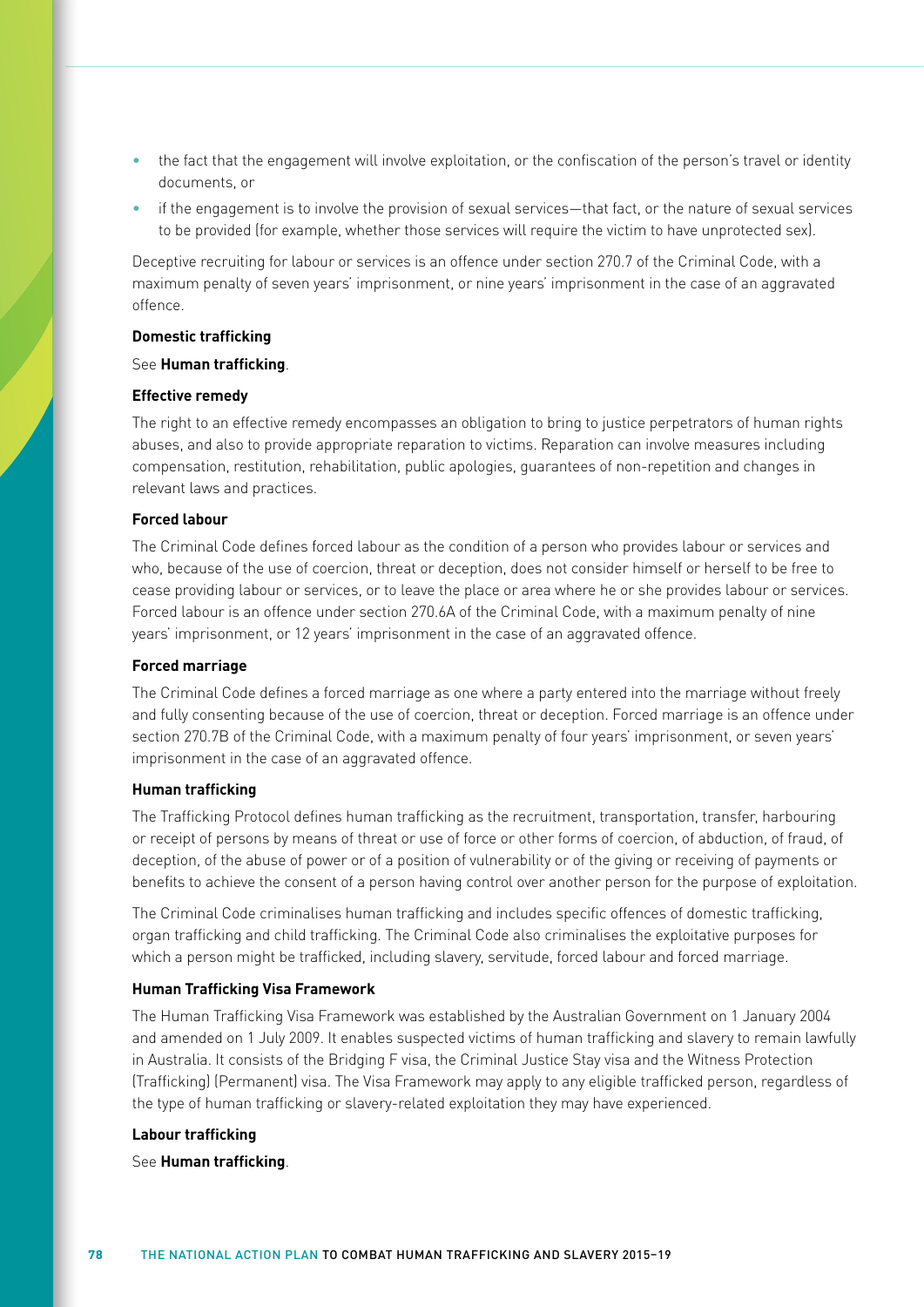

## **Migrant smuggling**

Article 3(a) of the *Protocol Against the Smuggling of Migrants by Land, Sea and Air* defines 'smuggling of migrants' as 'the procurement, in order to obtain, directly or indirectly, a financial or other material benefit, of the illegal entry of a person into a State Party of which the person is not a national or a permanent resident'. Migrant smuggling is an offence under the Criminal Code and Commonwealth *Migration Act 1958*.

#### **Migrant worker**

A migrant worker is a person who works, has been working or will work in a remunerated activity in a country where he or she is not a national.

#### **National Roundtable on Human Trafficking and Slavery**

Since 2008, the National Roundtable on Human Trafficking and Slavery has been held annually as a consultative mechanism between Government, civil society organisations, business and industry groups, and unions on emerging human trafficking and slavery issues. Since 2011, a supplementary officer-level Senior Officials' Meeting has also been held annually.

#### **Personal information**

Information or an opinion (including information or an opinion forming part of a database), whether true or not, and whether recorded in a material form or not, about a natural person whose identity is apparent, or can reasonably be ascertained, from the information or opinion.

#### **Repatriation**

The return of a trafficked person to his or her country of nationality.

#### **Restitution**

The *United Nations Declaration of Basic Principles of Justice for Victims of Crime and Abuse of Power* states offenders or third parties responsible for their behaviour should, where appropriate, make fair restitution to victims, their families and their dependants. Under the Commonwealth *Crimes Act 1914* (Crimes Act), a court can make an order that an offender, on conviction, pay reparation to a victim of crime.

## **Servitude**

The Criminal Code defines servitude as the condition of a person who provides labour or services and who, because of the use of coercion, threat or deception, does not consider himself or herself to be free to cease providing labour or services, or to leave the place or area where he or she provides labour or services. To be in a condition of servitude, the person must also be significantly deprived of his or her personal freedom. Servitude is an offence under section 270.5 of the Criminal Code, with a maximum penalty of 15 years' imprisonment, or 20 years' imprisonment in the case of an aggravated offence.

#### **Slavery**

The Criminal Code defines slavery as the condition of a person over whom any or all of the powers attaching to the right of ownership are exercised, including where such a condition results from a debt or contract made by the person. Slavery is an offence under section 270.3 of the Criminal Code, with a maximum penalty of 25 years' imprisonment.

## **Support for Trafficked People Program**

The Australian Government's Support for Trafficked People Program provides support to victims of human trafficking, slavery and slavery-like practices, including forced marriage, who meet eligibility criteria. Supports provided include accommodation, financial support, counselling, medical treatment, legal and migration advice, and interpreter services. More information about the Support Program is available from the Department of Social Services website at: <[http://www.dss.gov.au/our-responsibilities/women/programs](http://www.dss.gov.au/our-responsibilities/women/programs-services/reducing-violence/anti-human-trafficking-strategy)[services/reducing-violence/anti-human-trafficking-strategy](http://www.dss.gov.au/our-responsibilities/women/programs-services/reducing-violence/anti-human-trafficking-strategy)>.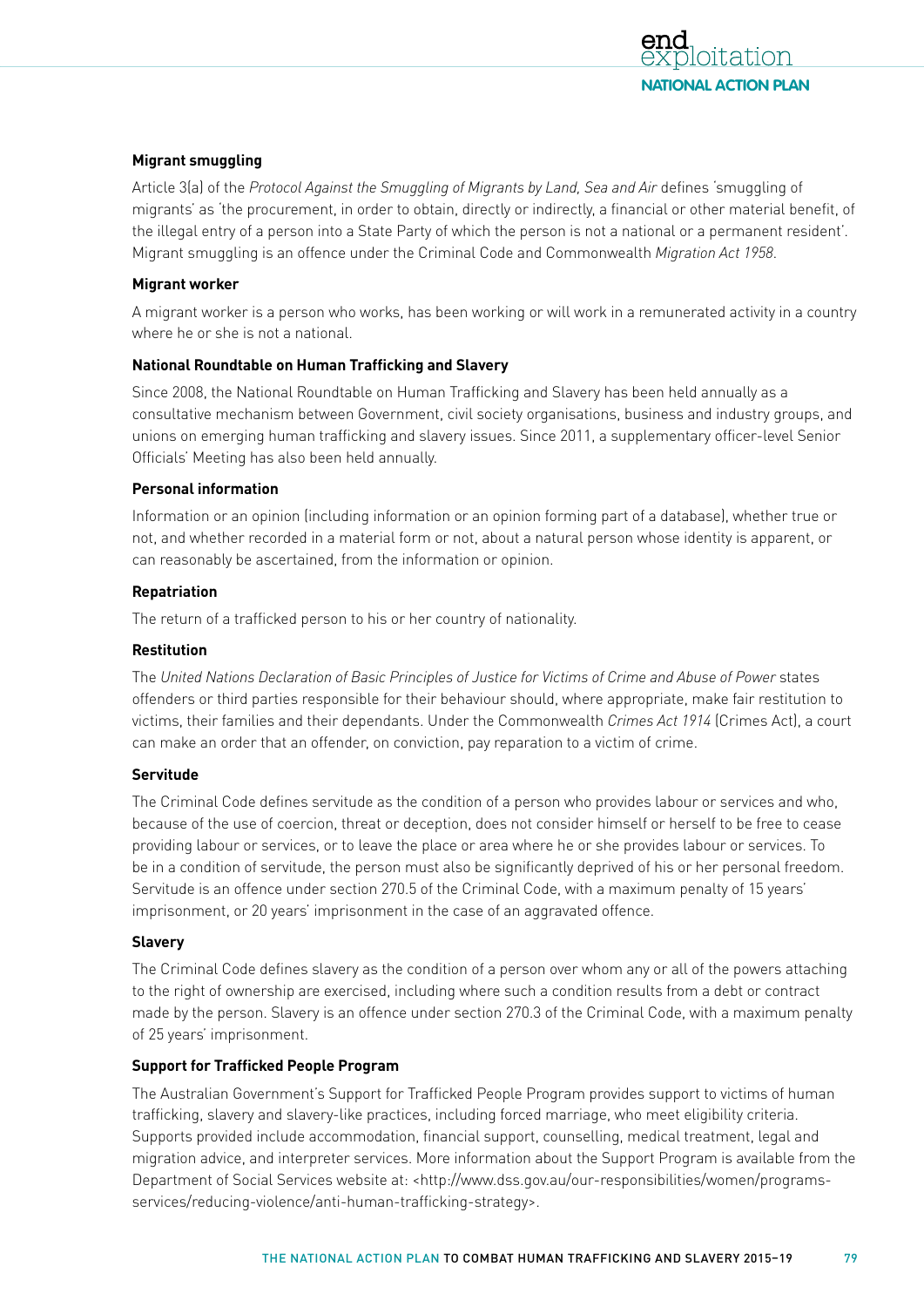#### **Trafficking in children**

See **Human trafficking**.

## **Trafficked person**

Under international law a trafficked person is a person who has been recruited, transported or transferred by means of threat or use of force or other forms of coercion, of abduction, of fraud, of deception, of the abuse of power or of a position of vulnerability or of the giving or receiving of payments or benefits to achieve the consent of that person, for the purpose of exploitation.

Australia uses the term 'trafficked person' to encompass any person who has experienced human trafficking, slavery or slavery-like practices, whether or not the person was subjected to an element of movement as part of their trafficking experience.

## **Unlawful non-citizen**

The term 'unlawful non-citizen' refers to a non-citizen in Australian territory who does not hold a valid Australian visa entitling them to stay in Australia.

#### **Victim impact statement**

A victim impact statement is a written statement that provides details to a court of the harm suffered by a victim resulting from an offence.

#### **Vulnerable witness**

Vulnerable witnesses are witnesses in criminal proceedings (including victims) who, due to personal attributes or the nature of the crime, are unable to give satisfactory evidence in the ordinary manner and may require testimonial aids. Child witnesses and victims of sexual assault are often considered to be vulnerable witnesses. Under the Crimes Act, victims of human trafficking and slavery offences are considered vulnerable witnesses, and as such are entitled to give evidence using alternative arrangements (such as by closed-circuit television, video recording or video-link).

## **Witness protection**

This is protection and assistance provided by the police to persons who have given, or have agreed to give, evidence in criminal proceedings, have made a statement in relation to a criminal offence, or who otherwise require protection or are perceived to be in danger by reason of their evidence (see also **Human Trafficking Visa Framework**).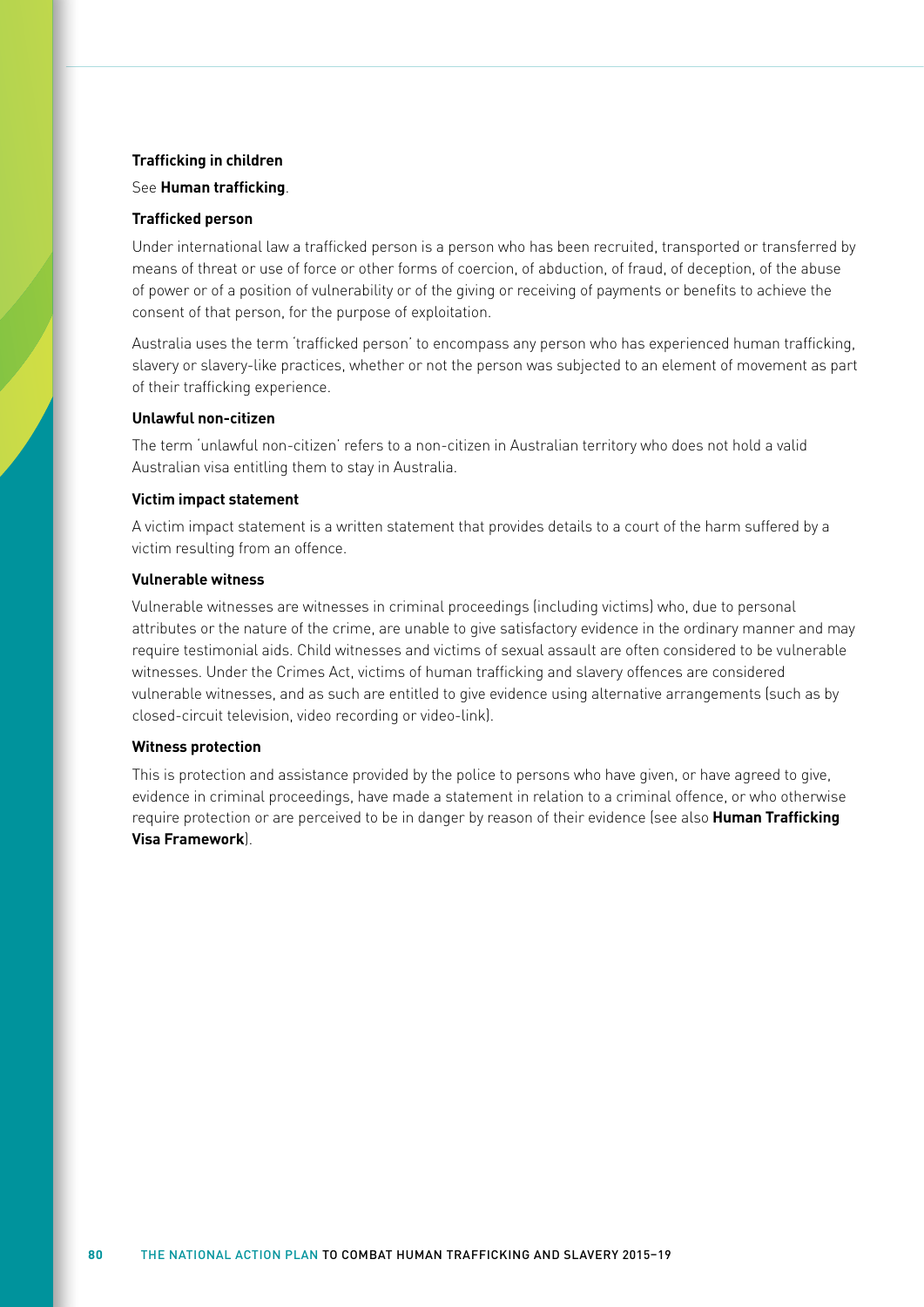

# **Appendix B – Summary of relevant international legal frameworks**

- *Universal Declaration of Human Rights*
	- refer specifically to Articles 4, 16 and 23
- *United Nations Convention against Transnational Organized Crime* (UNTOC)
- *Protocol to Prevent, Suppress and Punish Trafficking in Persons, Especially Women and Children*  (the Trafficking Protocol)
- *Supplementary Convention on the Abolition of Slavery, the Slave Trade, and Institutions and Practices Similar to Slavery* (the Supplementary Slavery Convention)
	- refer specifically to Articles 1, 3, 5, 6 and 7
- *International Covenant on Civil and Political Rights*
	- refer specifically to Articles 2, 3, 7, 8, 9, 12, 14, 23 and 26
- *International Covenant on Economic, Social and Cultural Rights*
	- refer specifically to Articles 2, 3, 6, 7, 10, 11 and 12
- *Convention on the Elimination of All Forms of Discrimination against Women*
	- refer specifically to Articles 2, 6, 9, 11, 12, 14, 15 and 16
- *Convention on the Rights of the Child*
	- refer specifically to Articles 7, 16, 19, 28, 31, 32, 34, 35, 36, 37 and 39
- *Optional Protocol to the Convention on the Rights of the Child on the sale of children, child prostitution and child pornography*
	- refer specifically to Articles 1, 2, 3 and 8
- *Optional Protocol to the Convention on the Rights of the Child on the involvement of children in armed conflict* 
	- refer specifically to Articles 1 and 4
- *Convention against Torture and other Cruel, Inhuman or Degrading Treatment or Punishment*
	- refer specifically to Articles 1, 3, 13 and 14
- *International Convention on the Elimination of All Forms of Racial Discrimination*
	- refer specifically to Articles 2, 5 and 6
- ILO Convention No. 29 on Forced or Compulsory Labour
	- refer specifically to Articles 1, 2 and 6
- Protocol Supplementing the Forced Labour Convention (No. 29), to address implementation gaps to advance prevention, protection and compensation measures, to effectively achieve the elimination of forced labour
- ILO Convention No. 105 on Abolition of Forced Labour
- ILO Convention No. 182 on Worst Forms of Child Labour
	- refer specifically to Article 3(1)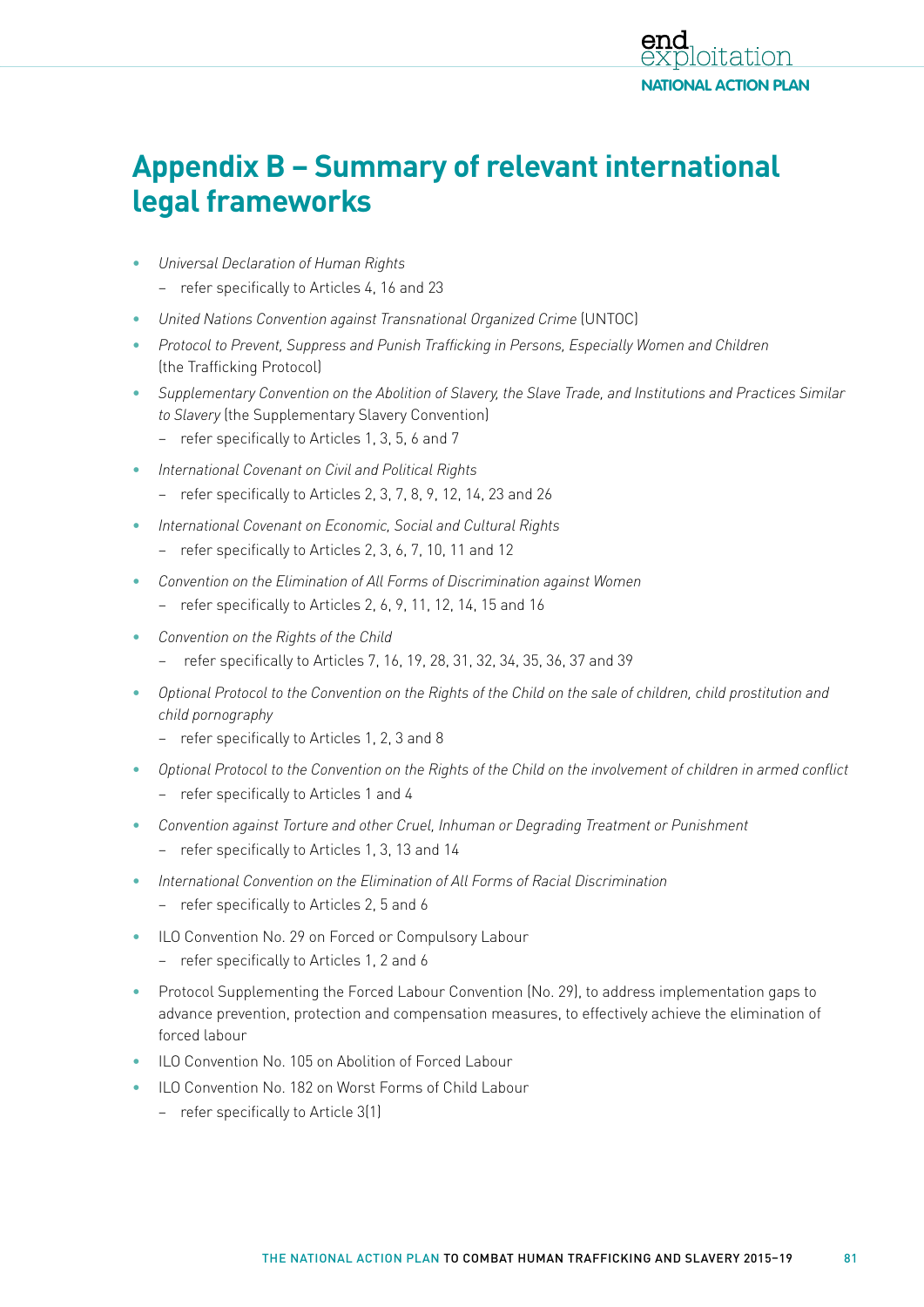# **Appendix C – Government agencies explained**

The role of each of the Australian Government agency members of the Interdepartmental Committee on Human Trafficking and Slavery is set out below.

### **[Attorney-General's Department](file:///C:\Pages\default.aspx)**

The Attorney-General's Department delivers programs and policies to maintain and improve Australia's law and justice framework, strengthen our national security and emergency management, and provide support for arts and culture.

The Attorney-General's Department has overarching responsibility for Australia's strategy to combat human trafficking and slavery, including:

- oversight of the implementation and monitoring of the National Action Plan
- chairing the Interdepartmental Committee on Human Trafficking and Slavery, the Operational Working Group, the National Roundtable on Human Trafficking and Slavery, and other working groups set up under the auspices of those bodies
- oversight of the offences in the *Criminal Code Act 1995*, and relevant provisions of the *Crimes Act 1914*, *Telecommunications (Interception and Access) Act 1979* and *Proceeds of Crime Act 2002*
- administration of applications to the Attorney-General or his delegate for Witness Protection (Trafficking) certificates
- implementation and monitoring of the *Communication and Awareness Strategy on Human Trafficking and Slavery*
- driving engagement with civil society, business and industry, unions and the community including the management of any funding
- international legal capacity building, including through the *Bali Process Working Group on Trafficking in Persons*, and
- driving Australia's reporting and information exchange in domestic and international fora.

#### **[Australian Crime Commission](http://www.crimecommission.gov.au/)**

The Australian Crime Commission is Australia's national criminal intelligence agency. Its role is to develop a national understanding of serious and organised crime, including threats associated with human trafficking and slavery, to support law enforcement agencies. The Australian Crime Commission collects, analyses and disseminates intelligence from all Australian jurisdictions to develop a national picture of serious and organised crime.

#### **[Australian Federal Police](http://www.afp.gov.au/policing/human-trafficking.aspx)**

The Australian Federal Police is the police agency of the Commonwealth of Australia. The Australian Federal Police is the primary investigative agency for human trafficking and slavery offences, and is responsible for the referral of suspected victims to the Support for Trafficked People Program. The Australian Federal Police is also responsible for Witness Protection (Trafficking) certificate applications and provides regional capacity building activities for law enforcement.

## **[Australian Institute of Criminology](http://www.aic.gov.au/en/crime_types/transnational/humantrafficking.aspx)**

The Australian Institute of Criminology is Australia's national research and knowledge centre on crime and justice. The Australian Institute of Criminology administers Australia's Human Trafficking and Slavery research program.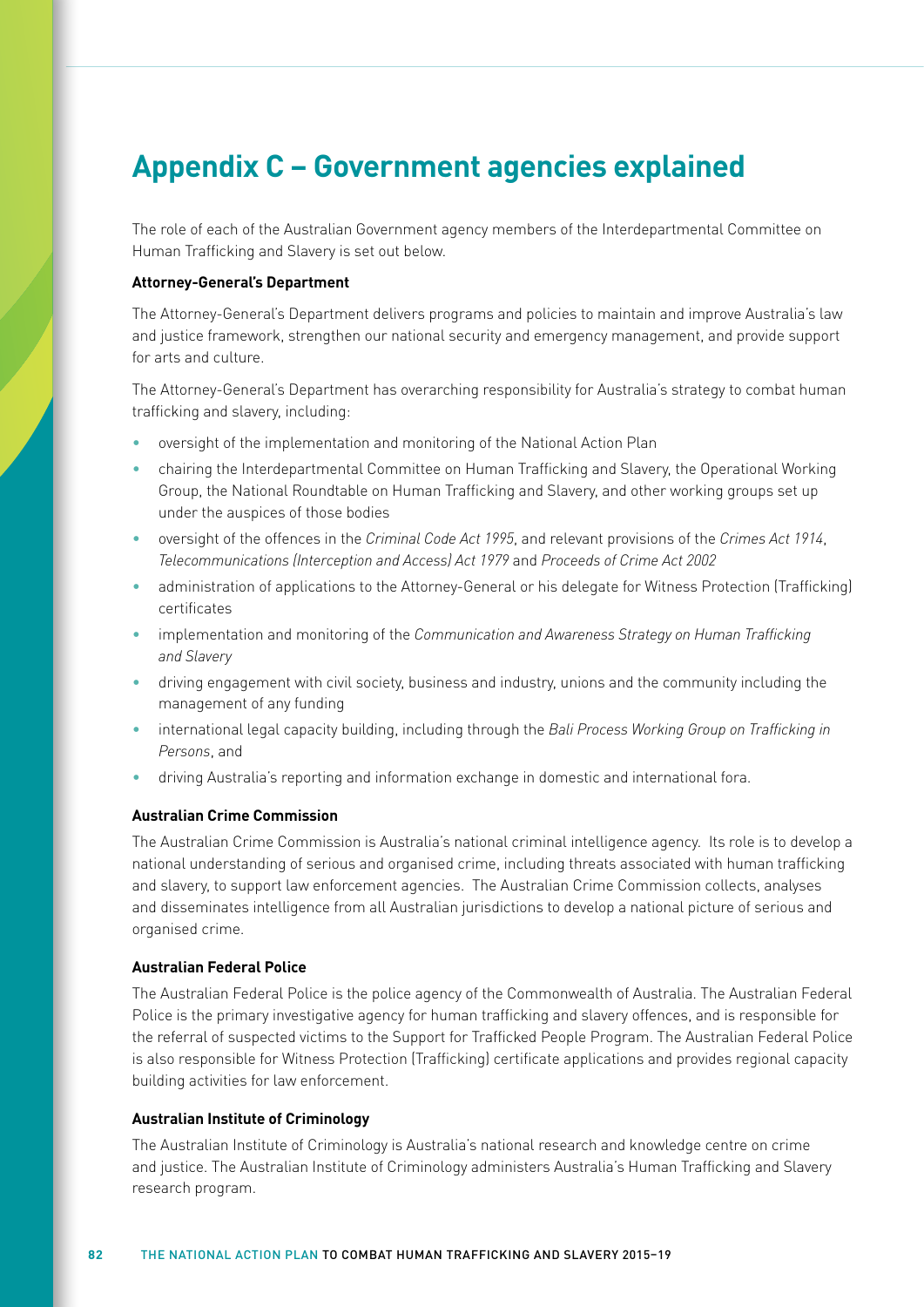

## **[Commonwealth Director of Public Prosecutions](http://www.cdpp.gov.au/)**

The [Commonwealth Director of Public Prosecutions](http://www.cdpp.gov.au/) is an independent prosecuting service established by the Parliament of Australia to prosecute Commonwealth criminal offences. The [Commonwealth Director](http://www.cdpp.gov.au/)  [of Public Prosecutions](http://www.cdpp.gov.au/) provides advice and conducts prosecutions arising from briefs of evidence referred from investigating agencies alleging offences of human trafficking and slavery and related referrals. The Commonwealth Director of Public Prosecutions also has a dedicated Witness Assistance Officer who has experience and training in dealing with victims of crime, and who operates independently from the prosecution team.

## **[Department of Employment](http://www.employment.gov.au/)**

The Department of Employment is responsible for national policies and programs that help Australians find and keep employment and work in safe, fair and productive workplaces. The Department of Employment provides policy advice on workplace relations and managing Australia's engagement with the International Labour Organization.

## **Department of Foreign Affairs and Trade**

The Department of Foreign Affairs and Trade's role is to advance the interests of Australia and Australians internationally including through the provision of foreign, trade and development policy advice to the Australian Government. The Department of Foreign Affairs and Trade is primarily responsible for Australia's regional and international engagement and diplomacy on human trafficking and slavery, and the provision of official development assistance, including capacity building activities, on human trafficking and slavery.

## **[Department of Immigration and Border Protection](http://www.immi.gov.au/)**

The Department of Immigration and Border Protection manages migration, humanitarian and citizenship policy and programs. The Department of Immigration and Border Protection administers the Human Trafficking Visa Framework and provides capacity building and technical assistance in the region.

## **[Department of Social Services](http://dss.gov.au/)**

The Department of Social Services is responsible for the development and implementation of social policy. The Department of Social Services administers the Support for Trafficked People Program, including oversight of the contracted service provider.

## **[Department of the Prime Minister and Cabinet](http://www.pmc.gov.au/)**

The Department of the Prime Minister and Cabinet's principal function is to provide high-quality policy advice to the Prime Minister and the Cabinet on matters that are at the forefront of public and government administration, including domestic and international affairs and, in particular, the implications of proposals for [Commonwealth-State relations](http://coag.gov.au/). The Department of the Prime Minister and Cabinet is a member of the Interdepartmental Committee on Human Trafficking and Slavery in this oversight capacity.

## **[Fair Work Ombudsman](http://www.fairwork.gov.au/Pages/default.aspx)**

The Fair Work Ombudsman is an independent statutory agency of the Australian Government that provides free advice and information on the Australian national workplace relations system. The Office of the Fair Work Ombudsman also investigates workplace complaints and enforces compliance with national workplace laws. The matters investigated by the Fair Work Ombudsman include claims of substandard working conditions that do not meet the threshold of the human trafficking and slavery criminal offences, including forced labour.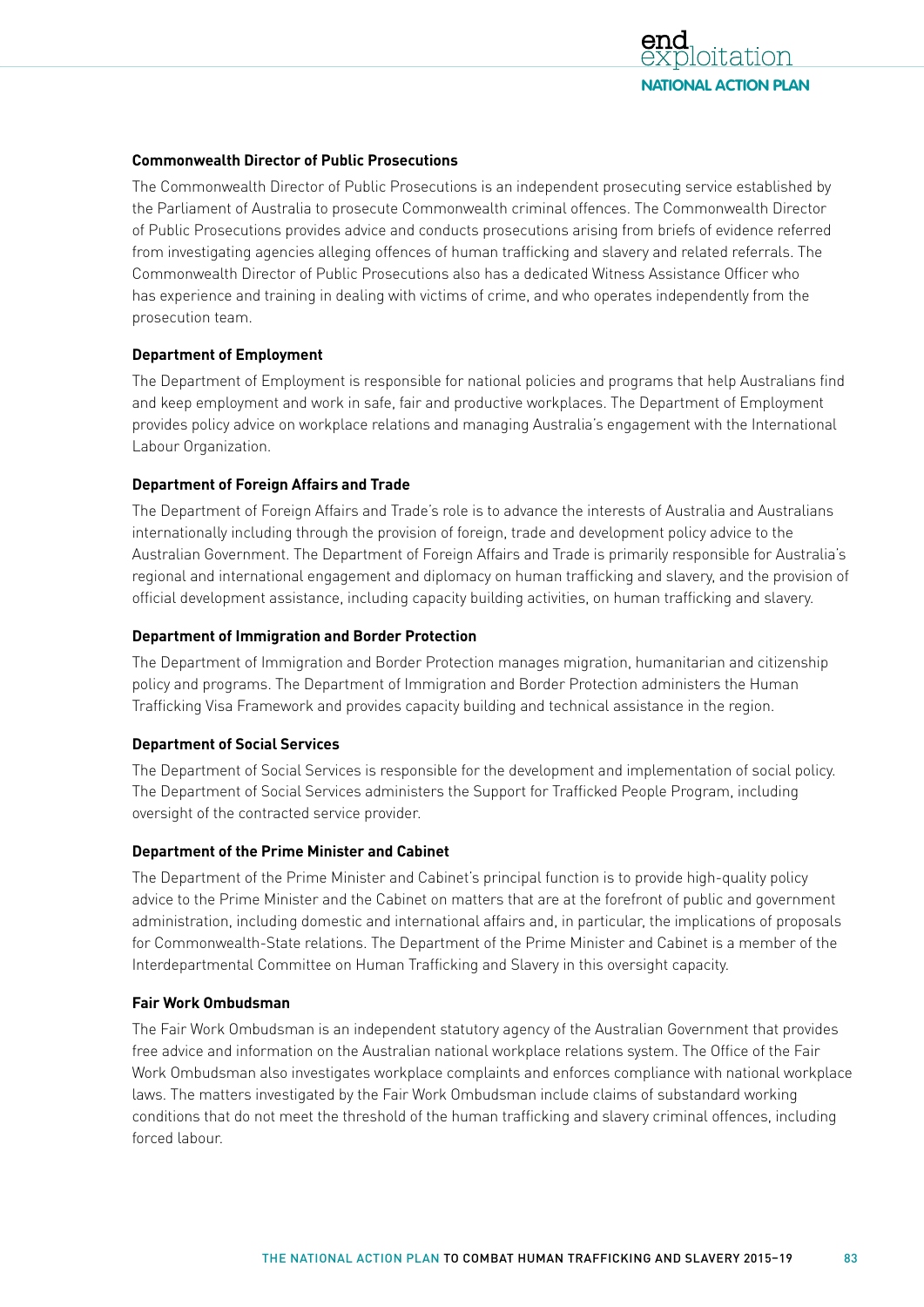## **Appendix D – The Support Program and Visa Framework summarised**

## **Support for Trafficked People Program**

Australia provides a comprehensive range of support services for trafficked people through our Support for Trafficked People Program (Support Program). The Support Program is divided into the following streams:

- **Assessment and Intensive Support Stream** intensive support for up to 45 days to all trafficked people referred by the Australian Federal Police, irrespective of whether they are willing or able to assist with the investigation or prosecution of a human trafficking or slavery-related offence. If the person is not an Australian citizen and does not have a valid visa, they can be granted a Bridging F visa (BVF) for up to 45 days. The Assessment and Intensive Support Stream provides an extended recovery and reflection period and time for trafficked people to assess their options. Trafficked people on the Assessment and Intensive Support Stream have access to the following support as needed: case management support; secure accommodation; a living allowance; an amount for the purchase of essentials such as clothing and toiletries; access to health care, including counselling; access to interpreters; and access to legal services.
- **Extended Intensive Support Stream** access to a further 45 days' support for trafficked people who are willing, but not able, to assist with the investigation or prosecution of a human trafficking or slavery-related offence, for example due to ill health, trauma, age or practical impediment. This extended period of support is provided on a case-by-case basis and is designed to provide flexibility in the support available to trafficked people. If required, a second BVF for up to 45 days may be granted in such cases.
- **Justice Support Stream** support until the investigation and prosecution of a human trafficking or slavery-related matter is finalised.
- **Temporary Trial Support Stream** intensive support (similar to that provided under the Assessment and Intensive Support Stream) for trafficked people who return to Australia to give evidence pertaining to a human trafficking or slavery-related prosecution. Recipients are entitled to short-term accommodation and a weekly living allowance.

There is also a 20-day **transition period** for trafficked people leaving the Support Program. The types of assistance available, depending on need and circumstances, can include:

## **All streams**

Medicare and the Pharmaceutical Benefits Scheme

Additional medical fees

Emergency items such as clothing and personal items on entry to the Support Program and at other times such as during a safety-related change of accommodation

Counselling – clients may require assistance with specialised counselling because of their trafficking experiences

Training/education – clients are encouraged to undertake vocational training to improve their options and opportunities including English language training, as well as courses that assist in the socialisation of clients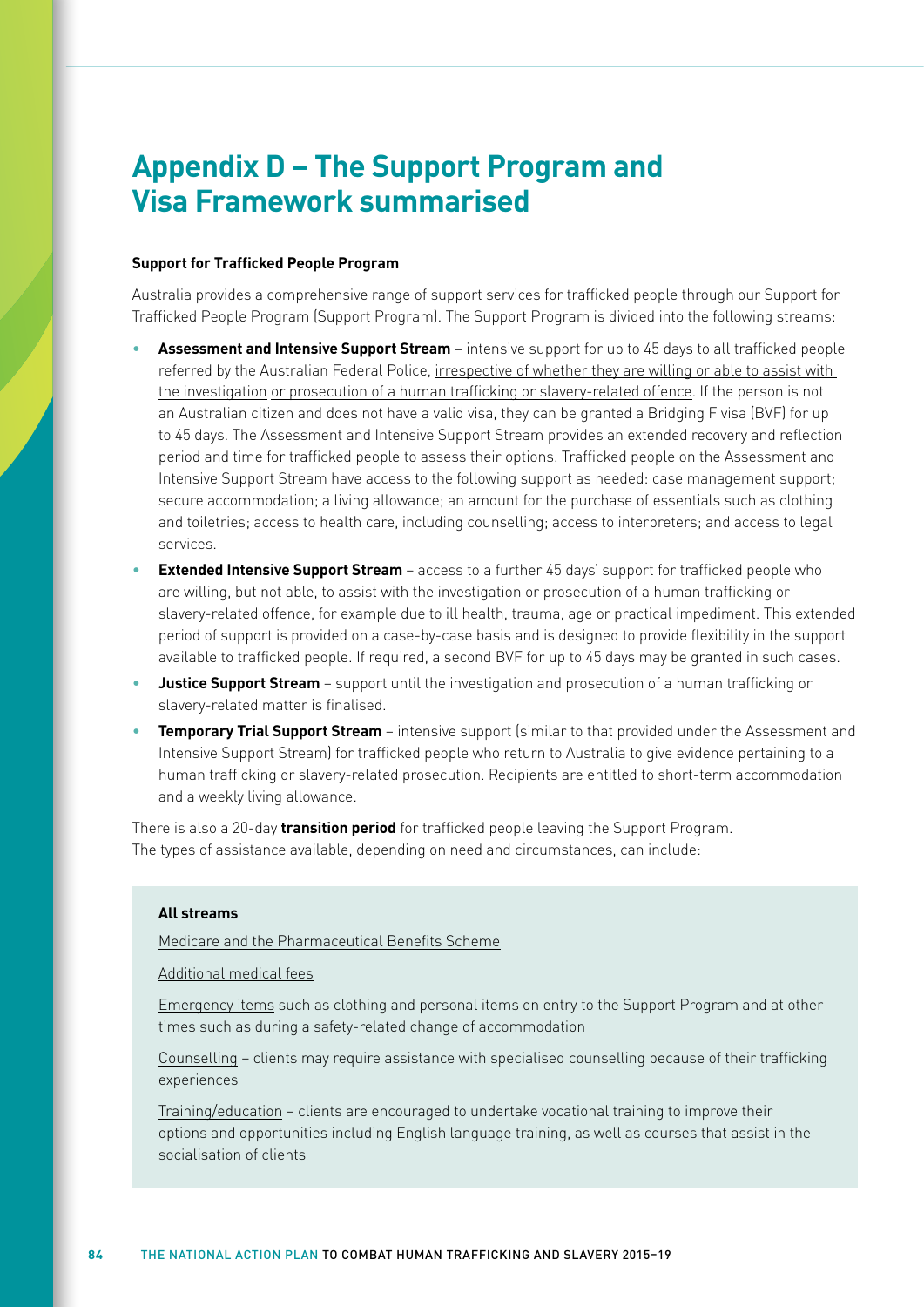

#### Access to interpreter and translation services

Legal/migration advice – clients may be assisted with the cost of legal/migration advice that involves Support Program matters and/or the criminal justice process

## **Assessment and Intensive Support, Extended Intensive Support, Temporary Trial Support Streams**

Living allowance – based on financial need and not to exceed 89 per cent of the applicable rate of Special Benefit (extra for dependant children living with the client)

Financial assistance with short term, furnished accommodation

## **Justice Support Stream**

Financial assistance to enter long term accommodation – may include help with bond and initial rent

Household set up costs – help with basic home set up which may include essential furniture, utensils, and whitegoods

Centrelink benefits – clients covered by a Criminal Justice Stay visa / Witness Protection (Trafficking) (Permanent) visa may be eligible for Centrelink benefits such as Special Benefit, Rent Assistance, Health Care Card, Family Tax Benefit

## **Transition period**

When exiting the Support Program, clients are provided with assistance during the 20 day transition period in line with their needs and circumstances including the support stream they are exiting from

Clients who have dependant children living with them may receive assistance with arranging child-care, schooling, counselling and medical support. They can also be assisted to access parenting support or education.

#### **Human Trafficking Visa Framework**

The Human Trafficking Visa Framework (Visa Framework) enables foreign nationals who do not already hold a valid visa and are suspected victims of human trafficking or slavery to remain lawfully in Australia. Like Australian citizens and other valid visa holders who are suspected trafficked people, they are then able to access support through the Support Program.

The Visa Framework comprises three visas:

- **Bridging F visa (BVF)** a person assessed by the AFP as a suspected trafficked person may be eligible for a BVF for up to 45 days. A BVF can also be granted to immediate family members in Australia. There are no work rights associated with a BVF, but the trafficked person can receive intensive victim support through the Support Program. There is also an option to grant a second BVF for a further 45 days (taking the total to 90 days). During this time the trafficked person will continue to receive intensive support. The offer of a second BVF is considered on a case-by-case basis.
- **Criminal Justice Stay visa (CJSV)** after the expiry of a BVF, a CJSV may be granted to a suspected trafficked person at the request of the police. A CJSV allows the holder to remain in Australia for as long as their presence is required for the administration of criminal justice. A trafficked person on a CJSV is allowed to work and receives support under the Justice Support Stream of the Support Program.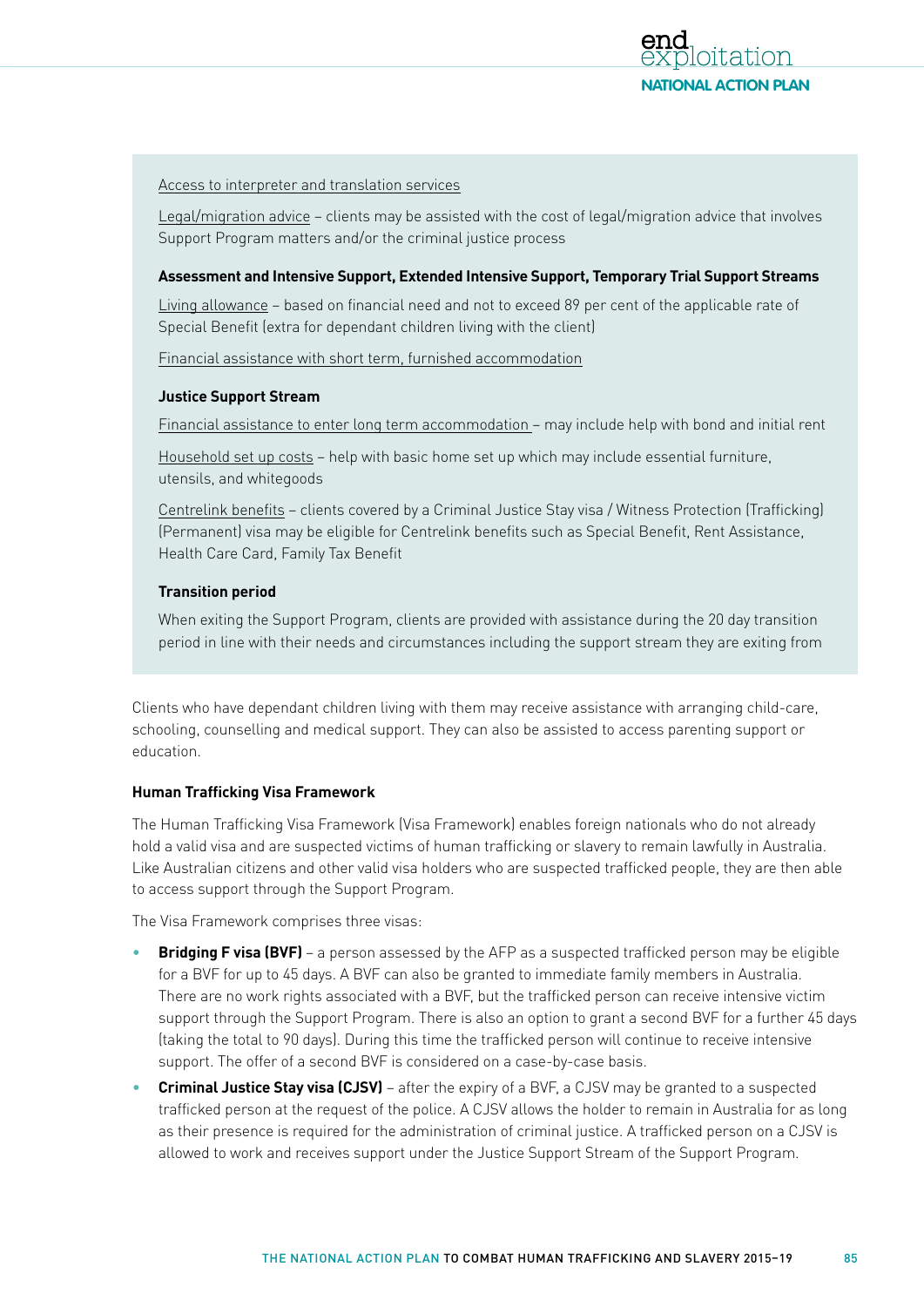• **Witness Protection (Trafficking) (Permanent) visa (WPTV)** – a trafficked person who has made a contribution to an investigation or prosecution of an alleged offender may be eligible for a WPTV. This visa allows the holder to remain in Australia permanently, and immediate family members may be included in the visa application.

A WPTV may be granted to a trafficked person if the criteria prescribed in the *Migration Regulations 1994* are met. These include, but are not limited to:

- 1. the Attorney-General certifies that:
	- the person made a contribution to, and cooperated closely with, the prosecution of a person who was alleged to have trafficked a person or who was alleged to have forced a person into exploitative conditions (whether or not the person was convicted), or
	- the person made a contribution to, and cooperated closely with, an investigation in relation to which the Director of Public Prosecutions has decided not to prosecute a person who was alleged to have trafficked a person or who was alleged to have forced a person into exploitative conditions
- 2. the person is not the subject of a prosecution for an offence that is directly connected to the prosecution mentioned in the Attorney-General's certificate, and
- 3. the Minister for Immigration and Border Protection is satisfied that the person would be in danger if he or she returned to his or her home country.